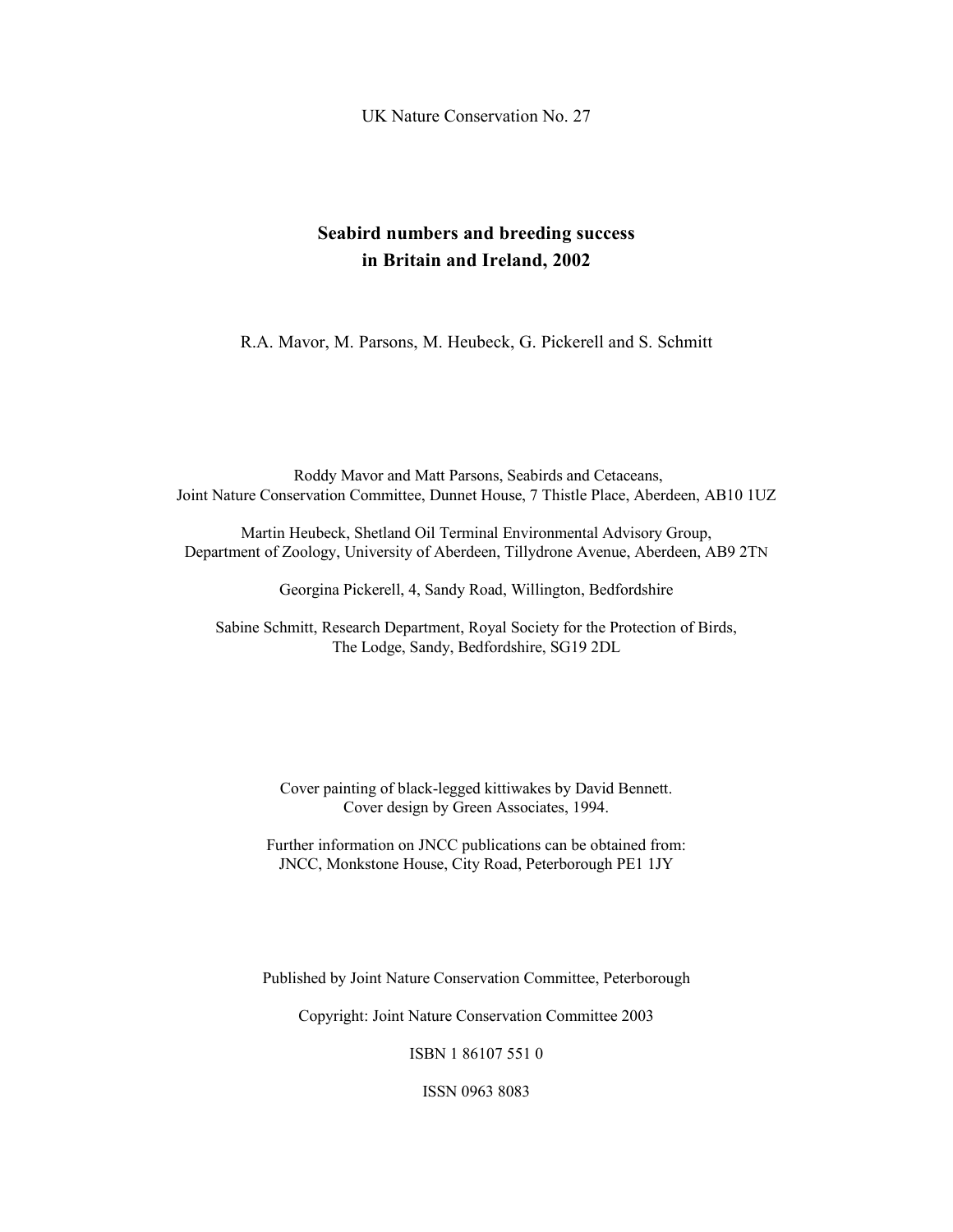### **This report should be cited as follows:**

Mavor, R.A., Parsons, M., Heubeck, M., Pickerell, G. and Schmitt, S. 2003. *Seabird numbers and breeding success in Britain and Ireland, 2002.* Peterborough, Joint Nature Conservation Committee*.*  (UK Nature Conservation, No. 27.)

Original data from the report may not be used in other publications (although general results and conclusions may be cited) without permission of JNCC, RSPB and/or SOTEAG, as relevant. Requests to use data should be channelled through S. Schmitt/RSPB (petrels, terns and skuas), M. Heubeck/SOTEAG (cliff-breeding species and black guillemots in Shetland) or Roddy Mavor/JNCC (other species/regions). Where necessary, such requests will be forwarded to other contributing organisations or individuals.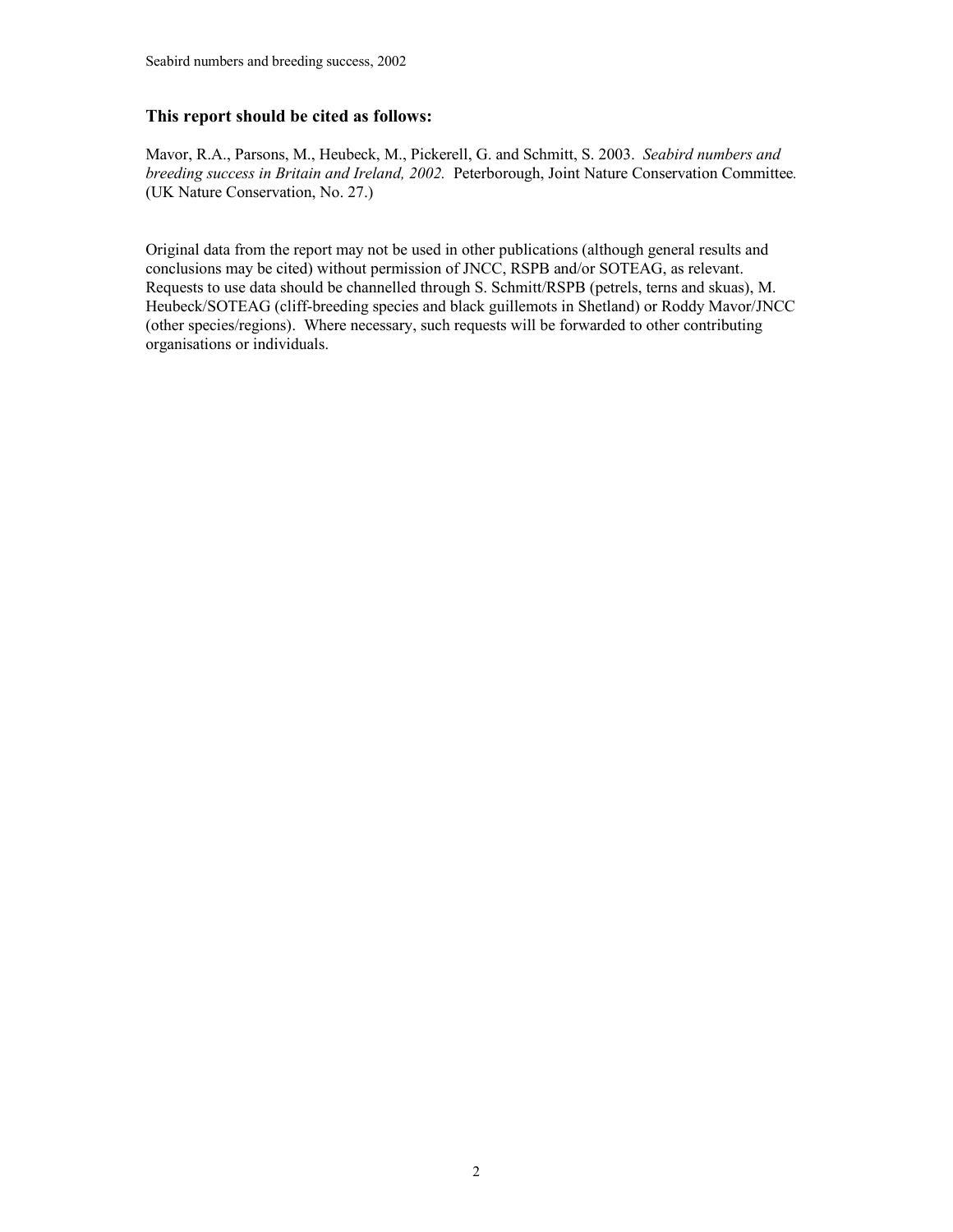# **Contents**

| Page no. |
|----------|

|    | Summary             |                                                                          | $\overline{4}$ |
|----|---------------------|--------------------------------------------------------------------------|----------------|
| 1. | Introduction<br>1.1 | The Seabird Monitoring Programme and Seabird Colony Register             | 5<br>5         |
|    | 1.2                 | Data presentation and methods                                            | 6              |
| 2. |                     | General features of the 2002 breeding season                             | 12             |
| 3. |                     | Species accounts                                                         | 14             |
|    | 3.1                 | Red-throated diver Gavia stellata                                        | 14             |
|    | 3.2                 | Northern fulmar Fulmarus glacialis                                       | 16             |
|    | 3.3                 | Manx shearwater Puffinus puffinus                                        | 21             |
|    | 3.4                 | European storm-petrel Hydrobates pelagicus                               | 22             |
|    | 3.5                 | Leach's storm-petrel Oceanodroma leucorhoa                               | 23             |
|    | 3.6                 | Northern gannet Morus bassanus                                           | 23             |
|    | 3.7                 | Great cormorant Phalacrocorax carbo                                      | 24             |
|    | 3.8                 | European shag Phalacrocorax aristotelis                                  | 28             |
|    | 3.9                 | Arctic skua Stercorarius parasiticus                                     | 32             |
|    | 3.10                | Great skua Catharacta skua                                               | 34             |
|    | 3.11                | Mediterranean gull Larus melanocephalus                                  | 36             |
|    | 3.12                | Black-headed gull Larus ridibundus                                       | 37             |
|    | 3.13                | Mew gull Larus canus                                                     | 40             |
|    | 3.14                | Lesser black-backed gull Larus fuscus                                    | 41             |
|    | 3.15                | Herring gull Larus argentatus                                            | 44             |
|    | 3.16                | Great black-backed gull Larus marinus                                    | 47             |
|    | 3.17                | Black-legged kittiwake Rissa tridactyla                                  | 49             |
|    | 3.18                | Sandwich tern Sterna sandvicensis                                        | 58             |
|    | 3.19                | Roseate tern Sterna dougallii                                            | 62             |
|    | 3.20                | Common tern Sterna hirundo                                               | 64             |
|    | 3.21                | Arctic tern Sterna paradisaea                                            | 69             |
|    | 3.22                | Little tern Sterna albifrons                                             | 74             |
|    | 3.23                | Common guillemot Uria aalge                                              | 78             |
|    | 3.24                | Razorbill Alca torda                                                     | 82             |
|    | 3.25                | Black guillemot Cepphus grylle                                           | 86             |
|    | 3.26                | Atlantic puffin Fratercula arctica                                       | 88             |
| 4. |                     | Acknowledgements                                                         | 91             |
| 5. |                     | Bibliography                                                             | 92             |
|    | 5.1                 | References used in this report                                           | 92             |
|    | 5.2                 | Recent publications relevant to breeding seabirds in Britain and Ireland | 95             |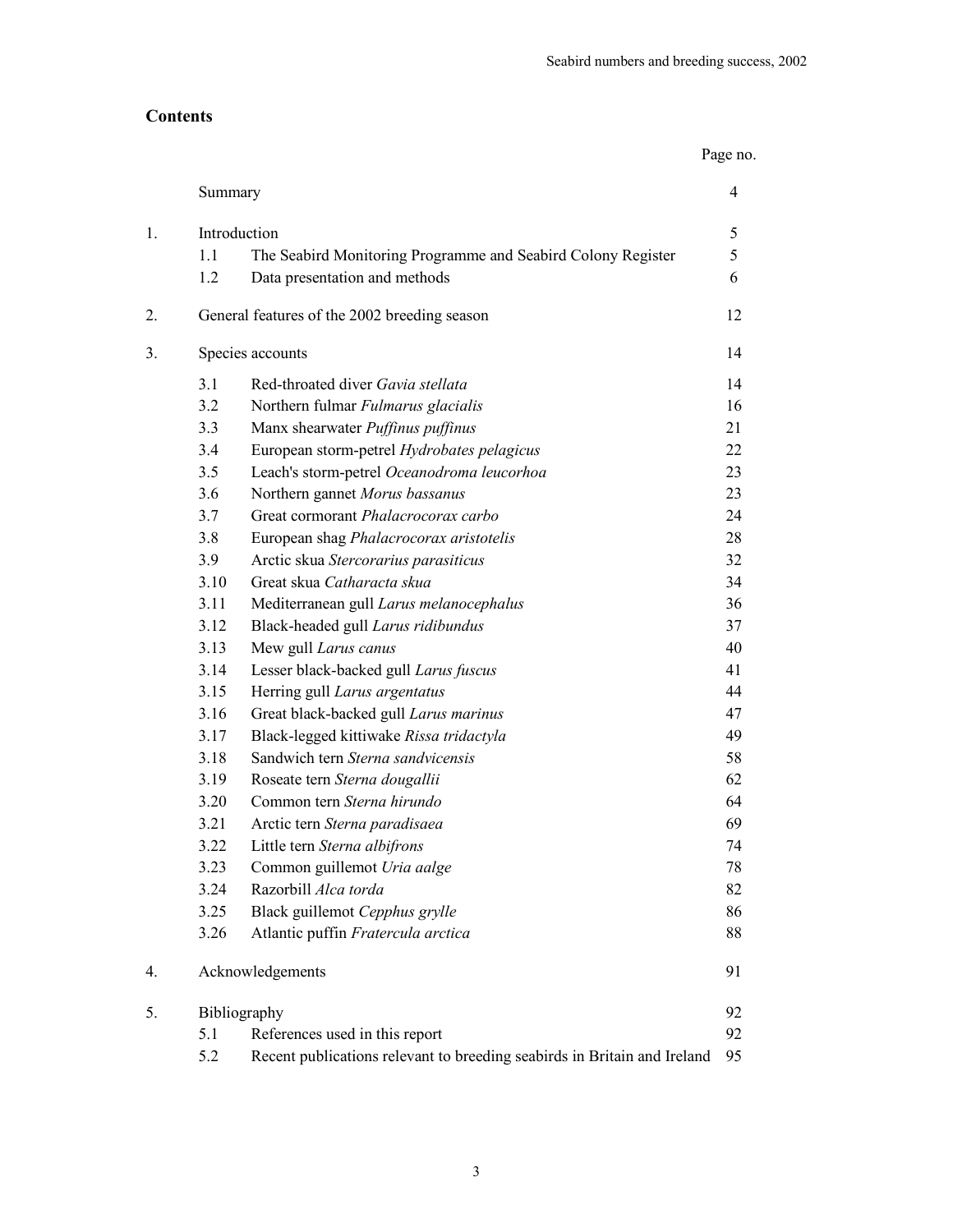### **Summary**

This report presents the results of monitoring of seabird populations and breeding performance throughout Britain and Ireland in 2002 and makes comparisons with previous years. The report is produced annually as part of the JNCC's Seabird Monitoring Programme, in collaboration with the Royal Society for the Protection of Birds (RSPB) and the Shetland Oil Terminal Environmental Advisory Group (SOTEAG). Some findings of particular note in 2002 are summarised below:

- Numbers of breeding **red-throated divers** were similar to those recorded in 2001. Breeding success in Shetland was higher than in 2001, while in Orkney it was lower than in 2001; in both regions success was above the long term average.
- Few data were received on **Manx shearwater** in 2002. Breeding success on Rum was the highest since 1997, while further confirmation was obtained of the species' demise on Canna. Productivity was high on Bardsey but again low on Skomer (although around average for the colony).
- Numbers of **European shag** nests generally increased or remained stable in 2002, compared with 2001, except in Shetland, north-west Scotland and north-east England, where numbers at monitored colonies declined. The important colony on Canna was smaller than at any time since 1986 and productivity there was low. Fair Isle, Isle of May and Bardsey recorded their most productive seasons, Sumburgh Head its second most productive.
- The recorded number of breeding **Mediterranean gull** fell between 2001 and 2002, due partly to an incomplete count of one of the larger colonies and to a high proportion of non-breeding at the large Langstone Harbour colony, probably caused by low food availability. The species bred successfully in Northern Ireland for the first time.
- An ongoing study in western Scotland provided further information on the effect of mink predation on the productivity of gulls: breeding success was reduced by a mean of 44% in **herring gulls** and 57% in **mew gulls** over the last 6-7 years
- Surveys of several large colonies of **Atlantic puffin** were undertaken in 2002. Numbers declined at Hermaness, increased on Coquet and remained stable on North Rona and Lunga (compared with surveys in 1997, 2001, 1993 and 2001, respectively). Successful breeding was confirmed on Ailsa Craig for the first time in decades following the eradication of rats in the early 1990s.
- As in 2001, several species in Shetland had a poor breeding season in 2002, largely attributed to reduced availability of sandeels, although food appeared to be abundant for Orkney breeders. Both **great skua** and **Arctic skua** numbers declined (whereas in Orkney they increased) and productivity of great skuas on Fair Isle was the lowest on record and low at other Shetland colonies. Numbers of breeding **black-legged kittiwakes** continued to decline: the number within 18 colonies decreased by 39.6% between 1999 and 2002 and productivity was again low, with failures largely occurring at the egg stage. **Arctic terns** had a very unproductive season in 2002, yet birds on Orkney had their most successful season on record. Counts of **common guillemots** at study plots in Shetland (except Fair Isle) showed marked declines between 2001 and 2002 and the population index for the region was equal to the lowest recorded during the duration of the SMP. Productivity and weights of chicks at Sumburgh Head were low.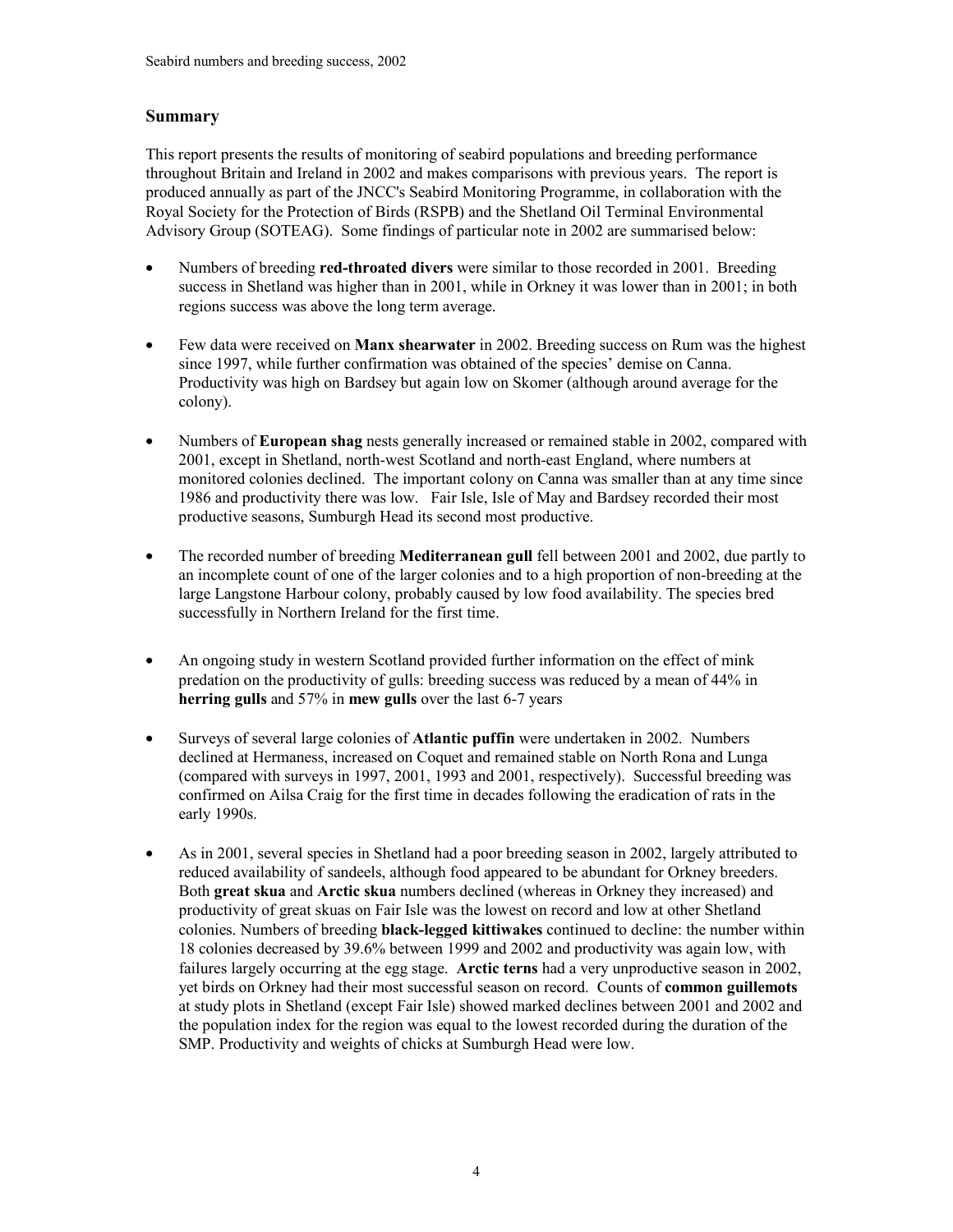### **1 Introduction**

This is the fourteenth annual report on the results of seabird monitoring at colonies throughout Britain and Ireland, produced jointly by JNCC, RSPB and SOTEAG, as part of JNCC's Seabird Monitoring Programme. Available data on seabird breeding numbers and breeding success at seabird colonies in 2002 are summarised and compared with results from previous years, primarily 2001, with an analysis of longer term trends in the context of recent findings. This edition of the report contains modest changes to the presentation of some of the information, which it is hoped will improve the readability of the report and assist in understanding the data; a description of the changes is given in section 1.2.5.

The information contained in this report has been collated from many sources. These include research staff and wardens from a variety of organisations including RSPB, SOTEAG, JNCC, Scottish Natural Heritage, English Nature, Countryside Council for Wales, Irish National Parks and Wildlife Service, the Wildlife Trusts, bird observatories, National Trust and National Trust for Scotland, the Centre for Ecology and Hydrology and BirdWatch Ireland. Many dedicated fieldwork volunteers also contribute valuable data to the Seabird Monitoring Programme; refer to the Acknowledgements section for details.

One aim of the annual report is to draw attention to notable changes in seabird numbers or breeding performance, which may merit direct conservation action or further research. It is also intended to provide feedback and, we hope, encouragement for future work, to the many individuals and organisations contributing data, by placing results for individual colonies or regions in a wider context. The results presented refer mainly to coastal or island populations of seabirds, but reference is also made to inland populations of great cormorants, gulls and terns where data are available.

Any comments on this report, or offers of help for future seasons, would be greatly appreciated by the authors. We are also keen to receive any existing additional information on numbers or breeding success for any seabird species, whether at coastal or inland colonies, which may not have been previously submitted to the Seabird Monitoring Programme. Any such data will be added to the longterm seabird databases maintained by JNCC and RSPB, including the JNCC/Seabird Group's Seabird Colony Register.

Details of recommended methods for assessing seabird numbers and breeding success are given in the *Seabird monitoring handbook for Britain and Ireland* (Walsh *et al.* 1995). Copies of the *Handbook*, or other advice on seabird monitoring methodology, may be obtained from the Seabirds and Cetaceans Unit of JNCC at the address given on the title page.

# **1.1 The Seabird Monitoring Programme and Seabird Colony Register**

The JNCC's Seabird Monitoring Programme facilitates the co-ordination of seabird monitoring on a UK-wide basis. The aim of the programme is to ensure that sufficient data on breeding numbers and breeding success of seabirds are collected both regionally and nationally to enable their conservation status to be assessed. The programme assists JNCC, RSPB and partner organisations, including the statutory country nature conservation agencies, to monitor aspects of the health of the wider marine environment and to provide sound advice relevant to the conservation needs of breeding seabirds.

Seabird monitoring directly funded by JNCC focuses particularly on species such as northern fulmar, European shag, black-legged kittiwake and auks, for which changes in breeding populations, breeding success or other parameters may provide evidence of changes in the marine environment as a whole. The most detailed monitoring is undertaken, through external contracts, at several geographically dispersed 'key sites': Isle of May (south-east Scotland), Fair Isle (Shetland), Canna (north-west Scotland) and Skomer (Wales). Triennial monitoring of numbers and breeding success is also undertaken on Orkney Mainland, on St Kilda (north-west Scotland) and in Grampian (north-east Scotland). Monitoring of breeding success of cliff-breeding species is also encouraged by JNCC at many other colonies, partly by contributing to fieldwork costs of volunteers via the Seabird Group.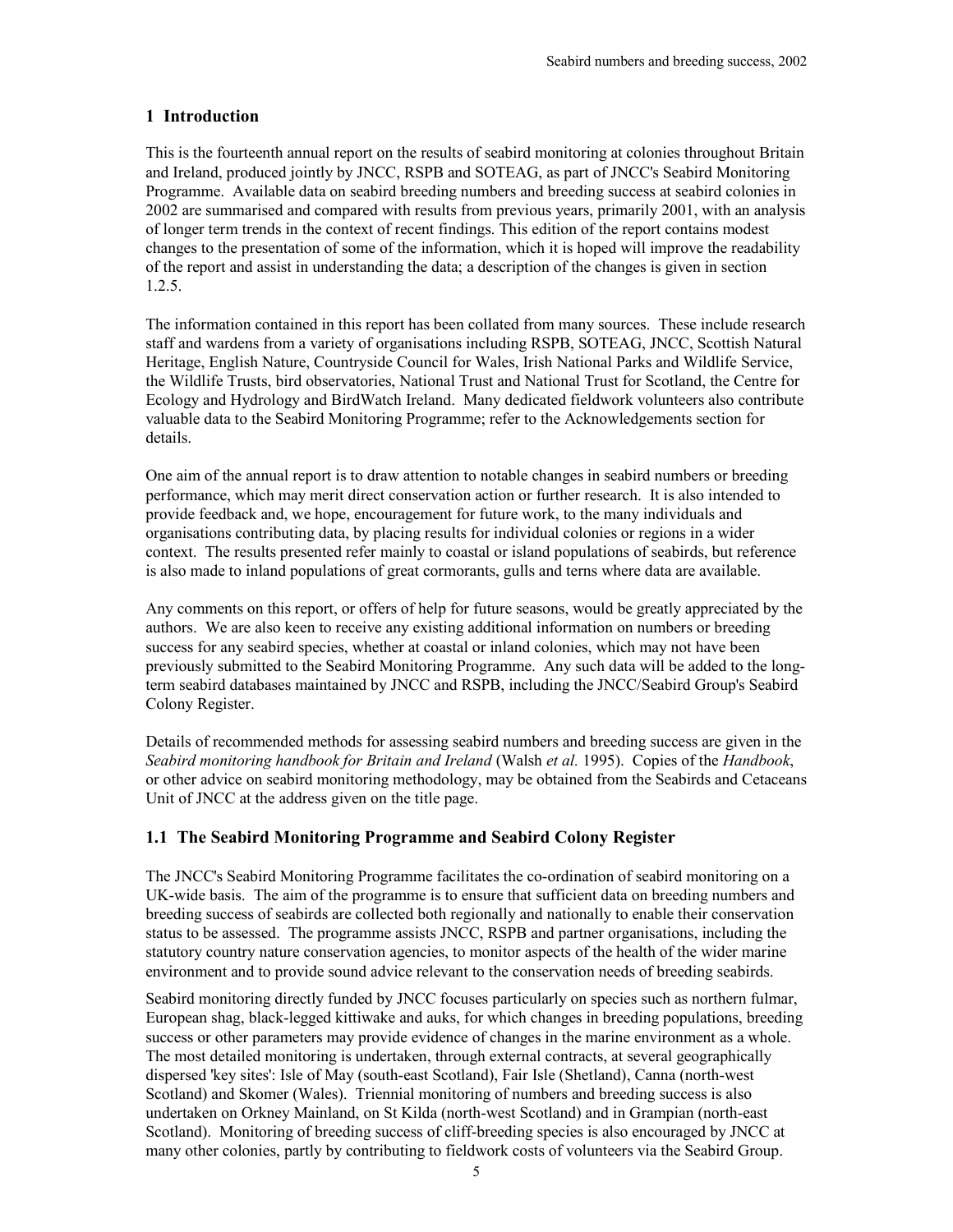The RSPB monitors the numbers and breeding success of a range of seabird species throughout the UK through their network of reserves, and largely co-ordinates the monitoring of terns in Britain. Further RSPB monitoring or survey effort is directed at petrels and skuas.

In Shetland, Aberdeen University, under contract to SOTEAG, carries out extensive population monitoring of cliff-nesting species and black guillemots. This work is funded by the Sullom Voe Association Ltd. and forms part of a wider scheme of biological monitoring in Shetland. For northern fulmar, common guillemot and razorbill, annual counts are carried out in sample plots, and for European shag, black-legged kittiwake and black guillemot, counts are made of longer stretches of coastline at intervals of two or more years. Breeding success has also been assessed annually at many colonies since the mid-1980s.

Available data for Irish colonies are also collated by JNCC and RSPB, helping to place patterns or trends for British colonies in a wider context. Contacts are maintained with a number of bodies, including the National Parks and Wildlife Service and BirdWatch Ireland. Fieldwork at some Irish colonies is grant-aided by the Seabird Group.

The JNCC and Seabird Group also collaborate on the Seabird Colony Register, a database of colony counts for Britain and Ireland for the period 1969 to 1998, which is maintained as part of the Seabird Monitoring Programme. Many observers and organisations (including SOTEAG and RSPB) have contributed to the SCR and data have also been abstracted from sources such as research reports and county bird reports. Nearly all coastal colonies in Britain and Ireland were censused for the SCR in 1985-87, providing a baseline for seabird populations. Population changes since the previous complete survey (the Seabird Group's Operation Seafarer in 1969-70) are summarised in Table 1.1.1. A repeat complete census of British and Irish seabird colonies, Seabird 2000 (running from 1998- 2002), has recently been completed and is due for publication in April 2004. A new seabird colony database for the period from 1999 is being developed within the National Biodiversity Network framework (a system for sharing information on wildlife being made available on the internet).

# **1.2 Data presentation and methods**

Some potential limitations of the information presented are outlined below, followed by a description of changes made to the presentation of the data in this year's edition of the report. Further discussion of methodological considerations and details of analyses are given in Walsh *et al.* (1995) and in previous annual reports.

### *1.2.1 Population changes: use of regional samples*

In order to allow concise and standardised presentation of population data, individual colonies are not comprehensively considered in detail in this report. Details of the original counts used in assessing population changes are held by JNCC, RSPB and SOTEAG.

For most species, with the exception of some terns, it is neither practicable nor valid to assess year-toyear changes for the breeding population as a whole, because such changes may vary markedly between different areas and monitoring effort is uneven. Instead, the coastline has been subdivided into 14 'regions', as defined in Figure 1.2.1 and Table 1.2.1. Within each region, valid counts of whole colonies (excluding very small colonies and colonies where counting error is known or suspected to exceed 5%), or of sample plots within colonies, are summed for year-to-year population comparisons. The aim of this approach is to draw attention to any common patterns shown by a number of regions, as well as to highlight any notable changes shown by colonies in particular regions.

Regional population changes for most species are tabulated for 2001 and 2002. Some of the changes indicated by these counts may be of a short-term nature, not necessarily indicative of longer-term trends. For example, year-to-year changes in species such as black-legged kittiwake or European shag may in some instances reflect fluctuations in the proportion of the adult population attempting to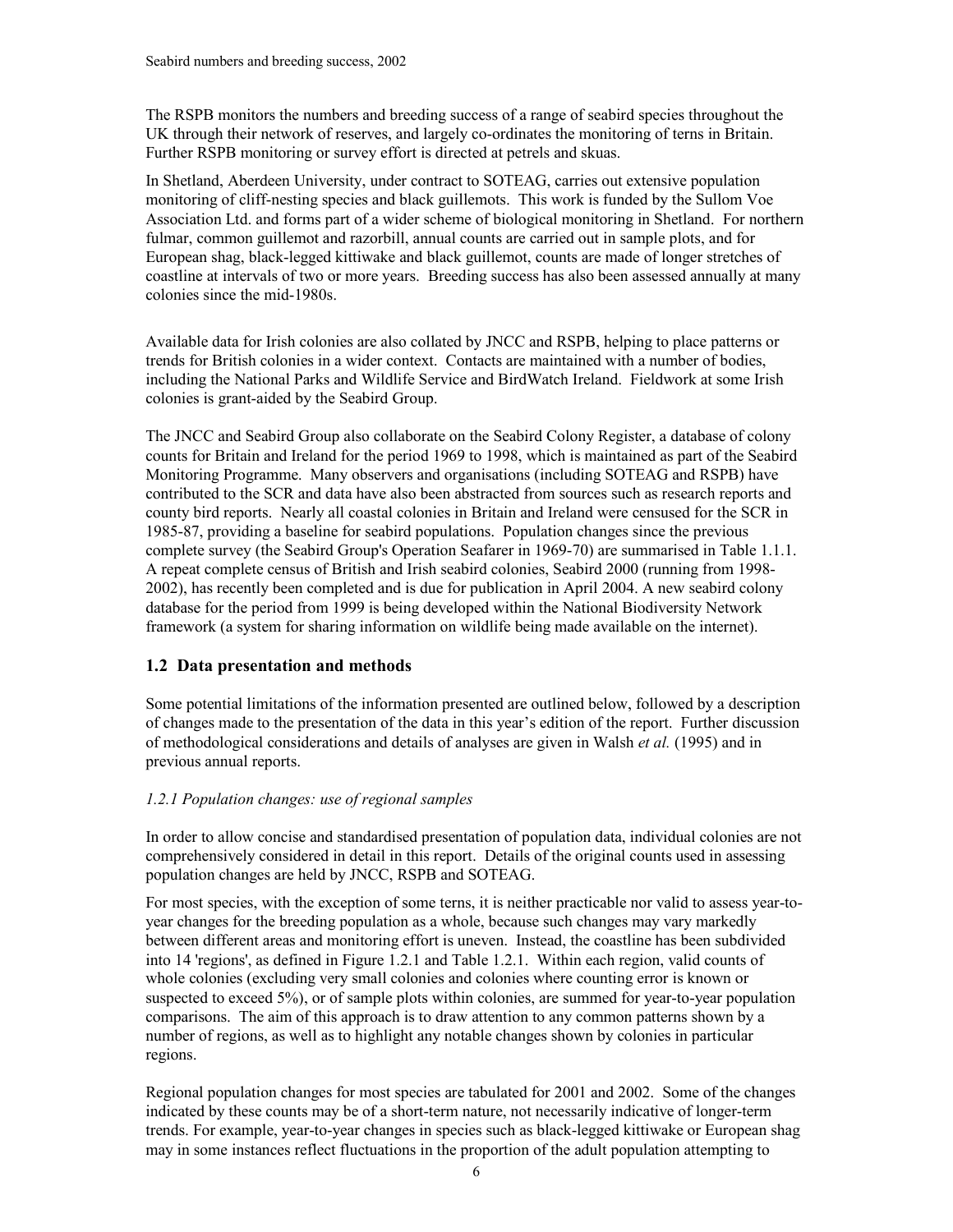breed. Movements of breeding birds to or from unmonitored colonies, notably in the case of terns, great cormorants, and black-headed gulls, may also contribute to apparent changes. Even where intercolony movements do not occur, changes shown by sample populations are not necessarily representative of wider populations.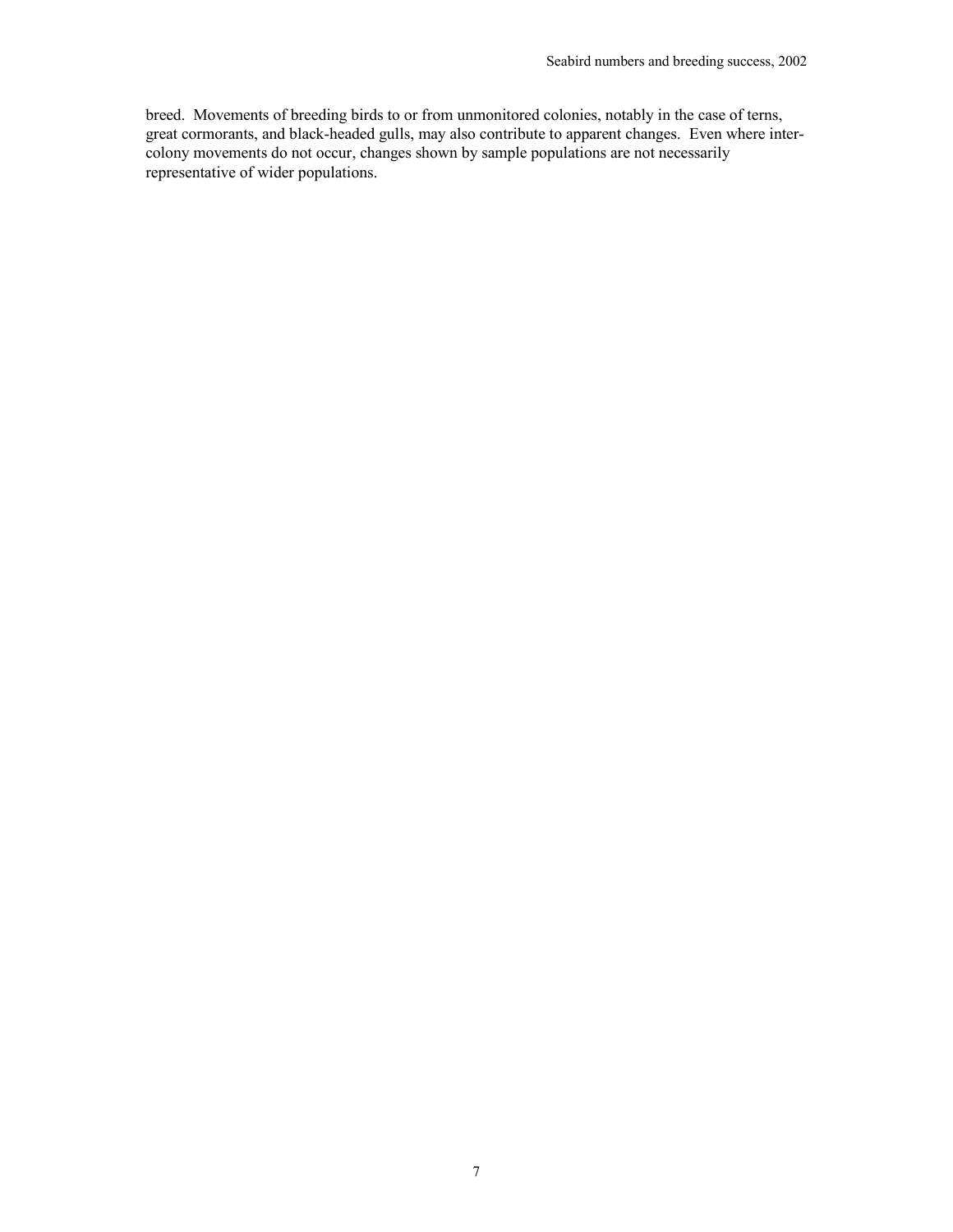**Table 1.1.1** Counts or estimates of total breeding populations of seabirds in Britain and Ireland. Most figures are for 1985-87 (Lloyd *et al.* 1991) but those for northern gannet, skuas, Mediterranean gull, roseate tern and Arctic tern include more recent updates. Data from the Seabird 2000 census has not been used for most species as some figures had not been finalised at time of going to press, but will appear in future editions. Figures for Britain excludes the Isle of Man and the Channel Islands (included under Britain and Ireland). For population estimates for Great Britain (excluding the Isle of Man) and UK (GB plus Northern Ireland) see Stone *et al.* (1997). Units are 'pairs' for most species (apparently occupied nests/sites or, for skuas, territories), with the exception of auks, for which units are individual birds ('i' in table).

|                                 | Coastal population |                                     | % change <sup>2</sup>           | Total population <sup>3</sup> |                                     |  |
|---------------------------------|--------------------|-------------------------------------|---------------------------------|-------------------------------|-------------------------------------|--|
|                                 | <b>Britain</b>     | Britain and<br>Ireland <sup>1</sup> | 1969-87<br><b>B</b> and I coast | <b>Britain</b>                | Britain and<br>Ireland <sup>1</sup> |  |
| Northern fulmar                 | 537,000            | 571,000                             | $+85%$                          | 537,000                       | 571,000                             |  |
| Manx shearwater <sup>4</sup>    | c. 235,000         | c. 275,000                          |                                 | c. 235,000                    | c. 275,000                          |  |
| European storm-petrel           | $41+$ colonies     | $72+$ colonies                      | $\gamma$                        | $41 + \cosh$                  | $72+$ cols.                         |  |
| Leach's storm-petrel            | $6+$ colonies      | 7+ colonies                         | $\gamma$                        | $6+$ cols.                    | $7+$ cols.                          |  |
| Northern gannet <sup>5</sup>    | 207,300            | 243,500                             | $+36%$                          | 207,300                       | 243,500                             |  |
| Great cormorant                 | 6,000              | 10,400                              | $+30%$                          | 6,800                         | 11,700                              |  |
| European shag                   | 36,400             | 47,300                              | $+40%$                          | 36,400                        | 47,300                              |  |
| Arctic skua <sup>6</sup>        | 3,100              | 3,100                               | $< +220%$                       | 3,100                         | 3,100                               |  |
| Great skua <sup>6</sup>         | 8,800              | 8,800                               | $< +150%$                       | 8,800                         | 8,800                               |  |
| Mediterranean gull <sup>7</sup> | 83                 | 84                                  | $> +200\%$                      | 83                            | 84                                  |  |
| Black-headed gull               | 77,300             | 84,200                              | $+13%$                          | 167,000                       | 233,000                             |  |
| Mew gull                        | 14,800             | 15,700                              | $+21%$                          | 67,800                        | 71,400                              |  |
| Lesser black-backed gull        | 62,300             | 65,700                              | $+31%$                          | 82,300                        | 88,700                              |  |
| Herring gull                    | 135,000            | 191,000                             | $-43%$                          | 150,000                       | 206,000                             |  |
| Great black-backed gull         | 18,300             | 23,300                              | $+3%$                           | 18,400                        | 23,400                              |  |
| Black-legged kittiwake          | 492,000            | 544,000                             | $+22%$                          | 492,000                       | 544,000                             |  |
| Sandwich tern                   | 14,000             | 18,400                              | $+53%$                          | 14,000                        | 18,600                              |  |
| Roseate tern <sup>8</sup>       | 68                 | 758                                 | $-80%$                          | 68                            | 758                                 |  |
| Common tern                     | 11,800             | 14,700                              | $-1\%$                          | 12,700                        | 16,000                              |  |
| Arctic tern <sup>9</sup>        | 42,400             | 44,900                              | $-14%$                          | 42,900                        | 45,500                              |  |
| Little tern                     | 2,400              | 2,800                               | $+40%$                          | 2,400                         | 2,800                               |  |
| Common guillemot                | 1,047,000i         | 1,203,000i                          | $+118%$                         | 1,047,000i                    | 1,203,000I                          |  |
| Razorbill                       | 147,000i           | 182,000i                            | $Probability +$                 | 147,000i                      | 182,000I                            |  |
| Black guillemot                 | 37,500i            | 40,500i                             | $Probability +$                 | 37,500i                       | 40,500I                             |  |
| Atlantic puffin <sup>10</sup>   | 898,000i           | 940,000i                            | Slightly $+$ ?                  | 898,000i                      | 940,000I                            |  |

Notes:

- 1. Irish figures include some estimates (mainly for northern fulmar, European shag and gulls) for coastal sections, which had not been surveyed by 1988.
- 2. Net change based on comparison with total recorded during the 1969-70 'Operation Seafarer' survey (reanalysis of counts summarised by Cramp *et al.* 1974); differences in count methods prevent direct comparison for some species.
- 3. British and Irish totals for some species include estimates of inland populations.
- 4. Manx shearwater figures are very approximate (midpoints of population estimates).
- 5. Northern gannet figures are from a complete survey of North Atlantic colonies carried out in 1994 and 1995 (Murray and Wanless 1997) with updates for colonies counted subsequently.
- 6. Skua figures are from the 1992 surveys of Orkney and Shetland (Meek *et al.* 1994; Sears *et al*. 1995), with a 1996 update for Hoy (Furness 1997), otherwise 1985-87 with updates to 1996 for Handa and St Kilda. Although some nest inland in mainland Scotland, all are treated as coastal here.
- 7. Mediterranean gull figures are updated for 2001 only (2002 count known to be an underestimate). Figures from *Seabird 2000* counts.
- 8. Roseate tern figures are from 2002 (this report).
- 9. Arctic tern figures include Shetland and Orkney counts from the 1989 RSPB survey (Avery *et al.* 1993), with counts of individuals divided by 1.5 to give an estimate of pairs.
- 10. Atlantic puffin figures are very approximate, and include a high proportion of counts of pairs multiplied by 2 to give estimates of numbers of individuals.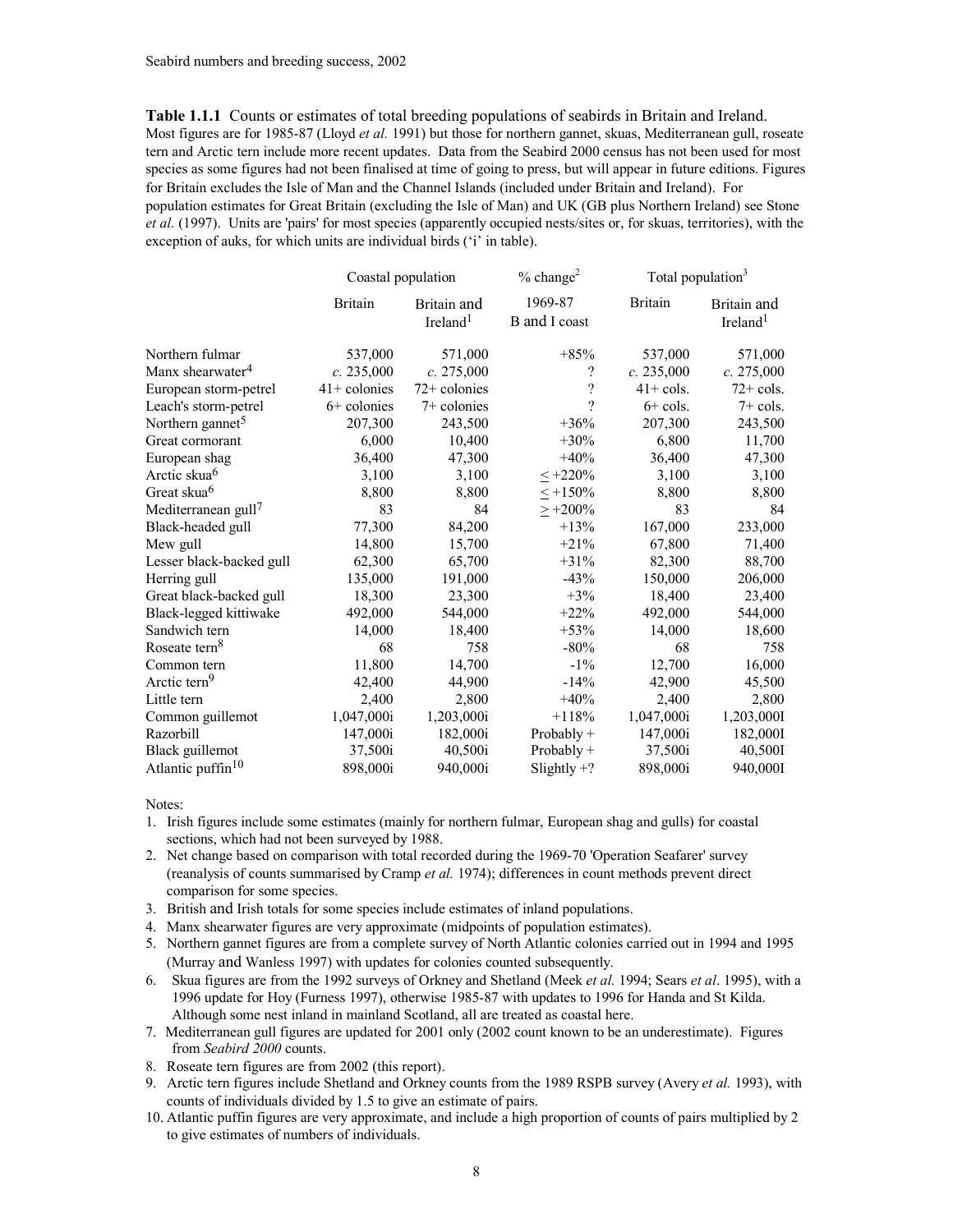

**Figure 1.2.1** Coastal counties and districts of Britain and Ireland. See Table 1.2.1 for details of the coastal regions (combinations of counties or districts) used in this report. Reproduced, with permission, from Lloyd *et al.* (1991).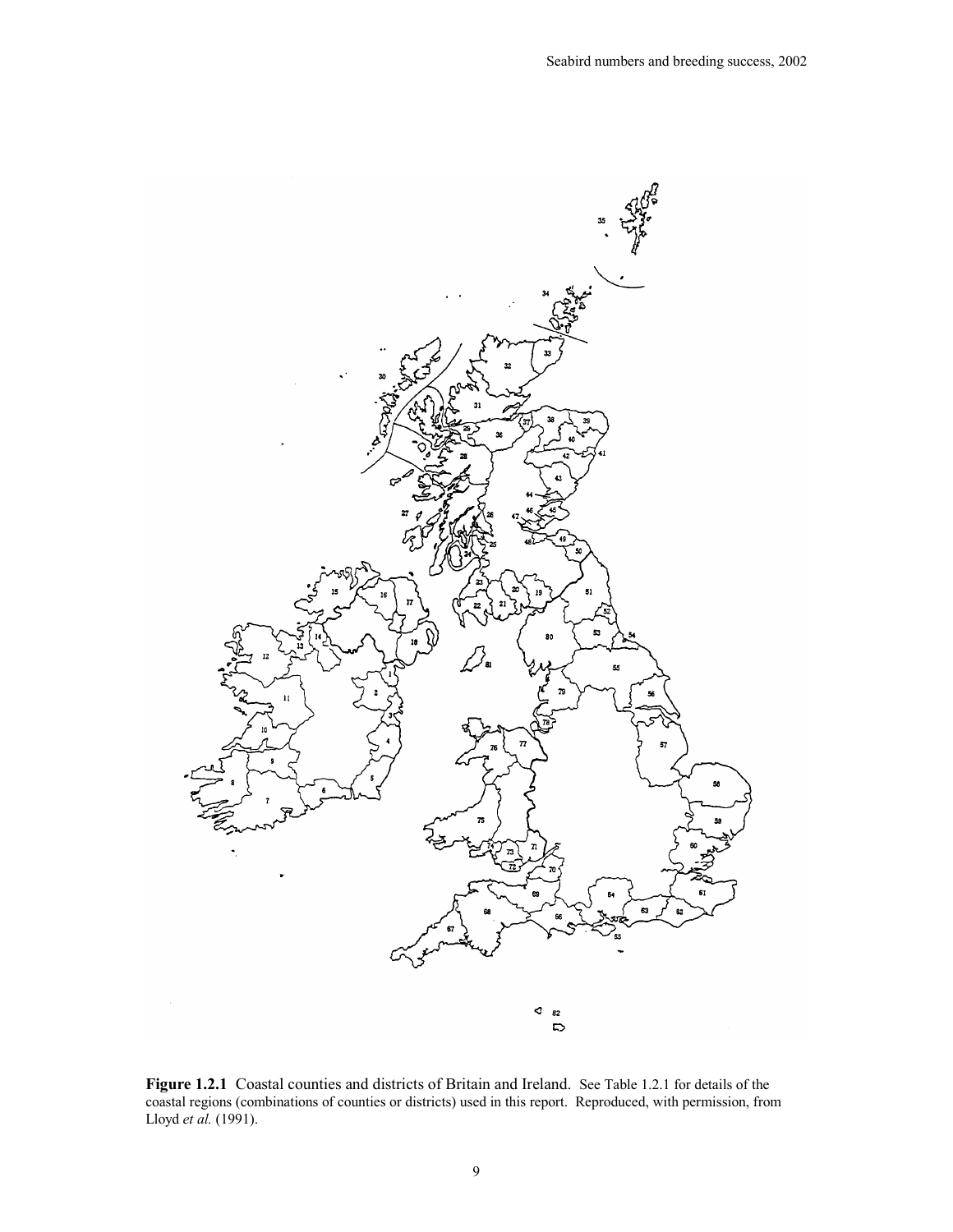**Table 1.2.1** Groupings of coastal counties and districts used in assessing regional population changes. These regions are based on Figure 2 of Lloyd *et al.* (1991), except that Shetland and Orkney are each treated separately from 'NE Scotland' and the Inverness to Caithness coastline is treated separately ('N Scotland') from 'NW Scotland'.

| County or district name (numbers refer to Figure 1.2.1)                                                                                                                             | Region                            |
|-------------------------------------------------------------------------------------------------------------------------------------------------------------------------------------|-----------------------------------|
| Louth (1), Meath (2), Dublin (3), Wicklow (4), Wexford (5), Waterford (6)                                                                                                           | SE Ireland                        |
| Cork (7), Kerry (8), Limerick (9), Clare (10)                                                                                                                                       | SW Ireland                        |
| Galway (11), Mayo (12), Sligo (13), Leitrim (14), Donegal (15)                                                                                                                      | NW Ireland                        |
| Londonderry $(16)$ , Antrim $(17)$ , Down $(18)$                                                                                                                                    | NE Ireland                        |
| Annandale and Eskdale (19), Nithsdale (20), Stewartry (21), Wigtown (22),<br>Kyle and Carrick (23), Cunninghame (24), Inverclyde (25), Dunbarton<br>$(26)$ , Argyll and Bute $(27)$ | SW Scotland                       |
| Lochaber (28), Skye and Lochalsh (29), Western Isles (30), west coast of<br>Ross and Cromarty (31), north-west coast of Sutherland (32)                                             | NW Scotland                       |
| Orkney (34)                                                                                                                                                                         | Orkney                            |
| Shetland (35)                                                                                                                                                                       | Shetland                          |
| Caithness (33), east coast of Sutherland (32), east coast of Ross and<br>Cromarty (31), Inverness (32)                                                                              | N Scotland                        |
| Nairn (37), Moray (38), Banff and Buchan (39), Gordon (40), City of<br>Aberdeen (41), Kincardine and Deeside (42)                                                                   | NE Scotland                       |
| Angus (43), City of Dundee (44), north-east Fife (45), Kirkcaldy (46),<br>Dunfermline (47), West Lothian, City of Edinburgh (48), East<br>Lothian (49), Berwickshire (50)           | SE Scotland                       |
| Northumberland (51), Tyne and Wear (52), Durham (53), Cleveland (54),<br>North Yorkshire (55), Humberside (56), Lincolnshire (57)                                                   | NE England                        |
| Norfolk (58), Suffolk (59), Essex (60)                                                                                                                                              | E England                         |
| Kent (61), East Sussex (62), West Sussex (63), Hampshire (64), Isle of<br>Wight $(65)$                                                                                              | SE England                        |
| Dorset (66), Cornwall and Isles of Scilly (67), Devon (68), Somerset (69),<br>Avon (70), Gloucestershire, Channel Islands (82)                                                      | SW England and Channel<br>Islands |
| Gwent (71), South Glamorgan (72), Mid Glamorgan (73), West<br>Glamorgan (74), Dyfed (75), Gwynedd (76), Clwyd (77)                                                                  | Wales                             |
| Merseyside (78), Lancashire (79), Cumbria (80), Isle of Man (81)                                                                                                                    | NW England and Isle of<br>Man     |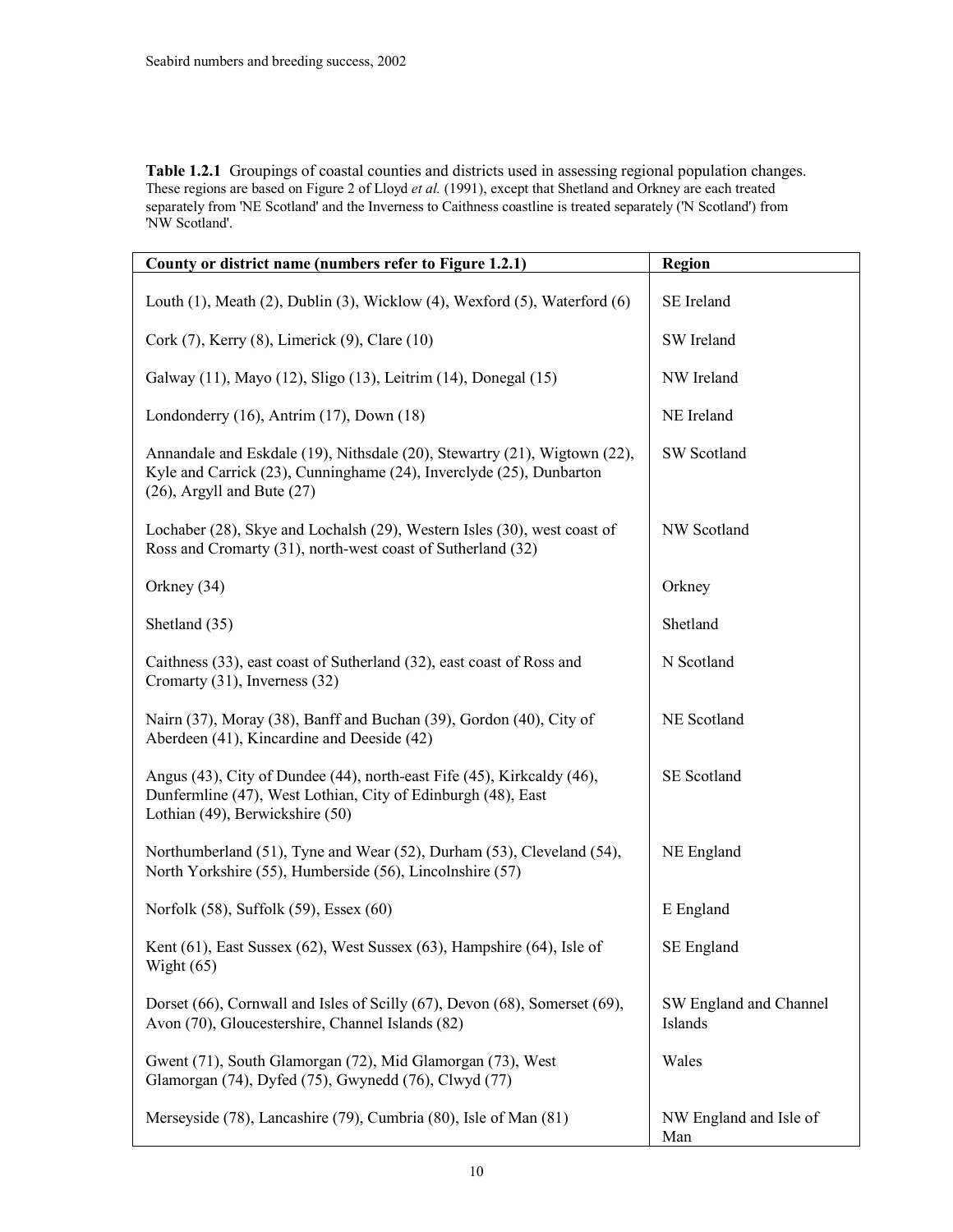### *1.2.2 Calculation of population trends*

Regional population trends are assessed using population indices, rather than sums of actual colony counts, because different combinations of colonies may be counted in different years. The population index in a baseline year (1986 unless otherwise noted), is set at 100, subsequent population changes being expressed relative to this value. Further details of the derivation of these population indices are given in Walsh *et al.* (1990) and in Thompson *et al.* (1997).

Average annual rates of population change are calculated by linear regression of the logarithms of index values on year. The significance of the slope of the regression, equivalent to the average annual rate of increase or decrease in the population, is then assessed using the t-test (Wilkinson 1990). Population trends are not presented in this report for some mobile species, such as gulls, Arctic terns and common terns, for which the numbers of colonies and/or breeding pairs monitored each year are considered too small to enable wider population trends to be confidently assessed.

### *1.2.3 Accuracy and representativeness of counts*

In comprehensive assessments of long-term changes in seabird numbers, e.g. between 1969-70 and 1985-87 (Lloyd *et al.* 1991), there is inevitably some loss of count accuracy at the expense of obtaining complete geographical coverage. However, stricter criteria, covering factors such as census unit, timing, frequency and apparent accuracy of counts, need to be applied when selecting counts for assessment of short-term changes, as in this report. For most species, single, well-timed counts of apparently occupied nests are sufficient. However, the possibility of undetected variations in count accuracy, count coverage or timing of breeding season should be borne in mind.

For northern fulmar, common guillemot and razorbill, numbers of adults attending colonies can fluctuate markedly from day to day. Given this source of variation, assessment of population change for these species ideally requires five to ten counts of adults (auks) or apparently occupied nest-sites (fulmars) in June each year. The statistical significance of changes shown by such counts can be assessed using t-tests. Where such replication of counts is necessary, it is rarely possible to count the whole of a large colony. Therefore, counts are usually of sample plots within a colony, but these plots, even where randomly selected, will not necessarily be representative of the colony as a whole.

The seabird colonies regularly monitored may not be representative of British or Irish populations as a whole. Representativeness is more likely to be achieved within particular regions, but cannot be assumed, especially if few colonies or small population samples are monitored. In particular, if efforts are concentrated on individual colonies, the formation of new colonies elsewhere may go undetected. Coverage of extensive stretches of coastline is a more satisfactory approach for species not requiring replicate counts. This approach is used, for example, in SOTEAG's monitoring of European shags, black-legged kittiwakes and black guillemots in Shetland.

### *1.2.4 Breeding success: use of 'low-input' methods*

For general monitoring purposes, the number of chicks fledged per breeding pair is the most useful parameter for gauging breeding success. Productivity of species other than terns is usually assessed for sample plots, ideally randomly selected, within colonies. For such species, the figures presented here have generally been averaged (rather than combined) across plots. For terns, whole-colony assessments of productivity are usually made. Full details of breeding success monitoring methods are given in Walsh *et al.* (1995). For some species or regions where few colonies are currently monitored, the results presented may not be fully representative. Also, in many cases, 'low-input' methods of assessing breeding success are used and these will tend to overestimate the productivity of breeding pairs slightly (Walsh *et al.* 1995). However, this is considered acceptable, as major geographical or year-to-year changes will still be obvious.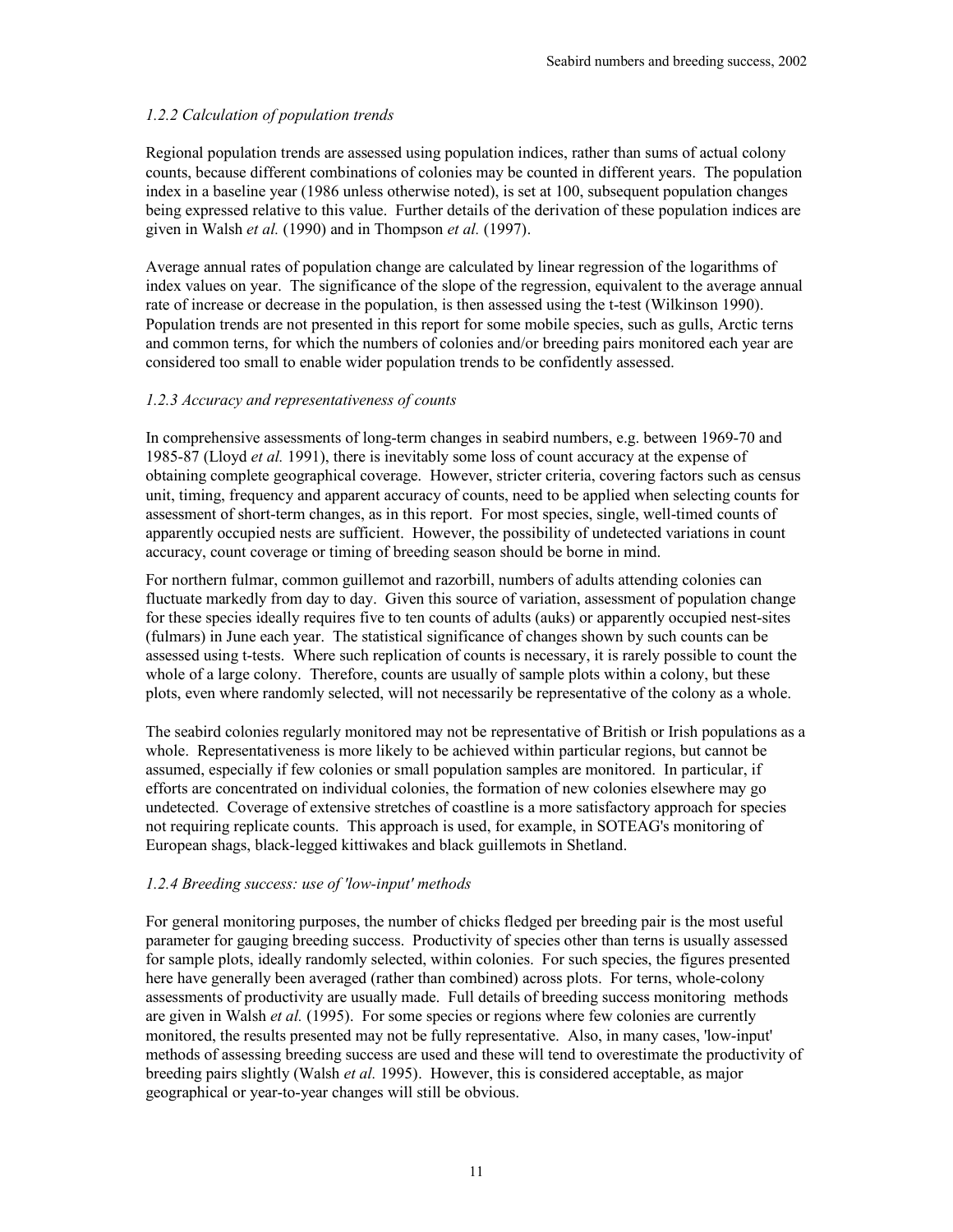### *1.2.5 Changes to data presentation included in this edition of the report*

Following an interim review of the presentation of data in the annual report, the following changes and additions have been incorporated in this edition. It is hoped that these changes will enhance the readability and ease of understanding of the data.

- A short summary is included at the start of each of the species chapters, highlighting significant findings in the context of previous year's data.
- New tables have been introduced in some species accounts (one each for breeding numbers and breeding success) that tabulate data for the colonies mentioned in the text. This has allowed us to move cumbersome listings of figures from the text, thus improving readability.
- The text now includes a fuller discussion of how the current year's data fits into the context of not just the previous year or few years, but the longer term.

### **2 General features of the 2002 breeding season**

Generally, weather conditions for breeding seabirds in 2002 appeared to be less than wholly benign, with western Britain having had a particularly wet June, and July being very wet throughout. April was generally dry and warm in most regions, apart from the end of the month when low pressure brought much cooler weather with wind and rain. The first part of May in western Britain was largely settled, while in eastern areas the north-easterly wind kept conditions cool and cloudy. A brief spell of very warm weather in mid month was ended with rain and thunderstorms in places. The last two weeks of May were very unsettled with much wind and rain, although north-east Scotland escaped most of the rain. June was generally very wet in the west and dry in the south and east. Shetland fared better than most regions with much sunny weather; Lerwick had its warmest June since records began there in 1911. July was the wettest since 1988, with low pressure dominating for much of the month. It was cool and very unsettled with much rain until mid month. July ended with very warm weather, followed by some severe thunderstorms and flooding.

The 2002 season was reported to be slightly earlier than average for some species, perhaps due to the warm weather that prevailed early in the season, but with some sites reporting a late season. For example, on the Isle of May European shags and black-legged kittiwakes laid their first egg on 16 April and 10 May, respectively (Wilson *et al*. 2002). On Canna, European shags had an early breeding season in 2002, with only 7% of nests having eggs in early July, compared to 11% in 2001, 14% in 2000, 12% in 1999, 19% in 1998 and 24% in 1997. Also on Canna, common guillemots and razorbills were earlier than usual (Swann 2002). In contrast, on Shetland black-legged kittiwakes at Noss NNR were late, with the first eggs not confirmed until 26 May (Gabb  $&$  Thomas 2002), as were many species on Foula (Furness 2002) but elsewhere on Shetland, razorbills, common guillemots European shags and great cormorants had an early season - the lattermost species exceptionally so (Okill 2002).

On Skomer lesser black-backed gulls had a very unproductive season, continuing a run of similar seasons in recent years. While low food availability has been cited as a probable causal factor in past years, the poor weather in May could have been a contributing factor in 2002 (Perrins 2002). On Ailsa Craig, a large number of failed nests of Northern gannet and black-legged kittiwakes was attributed to heavy rain and strong winds in June (B. Zonfrillo pers. comm.).

The 2002 breeding season in Shetland was apparently severely affected by low availability of sandeels *Ammodytes* spp. in the early part of the season (Heubeck 2003, Furness 2002). On Fair Isle, many of those species that rely heavily on sandeels for food - kittiwake, Arctic skua, arctic tern, and great skua - experienced poor productivity, the latter two species particularly so (though great skua is less reliant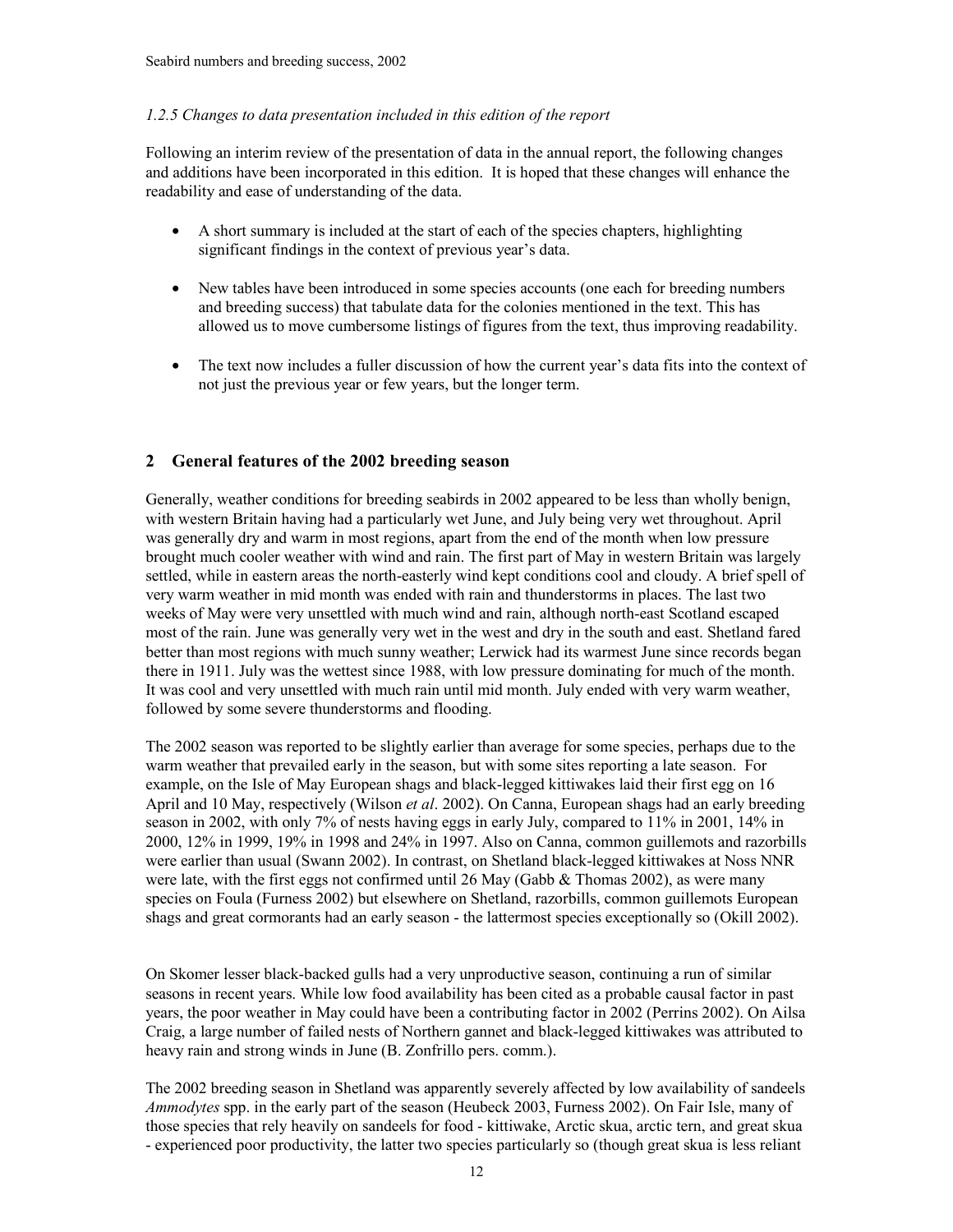on sandeels). Losses of arctic terns mainly occurred at the egg stage, although many pairs failed even to build a nest (Shaw et al. 2002). Black-legged kittiwakes on Shetland experienced a high degree of early failures and non breeding, although those birds that continued to incubate were fairly successful, perhaps indicating increased food availability later in the season (M. Heubeck, pers. comm.). The apparent food shortage in Shetland was not universal, however, as arctic terns on Fetlar had their most successful season for over a decade (Smith and Bellamy 2003). In marked contrast to most of Shetland, in the feeding areas around Orkney, sandeel availability was apparently high, with arctic terns and black-legged kittiwakes successfully raising good numbers of chicks (Meek 2002). On the Isle of May, in south-east Scotland, black-legged kittiwakes (and, to a lesser extent, razorbills) suffered high losses during incubation, apparently due to birds being in poor condition (Wilson et al. 2002). However, European shags on the Isle of May (and on Fair Isle) had a particularly successful season in 2002 (Wilson *et al.* 2002), and this species feeds on larger classes of sandeels in inshore waters, unlike the black-legged kittiwake, which feeds offshore on the young age-classes of fish.

On the Isle of May the IMPRESS project was initiated in 2001 to investigate the relative importance of climate, hydrography and fishing pressure and their affects upon the availability of prey to seabirds. This continued in 2002, a year of poor weather which should add useful data to help our understanding of these relationships (Wilson *et al*. 2002).

The access restrictions imposed by the outbreak of foot and mouth disease in 2001 led to some colonies being unsurveyed in that year – see Mavor *et al.* (2002) for details. This has meant that some comparisons between 2001 and 2002 were not possible, and details are given in the text.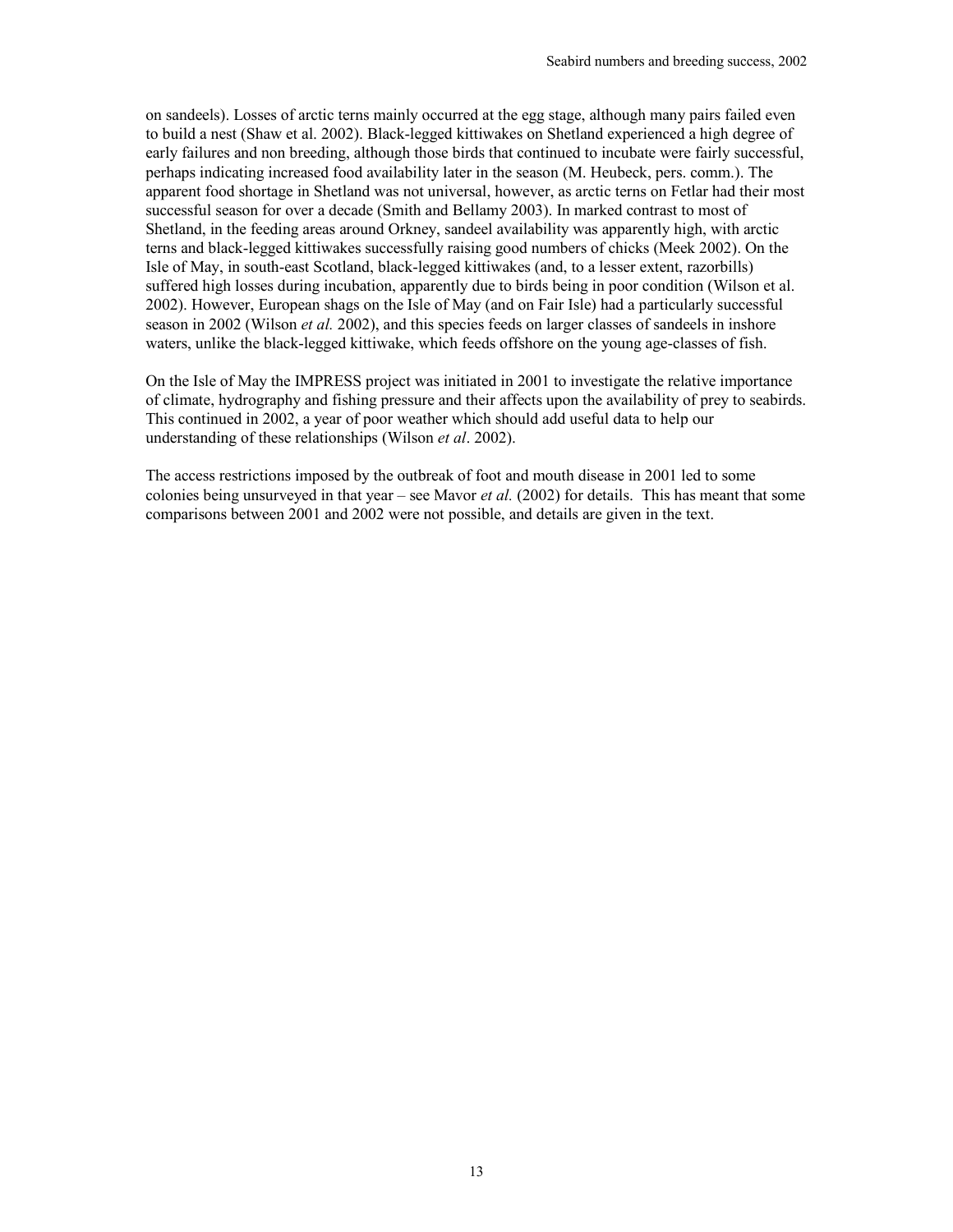### **3. Species accounts**

Nomenclature follows *Checklist of Birds of Britain and Ireland* (British Ornithologists Union 1992) and subsequent relevant BOURC updates published in the journal *Ibis*.

### **3.1 Red-throated diver** *Gavia stellata*

*In all regions breeding numbers of red-throated divers were similar to those recorded in 2001. In Shetland, the species had a more successful breeding season than in 2001 at all reporting colonies. In contrast, productivity on Orkney was lower than in 2001 at all colonies. However, in both regions overall breeding success in 2002 was above the long-term mean. In north-west Scotland, productivity*  was high on Handa, but on Eigg no young fledged for the third successive year.

*Breeding numbers and breeding success* (Figure 3.1.1, Table 3.1.1)

In **Shetland**, overall productivity improved on that recorded in 2001, measuring 0.71 chicks fledged per pair, the highest regional total since 1995 and well above the long-term average of 0.58 (s.e. +0.04). Between 2001 and 2002, mean breeding success increased at all study areas. On Fetlar, productivity was the highest recorded since monitoring began with 22 chicks fledging from 24 pairs (Smith and Bellamy 2002). Divers also had a successful year at Hermaness, where productivity almost doubled compared to 2001 although productivity was still below the colony long-term average. On Foula, productivity was at its highest level since 1996 but remained below average (S. Gear, pers. comm.).

Four areas were again monitored by the Shetland Ringing Group. The timing of the breeding season was near normal as in 2001, with high water levels in the study lochs after a wet winter and an early spring (Okill 2001a). The number of successful pairs (defined as pairs with chicks in July) dropped slightly compared to 2001, from 44 down to 40, remaining below average for the period 1980 to 2001 (51.7, s.d. + 8.75). The number of pairs that raised two chick broods increased between 2001 and 2002, with mean brood size at fledging totalling 1.32, although this was still below the mean for the period 1979 to 2001 (1.35, s.e.  $\pm$  0.02).



**Figure 3.1.1** Annual variation in (a) numbers of 'successful' pairs (with chicks in mid-July) and (b) average brood-size near fledging at red-throated diver study areas in Shetland (parts of Unst, Eshaness, North Roe and Bressay), 1979-2002. Data are from Okill (2002a).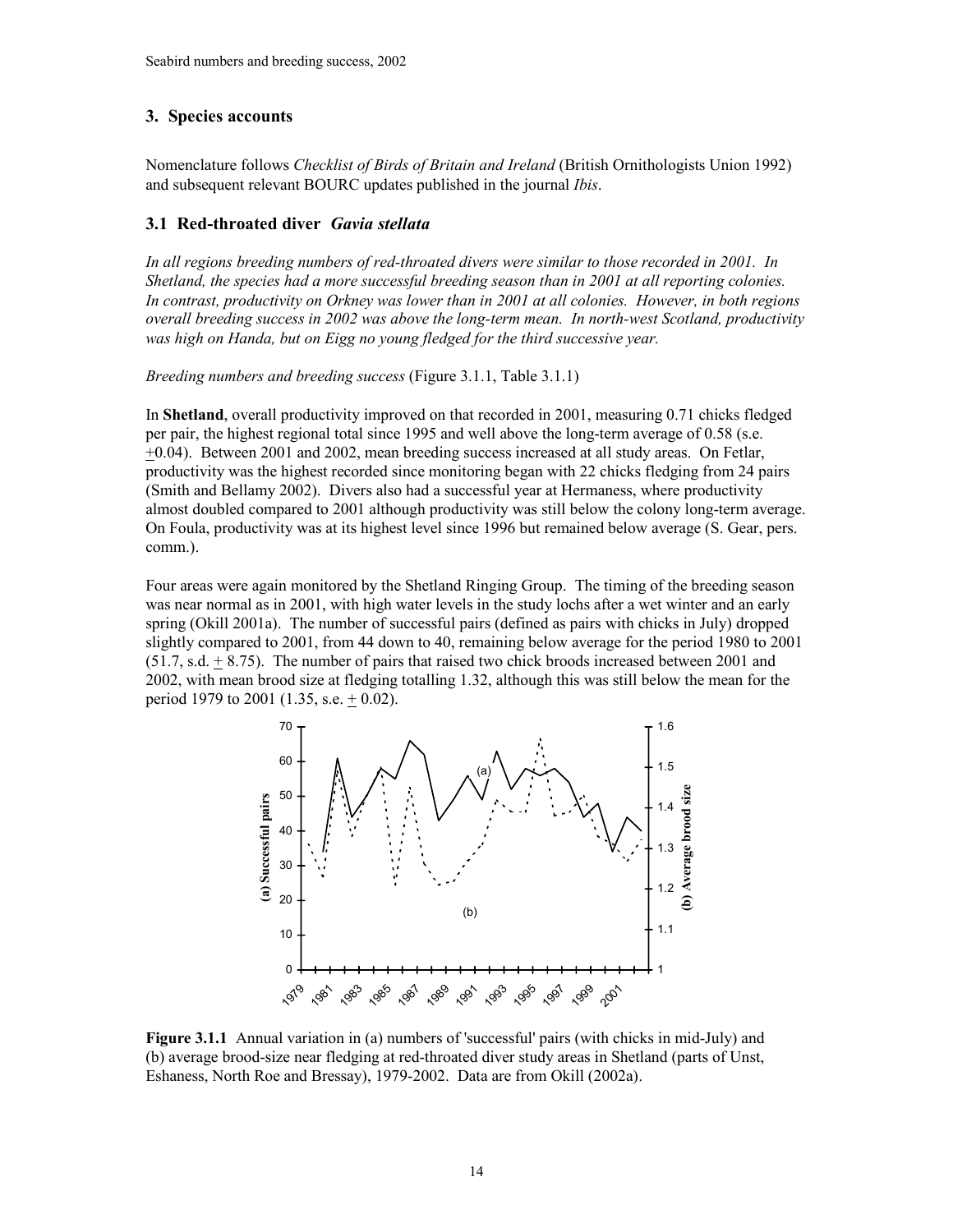Two pairs of divers again nested on artificial sites first provided in 2001, situated at reservoirs where falling water levels had previously caused nesting divers to fail; one a specially constructed island, the other a man-made raft. Only the pair nesting on the island was successful, fledging a single chick, while the pair occupying the latter site did not nest due to disturbance from prolonged, strong southeasterly winds which destabilised the raft.

In contrast, red-throated divers on **Orkney** had a less successful breeding season than in 2001. Eighty-one monitored sites fledging an average of 0.62 chicks per site and although this was above the overall long-term average of 0.54 (s.e.  $\pm$  0.03) breeding success in each area actually declined compared to 2001 figures. On the Orkney Mainland, 12 monitored pairs fledged 0.67 chicks per pair, the lowest value recorded since 1996 but still above the long-term mean (Meek 2002). At another site, four pairs all hatched chicks but fledging success was unknown. On Hoy, productivity was also above average, but lower than in 2001. In total, 130 known sites were checked, with 63 of these occupied from which a total of 41 young fledged. On Rousay, four sites held six pairs but only one of these reared a single chick.

**Table 3.1.1** Red-throated diver breeding success, 1986-2002: figures are estimated number of chicks fledged per breeding pair (Shetland, NW Scotland) or occupied site (Orkney). Note that numbers of pairs do not necessarily indicate total populations in study areas. Figures for Handa and Rum in 2001 are not included in the 1986-2001 mean.

| <b>Region/site</b> | 2001 |               |    | 2002 | 1986-2001                   |              |
|--------------------|------|---------------|----|------|-----------------------------|--------------|
|                    |      |               |    |      | mean $(+s.e.)$              | No. of years |
| <b>Shetland</b>    |      |               |    |      |                             |              |
| <b>Hermaness</b>   |      | 0.43          | 6  | 0.83 | $0.95 (+0.09)$              | 16           |
| Fetlar             | 23   | 0.48          | 24 | 0.92 | $0.49 \left( +0.05 \right)$ | 16           |
| Yell               | 8    | 0.25          | 11 | 0.45 | $0.59 \ (\pm 0.08)$         | 13           |
| Foula              | 11   | 0.36          | 10 | 0.40 | $0.44 (+0.06)$              | 16           |
| Sample total       | 49   | 0.41          | 51 | 0.71 | $0.58 \ (\pm 0.04)$         | 14           |
| Orkney             |      |               |    |      |                             |              |
| Hoy                | 65   | 0.72          | 63 | 0.65 | $0.56 (+0.03)$              | 13           |
| Rousay             | 1    | 1.00          | 6  | 0.17 | $0.32 (+0.13)$              | 11           |
| Mainland           | 19   | 1.11          | 12 | 0.67 | $0.60 (+0.08)$              | 13           |
| Sample total       | 85   | 0.81          | 81 | 0.62 | $0.54 (+0.04)$              | 13           |
| <b>NW Scotland</b> |      |               |    |      |                             |              |
| Handa              | 4    | $0.00 - 1.50$ | 4  | 1.25 | $1.23(+0.10)$               | 15           |
| Eigg               | 3    | 0.00          |    | 0.00 | $0.85 \ (\pm 0.15)$         | 16           |
| Rum                | 8    | $0.00 - 0.25$ | -  |      | $0.62 \ (\pm 0.06)$         | 15           |

Outside the Northern Isles, the few data that were available for 2002 came from **north-west Scotland**. On Handa, four pairs again nested and overall productivity was close to the long-term mean. Two pairs fledged two chicks each, with one pair fledging one chick and no young seen at the fourth site (Stoneman and Williams 2002). On Eigg, only one pair nested but the eggs were depredated by an otter *Lutra lutra* when near to hatching (J. Chester, pers. comm.). No monitoring was carried out on Rum (**south-west Scotland**).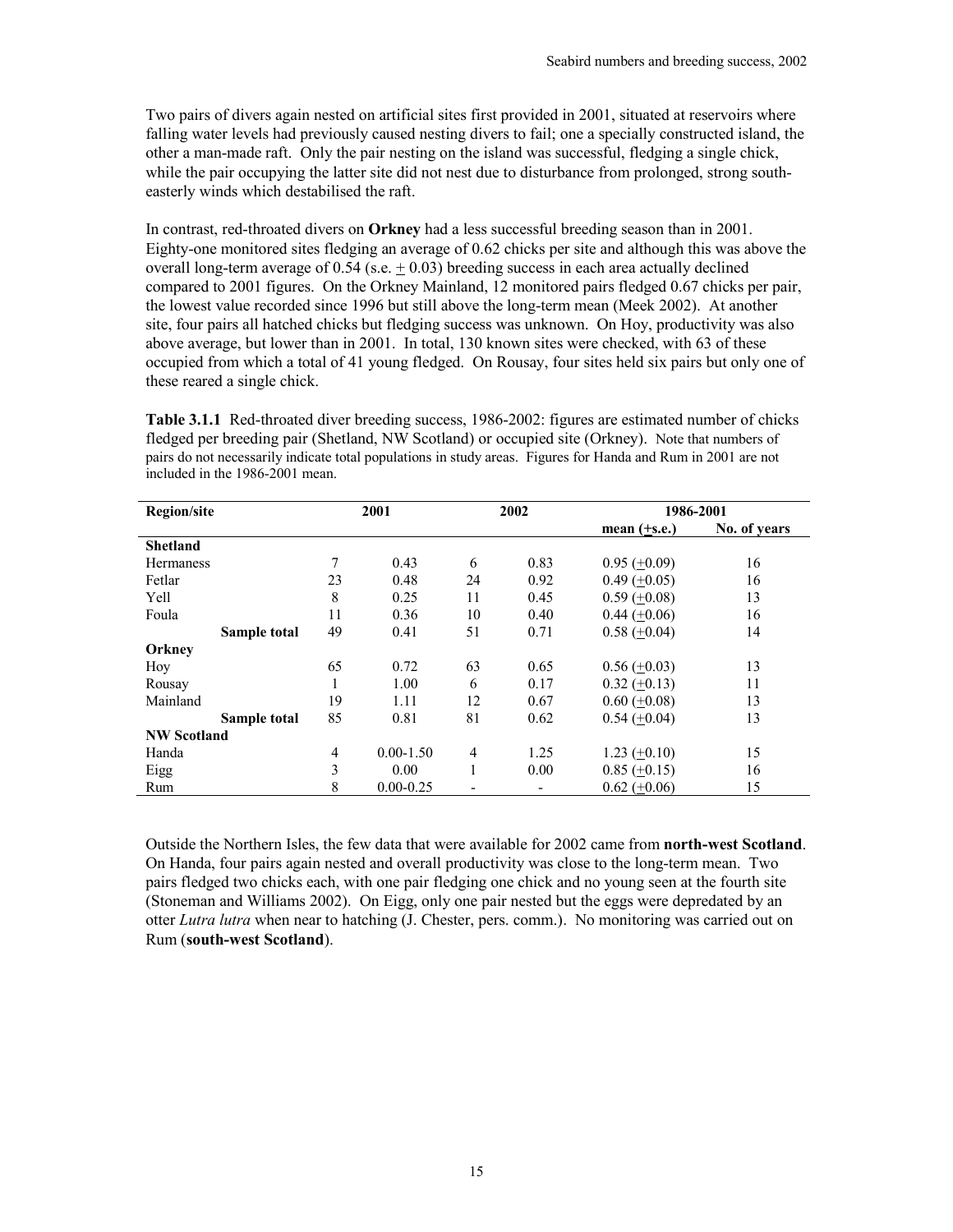# **3.2 Northern fulmar** *Fulmarus glacialis*

*Mainly small regional changes in the number of northern fulmars occurred between 2001 and 2002, apart from at the single monitored colony in north-east Scotland – Forvie - which decreased by 26.9%, and in north-east England, which saw a 13% increase. However, much intra-regional variation occurred. The longer term trend in regional numbers is one of decline, stability or of levelling off in the rate of increase. Breeding success in 2002 was similar to that in 2001 in most regions (again, much intra-regional variation) but with increases in south-west Scotland and in Wales. Longer term regional trends are for increasing or stable breeding success, apart from in Shetland where there has generally been a decline.* 

*Breeding numbers* (Tables 3.2.1,3.2.2 and 3.2.3; Figure 3.2.1)

In **south-west Scotland** overall numbers in 2002 remained very similar to those in 2001 and 2000, following consecutive declines in the regional population index in the years 1997 to 2000. This conceals much variation, however, with Colonsay seeing a 23% increase over 2001 and Lunga seeing a 22% decrease in numbers (Ward 2002), the lowest count there since 1995, while numbers on Sanda were similar to those in 2001.

In **north-west Scotland**, a small overall decrease was recorded, compared with 2001, although at the monitoring plots on Handa (Stoneman and Williams 2002) a large and statistically significant decrease occurred between 2001 and 2002  $(-13.8\%, t=3.37, d.f.=10, P<0.01)$ . The regional decrease in 2002 is the seventh consecutive fall in numbers across the three (occasionally four) sites monitored, since the peak in the population index in 1995, taking the index to its lowest value in the period of the SMP.

In **Shetland**, decreases occurred at all four SOTEAG annual monitoring plots between 2001 and 2002 (Heubeck 2003), but statistically significantly so only at Troswick Ness  $(7.2\%$  decrease,  $t=2.30$ , d.f.=8, P<0.05). Non-significant decreases were recorded at Sumburgh Head, Burravoe, and Eshaness. In contrast, the number of AOS at the Noss productivity monitoring plots increased markedly. The regional population index shows a recent period of stability – and perhaps, for 2001 and 2002, initial signs of a decline - following modest increases between the early to mid 1990s.

In **north-east Scotland**, numbers at the Sands of Forvie in 2002 (Milne 2002) decreased by 26.9 % compared with 2001, to the lowest count there since 1991.

In **south-east Scotland**, overall numbers in 2002 across 11 sites increased by 5.6% compared with 2001, and the regional index shows signs of having stabilised, albeit at a fairly low level, after the marked decline between 1997 and 1998, and following increases between 1990 and 1997. Substantial increases occurred at St Abb's Head (Rideout and Beaumont 2002), Inchkeith and Fidra, compared with 2001, although a small decrease was recorded at Incholm (Jones 2003).

Colonies in **Wales** experienced an overall small decrease in 2002, compared with 2001, although much variation between colonies occurred; the largest colony - Skomer - saw a 13% decrease (Brown and Duffield 2002) while Skokholm - the next largest - saw a 15% increase. The numbers at Stackpole Head with Elegug Stack coast was similar to that in 2001, as was the number on Bardsey (Stansfield 2002). The small colony at South Stack saw a three-fold increase on the 2001 count. A regression of the regional population index with time between 1986 and present shows a statistically significant mean annual increase of 2.0% *per annum*.

In **north-east England**, numbers on the Farnes returned to the (rather constant) level that has been seen there over the last decade, following the low number in 2001 (Walton 2002). The number on Coquet in 2002 was slightly higher than in 2001.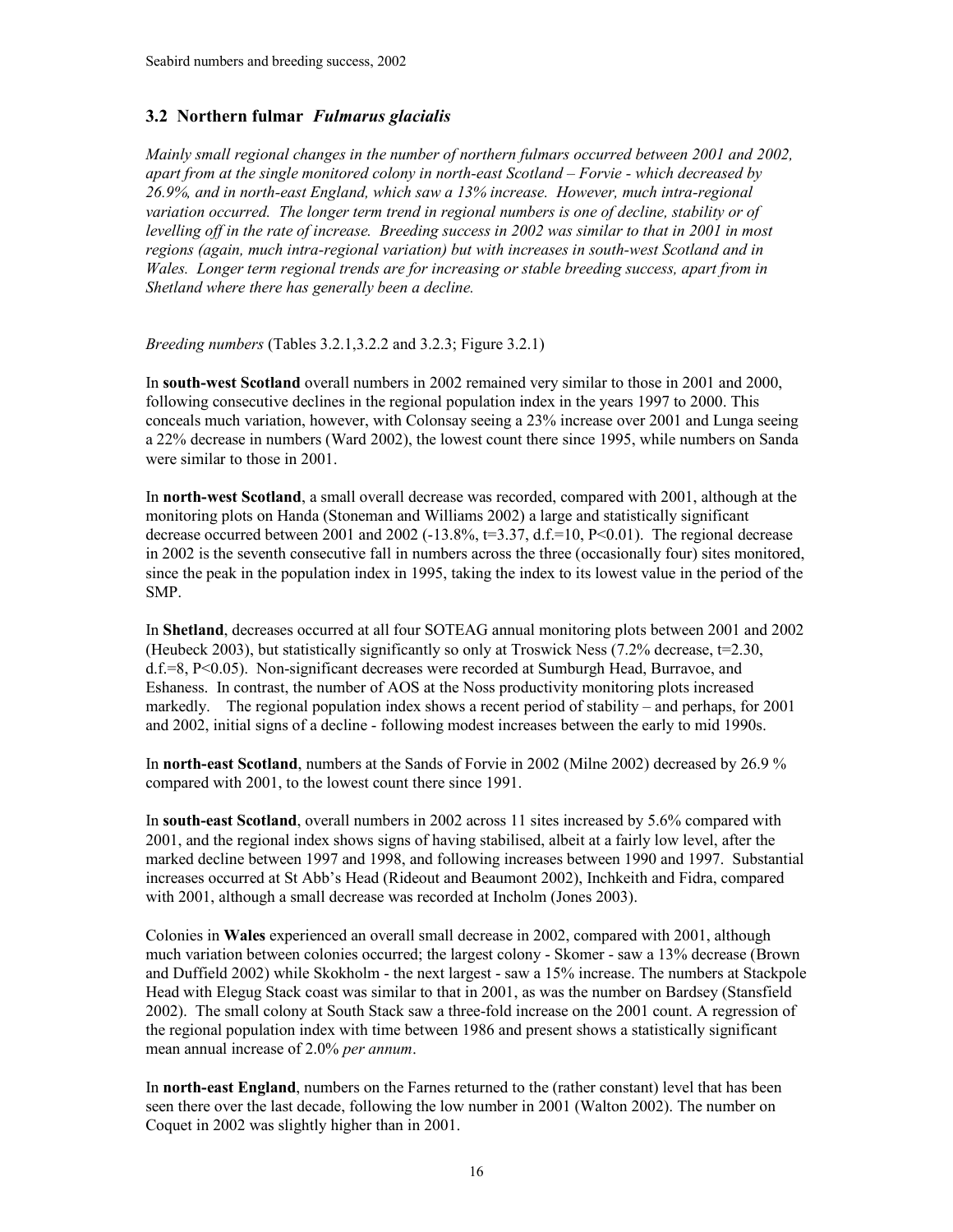The small colony monitored in **north-west England** – Glen Maye Gorge - showed no change between 2001 and 2002. At St Bees 35 AOS was lower than the 51 AOS recorded in 2000, and well below the long term mean of 68 (s.d.= 22.1, n=14). In **south-west England**, the number at St Aldhelm's Head was half that of the 2001 count (Morrison 2002), while the Berry Head colony remained very small (8 AOS in 2001 and 2002).

**Table 3.2.1** Regional population changes at monitored northern fulmar colonies, 2001-2002 (apparently occupied sites in late May or June). Counts with a reported inaccuracy of  $> +5\%$ , and regional samples < 100 AOS, are excluded. Except where otherwise indicated, regional totals are derived from single complete counts of the colonies listed below. Statistical significance of trends (t-test) indicated as: n.s. not significant, \*\*\* P<0.001. Further details of calculation of trends are given in section 1.2.2.

| Region                    | 2001  | 2002  | 2001-2002<br>$%$ change | % annual change        |
|---------------------------|-------|-------|-------------------------|------------------------|
| SW Scotland <sup>a</sup>  | 1,568 | 1,576 | $+0.5^{\circ}$          | $-1.6$ n.s. 1993-2001  |
| NW Scotland <sup>b</sup>  | 694   | 666   | $-4.0b$                 | $+0.7$ n.s. 1986-2001  |
| Shetland <sup>c</sup>     | 2,664 | 2,573 | $-3.4^{\circ}$          | 1986-2001<br>$+1.7***$ |
| NE Scotland <sup>d</sup>  | 297   | 217   | $-26.9^{d}$             |                        |
| SE Scotland <sup>e</sup>  | 1,885 | 1,991 | $+5.6^{\circ}$          | $+1.2$ n.s. 1986-2001  |
| $NE$ England <sup>f</sup> | 284   | 321   | $+13.0$ <sup>f</sup>    | $+1.3$ n.s. 1986-2001  |
| Wales <sup>g</sup>        | 1,035 | 997   | $-3.7^{8}$              | $+2.1***$ 1986-2001    |

Colonies: <sup>a</sup> Mull of Galloway, Lunga (Treshnish Isles), Colonsay (sample areas), Sanda; <sup>b</sup> Canna, Eigg, Handa (plot counts); <sup>c</sup> Hermaness (productivity plot), Eshaness (plot counts), Burravoe (plot counts), Troswick Ness (plot counts), Sumburgh Head (plot counts), Fair Isle (productivity plots); <sup>d</sup> Sands of Forvie; <sup>e</sup> Isle of May, Inchkeith, Inchgarvie, Inchmickery, Incholm, Craigleith, Lamb, Fidra, Tantallon, Bass Rock; St Abb's Head; f Farne Islands, Coquet; <sup>8</sup> Stackpole Head plus Elegug Stacks and adjacent coastline, Skomer, Skokholm, Bardsey, South Stack..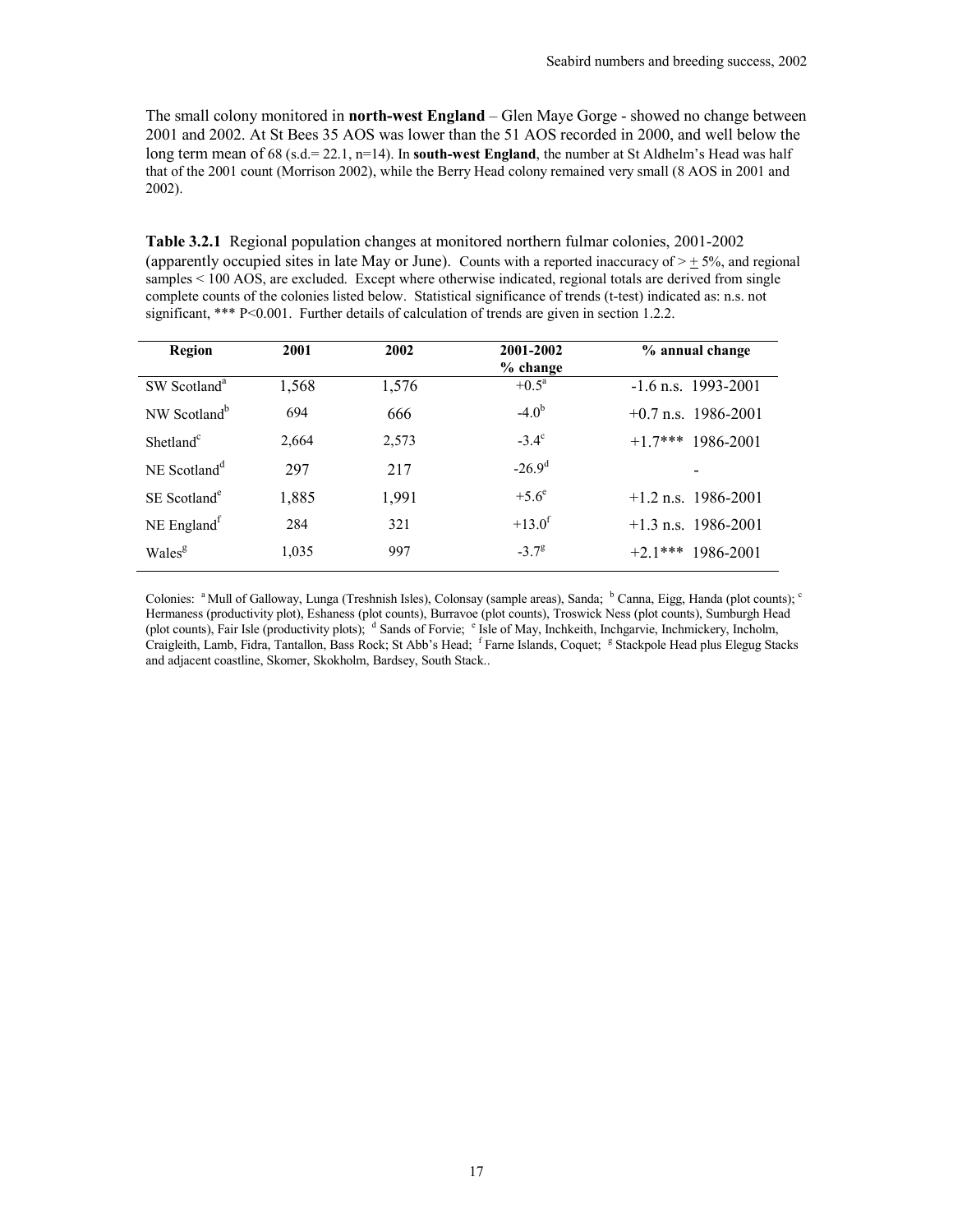

**Figure 3.2.1** Regional population indices for breeding northern fulmars, 1986-2002 (apparently occupied sites in June). Average annual rates of change were calculated by regression of natural log of index against year (see section 1.2.2. for details). Unless otherwise indicated, three or more colonies were counted in each year. Statistical significance of trends indicated as: n.s. not significant, \*\*\*  $P < 0.001$ .

*Breeding success* (Tables 3.2.3 and 3.2.4)

In 2002, overall productivity was similar to that recorded in 2001 averaging 0.42 chicks fledged per AOS across 31 colonies, and equal to the 1986-2001 mean.

On Ailsa Craig, in **south-west Scotland**, productivity increased somewhat in 2002, compared with 2001, to equal the long term mean, which represents high breeding success. In **north-west Scotland**, mean productivity in 2002 across three colonies was very similar to the mean for 2001, with Handa very slightly above the 2001 productivity (Stoneman and Williams 2002), while Canna (Swann 2002a) and St Kilda were slightly lower than in 2001, the latter well below the long term mean.

Overall, breeding performance on **Orkney** in 2002 was very similar to that recorded in 2001 and there was little variation between the constituent colonies, other than on Rousay, where productivity was markedly lower than the particularly successful season of 2001, and close to the long term mean. In **Shetland**, mean productivity across seven constituent colonies was marginally higher in 2002 than in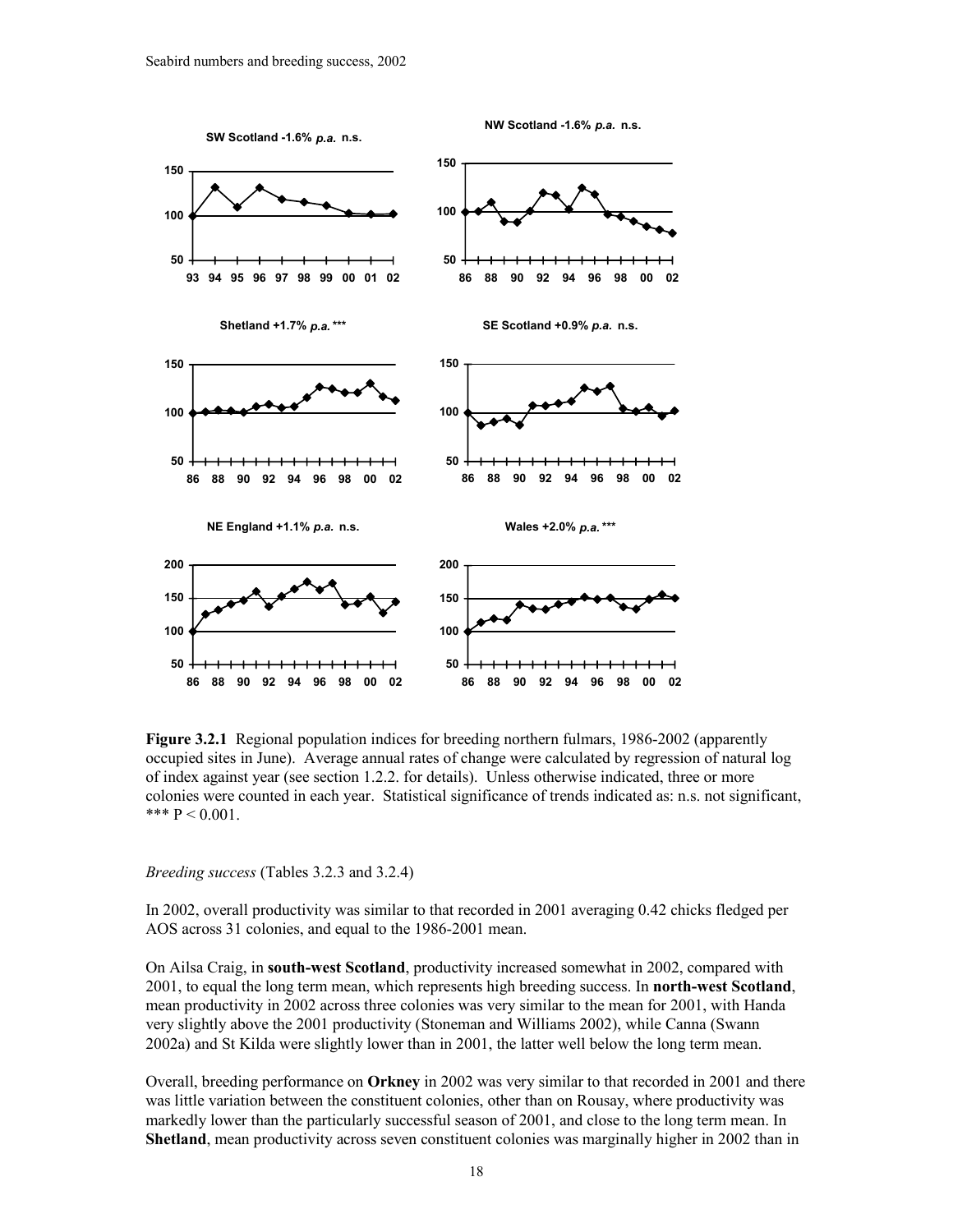2001, but with marked variation between sites. Increases occurred at Westerwick, Sumburgh Head, Troswick Ness and Fair Isle. Decreases occurred at Hermaness and Noss, both colonies recording their lowest productivity during the course of the SMP.

At Easter Ross, **north Scotland**, productivity was very low in 2002 and well below the mean for 1994-2001. Indeed, this colony has been consistently unproductive. Elsewhere in the region, productivity at the colony near Wilkhaven was below the mean for 1995-1999, but no data for 2001 (nor 2000) was obtained.

| <b>Region/Site</b>   |              | 2001   | 2002   | % Change  | 1986-2001         |                          |  |
|----------------------|--------------|--------|--------|-----------|-------------------|--------------------------|--|
|                      |              |        |        | 2001-2002 | Mean $(\pm s.d.)$ | No. of<br>years          |  |
| <b>SW Scotland</b>   |              |        |        |           |                   |                          |  |
| Colonsay             | W            | 492    | 606    | $+23.2$   | 602(72)           | 10                       |  |
| Lunga                | W            | 575    | 449    | $-21.9$   | 559 (118)         | 6                        |  |
| Sanda                | W            | 472    | 480    | $+1.7$    | 384 (140)         | 13                       |  |
| <b>NW Scotland</b>   |              |        |        |           |                   |                          |  |
| Handa                | $\, {\bf p}$ | 103.3  | 89     | $-13.8$   | 120(15)           | 15                       |  |
| <b>Shetland</b>      |              |        |        |           |                   |                          |  |
| <b>Troswick Ness</b> | ${\bf P}$    | 1134.2 | 1052.4 | $-7.2$    | 991 (133)         | 16                       |  |
| Sumburgh Head        | P            | 257.8  | 251    | $-2.6$    | 238 (30)          | 12                       |  |
| <b>Burravoe</b>      | P            | 178    | 165.2  | $-7.2$    | 167(28)           | 15                       |  |
| Eshaness             | ${\bf P}$    | 345.5  | 334    | $-3.2$    | 376 (20)          | 6                        |  |
| <b>Noss</b>          | $\mathbf{P}$ | 208    | 268    | $+28.8$   | 342 (98)          | 9                        |  |
| <b>NE</b> Scotland   |              |        |        |           |                   |                          |  |
| Sands of Forvie      | W            | 297    | 217    | $-26.9$   | 283 (51)          | 13                       |  |
| <b>SE Scotland</b>   |              |        |        |           |                   |                          |  |
| St Abb's Head        | W            | 212    | 256    | $+20.8$   | 322 (50)          | 16                       |  |
| Inchkeith            | W            | 365    | 419    | $+14.8$   | 467 (72)          | 15                       |  |
| Fidra                | W            | 179    | 206    | $+15.1$   | 204(63)           | 16                       |  |
| Incholm              | W            | 178    | 166    | $-6.7$    | 190 (46)          | 11                       |  |
| <b>NE England</b>    |              |        |        |           |                   |                          |  |
| Farnes               | W            | 226    | 254    | $+12.4$   | 238 (28)          | 16                       |  |
| Coquet               | W            | 58     | 67     | $+15.5$   | 62(11)            | 9                        |  |
| <b>SW England</b>    |              |        |        |           |                   |                          |  |
| St Aldheim's Head    | W            | 41     | 20     | $-51.2$   |                   | $\overline{\phantom{a}}$ |  |
| <b>Wales</b>         |              |        |        |           |                   |                          |  |
| Skomer               | W            | 730    | 635    | $-13.0$   | 656 (69)          | 16                       |  |
| Skokholm             | W            | 153    | 176    | $+15.0$   | 139(18)           | 10                       |  |
| Stackpole Head and   | W            | 63     | 65     | $+3.2$    | 78 (9)            | 5                        |  |
| <b>Elegug Stack</b>  |              |        |        |           |                   |                          |  |
| Bardsey              | W            | 45     | 43     | $-4.4$    | 37(9)             | 12                       |  |
| South Stack          | W            | 16     | 51     | $+218.8$  | 30(13)            | 10                       |  |
| <b>NW England</b>    |              |        |        |           |                   |                          |  |
| Glen Maye Gorge      | W            | 25     | 25     | 0.0       | 26(6)             | 14                       |  |

**Table 3.2.2** Population changes of northern fulmar 2001-2002 and 1986-2001 at selected sites referred to in the text. P\W indicates plot or whole-colony counts.

In **south-east Scotland**, overall breeding success in 2002 was marginally higher than it was in 2001, although there was much variation between colonies. The Isle of May had a moderately productive season, considerably higher than in 2001 (Wilson *et al*. 2002), and slightly above the long term average for the island. In contrast, Tantallon was extremely unproductive, far lower than in 2001 – itself an unproductive year. Breeding success at St Abb's Head (Rideout and Beaumont 2002) was moderate and slightly above that in 2001, though well above the (low) mean of seven recent years.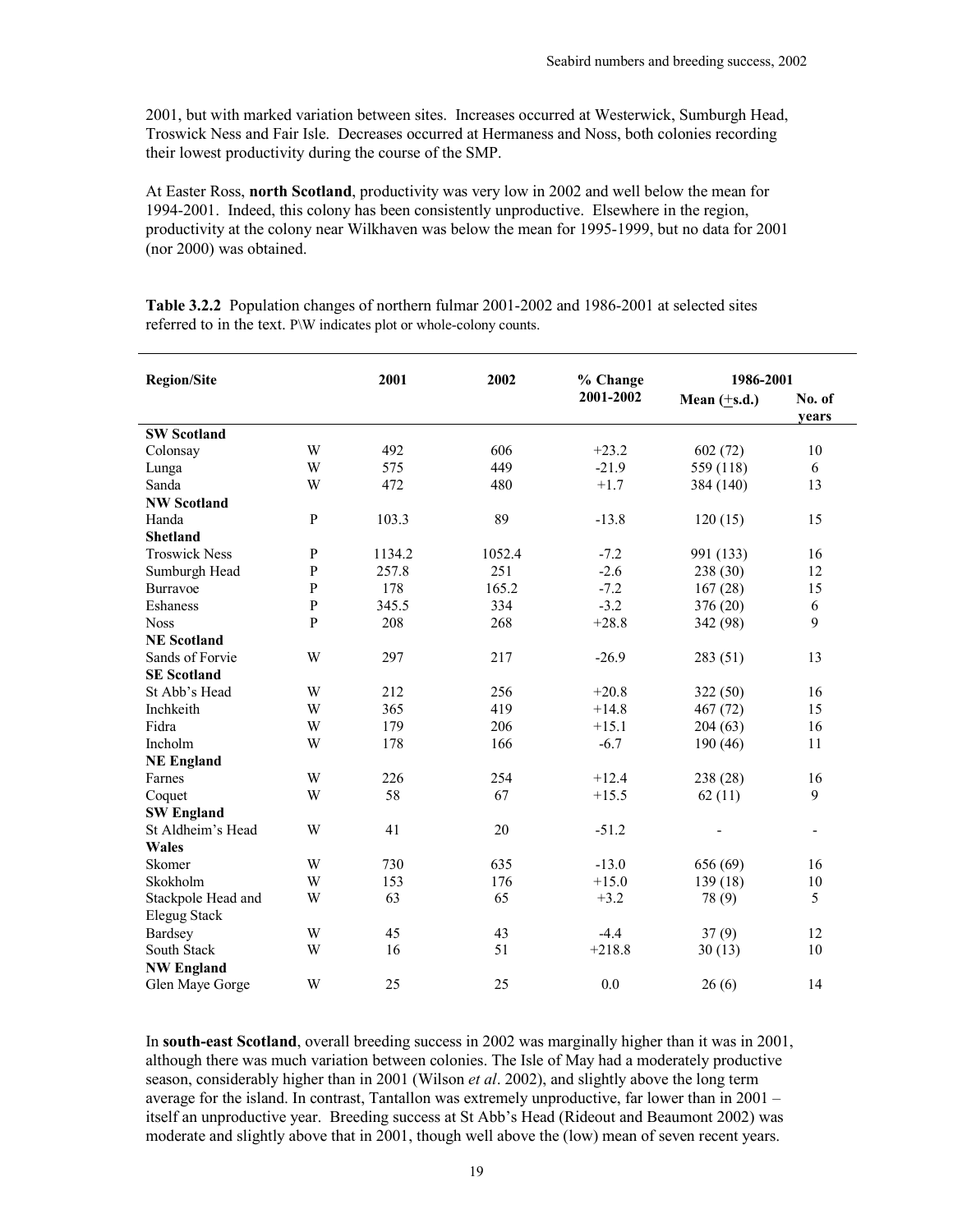In **north-east England**, northern fulmars on the Farnes had the second most successful season in the 17 years of the SMP there, slightly higher than 2001 and well above the long term mean (Walton 2002).

On the **Isle of Man**, few colonies were counted in 2001 to provide comparison with 2002. At Bradda a moderate productivity was recorded, higher than in 2001 and well above the average for this site. Elsewhere, Traie Vane-Gob yn Ushtey and Glen Mooar – Gob y Deigan both saw low breeding success.

The mean productivity across sampled colonies in **Wales** was high in 2002, slightly above 2001. Particularly productive in 2002–as has often been the case - were birds at Bardsey, slightly more so than in 2001 (Stansfield 2002). The other colonies sampled – Skomer (Brown and Duffield 2002) and Skokholm – were more productive in 2002 than in 2001, though both were a little below the long term mean for these sites.

**Table 3.2.3**. Breeding success (chicks fledged per Apparently Occupied Site) of northern fulmar 2001-2002 and 1986-2001 at selected sites referred to in the text. Figures in parentheses under 2001 and 2002 are the number of occupied burrows from which success estimate was derived.

| <b>Region/site</b>        | 2001        | 2002        | 1986-2001      |           |  |  |
|---------------------------|-------------|-------------|----------------|-----------|--|--|
|                           |             |             | mean $(+s.e.)$ | No. of    |  |  |
|                           |             |             |                | years     |  |  |
| <b>SW Scotland</b>        |             |             |                |           |  |  |
| Ailsa Craig               | 0.50(16)    | 0.71(14)    | 0.71(0.04)     | 10        |  |  |
| <b>NW Scotland</b>        |             |             |                |           |  |  |
| Canna                     | 0.48(84)    | 0.45(80)    | 0.39(0.03)     | 16        |  |  |
| Handa                     | 0.45(103)   | 0.48(89)    | 0.48(0.03)     | 13        |  |  |
| St Kilda                  | 0.30(349)   | 0.26(329)   | 0.37(0.03)     | 10        |  |  |
| <b>N</b> Scotland         |             |             |                |           |  |  |
| <b>Easter Ross</b>        | 0.21(57)    | 0.14(58)    | 0.21(0.04)     | $\,$ $\,$ |  |  |
| Wilkhaven                 | no count    | 0.25(55)    | 0.33(0.10)     | 5         |  |  |
| Orkney                    |             |             |                |           |  |  |
| Rousay                    | 0.75(104)   | 0.57(83)    | 0.51(0.05)     | 10        |  |  |
| <b>Shetland</b>           |             |             |                |           |  |  |
| Hermaness                 | 0.42(455)   | 0.25(551)   | 0.44(0.03)     | 13        |  |  |
| <b>Noss</b>               | 0.47(208)   | 0.29(268)   | 0.44(0.03)     | 9         |  |  |
| Westerwick                | 0.44(73)    | 0.74(71)    | 0.55(0.04)     | 12        |  |  |
| <b>Troswick Ness</b>      | 0.28(1,134) | 0.38(1,053) | 0.43(0.02)     | 16        |  |  |
| Sumburgh Head             | 0.30(255)   | 0.39(248)   | 0.47(0.03)     | 16        |  |  |
| Fair Isle                 | 0.28(360)   | 0.43(356)   | 0.45(0.03)     | 16        |  |  |
| <b>SE Scotland</b>        |             |             |                |           |  |  |
| Isle of May               | 0.26(134)   | 0.48(131)   | 0.42(0.02)     | 16        |  |  |
| Tantallon                 | 0.16(97)    | 0.01(100)   | 0.38(0.04)     | 15        |  |  |
| St Abb's Head             | 0.28(43)    | 0.32(44)    | 0.19(0.04)     | 7         |  |  |
| <b>NE</b> England         |             |             |                |           |  |  |
| Farnes                    | 0.66(149)   | 0.69(174)   | 0.54(0.03)     | 16        |  |  |
| <b>Isle of Man</b>        |             |             |                |           |  |  |
| Traie Vane-Gob yn Ushtey  | no count    | 0.15(115)   | 0.23(0.03)     | 12        |  |  |
| <b>Bradda</b>             | 0.34(44)    | 0.48(37)    | 0.32(0.02)     | 10        |  |  |
| Glen Mooar - Gob y Deigan | no count    | 0.22(36)    | 0.33(0.03)     | 3         |  |  |
| <b>Wales</b>              |             |             |                |           |  |  |
| Skomer                    | 0.38(106)   | 0.49(99)    | 0.55(0.05)     | 10        |  |  |
| Skokholm                  | 0.37(152)   | 0.41(176)   | 0.48(0.03)     | 8         |  |  |
| Bardsey                   | 0.91(45)    | 0.95(43)    | 0.73(0.1)      | 6         |  |  |
|                           |             |             |                |           |  |  |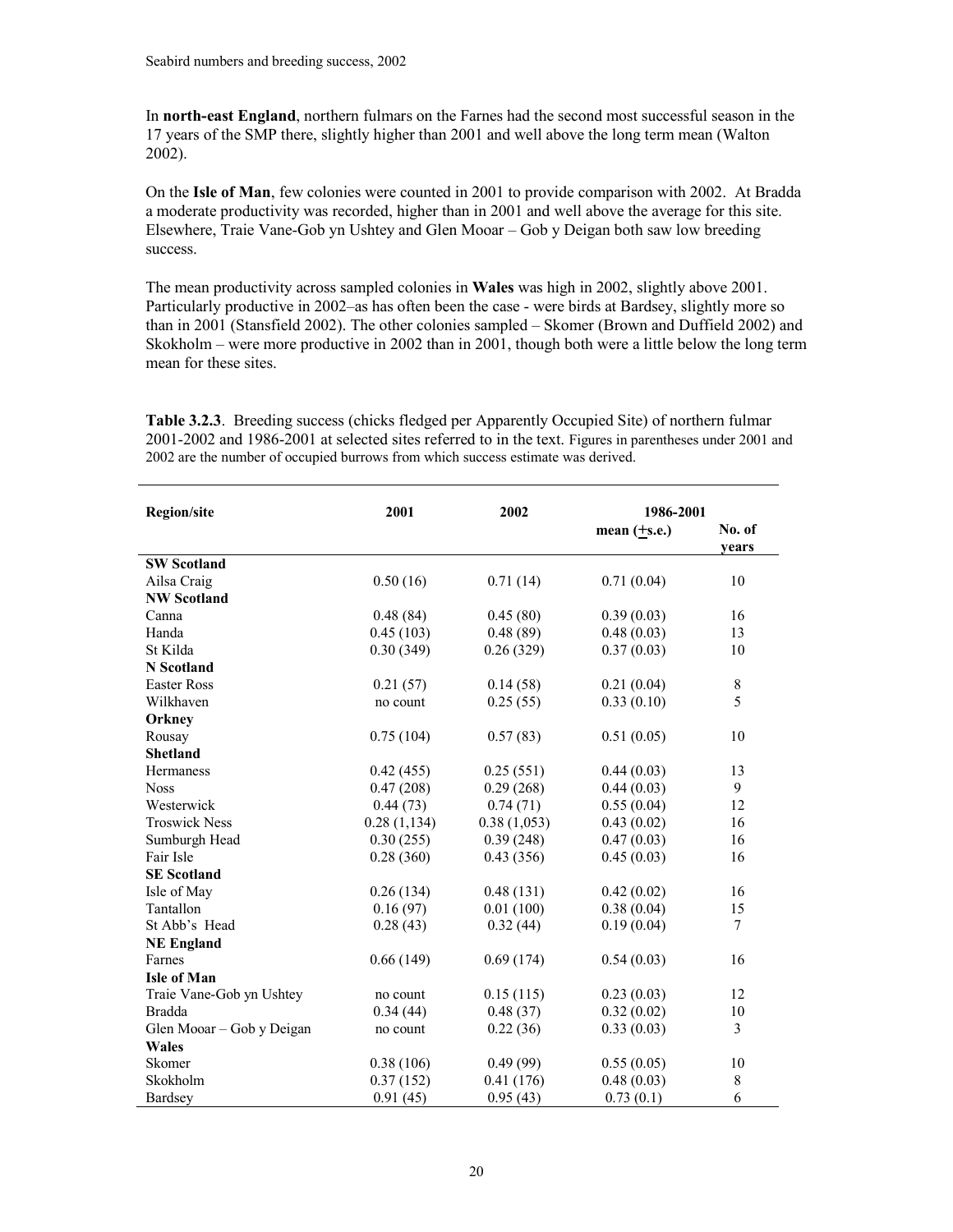**Table 3.2.4** Northern fulmar breeding success grouped regionally, 2001-2002: estimated number of chicks fledged per apparently occupied site at sample colonies (superscript  $n =$  number of colonies). Figures are based on regularly occupied sites or on the average numbers of occupied sites in June, and are presented as the means and standard errors of figures for individual colonies. Changes in breeding success are indicated for colonies where similar methods have been used in both years; none of these is statistically significant.

| Region                    | 2001 chicks fledged/site |               |      |                          | 2002 chicks fledged/site |                |      |                | 2001-2002 change     |            |
|---------------------------|--------------------------|---------------|------|--------------------------|--------------------------|----------------|------|----------------|----------------------|------------|
|                           | AOS <sup>n</sup>         | Range         | Mean | $\pm$ s.e.               | AOS <sup>n</sup>         | Range          | Mean | $\pm$ s.e.     | Mean <sup>n</sup>    | $\pm$ s.e. |
| SW Scotland <sup>a</sup>  | 16 <sup>1</sup>          |               | 0.50 | $\blacksquare$           | $14^{1}$                 |                | 0.71 |                | $+0.21$ <sup>1</sup> |            |
| NW Scotland <sup>b</sup>  | $536^3$                  | $0.30 - 0.45$ | 0.40 | $+0.05$                  | $498^{3}$                | $0.26 - 0.48$  | 0.39 | $+0.07$        | $-0.013$             | $+0.02$    |
| Shetland <sup>c</sup>     | 2,830'                   | $0.28 - 0.47$ | 0.38 | $+0.03$                  | 2,862'                   | $0.23 - 0.74$  | 0.41 | $+0.06$        | $+0.04^7$            | $+0.06$    |
| Orknev <sup>d</sup>       | $751^{6}$                | $0.26 - 0.75$ | 0.47 | $+0.06$                  | $663^{5}$                | $0.40 - 0.57$  | 0.48 | $+0.03$        | $-0.03^{5}$          | $+0.04$    |
| $N$ Scotland <sup>e</sup> | 57 <sup>1</sup>          |               | 0.21 | $\overline{\phantom{a}}$ | $113^2$                  | $0.14 - 0.25$  | 0.20 | $+0.06$        | $-0.071$             |            |
| SE Scotland <sup>t</sup>  | $274^3$                  | $0.16 - 0.28$ | 0.23 | $+0.04$                  | $275^3$                  | $0.01 - 0.48$  | 0.27 | $+0.14$        | $-0.04^3$            | $+0.11$    |
| $NE$ England <sup>g</sup> | 149 <sup>1</sup>         |               | 0.66 | $\overline{\phantom{a}}$ | $174^1$                  | $\blacksquare$ | 0.69 | $\blacksquare$ | $+0.02^1$            |            |
| Wales <sup>h</sup>        | $303^{3}$                | 0.37-0.91     | 0.55 | $+0.18$                  | $318^{3}$                | $0.41 - 0.95$  | 0.62 | $+0.17$        | $+0.06^3$            | $+0.02$    |
| Isle of Man <sup>1</sup>  | $44^{1}$                 |               | 0.34 | $\overline{\phantom{a}}$ | $219^5$                  | $0.15 - 0.48$  | 0.34 | $+0.07$        | $+0.14$ <sup>1</sup> |            |
| NE Ireland <sup>1</sup>   |                          |               |      |                          | 7 <sup>1</sup>           | $\blacksquare$ | 0.43 |                |                      |            |
| Total                     | $4,960^{26}$             | $0.16 - 0.91$ | 0.41 | $+0.03$                  | $5,143^{31}$             | $0.01 - 0.95$  | 0.42 | $+0.03$        | $-0.03^{25}$         | $+0.03$    |

Colonies: <sup>a</sup> Ailsa Craig; <sup>b</sup> Canna, Handa, St Kilda; <sup>c</sup> Hermaness, Eshaness, Noss, Westerwick, Troswick Ness, Sumburgh Head, Fair Isle; d Costa Head, Mull Head, Gultak, Rousay, North Ronaldsay (2001 only), Papa Westray; e Easter Ross, Wilkhaven (2002 only); <sup>f</sup> Isle of May, Tantallon, St Abb's Head; <sup>g</sup> Farne Islands; <sup>h</sup> Skomer, Skokholm, Bardsey; <sup>i</sup> Traie Vane-Gob yn Ushtey (2002 only), Glen Maye (2002 only), Bradda, Glen Mooar-Gob y Deigan (2002 only), Cass Strooan-Peel Headlands (2002 only);  $\frac{1}{3}$  Old Lighthouse Island (2002 only).

### **3.3 Manx shearwater** *Puffinus puffinus*

#### *Breeding numbers and breeding success (Table 3.3.1)*

In **north-west Scotland**, the breeding season was the most successful on Rum since 1997 (Ramsay 2003). Occupancy in a sample of 99 monitored burrows was 80% with breeding success equal to that recorded in 2001 and above average. On Canna, no birds responded to taped calls from 100 burrows checked between the Nunnery and Garrisdale, where only one responded in 2001 (Swann 2002a). Data was received from Sanda (**south-west Scotland**) for a second year where success was again high, although lower than that recorded in 2001.

In **Wales**, 795 occupied burrows were counted in the monitoring plots on Skokholm, compared with 715 AOB in 1999 and 771 AOB in 2001 (G. Thompson, pers. comm.). It was another productive season on Bardsey, with breeding success from 50 study nests equal to the long-term mean. However, in May and June a minimum of 80 eggs were taken by a single pair of carrion crows *Corvus corone*  that had learnt to find accessible nest chambers (Stansfield 2002). On Skomer, although hatching success was normal, productivity was again low compared to other colonies but above the long-term mean for the island. The survival rate of adults, at 74% in 2002, was low although there has been no discernible trend in this rate since recording began in 1977 (Perrins 2003).

On Old Lighthouse Island (**north-east Ireland**), in addition to the census carried out in 2000 (Mavor *et al.* 2001), two further small areas occupied by shearwaters were detected and found to contain *c.*200 pairs. This colony is now estimated to hold in the region of 3,100 pairs (N. McKee, pers. comm*.*). On nearby Big Copeland, a partial survey revealed 1,537 occupied burrows. Further coverage of the unsurveyed areas is planned for 2003. At the moment these areas are estimated to hold *c.*400 occupied burrows, suggesting the total island population could number *c.*2,000 pairs (a six-hour preliminary survey had estimated 3,000 pairs in 2000) (N. McKee*,* pers. comm*.*).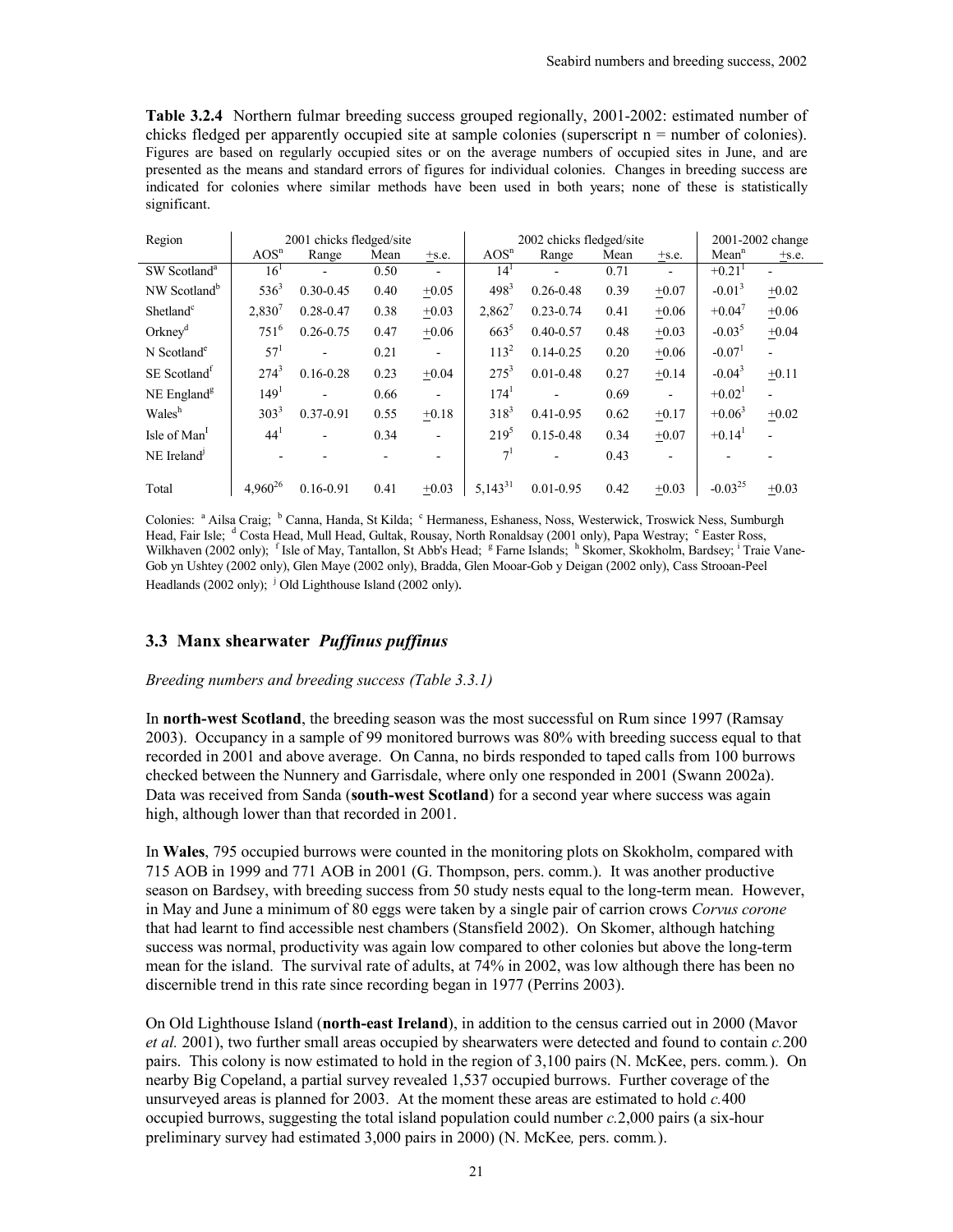| <b>Region/site</b> | 2001     | 2002      | 1986-2001 mean |              |  |  |
|--------------------|----------|-----------|----------------|--------------|--|--|
|                    |          |           | Mean $(+s.e.)$ | No. of years |  |  |
| <b>NW Scotland</b> |          |           |                |              |  |  |
| Rum                | 0.73(76) | 0.73(99)  | 0.69(0.06)     | 8            |  |  |
| <b>SW Scotland</b> |          |           |                |              |  |  |
| Sanda              | 0.82(61) | 0.71(66)  |                |              |  |  |
| Wales              |          |           |                |              |  |  |
| Skomer             | 0.43(98) | 0.57(108) | 0.53(0.05)     | 10           |  |  |
| Bardsey            | 0.78(50) | 0.80(50)  | 0.80(0.01)     | 6            |  |  |

**Table 3.3.1** Breeding success of Manx shearwaters, 2001-2002 and 1986-2001. Figures are the number of chicks fledged per occupied burrow or burrow with egg. Figures in parentheses under 2001 and 2002 are the number of occupied burrows from which success estimate was derived.

### **3.4 European storm-petrel** *Hydrobates pelagicus*

#### *Breeding numbers and breeding success*

There are inherent difficulties in censusing petrels accurately, arising from their patchy distribution and nocturnal habits, the presence of non-breeders and the siting of nests deep within burrows, cavities or crevices in remote areas. Because of this, estimates for total breeding numbers of European and Leach's storm-petrels remain uncertain (Lloyd *et al*. 1991). However, more recently, a standardised method for repeatable surveys has been developed, involving the use of diurnal playback of the male's "purr" song (Gilbert *et al*. 1998a and b; Ratcliffe *et al*. 1998). This method, first advocated by James and Robertson (1985), has recently been applied in Seabird 2000. Other methods are also used to monitor populations on an annual basis. The count unit is the apparently occupied site.

On Mousa, **Shetland**, 2002 was a slightly late but successful season. On 7 September, 47 chicks were ringed at the usual sites (cf. 35 in 2001, 49 in 2000 and 38 in 1999) and the largest chick was still at least 10 days from fledging (Okill 2002). There were six adults that were still incubating, at least two chicks that were not accessible, one moribund chick and at least nine sites that had failed at the egg stage. An attempt was made to locate breeding storm petrels on Foula; which failed to find any and it appears that the population there has declined over the last decade and very few probably remain (S. Gear, pers. comm.). On Noss nocturnal searches of suitable habitat failed to find any apparently occupied sites. Breeding had been suspected on the island due to the presence of remains of European storm petrels in the middens of feral cats during the 1980s, which is probably why no breeding petrels were found in 2002.

On Bardsey Island (Ynys Enlli), **Wales**, successful breeding by European storm petrels was first confirmed in 2000, when 10AOS were located with diurnal tape playback, which produced at least five chicks. In 2001, nine birds responded to diurnal playback in mid-June, but attendance and response rate is much lower at that time than during the peak incubation period in mid July (Ratcliffe et al. 1998). A more thorough survey in 2002 found at least 35AOS at four sites.

The first ever tape playback survey of European storm petrels on Burhou, **Channel Islands**, in 2002 found a total of 21 responses. Using the correction factor for response rate of 2.86 (95% CLs 2.23 – 3.97) calculated on the Isles of Scilly (Ratcliffe et al. 1998), the total population on the island is 60AOS (95% CL 49-83AOS). A diurnal playback survey of potentially suitable petrel habitat on Lundy, **south-west England**, failed to find any breeding European storm-petrels (Price 2002).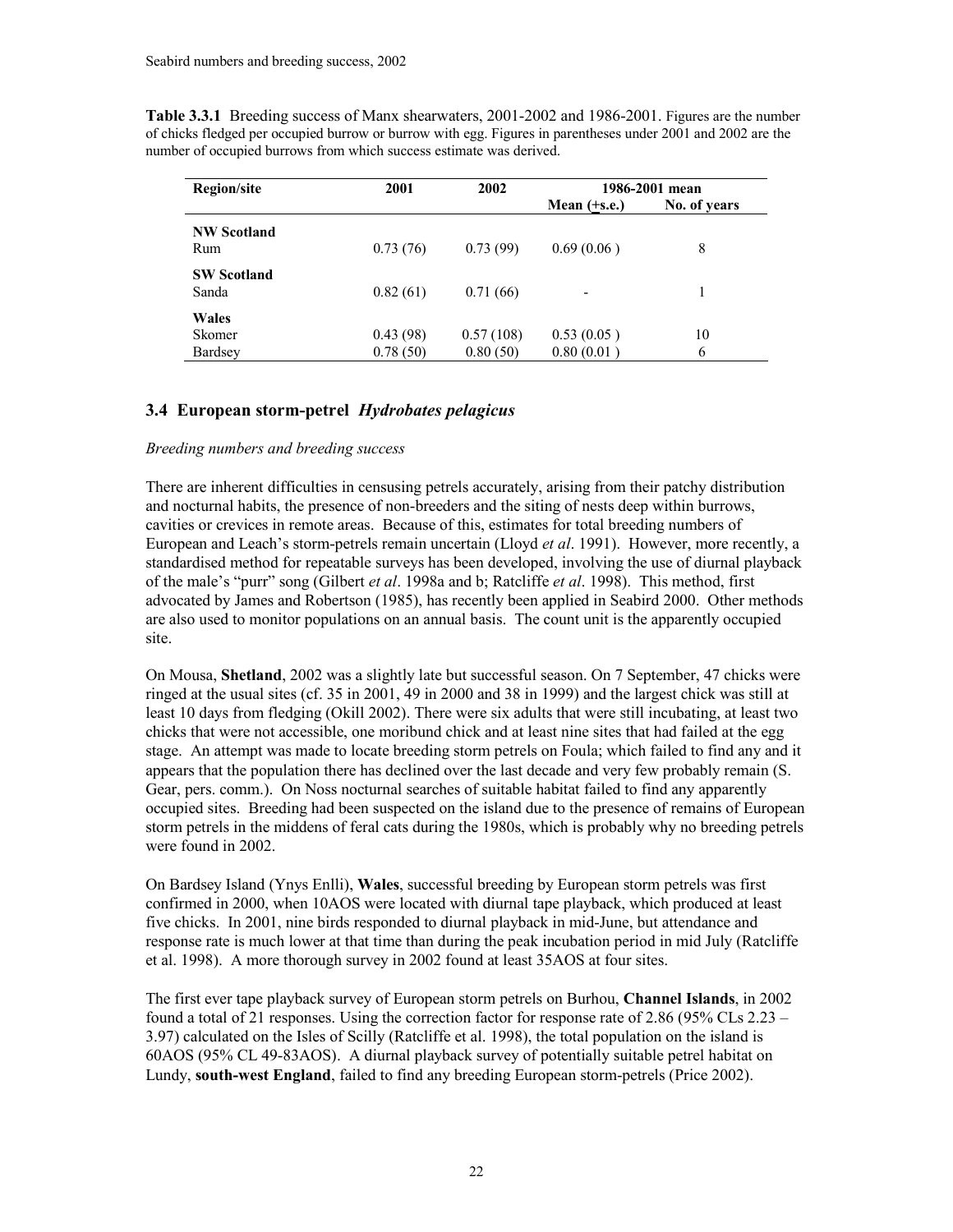### **3.5 Leach's storm-petrel** *Oceanodroma leucorhoa*

See the preceding chapter for the background to methodology and survey techniques.

The only record of Leach's storm petrel in 2002 came from Foula, Shetland. Breeding was first confirmed on Foula in 1974 (Mainwood 1975) but no comprehensive survey has been conducted. However, in 2001 night visits found birds calling from burrows, (estimate of 3-30 AOS) at a site on the south-west side of the island. Breeding was confirmed at this site in 2002 when one bird responded to diurnal tape playback (S. Gear, pers. comm.). Breeding appears to be confined to inaccessible grassy ledges on high cliffs, possibly as an attempt to evade predation from the island's population of feral cats.

### **3.6 Northern gannet** *Morus bassanus*

#### *Breeding numbers* (Figure 3.6.1)

Only the colony on Fair Isle was counted in both 2001 and 2002 and was found to have increased by 12.7% from 1,406 AON to 1,585 AON (Shaw *et al.* 2002). Apart from small decreases in 1984 and 1990 this colony has now increased in size every year since its inception in 1975. Furthermore, with over 1,000 immature birds consistently recorded loafing in the colony in recent years, plus plenty of suitable nest sites available, it would seem that the Fair Isle population will continue to grow in the immediate future (D. Shaw, pers. comm.).



**Figure 3.6.1** Northern gannet population trend for Fair Isle, 1986-2002 (apparently occupied nests in June). Average annual rates of change were calculated by regression of natural log of index against year (see section 1.2.2. for details). Statistical significance of trend indicated as: \*\*\* P<0.001.

#### *Breeding success* (Table 3.6.1)

The mean breeding success across four colonies monitored in 2002 was 0.69 chicks fledged per occupied nest, equal to the 1986-2001 mean of 0.69 (s.e.  $+$  0.01), based on between three and six colonies annually. In 2002, productivity at Ailsa Craig and Noss was higher than average, with northern gannets at the former site having their most successful breeding season since 1998. At Hermaness, productivity was close to the long-term average but on Fair Isle breeding success was again below average for the third year since 1998. On Great Saltee, fledging success from a sample of 300 nests was 0.85 chicks per nest (O. Merne, pers. comm.).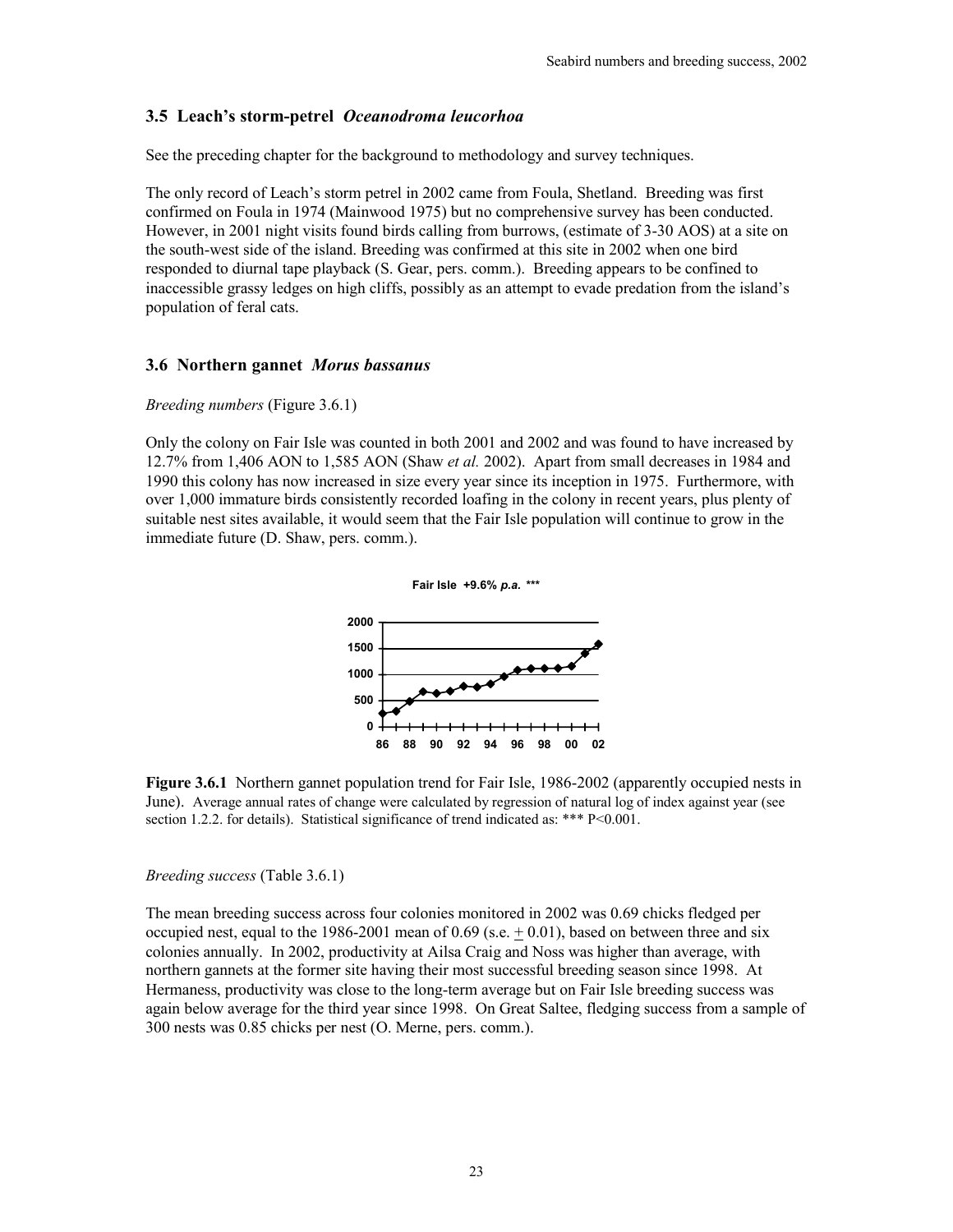| <b>Table 3.6.1</b> Northern gannet breeding success, 1986-2001, 2001 and 2002: estimated number of              |
|-----------------------------------------------------------------------------------------------------------------|
| chicks fledged per occupied nest. In 2001 and 2002, with the exception of Fair Isle, productivity is shown as   |
| the mean and standard error of figures from sample plots (superscript $n =$ number of plots). The 2001 and 2002 |
| figures for Fair Isle are for all nests totalled across sample plots.                                           |

| Colony                                                          | 1986-2001 fledged /nest  |                      | 2001 fledged/nest             |                                       |                      | 2002 fledged/nest                          |                              |                      |                                                      |
|-----------------------------------------------------------------|--------------------------|----------------------|-------------------------------|---------------------------------------|----------------------|--------------------------------------------|------------------------------|----------------------|------------------------------------------------------|
|                                                                 | Years                    | Mean                 | $+$ s.e.                      | $AON^n$                               | Mean                 | $+$ s.e.                                   | $AON^n$                      | Mean                 | $+$ s.e.                                             |
| Ailsa Craig (SW Scotland)                                       | 11                       | 0.68                 | $+0.02$                       | $245^2$                               | 0.64                 | $+0.08$                                    | $241^2$                      | 0.74                 | $+0.10$                                              |
| Hermaness (Shetland)<br>Noss (Shetland)<br>Fair Isle (Shetland) | 13<br>16<br>16           | 0.66<br>0.70<br>0.69 | $+0.02$<br>$+0.01$<br>$+0.02$ | 6883<br>$469^{4}$<br>173 <sup>1</sup> | 0.66<br>0.84<br>0.75 | $\pm 0.01$<br>$+0.08$<br>$\qquad \qquad =$ | $792^3$<br>$464^{4}$<br>224' | 0.64<br>0.78<br>0.61 | $\pm 0.03$<br>$\pm 0.02$<br>$\overline{\phantom{a}}$ |
| Troup Head (NE Scotland)                                        | 6                        | 0.57                 | $+0.04$                       | $1,227$ <sup>1</sup>                  | < 0.67               | $\qquad \qquad =$                          |                              |                      |                                                      |
| All colonies                                                    | $\overline{\phantom{0}}$ | 0.69                 | $+0.01$                       | 2,802                                 | 0.71                 | $+0.04$                                    | 1,721                        | 0.69                 | $+0.04$                                              |

### **3.7 Great cormorant** *Phalacrocorax carbo*

*Comparisons of 2002 with 2001 were limited because of access restrictions imposed due to foot and mouth disease in 2001. Numbers of breeding great cormorants increased or remained stable in most regions in 2002, compared with 2001, but some Welsh colonies decreased. A large decline occurred at the single monitored colony in south-east Ireland between 1999 and 2002. However, it should be noted that counts of breeding pairs of cormorants can be difficult to interpret, particularly where regional coverage is incomplete; birds may move between colonies and variable proportions of adults breed each year. Overall breeding success in 2002 was marginally below that of 2001 (although few data were collected in 2001) and below the mean of 1992-2001.* 

*Breeding numbers* (Tables 3.7.1 and 3.7.2, Figure 3.7.1)

In **south-west Scotland**, the region as a whole saw a moderate increase in 2002 compared with 2001. The number on Sanda decreased, however, by 21%, while on Ruadha Sgeir there was a large increase compared with 2001. After seven consecutive years of occupation by great cormorants, Carraig an Daimh was abandoned in 2002, apparently for nearby (3.5km) Corr Eilean, which has not had the species breeding since 1994. On Eilean Buidhe, the number reached its maximum since it was colonised in 1994.

In **north Scotland**, the only site not affected by foot-and-mouth access restrictions in 2001 was North Sutor; where numbers increased between 2001 and 2002 (Swann 2002b). Elsewhere, comparisons between 2000 and 2002 showed a decrease at Stacks of Occumster (from 24 to 19 AON) and an increase at Ord of Caithness (from 47 to 68 AON). In **Shetland**, a moderate increase between 2001 and 2002 was seen at each of the three larger colonies that were monitored there (Okill 2002b), following a large increase between 2000 and 2001, such that the population index was the highest since 1990.

The overall number of breeding cormorants remained stable in **south-east Scotland**. A sizable increase was recorded at Inchkeith and a similar decrease at Carr Craig (Jones 2002). The population index for the region has remained quite stable since the mid 1990s. Numbers at the two colonies monitored in **north-east England** in 2002 (Farne Islands and Saltburn) were similar to those in 2001. Despite a large increase in the population index between 2000 and 2001, the population at these sites is about 25% smaller than it was during the early to mid 1990s.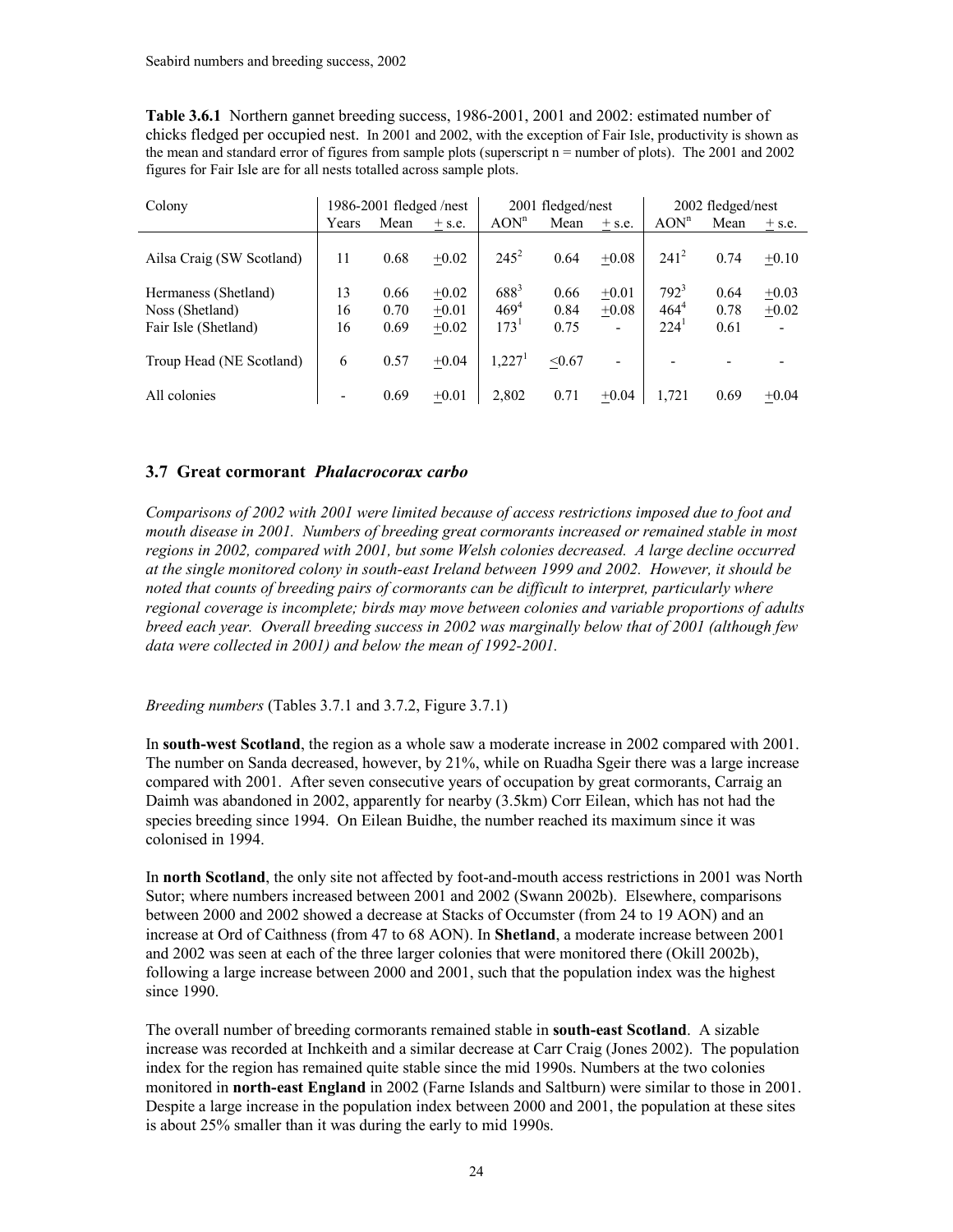In **south-west England**, moderate increases in 2002 compared with 2001 were recorded in Dorset at Gad Cliff (Sellers 2002) and Ballard Cliff (Morrison 2002), the only two colonies in the region for which comparable data are available. On the Great Mew Stone, the number in 2002 (100 AON) was back to the 'normal' level, following low numbers in 1998 and 1999, with no count in 2001.

In **north-west England**, no comparisons with 2001 are available, but between 2000 and 2002 the number at St Bees increased to its highest level since colonisation there in 1992 (from 31 to 43 AON). At Maughold Head, numbers of nests also increased during the same period, from 81 to 109.

In **inland England**, the colony at Abberton Reservoir decreased from 370 AON in 2000 to 322 AON in 2002, continuing the decline of the colony, which started around the mid 1990s, and marking the lowest number there since the 'building stage' of the colony in 1988. At Aldermaston, the colony increased from 25 AON in 2000 to 33 in 2002, the highest number since this colony started in 1996. The Dungeness colony decreased from 75 AON in 2000 to 55 AON in 2002.

Most of the monitored colonies in **Wales** for which there is comparable data– Skomer (Brown and Duffield 2002), Ynys Gwylan, Great Orme - showed moderate or severe declines between 2001 and 2002, although in contrast St Margaret's Island showed a small increase. However, fewer colonies than usual were counted in 2001 (due to foot and mouth), so this apparent decrease may not be representative of the whole country. Indeed, the regional index, which for 2002 compares data from sites monitored in 2000 and 2002, shows little change between these years, although the index is biased by the large colony at Little Orme, which increased from 183 to 304 AON between 2000 and 2002.

| <b>Region/Site</b>   | 2001<br>2002 |              | % Change 2001- | 1986-2001         |                  |  |
|----------------------|--------------|--------------|----------------|-------------------|------------------|--|
|                      |              |              | 2002           | Mean $(\pm s.d.)$ | No. of<br>vears  |  |
| <b>SW Scotland</b>   |              |              |                |                   |                  |  |
| Sanda                | 28           | 22           | $-21.4$        | 25(6.0)           | 14               |  |
| Ruadha Sgeir         | 19           | 27           | $+42.1$        |                   |                  |  |
| Carraig an Daimh     | 27           | $\mathbf{0}$ |                | 42(6.6)           | $\boldsymbol{7}$ |  |
| Corr Eilean          | $\theta$     | 30           |                |                   |                  |  |
| Eilean Buidhe        | 74           | 85           | $+14.9$        | 39(20.4)          | $\,8\,$          |  |
| N Scotland           |              |              |                |                   |                  |  |
| North Sutor          | 181          | 206          | $+13.8$        | 225 (36.8)        | 11               |  |
| <b>Shetland</b>      |              |              |                |                   |                  |  |
| High Holm            | 39           | 50           | $+28.2$        | 43(7.0)           | 11               |  |
| <b>Clett Stacks</b>  | 122          | 148          | $+21.3$        | 129(30.5)         | 11               |  |
| W Muckle Roe         | 75           | 79           | $+5.3$         | 79 (13.3)         | 11               |  |
| <b>SE Scotland</b>   |              |              |                |                   |                  |  |
| Inchkeith            | 82           | 102          | $+24.4$        |                   |                  |  |
| Carr Craig           | 117          | 91           | $-22.2$        | 114(63.1)         | 15               |  |
| <b>NE</b> England    |              |              |                |                   |                  |  |
| Farne Islands        | 196          | 190          | $-3.1$         | 227(43.6)         | 16               |  |
| Saltburn             | 30           | 32           | $+6.7$         | 43(10.1)          | 15               |  |
| <b>SW England</b>    |              |              |                |                   |                  |  |
| Gad Cliff            | 43           | 50           | $+16.3$        | 81(27.3)          | 14               |  |
| <b>Ballard Cliff</b> | 82           | 97           | $+18.3$        | 110(31.2)         | 12               |  |
| <b>Wales</b>         |              |              |                |                   |                  |  |
| Skomer               | 15           | 8            | $-46.6$        | 16(5.4)           | 15               |  |
| Ynys Gwylan          | 78           | 32           | $-59.0$        | 67(16.5)          | 14               |  |
| Great Orme           | 32           | 27           | $-15.6$        | 49 (18.6)         | 11               |  |
| St Margaret's Island | 137          | 145          | $+5.8$         | 214 (50)          | 16               |  |

**Table 3.7.1** Population changes of great cormorant 2001-2002 and 1986-2001 at selected sites referred to in the text.

25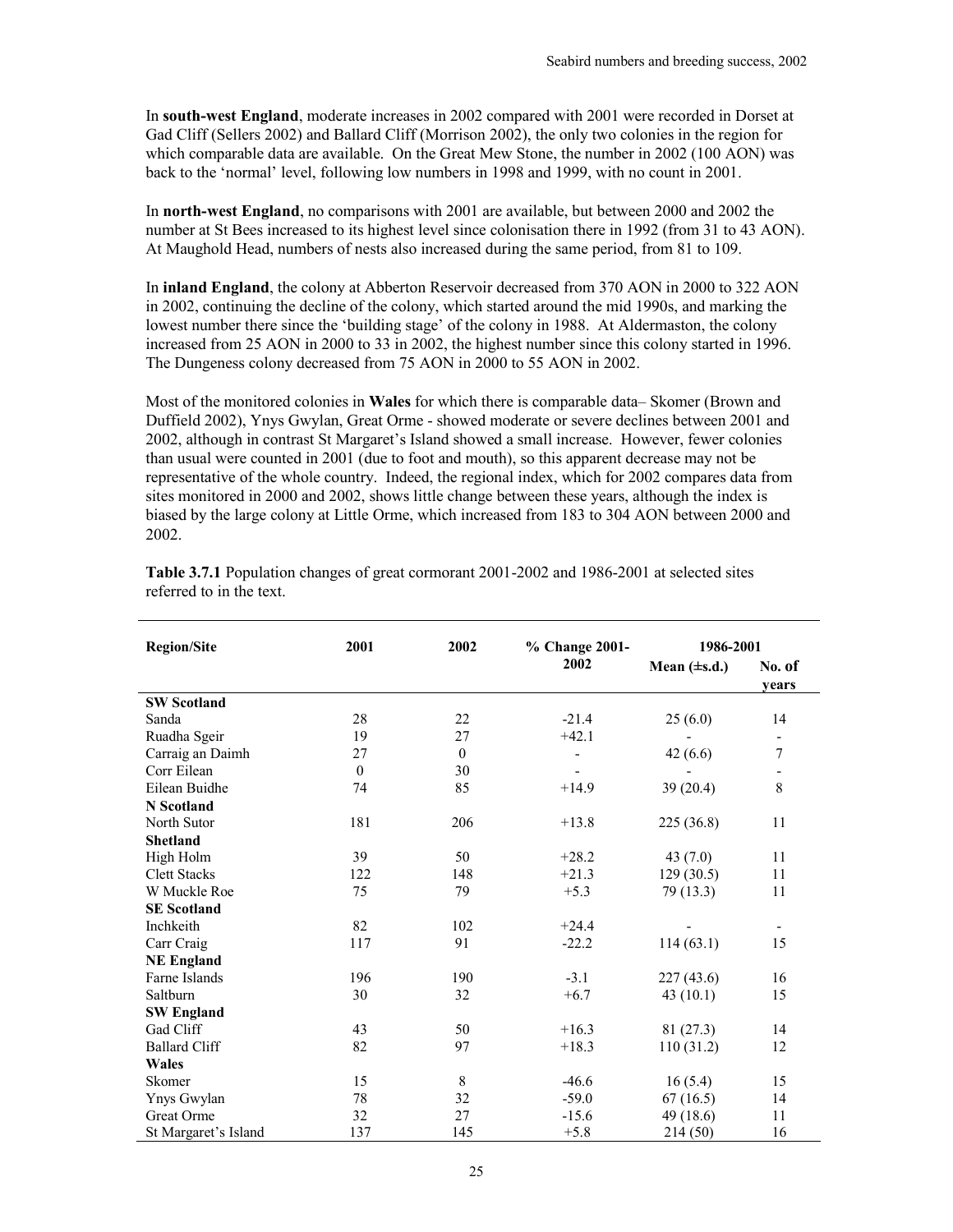In **south-east Ireland**, numbers at Lambay Island (Dublin) decreased from 675 in 1999 (the last year that site was counted) to 480 in 2002. Previous counts there during the period of SMP were 605 in 1995 and 1,045 in 1991. This indicates a long term decline at this major colony, perhaps attributable to redistribution of birds to nearby colonies, although no data is available to support this (Madden and Newton 2002).

**Table 3.7.2** Regional population changes at monitored great cormorant colonies, 2001-2002 (apparently occupied nests in May-June). Regional samples of fewer than 50 AON or of only one colony are excluded. Trends for 1986-2001 are average annual rates of change shown by sample populations. Significance of trends indicated as: n.s. not significant, \*\*  $P < 0.01$ , \*\*\*  $P < 0.001$ ). Further details of calculation of trends are given in section 1.2.2.

| Region                    | 2001 | 2002 | 2001-2002  | % annual change       |
|---------------------------|------|------|------------|-----------------------|
|                           |      |      | $%$ change |                       |
| SW Scotland <sup>a</sup>  | 155  | 176  | $+13.5$    | $+0.6$ n.s. 1986-2001 |
| Shetland <sup>b</sup>     | 243  | 283  | $+16.5$    | $-4.6***$ 1986-2001   |
| SE Scotland <sup>c</sup>  | 372  | 372  | 0.0        | $-0.2$ n.s. 1986-2001 |
| $NE$ England <sup>d</sup> | 226  | 222  | $-1.8$     | $-1.2$ n.s. 1986-2001 |
| $SW$ England <sup>e</sup> | 125  | 147  | $+17.6$    | $-1.8**$ 1986-2001    |
| Wales <sup>f</sup>        | 262  | 212  | $-19.1$    | $+0.4$ n.s. 1986-2001 |

Colonies: a Sanda, Ruadh Sgeir, Corr Eilean, Carraig an Daimh, Eilean Dubh, Eilean Buidhe (Portavadie), Eilean Buidhe (Black Harbour); <sup>b</sup> Clett Stacks, Heads of Grocken, High Holm, W Muckle Roe; <sup>c</sup> Carr Craig, The Lamb, Inchkeith, Inchmickery, Craigleith; <sup>d</sup> Farne Islands, Huntcliff; <sup>e</sup> Ballard Cliff, Gad Cliff; <sup>f</sup> Skomer, Ynys Gwylan, Great Orme.



**Figure 3.7.1** Regional population indices for breeding great cormorant, 1986-2002 (apparently occupied nests in late May or June). Average annual rates of change were calculated by regression of natural log of index against year (see section 1.2.2. for details). Significance of trends indicated as: n.s. not significant, \*\*\*  $P < 0.001$ .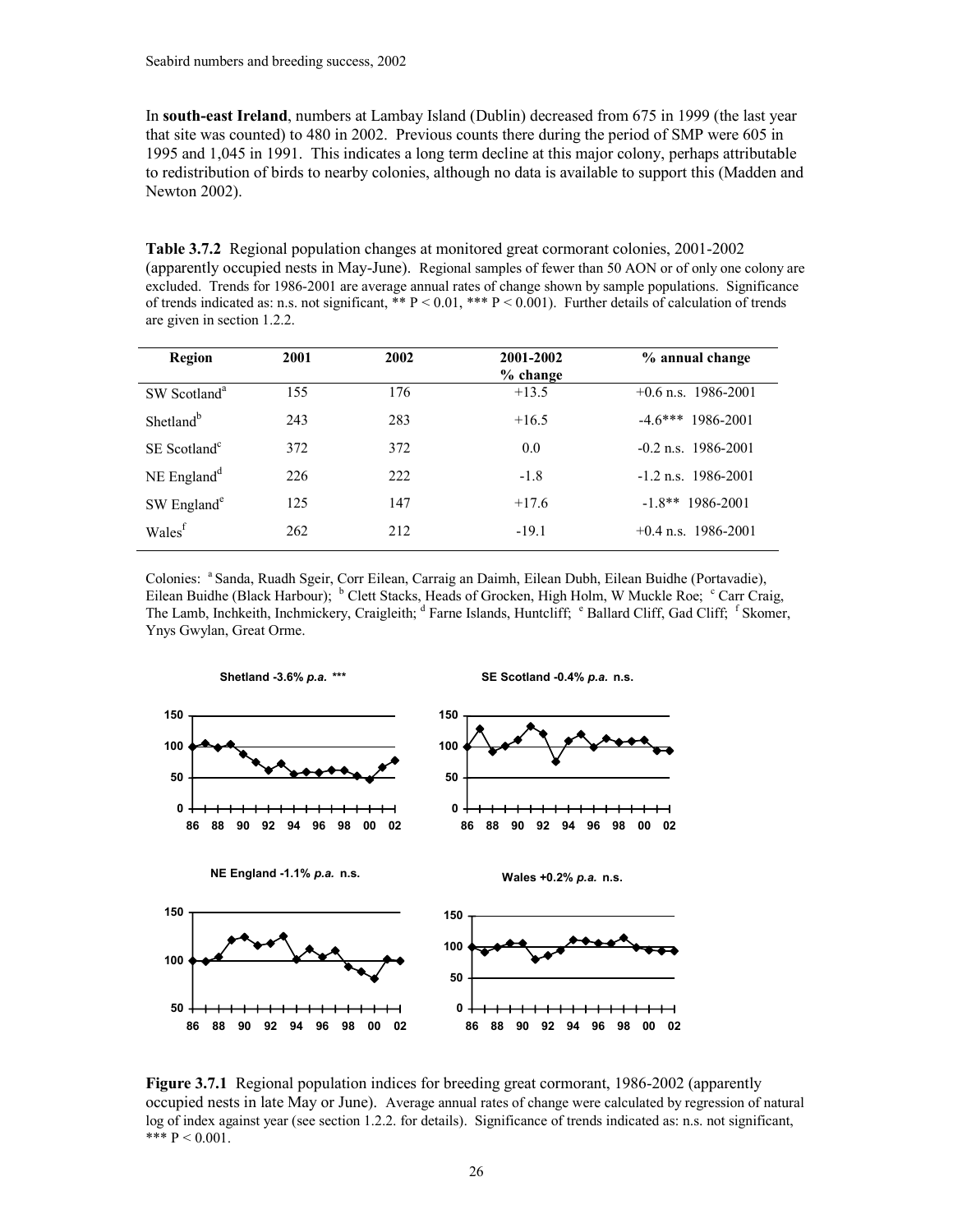*Breeding success (Table 3.7.3)* 

Mean productivity across all sites in 2002 was 2.01 chicks per AON (s.e=0.17, n=12), marginally below the mean for 2001 of 2.19 (s.e.=0.19, n=7) and the mean of the previous 10 years (1992-2001) of  $2.15$  (s.e= $0.81$ ).

In **south-west Scotland**, breeding success fell at Rudha Sgeir and Eilean Buidhe but increased somewhat at Eilean Dubh. The only colony monitored in **north-west Scotland** - An Glas Eilean – decreased in productivity in 2002, following the productive season of 2001. At the two colonies monitored in **northern Scotland** in 2002, little change in productivity was recorded compared with 2001 (at Ceann Leathad, no count was done in 2001, so comparison is with 2000).

At Ballard Cliff in **south-west England**, breeding success decreased slightly compared with 2001, which was the first year in which the parameter was measured there (Morrison 2002). In **north-west England**, on the Isle of Man, productivity of the single colony monitored there in 2002 was similar to that in 2000 (not recorded in 2001). At south Solway, productivity was 1.79 chicks per AON (the first time breeding success has been recorded there). In **inland England**, the colony at Aldermaston produced 2.42 chicks per AON; this is the first time productivity data has been received for this site.

On Lambay (**south-east Ireland**), the contents of 422 nests were recorded from which the mean clutch/brood size was 2.54, compared with 3.30 in 1999 (Madden and Newton 2000). At Ireland's Eye 2.70 chicks per AON were produced; this is the first time such data has been supplied for this site.

| <b>Region/site</b>         | 2001          | 2002              | 1986-2001         |        |  |
|----------------------------|---------------|-------------------|-------------------|--------|--|
|                            |               |                   | mean $(\pm s.e.)$ | No. of |  |
|                            |               |                   |                   | vears  |  |
| <b>South-west Scotland</b> |               |                   |                   |        |  |
| Rudha Sgeir                | c. $2.00(19)$ | 1.48(27)          |                   | -      |  |
| Eilean Buidhe              | < 2.06(74)    | 1.34(85)          | 1.60(0.21)        | 8      |  |
| Eilean Dubh                | 2.29(7)       | 2.54(13)          |                   | -      |  |
| <b>North-west Scotland</b> |               |                   |                   |        |  |
| An Glas Eilean             | c. $2.24(25)$ | $0.92 - 1.35(26)$ | 1.65(0.21)        | 8      |  |
| <b>North Scotland</b>      |               |                   |                   |        |  |
| North Sutor                | 2.47(66)      | 2.40(108)         | 2.07(0.15)        | 10     |  |
| Ceann Leathad <sup>1</sup> | 2.21(36)      | 2.27(34)          | 2.24(0.18)        | 5      |  |
| <b>South-west England</b>  |               |                   |                   |        |  |
| <b>Ballard Cliff</b>       | 1.33(42)      | 1.14(97)          |                   |        |  |
| <b>North-west England</b>  |               |                   |                   |        |  |
| Will's Strand <sup>1</sup> | 2.38(26)      | 2.44(27)          |                   |        |  |
|                            |               |                   |                   |        |  |

**Table 3.7.3** Breeding success (chicks fledged per occupied nest) of great cormorant 2001-2002 and 1986-2001 at selected sites referred to in the text. Figures in parentheses under 2001 and 2002 are the number of nests from which success estimate was derived.

Note:

1. No record for 2001 for Ceann Leathad or Will's Strand; comparison is with 2000.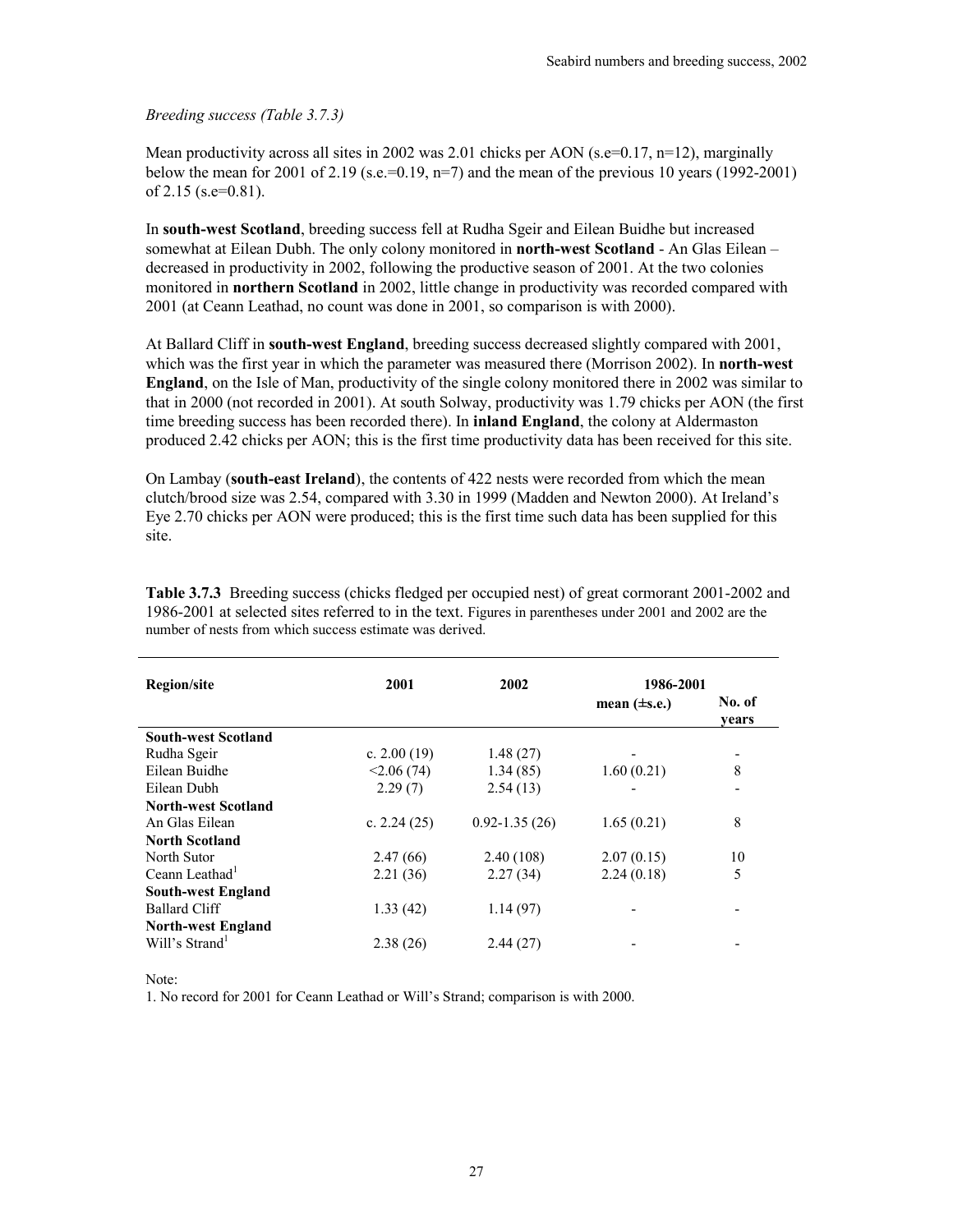### **3.8 European shag** *Phalacrocorax aristotelis*

*Numbers of European shag nests generally increased or remained stable in 2002, compared with 2001, apart from in Shetland, north-west Scotland and north-east England, where numbers at monitored colonies declined. The important colony on Canna was smaller than at any time since 1986. Breeding success in most regions was higher in 2002 than in 2001, apart from in south-west and north Scotland, where small declines occurred. It should be noted, in interpreting breeding numbers of European shags, that a variable proportion of adults nest in a given year, and that a change in the number nesting does not necessarily equate to a change in the number present or alive. Productivity on Canna, although higher than in the near failure of 2001, was again low. Fair Isle, Isle of May and Bardsey recorded their most productive seasons, Sumburgh Head its second most productive, and the Farne Islands birds were at their most productive since 1992.* 

### *Breeding numbers* (Tables 3.8.1 and 3.8.2, Figure 3.8.1)

A moderate overall decrease was seen in **north-west Scotland** in 2002, compared with 2001, although comparable data are available only for four sites in this region. The number on Canna was the lowest since 1986 (Swann 2002a). On An Glas Eilean the small colony increased, following a very low count in 2001. The colony on Eigg decreased slightly. In **Shetland**, the overall number decreased, although on the coast between Troswick and Virkie numbers were slightly higher than in 2001. Large increases were seen at Papa Stour and south-east Yell between 1999 and 2002 (no counts in 2000 or 2001)- from 240 to 357 AON and from 62 to 150 AON, respectively. On the Farne Islands, in **northeast England**, there was a small decrease in number compared with 2001 (Walton 2002); the recovery from the 1994 'wreck' continues to be slow.

In **south-west Scotland** a moderate overall increase in numbers occurred between 2001 and 2002, but there was much intra-colony variation. A large increase was seen at Lunga (Ward 2002), and at the small colonies at Mull of Galloway and Eilean Buidhe, following the low counts in 2001. The colony on Sanda was of a similar size to that recorded in 2001; indeed it has been rather stable throughout the last decade. A decrease occurred at the small colony on Carraig an Daimh and at the sample plots on Colonsay.

At North Sutor, the only colony in **north Scotland** which is monitored, the number increased between 2001 and 2002 (Swann 2002b), to the highest level since monitoring started there in 1991.

In **south-east Scotland**, the overall number of European shags in 2002 was very similar to that in 2001, so - as in north-east England - the recovery from the 'wreck' of 1994 remains slow. A moderate decrease occurred on the Isle of May, the region's largest colony (Wilson *et al*. 2002). The colonies on Inchkeith and Inchmickery increased in 2002, to their greatest size in the period of the SMP; on the eastern side of the Firth of Forth, the number on Fidra increased significantly, while numbers on Craigleith and the Lamb remained stable (Jones 2002). The number at St Abb's Head was similar to that recorded in 2001 (Rideout and Beaumont 2002).

Few data were received from colonies in **Wales**. The number on Bardsey increased in 2002 compared with 2001 (Stansfield 2002), to reach its highest total there in the period of the SMP. The small colony at Elegug Stacks also increased.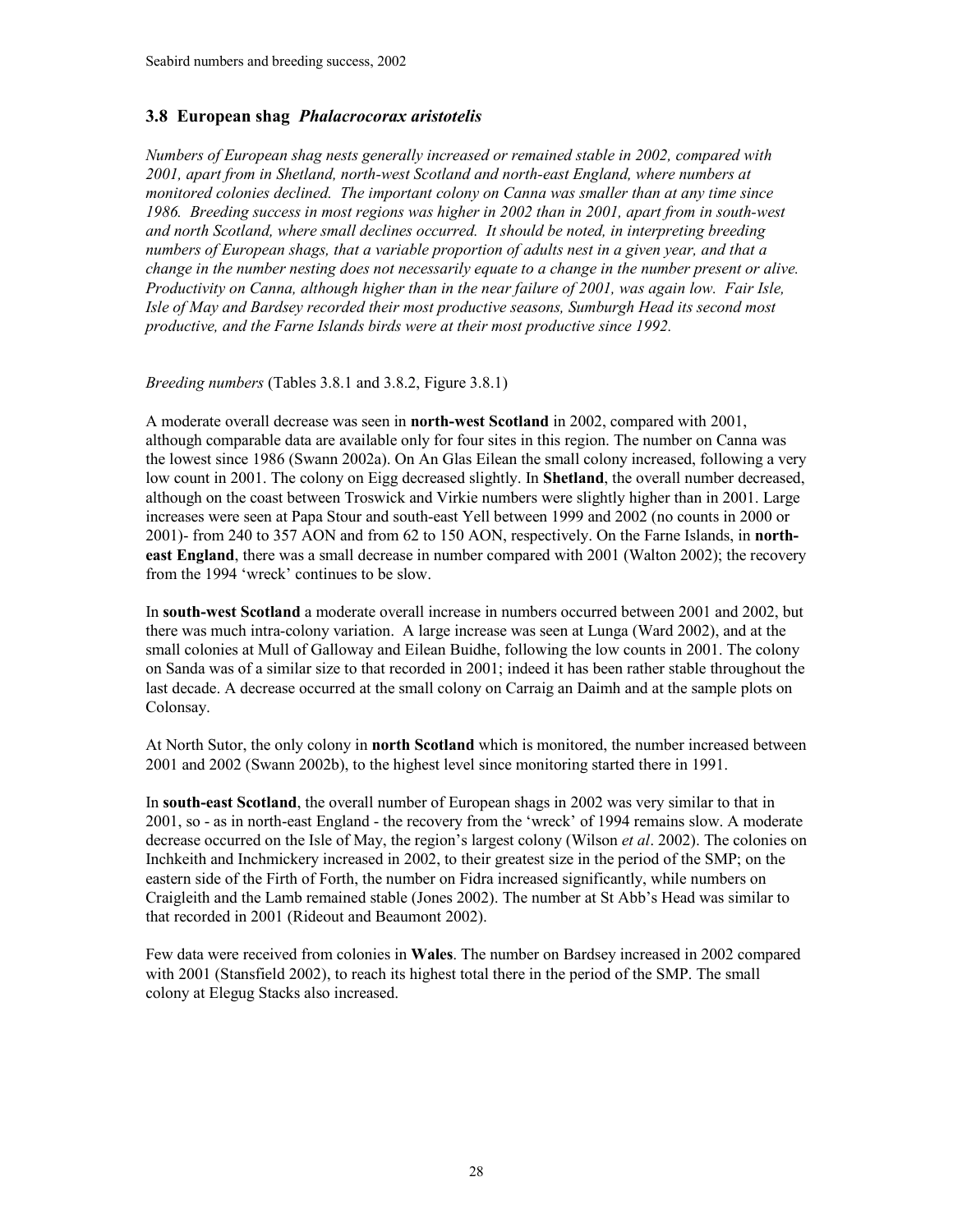| <b>Table 3.8.1</b> Regional population changes at monitored European shag colonies, 2001-2002                          |
|------------------------------------------------------------------------------------------------------------------------|
| (apparently occupied nests in May-June). Counts with a reported inaccuracy of $> \pm 5\%$ , and regional               |
| samples < 100 AON, are excluded. Trends for 1986-2001 are average annual rates of change shown by sample               |
| populations. Significance of trends indicated as: n.s. not significant, $*P < 0.05$ , $**P < 0.001$ ). Further details |
| of calculation of trends are given in section 1.2.2.                                                                   |

| Region                                      | 2001  | 2002  | 2001-2002 | % annual change       |
|---------------------------------------------|-------|-------|-----------|-----------------------|
| SW Scotland <sup>a</sup>                    | 1,019 | 1,148 | $+12.7$   | $+1.5$ n.s. 1994-2001 |
| NW Scotland <sup>b</sup>                    | 904   | 724   | $-19.9$   | $-4.2***$ 1987-2001   |
| Shetland <sup>c</sup>                       | 862   | 807   | $-6.4$    | $-3.7***$ 1986-2001   |
| $N$ Scotland <sup>d</sup>                   | 322   | 374   | $+16.1$   | -                     |
| SE Scotland <sup>e</sup>                    | 1,682 | 1,690 | $+0.5$    | $+5$ 1 n s 1994-2001  |
| $NE$ England <sup><math>\lceil</math></sup> | .373  | .282  | $-6.6$    | $+6.2*$ 1994-2001     |

Colonies: <sup>a</sup> Mull of Galloway, Colonsay (sample plots), Sanda Island, Lunga, Carraig an Daimh, Eilean Buidhe, Ruadh Sgeir, Eilean na Cille; <sup>b</sup> Eigg, Canna, An Glas Eilean; <sup>c</sup> Fair Isle (plots), Noss, Sumburgh Head, Noness (land only), Troswick-Virkie, Strandburgh Ness; <sup>d</sup> North Sutor; <sup>e</sup> Isle of May, Inchkeith, Fidra, Inchmickery, Inchcolm, Haystack, Carr Craig, Craigleith, The Lamb, Bass Rock, St Abb's Head; <sup>f</sup> Farne Islands.

**Table 3.8.2.** Population changes of European shag 2001-2002 and 1986-2001 at selected colonies mentioned in the text.

| <b>Region/Site</b>      | 2001 | 2002 | % Change 2001- | 1986-2001         |                |  |
|-------------------------|------|------|----------------|-------------------|----------------|--|
|                         |      |      | 2002           | Mean $(\pm s.d.)$ | No. of         |  |
|                         |      |      |                |                   | vears          |  |
| <b>SW Scotland</b>      |      |      |                |                   |                |  |
| Lunga                   | 197  | 286  | $+45.2$        | 201 (78.3)        | 9              |  |
| Mull of Galloway        | 27   | 54   | $+100$         | 47(13.3)          | 13             |  |
| Eilean Buidhe           | 26   | 36   | $+38.5$        | 32(5.7)           | 8              |  |
| Sanda                   | 565  | 600  | $+6.2$         | 566 (91.5)        | 9              |  |
| Carraig an Daimh        | 30   | 9    | $-70.0$        | 30(16.7)          | 8              |  |
| Colonsay (sample plots) | 44   | 37   | $-15.9$        | 40(6.6)           | 9              |  |
| <b>NW Scotland</b>      |      |      |                |                   |                |  |
| Canna                   | 844  | 638  | $-24.4$        | 983 (286.4)       | 16             |  |
| An Glas Eilean          | 10   | 40   | $+300$         | 44(42.1)          | 8              |  |
| Eigg                    | 50   | 46   | $-8.0$         | 71(16.6)          | 13             |  |
| <b>Shetland</b>         |      |      |                |                   |                |  |
| Troswick to Virkie      | 164  | 170  | $+3.7$         | 129(20.6)         | $\overline{7}$ |  |
| Sumburgh Head           | 261  | 249  | $-4.6$         | 272 (115.4)       | 15             |  |
| <b>Noness</b>           | 138  | 130  | $-5.8$         | 115(20.1)         | 12             |  |
| Fair Isle               | 149  | 135  | $-9.4$         | 182(40.4)         | 16             |  |
| <b>N</b> Scotland       |      |      |                |                   |                |  |
| North Sutor             | 322  | 374  | $+16.1$        | 252(43.1)         | 7              |  |
| <b>SE Scotland</b>      |      |      |                |                   |                |  |
| Isle of May             | 734  | 676  | $-7.9$         | 970 (544)         | 16             |  |
| Inchkeith               | 78   | 104  | $+33.3$        | 25(19.0)          | 15             |  |
| Inchmickery             | 41   | 52   | $+26.8$        | 26(8.0)           | 12             |  |
| Fidra                   | 139  | 186  | $+33.8$        | 112(58.0)         | 16             |  |
| Craigleith              | 237  | 233  | $-1.7$         | 334 (198)         | 15             |  |
| The Lamb                | 99   | 102  | $+3.0$         | 142(111)          | 12             |  |
| St Abb's Head           | 300  | 296  | $-1.3$         | 282 (110)         | 16             |  |
| <b>NE England</b>       |      |      |                |                   |                |  |
| Farne Islands           | 1373 | 1282 | $-6.6$         | 1,314 (357)       | 16             |  |
| <b>Wales</b>            |      |      |                |                   |                |  |
| Bardsey                 | 61   | 71   | $+16.4$        | 26(13.2)          | 16             |  |
| <b>Elegug Stacks</b>    | 3    | 7    | $+133.3$       | 3(0.7)            | 6              |  |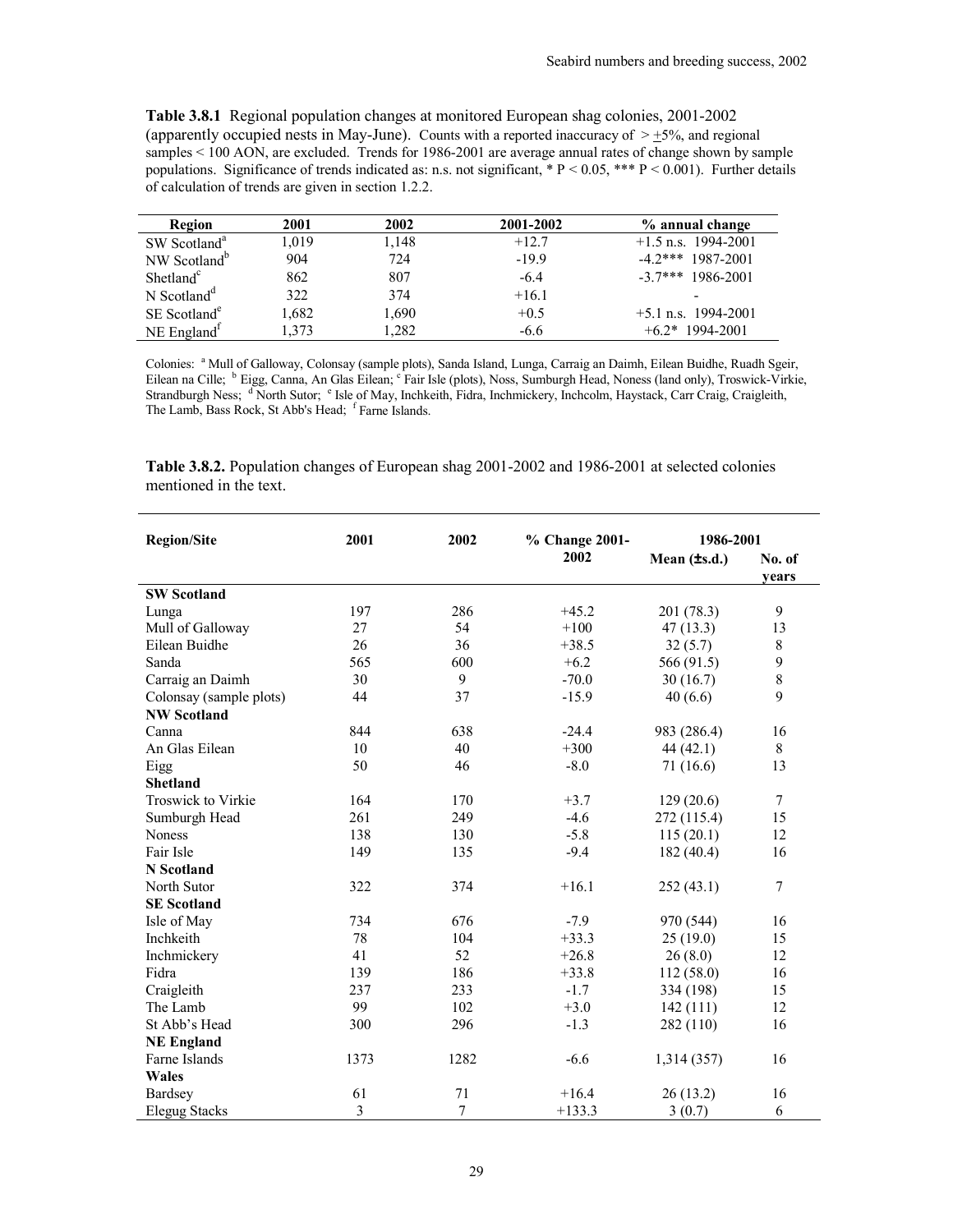

**Figure 3.8.1** Population indices for breeding European shags, 1986-2002 (apparently occupied nests in late May or June). Average annual rates of change were calculated by regression of natural log of index against year (see section 1.2.2. for details). Trends are shown for the periods indicated. Three or more colonies are counted in each region in each year unless otherwise indicated. Note: the large increase in index value between 1986-87 for north-west Scotland is due to many shags on Canna not nesting in 1986. Statistical significance of trends indicated as: n.s. not significant, \*\*  $P < 0.01$ , \*\*\*  $P < 0.001$ .

*Breeding success* (Tables 3.8.3 and 3.8.4)

The mean breeding success in 2002 across 15 colonies was slightly above the mean value for 2001 and above the 1986-2001 mean taken from between three and 20 sample colonies each year, of 1.31 ( s.e. +0.08) chicks per AON. Indeed, the mean value for 2002 was higher than any year since 1995. However, a paired t-test of productivity between colonies in 2001 and 2002 revealed no statistically significant difference  $(t=0.60,d.f=14, P>0.10)$ .

In **Shetland**, overall productivity across the three monitored colonies was higher in 2002 than in 2001, although intra-colony variation was marked. Large increases occurred at Sumburgh Head (to the second highest productivity recorded during the SMP) and Fair Isle (to the highest recorded in the SMP; Shaw *et al.* 2002). Conversely, productivity on Foula decreased between 2001 and 2002, and surviving chicks appeared to be in poor condition in 2002, perhaps due to food shortage (Furness 2002). In **south-east Scotland**, breeding success in 2002 was higher than in 2001 (itself a productive year), with the Isle of May recording its most successful season during the period of the SMP (Wilson *et al.* 2002). Similarly, St Abb's Head recorded high productivity in 2002 (Rideout and Beaumont 2002). In **Wales**, breeding success on Bardsey (the only Welsh colony for which data was collected in both 2001 and 2002) increased from an already high value in 2001 to the highest recorded during the SMP for the island (Stansfield 2002).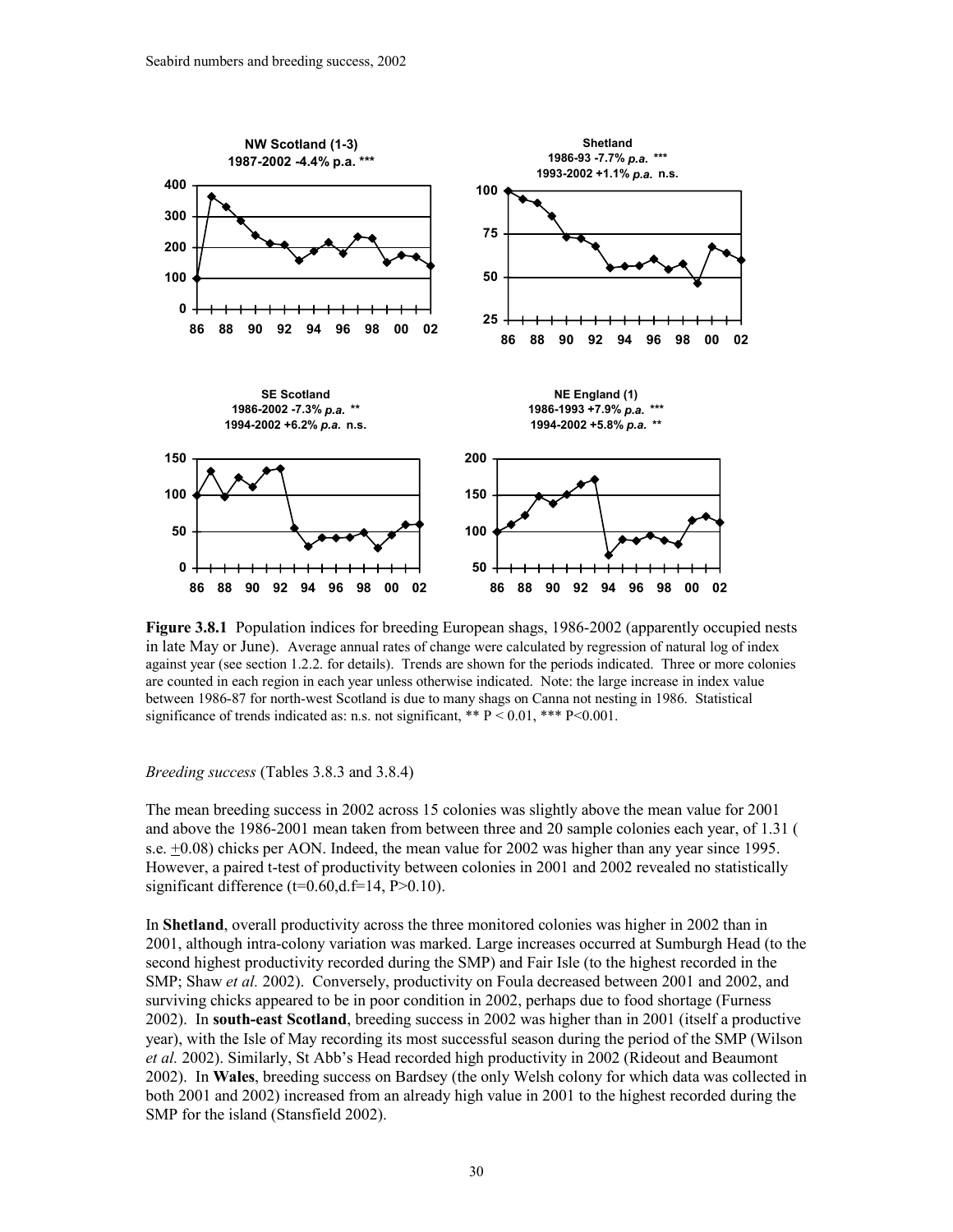In **south-west Scotland**, overall breeding success in 2002 was slightly below that in 2001. On Sanda, productivity was lower than that recorded in the very productive year of 2001; these are the first two years for which we have received such data from the island. On both Ruadha Sgeir and Eilean na Cille, productivity was the lowest (just) recorded on each of the islands, since its monitoring started there in 1993, although at the latter site productivity was still relatively high.

Overall, colonies in **north-west Scotland** were more productive in 2002 than they were in 2001, although the mean for the region was the lowest of all the regions in 2002. The colony on Canna was rather unproductive, though less so than the virtual failure in 2001 (Swann 2002a). The three least productive years for this colony during the SMP have been 2000, 2001 and 2002. On Rum, productivity was measured for the second year in 2002 and was slightly above the 2001 figure. The modest colony on An Glas Eilean was more productive in 2002 than in 2001, recording its highest success since monitoring began there in 1993.

At North Sutor, the only colony monitored in **north Scotland**, productivity fell between 2001 and 2002 (Swann 2002b), to slightly below the long term average for the colony.

On the Farne Islands, in **north-east England**, a small increase in productivity occurred between 2001 and 2002 (Walton 2002), to the highest value there since 1992.

On Lambay (**SE Ireland**), mean brood/clutch size from a sample of 159 nests was 2.26, compared with 3.00 in 1999 (Madden and Newton 2002).

**Table 3.8.3** European shag breeding success, grouped regionally 2001-2002: estimated number of chicks fledged per occupied nest at sample colonies (superscript n = number of colonies). Figures are based on nests where eggs or apparent incubation were recorded, and are presented as the mean and standard error of figures for individual colonies. Only colonies where ten or more nests were monitored are included. The figures used for some colonies in both years in south-west Scotland as well as for An Glas Eilean in north-west Scotland are based on just one or a few visits and are therefore approximate; those for other colonies and regions are based on regular checks of sample nests. Changes in breeding success are indicated for colonies studied in both years; none of these is statistically significant.

| Regions                   | 2001 chicks fledged/nest |               |      | 2002 chicks fledged/nest |                    |               | 2001-2002 change |                |                      |            |
|---------------------------|--------------------------|---------------|------|--------------------------|--------------------|---------------|------------------|----------------|----------------------|------------|
|                           | Nests <sup>n</sup>       | Range         | Mean | $\pm$ s.e.               | Nests <sup>n</sup> | Range         | Mean             | $\pm$ s.e.     | Mean <sup>n</sup>    | $\pm$ s.e. |
| SW Scotland <sup>a</sup>  | $300^{7}$                | $0 - 2.31$    | 1.56 | $+0.29$                  | $283^{4}$          | $0.48 - 2.50$ | 1.50             | $+0.41$        | $-0.044$             | $+0.43$    |
| NW Scotland <sup>b</sup>  | $152^3$                  | $0.10 - 1.00$ | 0.69 | $+0.29$                  | $138^{3}$          | $0.26 - 1.75$ | 1.03             | $\pm 0.43$     | $-0.34^{3}$          | ±0.20      |
| Shetland <sup>c</sup>     | $313^3$                  | $0.96 - 1.58$ | 1.27 | $+0.18$                  | $305^3$            | $0.66 - 1.98$ | 1.39             | $+0.39$        | $+0.113$             | ±0.21      |
| N Scotland <sup>d</sup>   | $82^{1}$                 |               | 1.74 | ۰                        | 88 <sup>1</sup>    |               | 1.45             | $\blacksquare$ | $-0.291$             |            |
| SE Scotland <sup>e</sup>  | $227^2$                  | 1.51-1.68     | 1.60 | $+0.08$                  | $211^2$            | 1.76-1.76     | 1.76             | 0.0            | $+0.17^{2}$          | $+0.09$    |
| $NE$ England <sup>f</sup> | $152^1$                  |               | 1.01 | $\overline{a}$           | $316^1$            |               | 1.12             |                | $+0.11$ <sup>1</sup> |            |
| Walesg                    | $194^2$                  | 1.92-2.03     | 1.98 | $+0.0.6$                 | $71^{1}$           | ۰             | 2.63             |                | $+0.601$             |            |
| Total                     | $1,449^{19}$             | $0 - 2.31$    | 1.40 | $+0.14$                  | $1,415^{15}$       | $0.26 - 2.50$ | 1.50             | $+0.16$        | $+0.09^{15}$         | $+0.15$    |

Colonies: <sup>a</sup> Ruadh Sgeir, Eilean Buidhe (2001 only), Carraig an Daimh (2001 only), Eilean Dubh, Eilean na Cille, Eileanan Glasa (2001 only), Sanda; <sup>b</sup> Canna, Rum, An Glas Eilean; <sup>c</sup> Sumburgh Head, Fair Isle, Foula; <sup>d</sup> North Sutor; <sup>e</sup> Isle of May, St Abb's Head; <sup>f</sup> Farne Islands; <sup>g</sup> Bardsey, Ynys Gwylan (2001 only).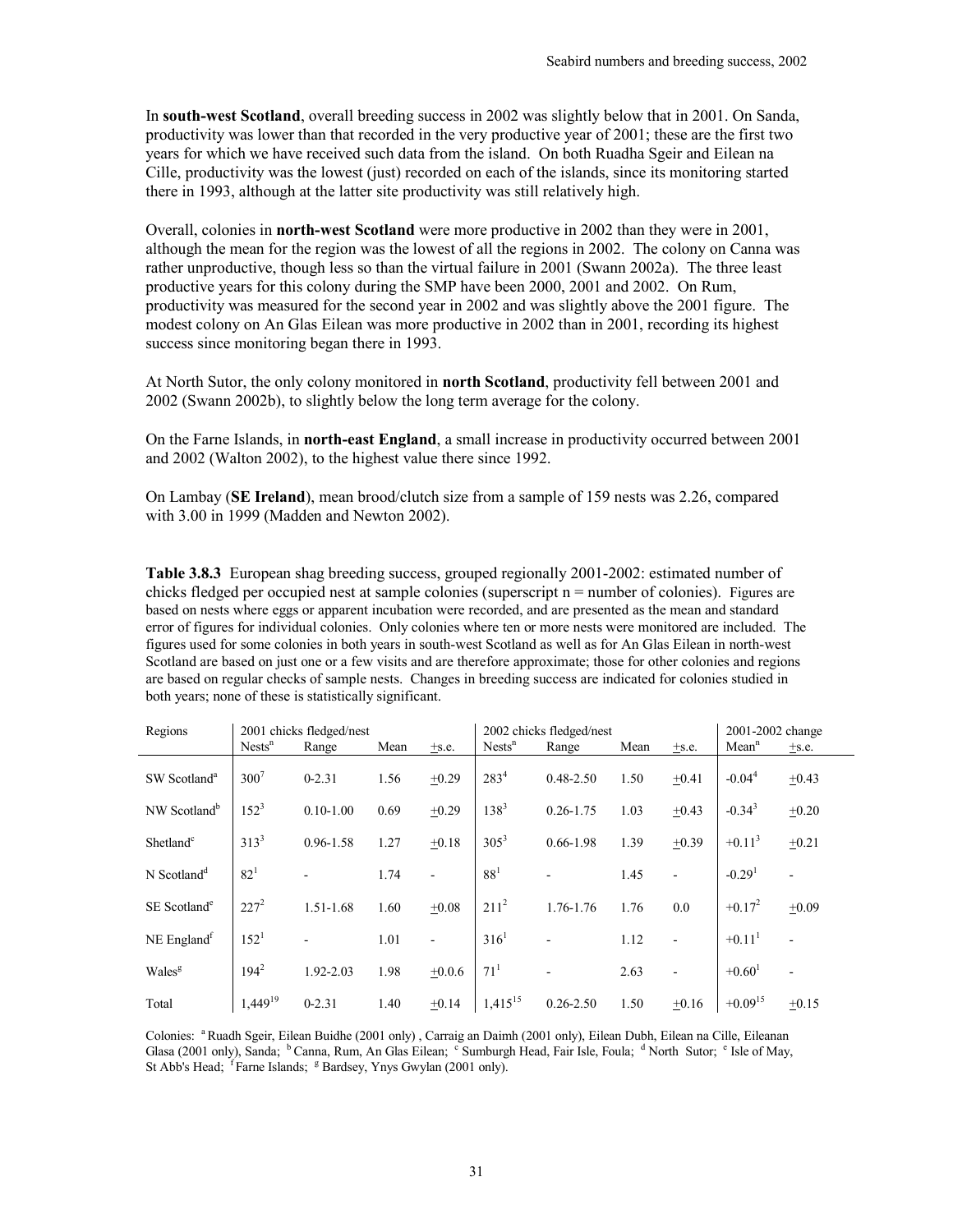**Table 3.8.4.** Breeding success (chicks fledged per occupied nest) of European shag 2001-2002 and 1986-2001 at selected colonies mentioned in the text. Figures in parentheses under 2001 and 2002 are the number of nests from which success estimate was derived.

| <b>Region/site</b> | 2001      | 2002      | 1986-2001         |                 |  |
|--------------------|-----------|-----------|-------------------|-----------------|--|
|                    |           |           | mean $(\pm s.e.)$ | No. of<br>years |  |
| <b>SW Scotland</b> |           |           |                   |                 |  |
| Sanda              | 2.31(64)  | 1.60(97)  |                   |                 |  |
| Ruadh Sgeir        | 1.34(105) | 0.48(104) | 1.18(0.16)        | 9               |  |
| Eilean na Cille    | 2.11(25)  | 1.41(22)  | 1.92(0.12)        | 9               |  |
| <b>NW Scotland</b> |           |           |                   |                 |  |
| Canna              | 0.10(61)  | 0.80(49)  | 1.27(0.12)        | 16              |  |
| Rum                | 0.96(81)  | 1.08(52)  |                   |                 |  |
| An Glas Eilean     | 1.0(10)   | 1.75(40)  | 0.78(0.22)        | 8               |  |
| <b>Shetland</b>    |           |           |                   |                 |  |
| Sumburgh Head      | 1.28(188) | 1.52(197) | 1.19(0.08)        | 11              |  |
| Fair Isle          | 1.58(62)  | 1.98(53)  | 1.43(0.06)        | 16              |  |
| Foula              | 0.96(63)  | 0.66(55)  | 1.09(0.20)        | 5               |  |
| <b>N</b> Scotland  |           |           |                   |                 |  |
| North Sutor        | 1.74(82)  | 1.45(88)  | 1.54(0.11)        | 10              |  |
| <b>SE Scotland</b> |           |           |                   |                 |  |
| Isle of May        | 1.68(135) | 1.76(130) | 0.87(0.10)        | 16              |  |
| St Abb's Head      | 1.51(92)  | 1.76(81)  | 1.28(0.13)        | 12              |  |
| <b>NE</b> England  |           |           |                   |                 |  |
| Farne Islands      | 1.01(152) | 1.12(316) | 1.03(0.10)        | 13              |  |
| <b>Wales</b>       |           |           |                   |                 |  |
| Bardsey            | 2.03(61)  | 2.63(71)  | 1.95(0.07)        | 8               |  |

#### **3.9 Arctic skua** *Stercorarius parasiticus*

*Breeding numbers and breeding success differed considerably between Orkney and Shetland, with the latter showing a population decline at all monitored sites and generally low productivity. In contrast, Arctic skuas on Orkney increased in number and productivity, compared with 2001. Lack of available sandeels was considered the main cause of the low productivity in Shetland, but food was apparently abundant in Orkney, at least for northern colonies. The few monitored colonies in north Scotland experienced little change.* 

#### *Breeding numbers* (Tables 3.9.1 and 3.9.2)

All seven monitored colonies in **Shetland** saw a decline in the number of apparently occupied territories (AOT) in 2002. Overall, breeding numbers fell by 21.0%, compared with 2001, to the lowest count for at least 14 years . After the partial recovery in 2001 from the lows of 1998-2000 numbers on Fair Isle declined to their lowest level since 1957 in 2002 (Shaw et al 2002). Furness (2002) attributes the 12.9% decline in the number of AOT on Foula (the lowest since 1989) to birds omitting a year of breeding rather than adult mortality. Colour-ring sightings of Foula-ringed Arctic skuas suggest that there have been at least as many Foula-ringed birds recruiting to Fair Isle in recent years as returning to their natal colony (Furness 2002). Numbers on Fetlar and Mousa decreased to their lowest levels since 1990, which is less than half the1990-2001 mean. A very similar downward trend was also evident on Noss (Gabb & Thomas 2002) and Hermaness (Dobigny 2002) with decreases of 22.2 and 41.7% respectively between 2001 and 2002 resulting in populations around half the long-term average. Arctic skuas were present at Black Park and Lumbister on Yell and at Dalsetter, Mainland, but no counts are available.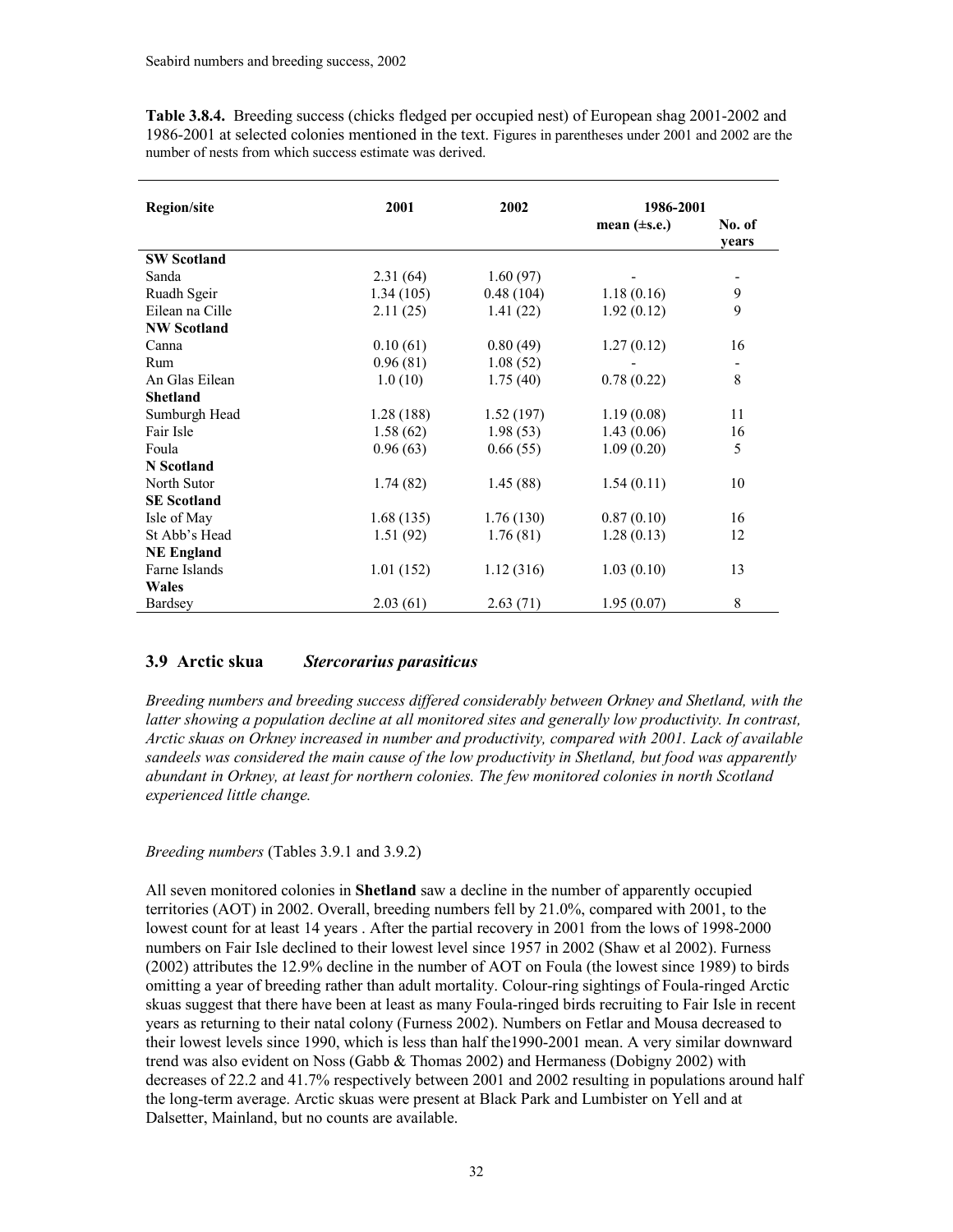**Table 3.9.1** Regional population changes at monitored Arctic skua colonies, 2001-2002 (apparently occupied territories). Superscript = number of colonies counted in both years. Note that British totals are for the sample of monitored colonies in that year only and not the entire population.

| Region         | 2001 | 2002 | 2001-2002       |
|----------------|------|------|-----------------|
| Shetland       | 243  | 192  | $-21.0^{\circ}$ |
| Orkney         | 53   | 66   | $+24.5^2$       |
| NW Scotland    | 42   | 41   | $-2.4^{1}$      |
| <b>Britain</b> | 338  | 299  | $-11.6^9$       |

The situation in **Orkney** appeared to be opposite to the downward trend in Shetland. However, data is available only from one of the major sites in Orkney and may not be representative of the region as a whole. Following the recent sharp declines, the breeding number at North Hill, Papa Westray increased by 25% compared with 2001 (Meek 2002), but was still only just above half the 1989-2001 average. Other available data are from North Ronaldsay (1 AOT; A. Duncan, pers. comm.), Egilsay (2 AOT; Meek 2002), Hoy (6 AOT at one site), and from two sites at the Mainland of Orkney, Birsay Moors (55 AOT) and The Loons (1 AOT).

The all-island count at Handa, **NW Scotland**, (Stoneman & Williams 2002), with 41 AOT, showed very little change from 2001, and a site in Sutherland remained stable with four AOT.

| <b>Region/site</b> | 2001 | 2002 | % Change  | 1986-2001         |        |  |
|--------------------|------|------|-----------|-------------------|--------|--|
|                    |      |      | 2001-2002 | Mean $(\pm s.d.)$ | No. of |  |
| <b>Shetland</b>    |      |      |           |                   | years  |  |
| Hermaness (Unst)   | 12   | 7    | $-41.7$   | 13.2(2.4)         | 10     |  |
| Fetlar             | 19   | 9    | $-52.6$   | 19.8(2.4)         | 12     |  |
| <b>Noss</b>        | 9    | 7    | $-22.2$   | 14.1(4.3)         | 16     |  |
| Mousa              | 9    | 8    | $-11.1$   | 19.1(4.1)         | 12     |  |
| Fair Isle          | 78   | 60   | $-23.1$   | 90.0(15.9)        | 15     |  |
| Foula              | 116  | 101  | $-12.9$   | 125.0(15.7)       | 13     |  |
| Orkney             |      |      |           |                   |        |  |
| North Hill, Papa   | 52   | 65   | $+25.0$   | 124.8(31.2)       | 13     |  |
| Westray            |      |      |           |                   |        |  |
| <b>NW Scotland</b> |      |      |           |                   |        |  |
| Handa              | 42   | 41   | $-2.4$    | 33.6(5.7)         | 7      |  |
|                    |      |      |           |                   |        |  |

**Table 3.9.2** Population (apparently occupied territories) changes of Arctic skua 2001–2002 and 1986-2001 at selected sites referred to in the text.

*Breeding success* (Tables 3.9.3 and 3.9.4)

Overall, **Shetland** experienced very low productivity in 2002, largely attributable to the severe lack of available sandeels on Foula. Of the 101 AOT on Foula, only 84 were known to lay eggs; few chicks hatched because many birds abandoned their eggs due to difficulties in finding food during the incubation period. The resulting productivity of 0.07 chicks per AOT was one of the lowest on record. The severe shortage apparently led several adult Arctic skuas to attempt to steal great skua eggs from unattended clutches (Furness 2002). The impact of food shortage was not as drastic elsewhere in Shetland. Fledging rate increased from 2001 at all other monitored colonies in 2002, preventing a repeat of the complete failure at most sites in 2001. On Fair Isle, Arctic skuas fledged 0.28 chicks per AOT (Shaw *et al.* 2002), a small increase on 2001, but only half the average, and on Mousa the lack of food and poor weather conditions kept productivity at a similarly low level (P. Ellis, pers. comm.). Despite an apparent abundance of food, only two chicks fledged from nine AOT on Fetlar (Smith  $\&$ Bellamy 2002). Disturbance and predation by great skuas were the main causes for losses on Noss (Gabb & Thomas 2002) resulting in a productivity of 0.29 chicks per AOT, well below average. For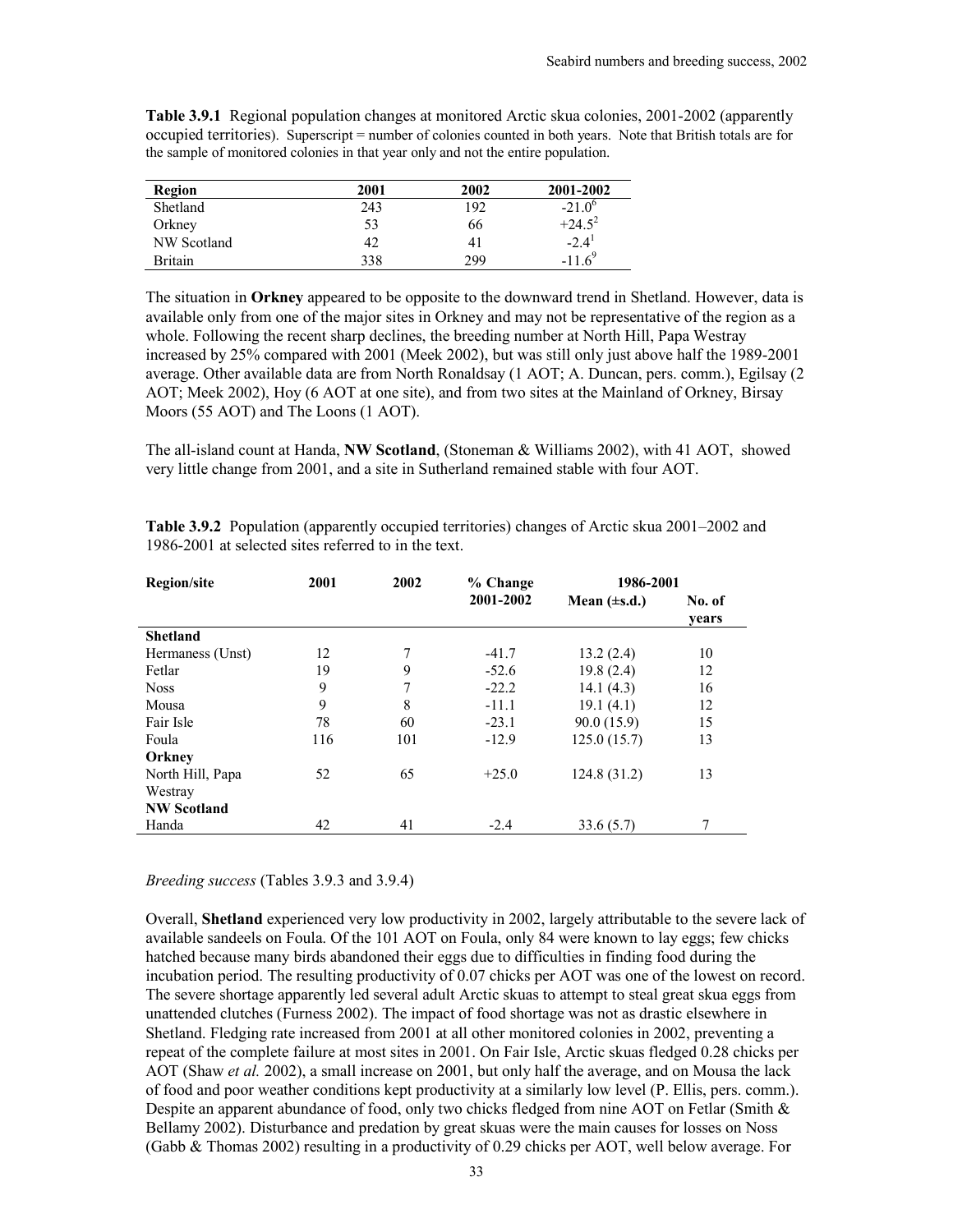other areas on Shetland the season appeared to have been similarly unproductive; Okill (2002) reports sightings of only one fledged young at Eshaness and Dalsetter, two in Central Yell and none on South Bressay, Papa Stour and other areas visited. The only productive colony in Shetland in 2002 was Hermaness (Dobigny 2002), where 0.57 chicks per AOT were raised, slightly below the long-term mean.

Food was apparently abundant for most **Orkney** colonies**,** resulting in increased productivity in 2002, compared with 2001. North Hill, Papa Westray, was the only Arctic skua colony monitored in 2002; productivity there was above the long-term mean, at 0.74 chicks per AOT. One pair nested successfully on North Ronaldsay and two young were ringed. The only other data from elsewhere in Orkney concerned two pairs on Egilsay, which both failed.

| <b>Region/site</b>       | 2001   | 2002 | 1986-2001         |              |  |
|--------------------------|--------|------|-------------------|--------------|--|
|                          |        |      | mean $(\pm s.e.)$ | No. of years |  |
| <b>Shetland</b>          |        |      |                   |              |  |
| Hermaness (Unst)         | 0.00   | 0.57 | 0.61(0.12)        | 11           |  |
| Fetlar                   | 0.00   | 0.22 | 0.48(0.14)        | 15           |  |
| <b>Noss</b>              | 0.00   | 0.29 | 0.48(0.09)        | 16           |  |
| Mousa                    | 0.00   | 0.25 | 0.56(0.15)        | 12           |  |
| Fair Isle                | 0.17   | 0.28 | 0.64(0.11)        | 14           |  |
| Foula                    | < 0.57 | 0.07 | 0.66(0.13)        | 11           |  |
| Orkney                   |        |      |                   |              |  |
| North Hill, Papa Westray | 0.10   | 0.74 | 0.63(0.11)        | 13           |  |

**Table 3.9.3**. Breeding success (chick fledged per apparently occupied territory) of Arctic skua 2001– 2002 and 1986-2001 at selected sites referred to in the text.

**Table 3.9.4** Arctic skua breeding success grouped regionally, 2001–2002: estimated number of chicks fledged per apparently occupied territory (AOT) at sample colonies (superscript n = number of colonies). When more than one colony was sampled in a given region, the overall figure given is the total number of fledglings divided by the total number of apparently occupied territories across all colonies. Note that the same colonies have not necessarily been monitored in each region each year and that the number of pairs given here are sample sizes (and do not necessarily indicate population changes between years). (- indicates no data were available).

| Region             | 2001 chicks fledged/pair  |                    |              | 2002 chicks fledged/pair |                    |              |  |
|--------------------|---------------------------|--------------------|--------------|--------------------------|--------------------|--------------|--|
|                    | AOT <sup>n</sup>          | Range              | Overall      | AOT <sup>n</sup>         | Range              | Overall      |  |
| Shetland<br>Orkney | $243^{\circ}$<br>$52^{1}$ | $0.00 - 0.57$<br>- | 0.32<br>0.10 | $192^{\circ}$<br>65'     | $0.07 - 0.57$<br>- | 0.18<br>0 74 |  |

### **3.10 Great skua** *Catharacta skua*

*The population on Handa in 2002 was the highest on record, with 245 AOT, but numbers showed little change in Orkney and declined slightly in Shetland. Severe food shortage resulted in the lowest productivity on record in Fair Isle and affected success in other parts of Shetland, with the exception of Fetlar and Hermaness. However, Orkney in 2002 experienced its highest productivity on record.* 

*Breeding numbers* (Tables 3.10.1 and 3.10.2)

Between 2001 and 2002, numbers of apparently occupied territories on monitored study sites on **Shetland** fell slightly. Hermaness (Unst) was the only colony where numbers in 2002 fell below the long term mean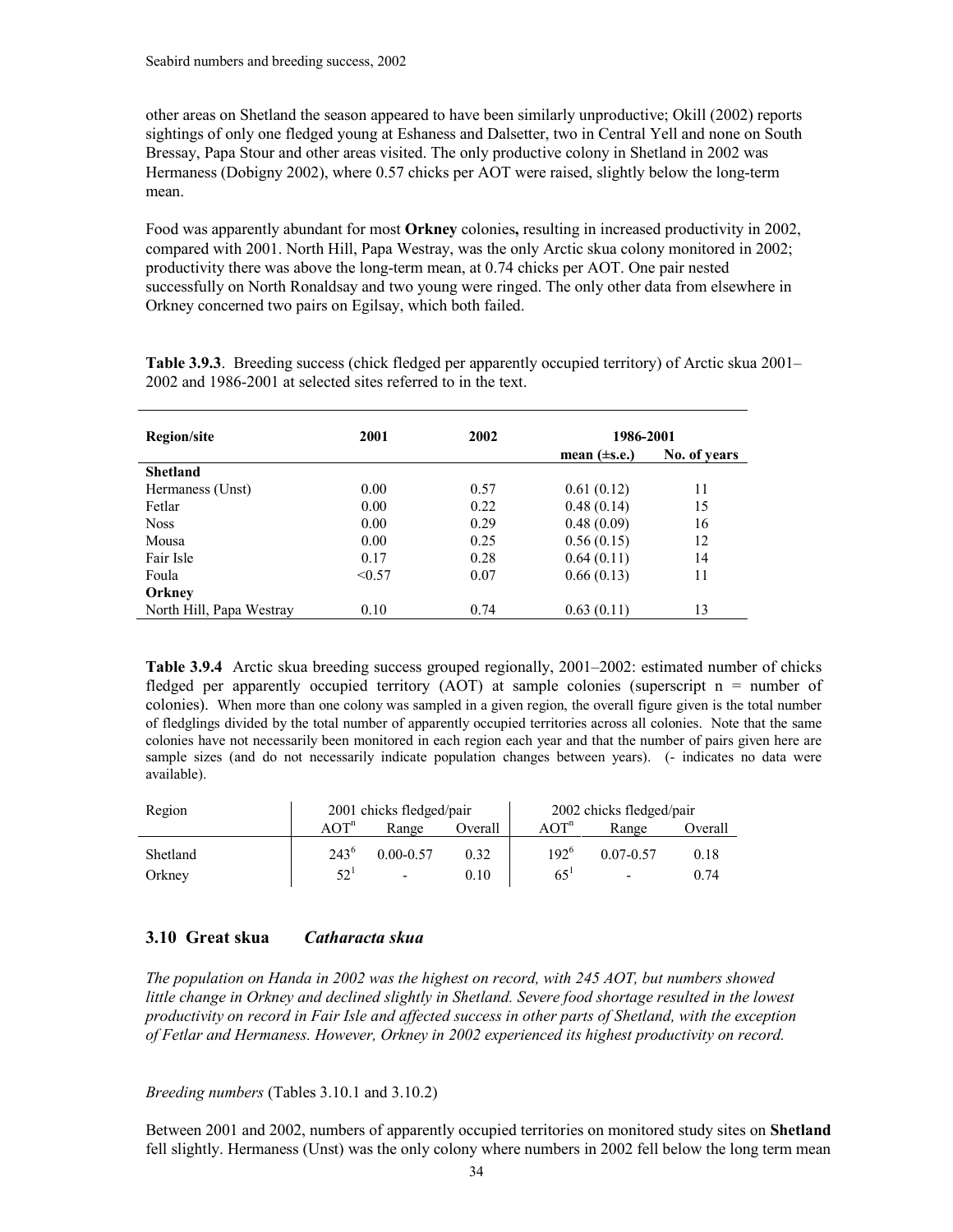despite being the only site showing a slight increase of one AOT to 2001 (Dobigny 2002). After last years 44% increase on Fetlar numbers fell by 12 % in 2002, still being the second highest count since 1995 (Smith & Bellamy 2002). Slight decreases in breeding numbers occurred also on Mousa and Noss, but both sites remaining well above the long-term average. Numbers on Fair Isle decreased slightly by 7% (Shaw et al 2002).

**Table 3.10.1** Regional population changes at monitored great skua colonies, 2001–2002 (apparently occupied territories). Superscript = number of colonies counted in both years.

| Region   | 2001 | 2002 | 2001-2002<br>$%$ change |
|----------|------|------|-------------------------|
| Shetland | 336  | 315  | $-6.3^{\circ}$          |
| Orkney   | Q    | 10   | $+11.1$ <sup>1</sup>    |

The few data available from **Orkney** (Meek 2002) came from the colony at North Hill, Papa Westray, were numbers remained at the average of 10 AOT. At Birsay Moors 26 AOT were recorded and Great skuas were present at Hoy and Trumland.

A large increase was reported from Handa, **north-west Scotland**, were numbers were up by over 25% from 2000 resulting in more than twice the long-term average of 120.4 AOT (s.d. = 48.3) (Stoneman  $\&$ Williams 2002). On Canna one AOT was present (Swann 2002) and Priest Island remained stable at three AOT. In **south-west Scotland**, two pairs bred on the Treshnish Isles.

| <b>Region/Site</b> | 2001 | 2002 | % Change  | 1986-2001         |                 |  |
|--------------------|------|------|-----------|-------------------|-----------------|--|
|                    |      |      | 2001-2002 | Mean $(\pm s.d.)$ | No. of<br>vears |  |
| <b>Shetland</b>    |      |      |           |                   |                 |  |
| Hermaness (Unst)   | 35   | 36   | $+2.9$    | 45.1 (17.1)       | 13              |  |
| Fetlar             | 75   | 66   | $-12.0$   | 58.9 (7.7)        | 7               |  |
| <b>Noss</b>        | 59   | 58   | $-1.7$    | 50.1(12.7)        | 14              |  |
| Mousa              | 24   | 22   | $-8.3$    | 14.3(4.9)         | 8               |  |
| Fair Isle          | 143  | 133  | $-7.0$    | 105.3(28.5)       | 15              |  |
| Orkney             |      |      |           |                   |                 |  |
| North Hill, Papa   | 9    | 10   | $+11.1$   | 10.0(1.8)         | 6               |  |
| Westray            |      |      |           |                   |                 |  |
| <b>NW Scotland</b> |      |      |           |                   |                 |  |
| Handa              |      | 245  |           | 120.4(48.3)       | 8               |  |

**Table 3.10.2** Population (apparently occupied territories) changes of great skuas 2001–2002 and 1986-2001 at selected sites referred to in the text (- indicates no data available).

*Breeding success* (Tables 3.10.3 and 3.10.4)

Productivity varied greatly in **Shetland**. Birds on Fair Isle experienced their lowest breeding success on record, whereas those on Fetlar had one of the most productive seasons for eight years. Lack of food early in the season caused losses of eggs and chicks on Foula, but an abundance of herring and mackerel discards from fishing boats in July led to very high weights of surviving chicks (Furness 2002). Overall, productivity within the study plots was average, though slightly below that recorded in 2001. Hermaness saw a very similar breeding season to 2001 and productivity remained above average. On Mousa 15 fledged chicks were located and productivity was down from 2001 (P. Ellis, pers. comm.). Birds on Noss had a below average season with a breeding success of 0.45 chicks per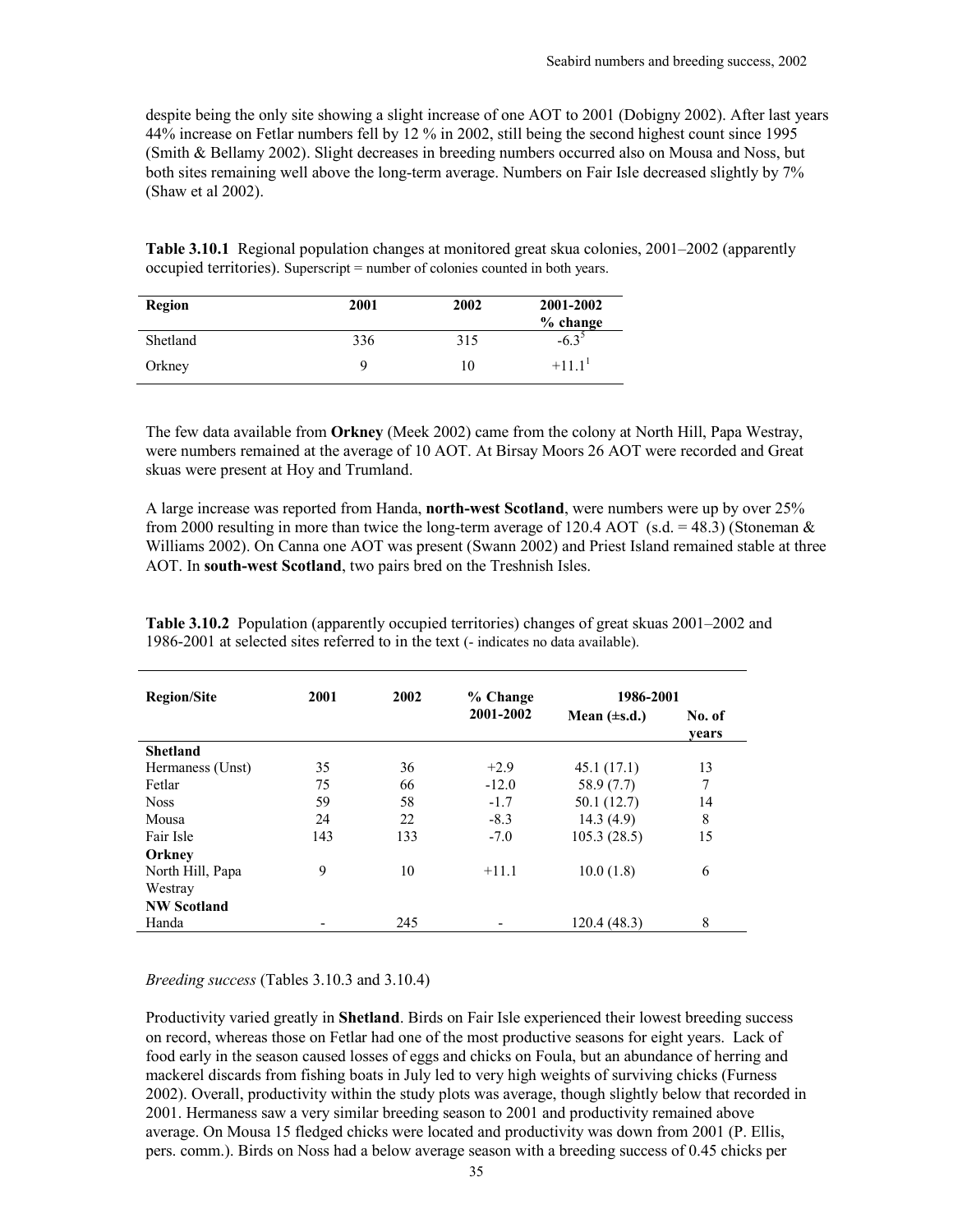AOT (Gabb & Thomas 2002). Ringing records indicated an unproductive season for colonies in south Bressay, Fitfull Head, Eshaness and the Scalloway Islands (Okill 2002).

In **Orkney**, the colony on North Hill, Papa Westray, saw its highest productivity since 1996, raising an average of 1.1 chicks per AOT. It is not known whether other sites in the region experienced a similarly good breeding season, as no data is available.

The single nest on Canna, **north-west Scotland**, failed after hatching. On the Treshnish Isles, **southwest Scotland**, one pair produced two chicks and one pair incubated two eggs.

**Table 3.10.3** Breeding success (chicks fledged per apparently occupied territory) of great skuas 2001–2002 and 1986-2001 at selected sites referred to in the text.

| <b>Region/site</b>       | 2001 | 2002    | 1986-2001         |        |  |
|--------------------------|------|---------|-------------------|--------|--|
|                          |      |         | mean $(\pm s.e.)$ | No. of |  |
| <b>Shetland</b>          |      |         |                   | years  |  |
| Hermaness (Unst)         | 0.91 | 0.92    | 0.85(0.06)        | 14     |  |
| Fetlar                   | 0.76 | 1.14    | 0.88(0.11)        | 7      |  |
| <b>Noss</b>              | 0.15 | 0.45    | 0.54(0.07)        | 14     |  |
| Mousa                    | 0.75 | 0.68    | 0.79(0.08)        | 9      |  |
| Fair Isle                | 0.66 | 0.16    | 0.83(0.06)        | 13     |  |
| Foula                    | 0.70 | 0.63    | 0.63(0.09)        | 13     |  |
| Orkney                   |      |         |                   |        |  |
| North Hill, Papa Westray | 0.33 | $1.1\,$ | 0.61(0.07)        | 6      |  |

**Table 3.10.4** Great skua breeding success, grouped regionally 2001–2002: estimated number of chicks fledged per apparently occupied territory at sample colonies (superscript n = number of colonies). When more than one colony was sampled in a given region, the overall figure given is the total number of fledglings divided by the total number of breeding pairs across all colonies. Note that the same colonies have not necessarily been monitored in each region each year and that the number of pairs given here are sample sizes (and do not necessarily indicate population changes between years). (- indicates no data were available).

| Region             | 2001 chicks fledged/AOT |               | 2002 chicks fledged/AOT |                      |               |         |
|--------------------|-------------------------|---------------|-------------------------|----------------------|---------------|---------|
|                    | Pairs <sup>n</sup>      | Range         | Overall                 | Pairs <sup>n</sup>   | Range         | Overall |
| Shetland<br>Orkney | $336^{\circ}$<br>Ωŀ     | $0.15 - 0.91$ | 0.63<br>0.33            | $451^{\circ}$<br>10' | $0.16 - 1.14$ | 0.46    |

# **3.11 Mediterranean gull** *Larus melanocephalus*

#### *Breeding numbers and breeding success*

Mediterranean gull features in this report for the third year. An extreme rarity in Britain as recently as the 1930s, the numbers seen along our shores have increased substantially in recent decades. Colonies around the Black Sea increased in size, from an estimated 93,500 pairs in 1961 to a minimum of 330,000 pairs in 1982 (Cramp and Simmons 1983; Siokhin *et al.* 1988), and with this increase has come a range expansion westwards. A small breeding population became established in Hungary in the late 1950s, since when breeding has occurred in most west European countries. Breeding in Britain was first recorded in 1968, but it was not until 1979 that this became an annual event. Since then the number of nesting pairs has increased, a trend mirrored in other countries in central and Western Europe (Donald and Bekhuis 1993). The breeding population in the United Kingdom now probably numbers about 109 pairs, with a further three pairs in the Republic of Ireland.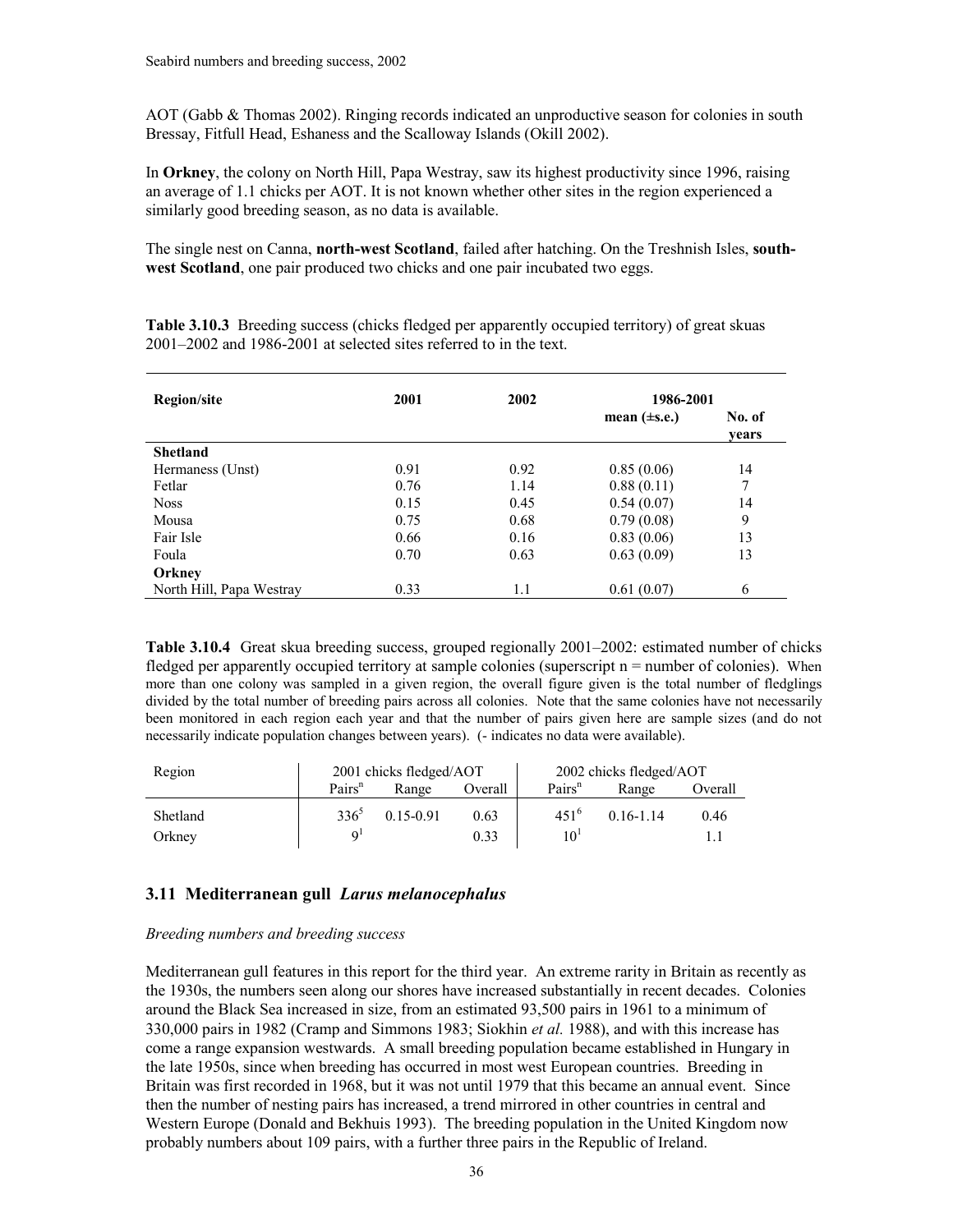More data for this species were received in 2002 than usual, due to comprehensive coverage for the Seabird 2000 census (covering 1999-2002), and it is hoped that this may be continued in future years. Nevertheless, it is difficult to interpret apparent year-to-year changes in breeding numbers of this still scarce species. This is in part due to the habit of birds moving between sites and in part due to the possibility that colonies have been missed or under- reported.

In **south-east England** - by far the species' stronghold in Britain and Ireland - the number of breeding pairs fell from 78 in 2001 to 50 in 2002, a decline of 36%. This decrease was due partly to an incomplete count at one of the larger colonies and to a high proportion of non-breeding at the Langstone Harbour colony. It appeared that a very dry spring resulted in low availability of earthworms– an important component in the Mediterranean gull's diet - on agricultural land around this site, and hence poor condition of potential breeding birds (Chris Cockburn, pers. comm.). At this site, 19 pairs fledged 11 young, a mean productivity of 0.58 chicks per pair, slightly above the productivity recorded there in 2001. At another colony in Hampshire, a maximum of 5-6 pairs were present in 2002 (5 pairs in 2001) but deserted the colony by early July, having raised no young.

No records of breeding were received from **eastern England** in 2002, where five pairs bred in 2001. Two pairs bred in **north-west England** in 2002, where breeding last occurred in 1999.

In **north-east Ireland**, two pairs bred at separate sites in 2002, the first time the species has bred successfully in Northern Ireland, having first attempted in 1995. One of the pairs raised a single chick. In **south-east Ireland**, three pairs bred in 2002, raising eight young, compared with one to two pairs (raising 1-2 chicks) in 2001. The species first bred in the Republic in 1996.

## **3.12 Black-headed gull** *Larus ridibundus*

*Breeding numbers and breeding success* (Tables 3.12.1, 3.12.2 and 3.12.3)

Black-headed gulls are highly mobile between breeding sites; hence, the changes in numbers at sample colonies shown in Table 3.12.1 are not necessarily representative of broader regional trends.

| <b>Table 3.12.1</b> Regional population changes at monitored black-headed gull colonies, 2001-2002.         |  |
|-------------------------------------------------------------------------------------------------------------|--|
| Figures are breeding pairs, apparently incubating adults or apparently occupied nests in May-June. Regional |  |
| samples of less than 100 pairs are excluded.                                                                |  |

| Region                                | 2001   | 2002   | 2001-2002<br>$%$ change |
|---------------------------------------|--------|--------|-------------------------|
| SW Scotland <sup>a</sup>              | 167    | 157    | $-6.0$                  |
| $NE$ England <sup>b</sup>             | 2,275  | 2,127  | $-6.5$                  |
| $E$ England <sup><math>c</math></sup> | 2,645  | 2,999  | $+13.4$                 |
| SE England <sup>d</sup>               | 15,220 | 13,590 | $-10.7$                 |
| $SW$ England <sup>e</sup>             | 56     | 128    | $+128.6$                |

Colonies: <sup>a</sup> Eilean Inshaig, Sgeir na Caillich, Eilean an Ruisg, Airds Islet, Torinturk; <sup>b</sup> Farnes, Coquet Island; <sup>c</sup> Blakeney Point, Stiffkey Marshes, Havergate; <sup>d</sup> Elmley, Rye Harbour, North Solent NNR, Dungeness, Langstone Harbour; <sup>e</sup> Brownsea Island.

In **south-west Scotland**, overall numbers at monitored colonies declined slightly between 2001 and 2002. In the Mink-Seabird Project study area (between Mallaig and Tarbert on the Kintyre peninsula), overall breeding success from eight sites holding 162 pairs was 0.71 chicks per pair (Craik 2002). Comparing sites where mink were controlled against those with no mink control revealed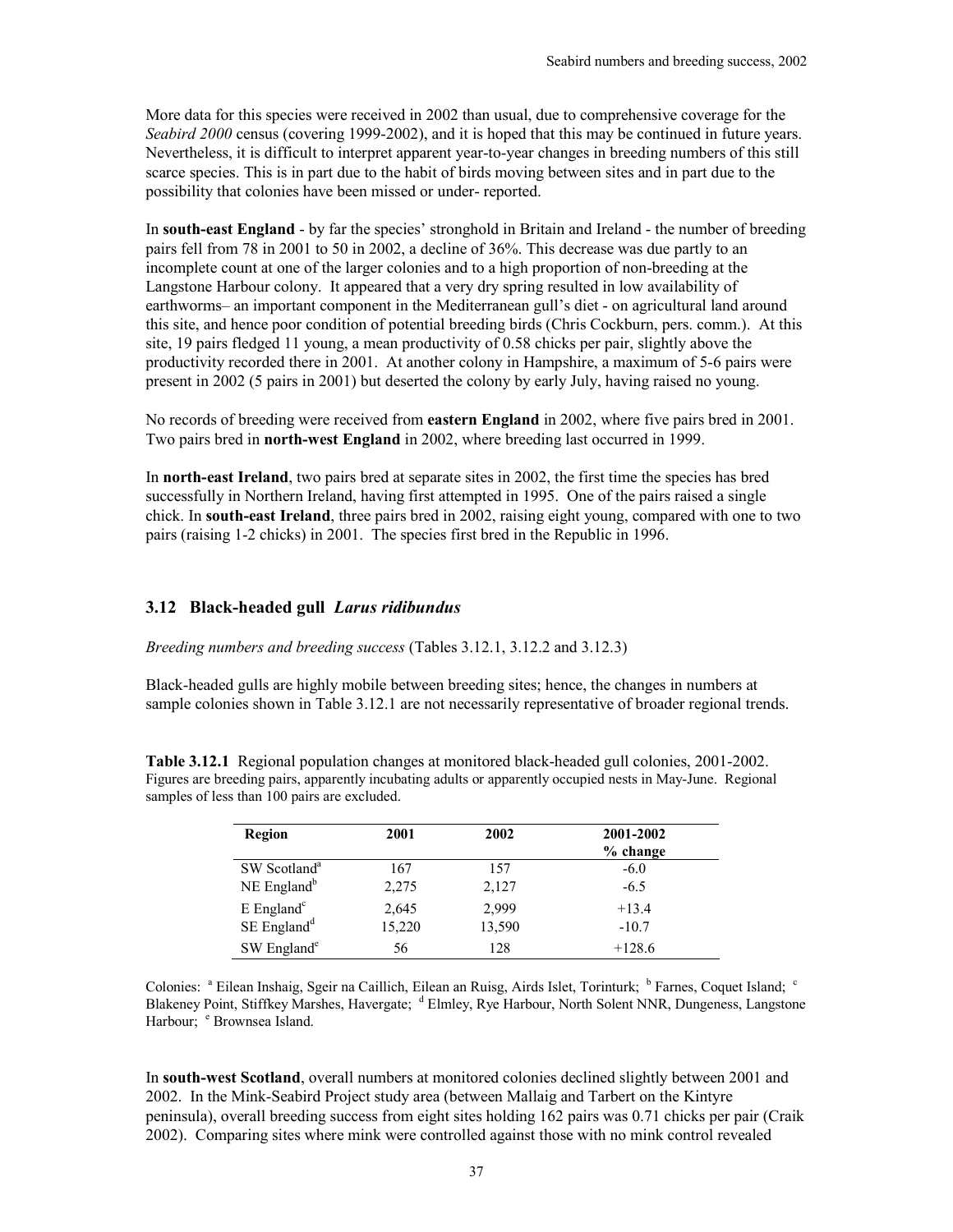breeding performance of 1.22 and 0.51 chicks fledged per nest respectively suggesting mink reduced productivity by 58%.

In **Shetland**, numbers increased on Fetlar to 24 pairs, although this is a low figure compared to that recorded in 1999 (102 pairs). However, the colony was abandoned by early June so no young were fledged (Smith and Bellamy 2002). On Mainland, numbers at South Whiteness decreased by 68%, while colonies in the Tingwall Valley failed for the third year in succession (Okill 2002b). In **Orkney**, available data suggested it had been a poor breeding season; 115 pairs on Egilsay (which held 101 pairs in 1996) failed to rear any young, while in Deerness only eight chicks fledged from a colony of 35 nests (Meek 2002).

In **north-east England**, overall numbers decreased. However, the fortunes of the two reporting colonies in the region – Coquet and the Farne Islands – varied considerably between 2001 and 2002. On Coquet Island, breeding numbers and breeding success decreased, although productivity was still close to average, while on the Farne Islands numbers and success both increased, although productivity was still below average, and half that of the former site.

In **east England**, numbers were stable or increased at Stiffkey Marshes, Blakeney Point and Havergate, resulting in an overall increase of 13.4% since 2001. In addition, numbers were also found to have increased at Minsmere between 2000 and 2002, by 80.7% from 316 to 571 pairs, and an estimated 50 pairs nested at Foulness Island. Productivity was low at all these sites, however, with few young fledging at Stiffkey due to fox predation and flooding, and only 30 young fledging at Blakeney Point due to predation by herring and lesser black-backed gulls (D. Wood, pers. comm.).

| <b>Region/Site</b>      | 2001  | 2002  | $%$ change | 1986-2001         |              |
|-------------------------|-------|-------|------------|-------------------|--------------|
|                         |       |       | 2001-2002  | Mean $(\pm s.d.)$ | No. of years |
| <b>Shetland</b>         |       |       |            |                   |              |
| Fetlar                  | 13    | 24    | $+84.6$    | 35.0(34)          | 6            |
| South Whiteness         | 53    | 17    | $-67.9$    |                   |              |
| <b>NE</b> England       |       |       |            |                   |              |
| Coquet Island           | 2,218 | 2,045 | $-7.8$     | 2,988.7 (979)     | 15           |
| Farne Islands           | 57    | 82    | $+43.9$    | 108.3(67)         | 15           |
| E England               |       |       |            |                   |              |
| <b>Stiffkey Marshes</b> | 2,500 | 2,500 | 0.0        |                   | 1            |
| <b>Blakeney Point</b>   | 30    | 310   | 933.3      |                   | 1            |
| Havergate               | 115   | 189   | $+64.4$    | 422.5 (592)       | 4            |
| <b>SE England</b>       |       |       |            |                   |              |
| Elmley                  | 3,500 | 3,500 | 0.0        | 3621.0 (701)      | 11           |
| Rye Harbour             | 290   | 700   | $+141.4$   | 396.4 (333)       | 13           |
| Dungeness               | 185   | 60    | $-67.6$    | 536.5 (373)       | 8            |
| North Solent            | 8,066 | 6,524 | $-19.1$    | 6,461 (1,588)     | 16           |
| Langstone Harbour       | 3,179 | 2,906 | $-8.6$     | 932.9 (1,214)     | 12           |
| <b>SW England</b>       |       |       |            |                   |              |
| Brownsea Island         | 56    | 128   | $+128.6$   | 107.8(70)         | 8            |

**Table 3.12.2** Population change of black-headed gull 2001-2002 and 1986-2001 at selected colonies mentioned in the text. Figures are breeding pairs, apparently incubating adults or apparently occupied nests in May-June.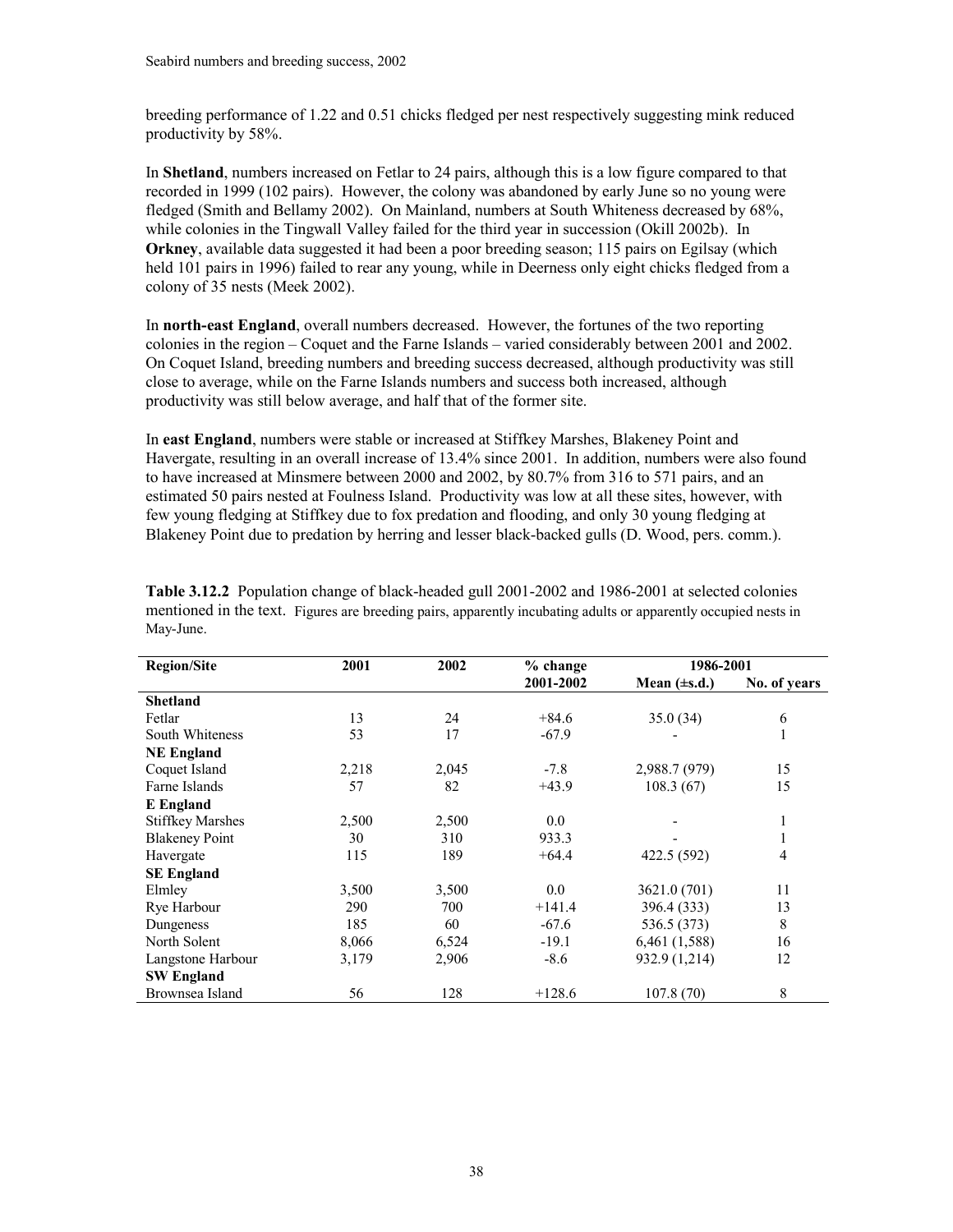| <b>Region/Site</b>    | 2001                 | 2002           | 1986-2001         |              |  |
|-----------------------|----------------------|----------------|-------------------|--------------|--|
|                       |                      |                | mean $(\pm s.e.)$ | No. of years |  |
| <b>Shetland</b>       |                      |                |                   |              |  |
| Fetlar                | 0.15(13)             | 0.00(24)       | 0.38(0.14)        | 6            |  |
| <b>NE England</b>     |                      |                |                   |              |  |
| Coquet Island         | 1.70(2,218)          | 1.40(2,045)    | 1.37(0.12)        | 6            |  |
| Farne Islands         | 0.38(57)             | 0.70(82)       | 0.87(0.32)        | 6            |  |
| E England             |                      |                |                   |              |  |
| <b>Blakeney Point</b> |                      | 0.00(310)      |                   |              |  |
| Minsmere              |                      | 0.56(571)      |                   | 1            |  |
| Havergate             |                      | 0.26(189)      |                   |              |  |
| Foulness Island       |                      | c.0.44 (c.50)  |                   |              |  |
| <b>SE England</b>     |                      |                |                   |              |  |
| Rye Harbour           | 1.55(290)            | c.1.07 (c.700) | 0.68(0.24)        | 8            |  |
| Dungeness             |                      | c.0.17(c.60)   | 0.39(0.15)        | 5            |  |
| Chichester            |                      | 0.02(171)      | 0.36(0.20)        | 4            |  |
| North Solent          | $c.2.00-3.00(8,066)$ | 0.00(6,524)    | c.1.88(0.38)      | 6            |  |
| Langstone Harbour     | 0.45(3,179)          | 0.12(2,906)    | 0.68(0.14)        | 8            |  |
| <b>SW England</b>     |                      |                |                   |              |  |
| Brownsea Island       | $c.0.22$ $(c.56)$    | 0.23(128)      |                   |              |  |
| <b>NW England</b>     |                      |                |                   |              |  |
| Rockcliffe Marsh      |                      | 0.04(70)       | 0.07              |              |  |

**Table 3.12.3** Breeding success (chicks fledged per pair) of black-headed gull 2001-2002 and 1986- 2001 at selected colonies mentioned in the text. Figures in parentheses under 2001 and 2002 are the number of nests from which the success estimates were derived.

An overall decrease of 10.7% was recorded in **south-east England**, with low productivity again reported at several colonies. At North Solent, a count on  $16<sup>th</sup>$  May found 6,524 pairs but by early June this colony had failed after bad weather, high tides and strong winds at critical times so that no young fledged (B. Lord, pers. comm.). Numbers also fell at Langstone Harbour, where breeding success was also below average. At Flander's Mare, there was no change in numbers since 2001, but nearby at Mockett's Saltmarsh numbers had fallen by 60.2% from 570 to 227 pairs since 2000. Of smaller colonies counted in 2001 and 2002, an increase was recorded at Rye Harbour, which was the only colony in the region to fledge more than one chick per pair, and a decrease was noted at Dungeness with low productivity also recorded there. Elsewhere in the region, the once large colony at Chichester Harbour, which contained 1,226 pairs in 1994 was found to hold 171 pairs in 2002, a decline of 86.0%. Only three chicks fledged at this site, with failure thought to have been caused by wet/poor weather; these were the first chicks to fledge here since 1993 (A. de Potier, pers. comm.).

In **south-west England**, numbers increased at Brownsea Island but productivity was again low due to flooding and high levels of predation (C. Thain, pers. comm.). These factors also resulted in low breeding success at Rockcliffe Marsh (**north-west England**), where only three young fledged from 70 nests. Numbers have declined at this site by 91.7% since 1990 when 850 pairs nested; breeding success was similarly low then at 0.07 chicks fledged per pair.

In **north-east Ireland**, 372 pairs nested on Big Copeland Island compared to 250 pairs recorded there in 2000, an increase of 48.8% over that period (N. McKee, pers. comm.).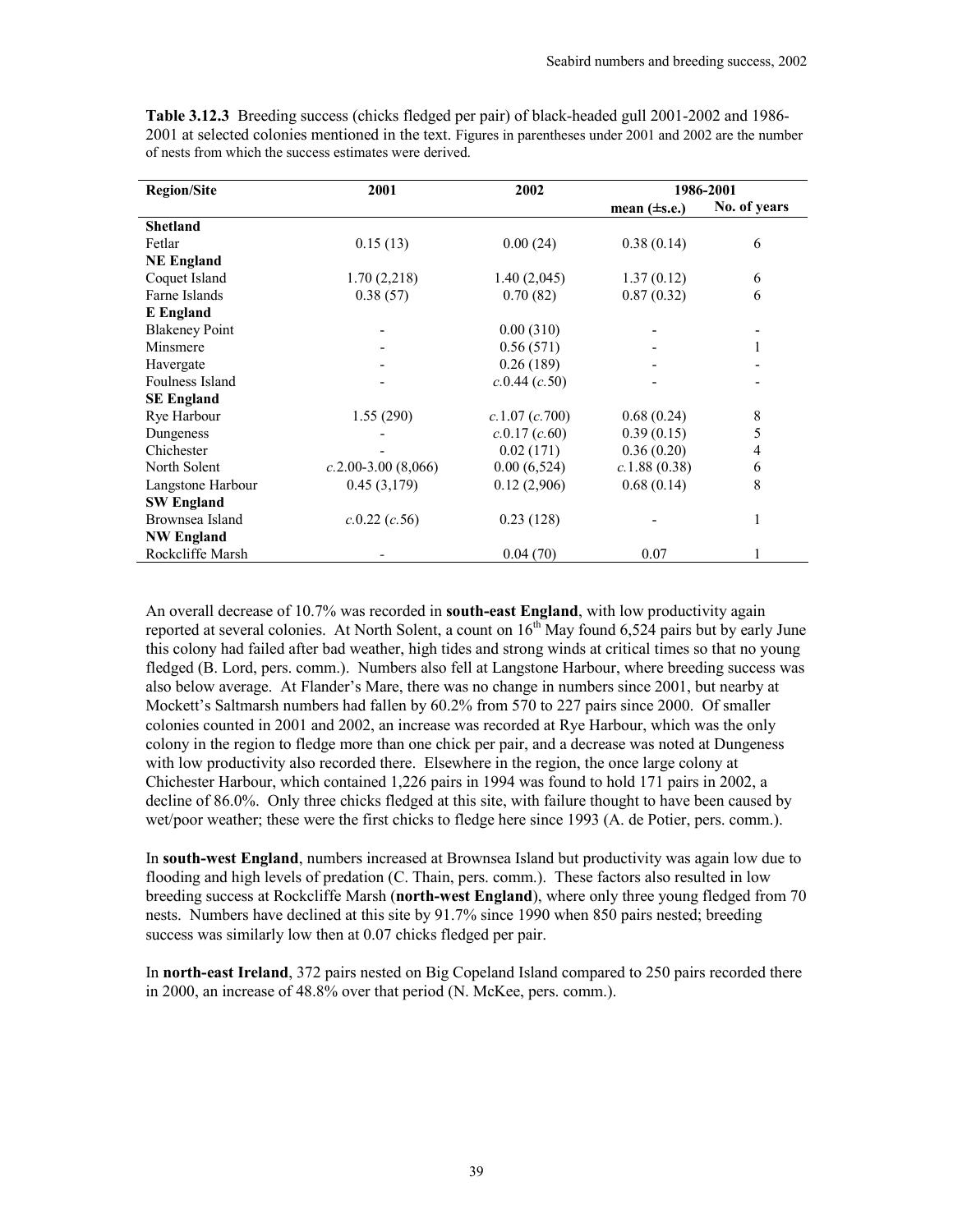## **3.13 Mew gull** *Larus canus*

### *Breeding numbers and breeding success* (Tables 3.13.1, 3.13.2 and 3.13.3)

In 2002, the majority of data again came from the Mink-Seabird Project study area (Mallaig to Tarbert on the Kintyre peninsula) spread over **north-west** and **south-west** Scotland. Accurate counts undertaken there annually at 20 breeding sites since 1994 revealed numbers to be stable between 2001 and 2002. Overall, the total population has decreased by 17.2% since 1994 although numbers have fluctuated in this period. Continuing mink control efforts again enhanced breeding success in west coast colonies in 2002. At 13 colonies where mink were successfully controlled, 760 pairs fledged 508 chicks (mean of 0.67 per pair). This contrasted with 14 colonies with no (or unsuccessful) mink control, which fledged 89 chicks from 375 pairs, an average success rate of only 0.24 chicks per pair, implying that mink reduced productivity by 64% at unprotected colonies. The average apparent reduction in productivity due to mink predation over the years  $1996-2002$  was  $57\%$  (s.d.  $+11\%$ ) (Craik 2002). Data from other colonies in western Scotland revealed record high counts at Handa, Eigg and on Sanda, although on Canna a count of eight pairs equalled the lowest figure recorded there (in 1994) (Swann 2002a).

**Table 3.13.1** Number of mew gull pairs in study colonies on the west coast of Scotland 1994-2002. Figures are sums of counts of pairs at 20 colonies in Argyll and Bute and southern Lochaber.

| Year | 1994 | 1995  | 1996 | 1997 | 1998 | 1999 | 2000 | 2001 | 2002 | 2001-2002<br>$%$ change |
|------|------|-------|------|------|------|------|------|------|------|-------------------------|
| No.  | .081 | 1.015 | 821  | 805  | 929  | 913  | 979  | 900  | 895  | $-0.5$                  |

Colonies: Glas Eileanan, Eilean Inshaig, Tucker's Island, Sgeir na Caillich, Eilean an Ruisg, Eilean Mor, Glas Eilean, Kilmaronag, Aird's Point Islet, Bonawe Island, McCormaig Island, Eilean Fada, Ardrishaig, Sanda, Eilean Dubh, Eilean Gainimh, Sgeir Sallachain, Eilean Choinneich, Coruanan, Eilean Nan Gall.

| <b>Region/sites</b>   | 2001<br>2002 |     | $%$ change 2001- | 1986-2001         |           |
|-----------------------|--------------|-----|------------------|-------------------|-----------|
|                       |              |     | 2002             | Mean $(\pm s.d.)$ | No. years |
| <b>SW Scotland</b>    |              |     |                  |                   |           |
| Sanda                 | 55           | 76  | $+38.2$          | 44 (7.2)          | 9         |
| <b>NW Scotland</b>    |              |     |                  |                   |           |
| Handa                 | 11           | 18  | $+63.6$          | 12(2.4)           | 16        |
| Canna                 | 10           | 8   | $-20.0$          | 14(2.8)           | 16        |
| Eigg                  | 71           | 72  | $+1.4$           | 62(7.4)           | 15        |
| <b>North Scotland</b> |              |     |                  |                   |           |
| <b>Nigg</b>           | 110          | 142 | $+29.1$          | 50 (42.3)         | 12        |
| Alness Point          | 80           | 80  | 0.0              | 89 (10.0)         | 6         |

**Table 3.13.2** Population changes of mew gull 2001-2002 and 1986-2002 at selected sites referred to in the text. Figures are apparently occupied nests.

In **Shetland**, visits to colonies to ring chicks indicated that many had a reasonable breeding season although most pairs in the Tingwall Valley again failed; this included the colony at Wormadale Hill where many chicks were found dead and partially eaten, presumably by feral ferrets (Okill 2002b). On Fair Isle, nine pairs nested although, as in 2001, no young were successfully fledged (Shaw *et al.*  2002). In **Orkney**, at North Hill, Papa Westray 47 pairs nested in 2002, considerably more than the 27 pairs in 2001, although fewer than the 75 pairs in 1997. Productivity was measured at 0.81 chicks fledged per pair (cf. 1.33 in 1997) (Meek 2002). Elsewhere on Orkney, breeding success appeared to be poor with almost total failure recorded in Burray, South Ronaldsay and east Mainland colonies.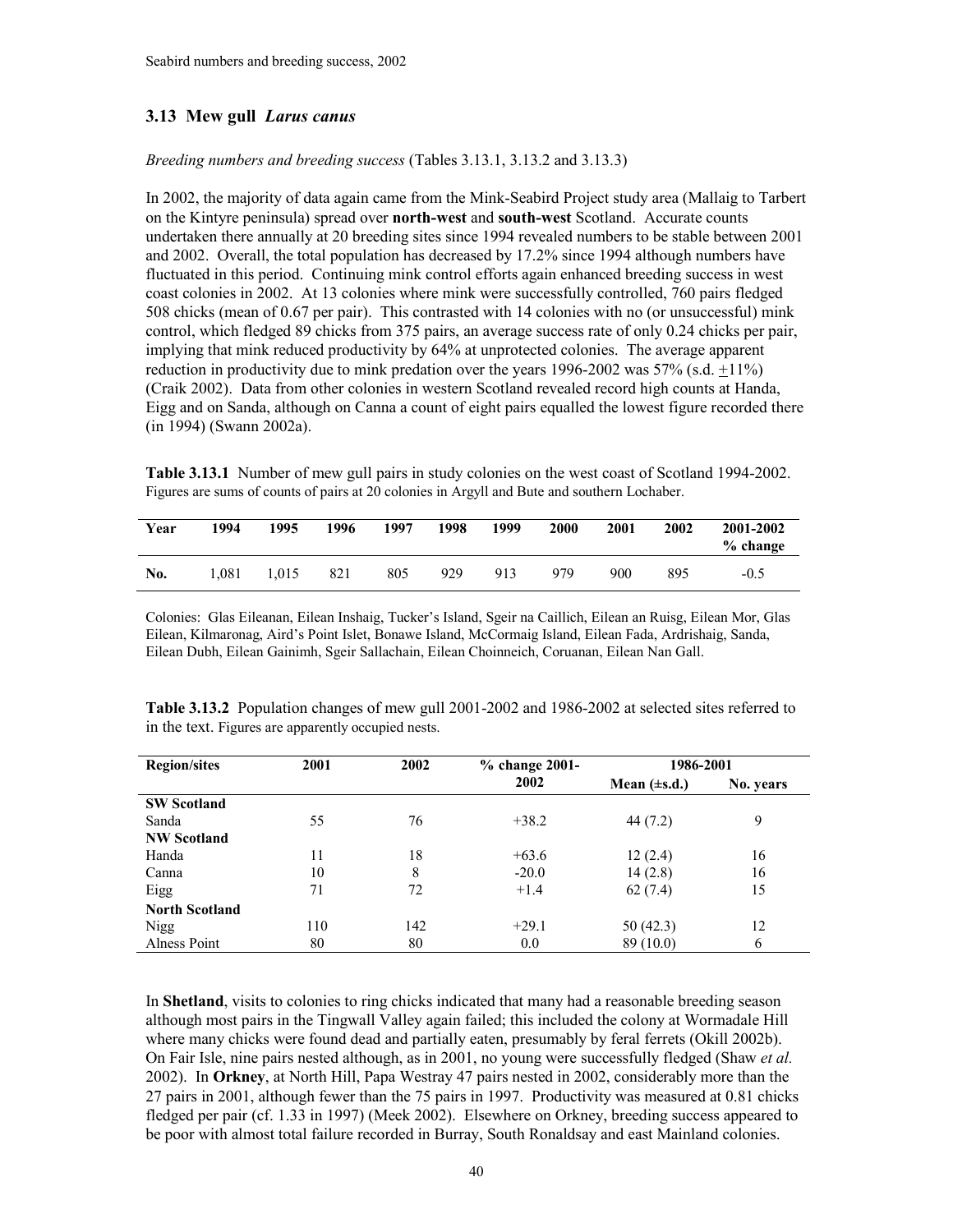| <b>Region/sites</b>   | 2001     | 2002     | 1986-2001         |           |
|-----------------------|----------|----------|-------------------|-----------|
|                       |          |          | Mean $(\pm s.e.)$ | No. years |
| <b>Shetland</b>       |          |          |                   |           |
| Fair Isle             | 0.00(8)  | 0.00(9)  | 0.54(0.11)        | 11        |
| <b>North Scotland</b> |          |          |                   |           |
| <b>Nigg</b>           | 1.26(70) | 1.39(67) | 1.02(0.09)        | 6         |
| Alness Point          | 0.00(80) | 0.00(80) | 0.70(0.22)        | 6         |
| <b>SE England</b>     |          |          |                   |           |
| Dungeness             | -        | 0.25(12) | 0.26(0.12)        | 4         |

**Table 3.13.3** Breeding success (chicks per pair) of mew gulls 2001-2002 and 1986-2001 at selected colonies mentioned in the text. Figures in parentheses under 2001 and 2002 are the number of nests from which the estimates of success are derived.

The colony at Nigg in **north Scotland** continued to increase in size, reaching its highest count since recording started there in 1990, when just six pairs were present. Breeding success in 2002 was also at an all-time high, with 93 young fledged from 67 monitored nests (Swann 2001b). Elsewhere in the region, the colony at Alness Point held 80 pairs (as in 2001) although accidental human disturbance again ensured no young were raised (A. Ramsey, pers. comm.).

At Dungeness (**south-east England**) productivity was low, with only three young fledging from the 12 pairs present (P. Troake, pers. comm.). In **north-east Ireland**, 179 pairs on Big Copeland Island in 2002 was the highest count recorded there, an increase of 62.7% since 2000 (when 110 pairs nested). Fourteen pairs also nested on nearby Old Lighthouse Island (N. McKee, pers. comm.).

# **3.14 Lesser black-backed gull** *Larus fuscus*

*Between 2001 and 2002, large declines were noted in the regional populations of lesser black-backed gulls in north-east England (one colony only) and south-west Scotland, with an increase recorded in Wales. Little change in numbers was noted in other regions, although a decline was apparent in south-east Scotland since 1994. Productivity data suggest that 2002 was an average breeding season.*

*Breeding numbers and breeding success* (Tables 3.14.1, 3.14.2 and 3.14.3)

In **south-west Scotland**, a decrease of 17.9% was noted between 2001 and 2002. In the Mink-Seabird Project study area (Mallaig to Tarbert on the Kintyre peninsula), at 10 colonies where breeding numbers and performance were estimated, *c.*612 pairs fledged a minimum of 288 young, equating to breeding success of 0.47 chicks fledged per pair. Mink were removed from one of these colonies and were active at a further two where no chicks fledged from a total of 41 nests (Craik 2002). In **north-west Scotland**, the population was stable between the two years with no notable change in numbers at either Eigg or Canna.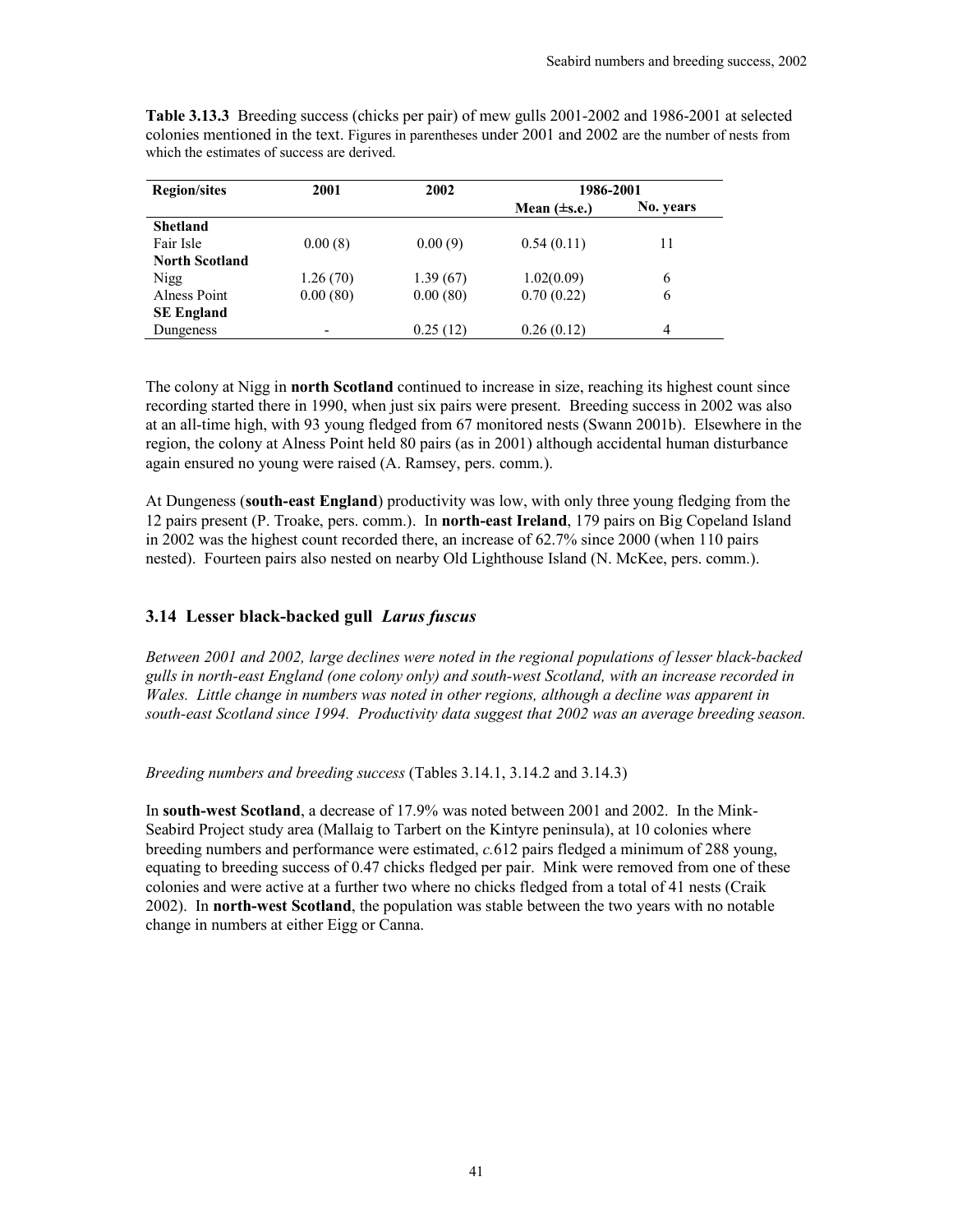| <b>Region/site</b>                              | 2001   | 2002   | $%$ change<br>2001-2002 |
|-------------------------------------------------|--------|--------|-------------------------|
| SW Scotland <sup>a</sup>                        | 924    | 759    | $-17.9$                 |
| SE Scotland <sup>b</sup>                        | 1,349  | 1,365  | $+1.2$                  |
|                                                 | 221    | 117    | $-47.1$                 |
| $NE$ England <sup>c</sup><br>Wales <sup>d</sup> | 16,910 | 18,942 | $+12.0$                 |

**Table 3.14.1** Regional population changes at monitored lesser black-backed gull colonies, 2001- 2002. Figures are breeding pairs, apparently incubating adults or apparently occupied nests in May-June. Regional samples < 100 pairs are excluded.

Colonies: <sup>a</sup> Tarbet Island, Reisa Mhic Phaidean, Eilean Gamhna, Eilean Mor, Eilean na Cille, Eilean Eoghainn, Eilean a Bhuic, Burnt Isles, Sanda; <sup>b</sup> Isle of May, Haystack, Carr Craig, The Lamb, Inchmickery, Fidra; <sup>c</sup> Coquet; <sup>d</sup> Caldey, Stackpole, Skomer, Skokholm, Bardsey, South Stack, Elegug Stacks and nearby coast.

In **south-east Scotland**, although the regional total changed little between 2001 and 2002, longer term data show a decline. Nine of the Forth Islands counted in 1994 and 2002 reveal that numbers fell by 9.5% over the period from 5,878 pairs to 5,322. In addition, although numbers were stable on the Isle of May between 2001 and 2002, a 5.7% decrease was noted at this site since 1994. Productivity data from the Isle of May indicated a successful breeding season in 2002; 1.30 chicks fledged per nest was well above the long-term mean. On the Bass Rock, the population appears to have undergone a steep decline from 25 pairs in 2000 to one in 2002.

In **north-east England**, after the 20% increase recorded between 2000 and 2001, numbers on Coquet Island declined by 47.1% to 117 pairs. At Orford Ness (**east England)**, although numbers fell from an estimated 23,500-24,000 pairs in 2001 to 6,500 pairs, this is likely to be attributable to increased fox activity rather than a genuine decline. Predator control could not carried out in 2002 and it is anticipated numbers will return to normal levels in 2003 (D. Cormack, pers. comm.). Elsewhere, a large decrease was noted in the colony at Blakeney Point, where nesting is controlled for tern conservation.

| <b>Region/site</b>    | 2001   | 2002   | $%$ change | 1986-2001         |           |
|-----------------------|--------|--------|------------|-------------------|-----------|
|                       |        |        | 2001-2002  | Mean $(\pm s.d.)$ | No. years |
| <b>SW Scotland</b>    |        |        |            |                   |           |
| Sanda                 | 65     | 60     | $-7.7$     | 87.3 (31)         | 9         |
| <b>NW Scotland</b>    |        |        |            |                   |           |
| Eigg                  | 35     | 37     | $+5.7$     | 36.7(12)          | 15        |
| Canna                 | 43     | 42     | $+2.3$     | 37.6(5)           | 16        |
| <b>SE Scotland</b>    |        |        |            |                   |           |
| Isle of May           | 1,203  | 1,198  | $-0.3$     | 1,101.3(429)      | 16        |
| <b>NE England</b>     |        |        |            |                   |           |
| Coquet Island         | 221    | 117    | $-47.1$    | 84.1 (80)         | 10        |
| E England             |        |        |            |                   |           |
| <b>Blakeney Point</b> | 171    | 5      | $-97.1$    | 51.7 (74)         | 6         |
| <b>Wales</b>          |        |        |            |                   |           |
| <b>Skomer</b>         | 13,019 | 15,185 | $+16.6$    | 14,538.5 (2,520)  | 16        |
| <b>Skokholm</b>       | 2,450  | 2,460  | $+0.4$     | 3,226.5 (668)     | 15        |
| South Stack           | 84     | 125    | $+48.8$    | 52.9 (54)         | 12        |
| Bardsey               | 634    | 612    | $-3.5$     | 341.8 (141)       | 16        |
| Caldey                | 670    | 507    | $-24.3$    | 324.3 (203)       | 15        |
| <b>NE</b> Ireland     |        |        |            |                   |           |
| Old Lighthouse Island | 180    | 190    | $+5.6$     | 210.0(49)         | 7         |

**Table 3.14.2** Population changes of lesser black-backed gull 2001-2002 and 1986-2001 at selected colonies referred to in the text. Figures are breeding pairs, apparently incubating adults or apparently occupied nests in May-June.

42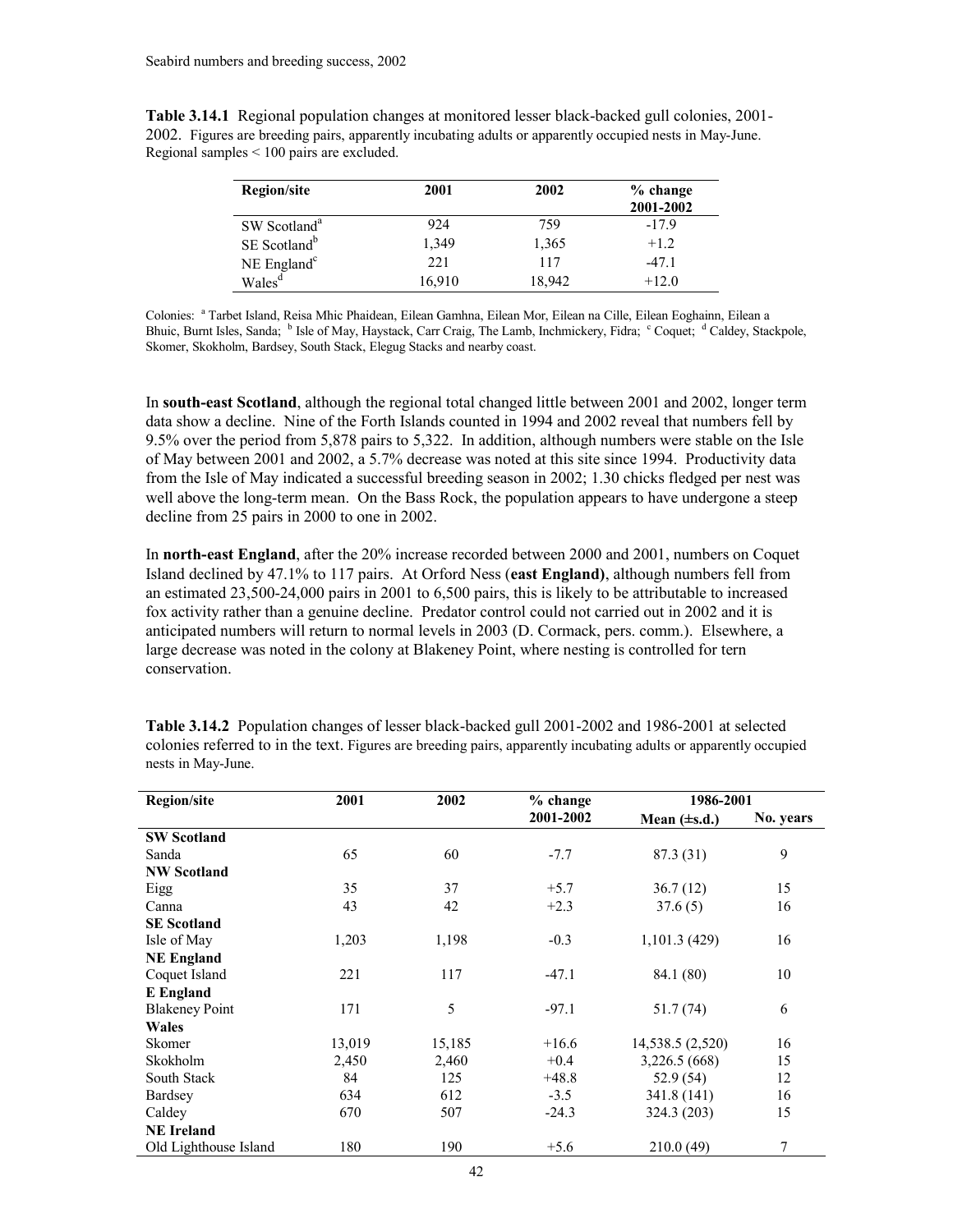In **Wales**, the regional total increased by 12.0%. All colonies except Bardsey and Caldey reported greater numbers than in 2001. At the largest colony, on Skomer, 15,185 pairs was the highest count recorded since 1995 (Brown and Duffield 2002). It appeared to be a poor breeding season at Skomer and Skokholm with below average success recorded at both, although on Bardsey productivity was the highest recorded for the island (Stansfield 2002).

**Table 3.14.3** Breeding success (chicks fledged per pair) of lesser black-backed gull 2001-2002 and 1986-2001 at selected colonies mentioned in the text. Figures in parentheses under 2001 and 2002 are the number of nests from which the estimates of success are derived.

| <b>Region/Site</b> | 2001         | 2002         | 1986-2001         |              |
|--------------------|--------------|--------------|-------------------|--------------|
|                    |              |              | Mean $(\pm s.e.)$ | No. of years |
| <b>SE Scotland</b> |              |              |                   |              |
| Isle of May        | 1.32(264)    | 1.30(148)    | 0.86(0.07)        | 13           |
| Wales              |              |              |                   |              |
| Skokholm           | 0.23(2,450)  | 0.04(2,460)  | 0.20(0.02)        | 8            |
| <b>Skomer</b>      | 0.28(13,019) | 0.14(15,185) | 0.24(0.05)        | 13           |
| Bardsey            | 0.71(634)    | 0.99(612)    | 0.59(0.08)        | 6            |

In **north-east Ireland**, the number was reasonably stable on Old Lighthouse Island between 2001 and 2002, although on nearby Big Copeland Island it dropped by 41.9% since 2000 from 310 pairs to 180. On Lambay (**south-east Ireland**), the number declined from 309 pairs in 1999 to 216 pairs in 2002, a drop of 30.1%. However, it is thought that grass-cutting during the first week of June 2002, prior to the survey, may have destroyed a number of nests as this was carried out in the stronghold of the lesser black-backed gull colony (Madden and Newton 2002). With numbers of all three large gull species nesting on the island in decline, it has been recommended that grass-cutting be delayed until early July each year when chicks ought to be mobile enough to escape from an approaching tractor and mower.

The following data relate to mixed colonies of lesser black-backed and herring gulls. The annual census of the large inland colony at Tarnbrook Fell (**north-west England**) found an estimated 12,088 nests with eggs (cf. 18,080 in 2001, 18,993 in 2000, 17,155 in 1999 and 14,129 in 1998) of which *c.*  97-98% were lesser black-backed gulls and the remainder herring gulls (Sowter 2002). However, this figure should be treated as a minimum as it is thought that a period of bad weather delayed the return of gulls to the colony by at least two weeks. Application of a conversion factor as used between 1990 and 1997 to allow for missed and late nests gives a maximum estimate of 17,545 breeding pairs. Elsewhere in the region, the colony at Rockcliffe Marsh was estimated to contain a minimum of 10,000 pairs, suggesting little change from 1999 and 2000 levels, with sample counts again indicating a ratio of 3:1 in favour of lesser black-backed gulls (M. Carrier, pers. comm.). At South Walney, the colony was estimated to have declined by 10.3% to 25,068 pairs since 2000 (27,950 pairs). The ratio of lesser black-backed:herring gulls calculated from sample areas was estimated at 4.2:1, suggesting the colony held 20,244 and 4,820 pairs of lesser black-backed and herring gulls respectively. In **north-east England**, a total of 1,057 pairs was counted in the mixed colony on the Farne Islands, only one pair less than that recorded in 2001 (Walton 2002). This comprised 533 pairs of lesser blackbacked gulls and 524 pairs of herring gulls. Comparing these figures with those of 1986, when the colony held 1,283 pairs, indicates a decline of 17.6% since then with a decrease in the ratio of lesser black-backed:herring gulls from 4:1 to almost 1:1.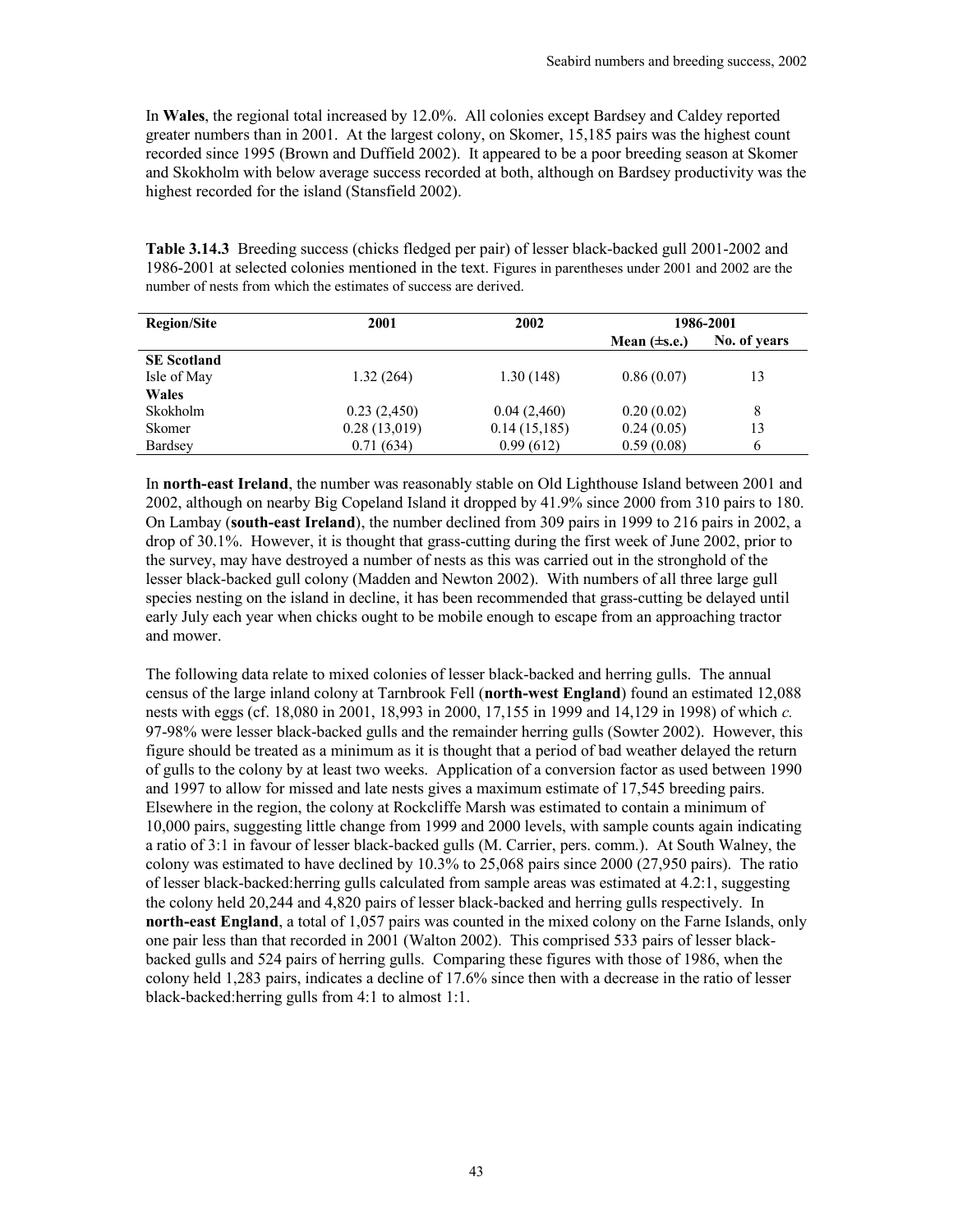## **3.15 Herring gull** *Larus argentatus*

*Few colonies are counted annually, but regional data collected between 2001 and 2002 indicate that coastal populations declined. However, population trends at individual colonies within regions varied, so data from small samples of colonies are not necessarily indicative of widespread changes.* 

*Breeding numbers and breeding success* (Tables 3.15.1, 3.15.2 and 3.15.3)

The only region where numbers increased between 2001 and 2002 was **north Scotland**, where only one colony (Nigg) was sampled. At this colony, where the majority of birds nest on the roofs of large work sheds, numbers increased by 28.7% to 269 pairs (Swann 2002b).

In both **north-west** and **south-west Scotland**, overall numbers at regularly monitored colonies decreased. In the Mink-Seabird Project study area (Mallaig to Tarbert on the Kintyre peninsula), a total of 7,314 pairs nested at 67 sites (Craik 2002). Colonies holding more than ten pairs (47 sites) were divided into two groups: i) those with active mink control  $(n=9)$  and ii) those without mink control (n=38). Breeding performance at sites where active mink control was carried out measured 0.93 chicks per pair from 1,294 pairs. This compared with 0.65 chicks fledged per pair from 5,571 pairs at colonies with no mink control indicating that mink lowered herring gull productivity by 30%. The average reduction in productivity over the last six years was  $44\%$  (s.d.  $+17\%$ ) implying that mink are halving the breeding success of herring gulls (Craik 2002). Elsewhere, decreases were noted on Lunga and Canna. Numbers at the latter site fell to their lowest level since 1986 - a continuation of a long-term decline that started in 1989 - and no chicks fledged (Swann 2002a). Increases in number were noted on Sanda and on Eigg.

| <b>Region/site</b>       | 2001  | 2002  | $%$ change<br>2001-2002 |
|--------------------------|-------|-------|-------------------------|
| SW Scotland <sup>a</sup> | 7,109 | 6,704 | $-5.7$                  |
| NW Scotland <sup>b</sup> | 2,668 | 2,326 | $-12.8$                 |
| N Scotland <sup>c</sup>  | 209   | 269   | $+28.7$                 |
| NE Scotland <sup>d</sup> | 272   | 177   | $-34.9$                 |
| SE Scotland <sup>e</sup> | 4,800 | 4,409 | $-8.2$                  |
| Wales <sup>f</sup>       | 3,787 | 3,284 | $-13.3$                 |

**Table 3.15.1** Regional population changes at monitored herring gull colonies, 2001-2002. Figures are breeding pairs or apparently occupied nests in May-June. Regional samples < 200 pairs are excluded.

Colonies: <sup>a</sup> Lunga, Sanda, Mull of Galloway, 38 islets in Argyll and Bute; <sup>b</sup> Handa, Canna, Eigg, 18 islets in Lochaber; <sup>c</sup> Nigg; <sup>d</sup> Sands of Forvie NNR; <sup>e</sup> Isle of May, Inchgarvie, Inchmickery, Eyebroughty, Carr Craig, Fidra, Haystack, The Lamb, St Abb's Head; <sup>f</sup> Caldey, Elegug Stacks and nearby coast, Skokholm, Bardsey, South Stack.

In **Shetland**, a small decline was noted on Noss for the second successive year but productivity was exceptional compared to previous years; 46 fledged young represented 0.78 chicks per pair (*cf.* 0.30 and 0.31 per pair in 2000 and 2001 respectively) (Gabb and Thomas 2002). Only two pairs were found nesting in the once large colony at Hildasay, which held in excess of 300 pairs as recently as 1998 (Okill 2002b).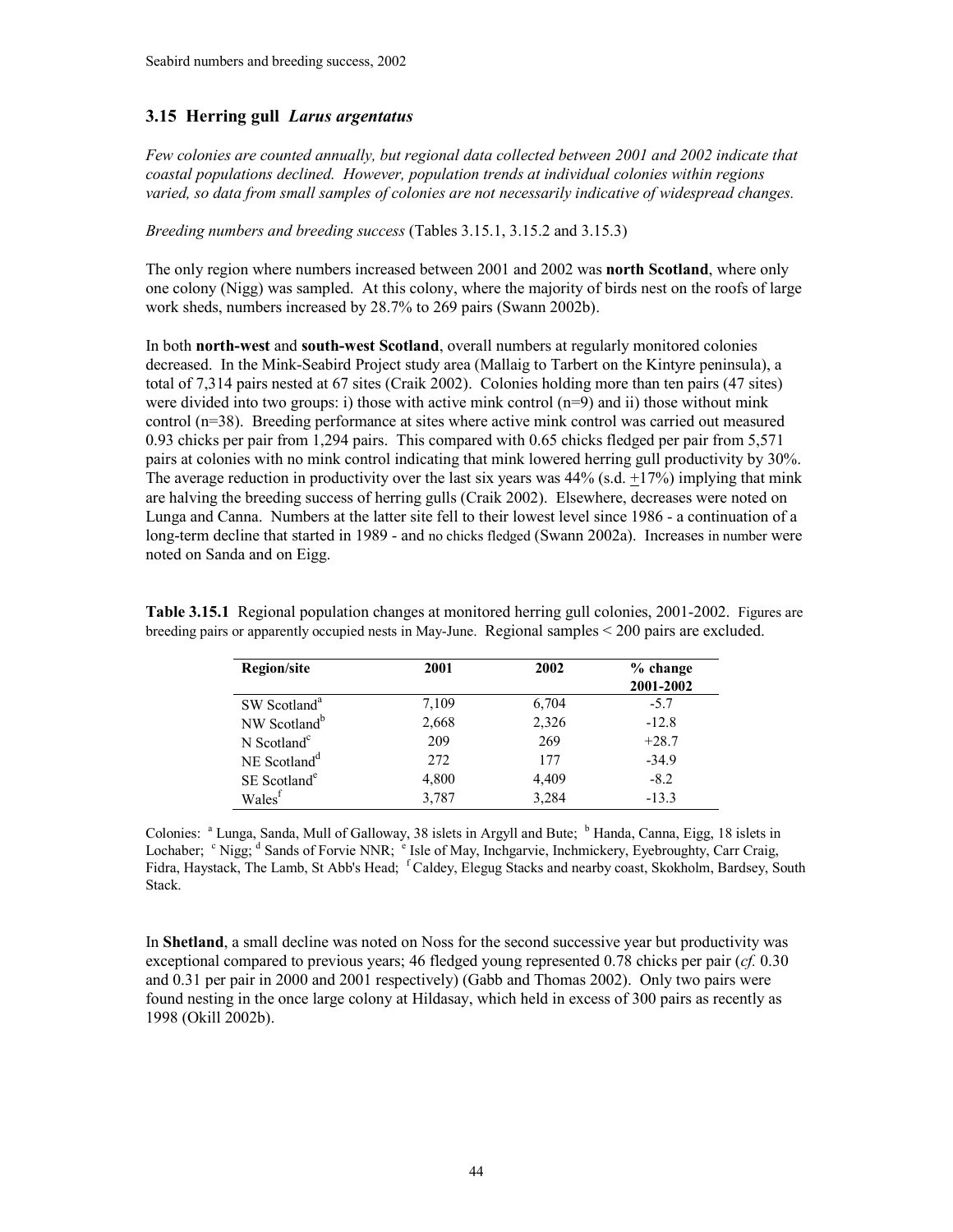| <b>Region/site</b>   | 2001  | 2002  | % change  | 1986-2001         |                |
|----------------------|-------|-------|-----------|-------------------|----------------|
|                      |       |       | 2001-2002 | Mean $(\pm s.d.)$ | No. years      |
| <b>SW Scotland</b>   |       |       |           |                   |                |
| Lunga                | 88    | 63    | $-28.4$   | 77.9(13)          | 9              |
| Sanda                | 700   | 855   | $+22.1$   | 818.0 (125)       | 6              |
| <b>NW Scotland</b>   |       |       |           |                   |                |
| Canna                | 1,006 | 862   | $-14.3$   | 1,293.1 (150)     | 15             |
| Eigg                 | 316   | 335   | $+6.0$    | 401.5 (109)       | 15             |
| <b>Shetland</b>      |       |       |           |                   |                |
| <b>Noss</b>          | 63    | 59    | $-6.4$    | 75.0(14)          | 16             |
| <b>N</b> Scotland    |       |       |           |                   |                |
| <b>Nigg</b>          | 209   | 269   | $+28.7$   | 45.8 (79)         | 12             |
| <b>NE</b> Scotland   |       |       |           |                   |                |
| Sands of Forvie      | 272   | 177   | $-34.9$   | 453.8 (112)       | 5              |
| <b>SE Scotland</b>   |       |       |           |                   |                |
| Isle of May          | 2,845 | 2,367 | $-16.8$   | 2,253.4 (604)     | 16             |
| St Abb's Head        | 301   | 257   | $-14.6$   | 403.1(161)        | 16             |
| <b>NE England</b>    |       |       |           |                   |                |
| Coquet Island        | 31    | 20    | $-35.5$   | 23.8(15)          | 9              |
| Longnewton Reservoir | 33    | 44    | $+33.3$   | 26.3(8)           | 7              |
| Saltburn             | 33    | 33    | 0.0       | 149.1 (65)        | 14             |
| <b>SE England</b>    |       |       |           |                   |                |
| Dungeness            | 51    | 55    | $+7.8$    | 110.5(12)         | $\overline{2}$ |
| Wales                |       |       |           |                   |                |
| Caldey Island        | 2,076 | 1,638 | $-21.1$   | 1,229.3 (477)     | 15             |
| Stackpole Head       | 124   | 128   | $+3.2$    | 67.5(23)          | 16             |
| <b>Elegug Stacks</b> | 130   | 105   | $-19.2$   | 103.6(20)         | 8              |
| Skokholm             | 385   | 243   | $-36.9$   | 339.0 (54)        | 16             |
| Bardsey              | 663   | 660   | $-0.4$    | 394.8 (142)       | 16             |
| South Stack          | 297   | 413   | $+39.1$   | 304.7 (131)       | 9              |
| <b>NE</b> Ireland    |       |       |           |                   |                |
| Lighthouse Island    | 80    | 87    | $+8.8$    | 95.0(10)          | 5              |

**Table 3.15.2** Population changes of herring gull 2001-2002 and 1986-2001 at selected colonies referred to in the text. Figures are breeding pairs or apparently occupied nests in May-June

At the Sands of Forvie NNR (**north-east Scotland**), after the 44.3% decline documented there between 2000 and 2001, a further drop in numbers was noted to less than one-third of the peak count of 575 pairs recorded as recently as 1998 (Milne 2002).

In **south-east Scotland**, overall numbers fell by 8.2% since 2001, with decreases recorded from seven of nine reporting colonies, although only at the Isle of May and St Abb's Head were declines greater than 10%. Only on Fidra did numbers increase, by 54.3% to 1,296 pairs which perhaps suggests some movement of birds between nearby islands. Longer-term data show the extent of the decline in the south-east: at ten of the Forth Islands counted in 1994 and 2002, numbers fell by 33.8% from 10,673 pairs to 7,067. In addition, a decline of 58.6% was noted at the Bass Rock since 2000, where numbers fell from 210 pairs to 87. Productivity on the Isle of May was estimated at 0.61 chicks fledged per nest from a sample of 195 nests, just below the average figure for the site (Moeller-Holtkamp 2002).

In **north-east England**, no overall change in numbers was apparent between 2001 and 2002 in the three small colonies at Coquet Island, Longnewton and Saltburn, although the annual changes varied at each. Numbers at Saltburn have been declining since the peak count of 270 pairs in 1992. However, in the larger colony at Boulby Cliffs, numbers have increased by 24.3% to 435 pairs since the last comparable count in 1999 (M. Blick, pers. comm.). In **east England**, a large decline at Orford Ness, from an estimated 6,800 pairs in 2001 to 2,575 pairs in 2002, is likely to be attributable to increased fox activity rather than a genuine decline. Predator control could not be carried out in 2002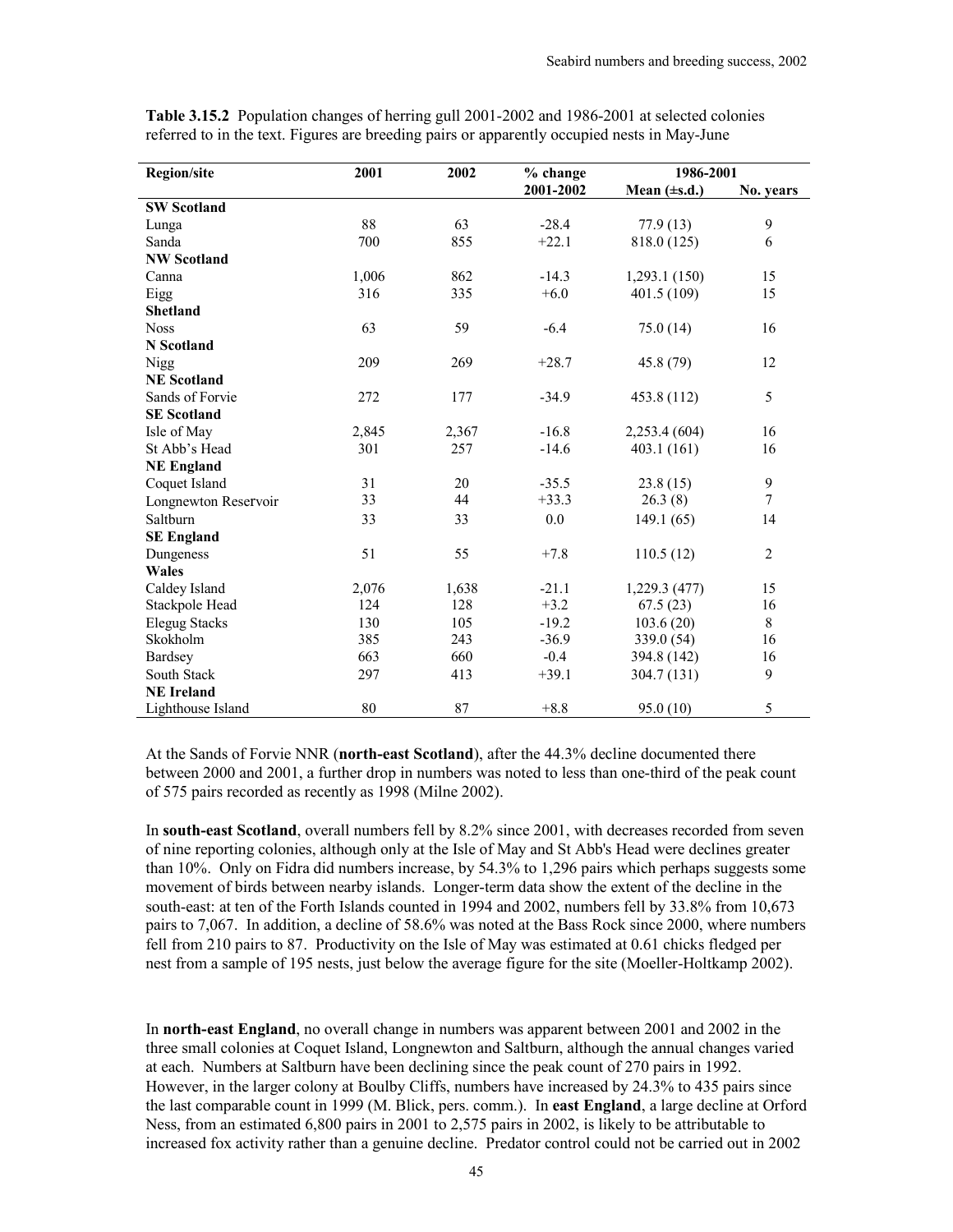and it is anticipated numbers will return to normal in 2003 (D. Cormack, pers. comm.). Numbers appeared to be stable in the small colony at Dungeness (**south-east England**).

At Durlston Head (**south-west England**), numbers declined to 65 pairs, a similar figure to that recorded in 2000 (67 pairs). This suggests that the increase noted in 2001 was a direct result of a lack of human disturbance because of footpath closure due to foot-and-mouth (Morrison 2002). Numbers remained stable at nearby Ballard, where breeding success was 1.33 chicks per pair (*cf*. 1.73 in 2001).

A decline was also evident in **Wales** between 2001 and 2002, with losses of 19-37% at Caldey, Elegug Stacks and Skokholm being particularly noteworthy. In contrast, the population at South Stack increased over this period by 39.1% (D. Bateson, pers. comm.). Numbers were little changed at Bardsey and Stackpole Head. Breeding success was the lowest on record on both Skomer and Skokholm, although herring gulls on Bardsey had their most successful season since 1997 (Stansfield 2002).

In **north-east Ireland**, a small increase was noted at Old Lighthouse Island between 2001 and 2002. A larger increase, of 61.2% to 258 pairs, was evident on Big Copeland Island since the last comparable count in 2000 (N. McKee, pers. comm.). Data from the Isle of Muck suggest a serious long-term decline; only 18 pairs were counted in 2002, compared with 184 pairs in 1995 which itself is a fraction of 1,500-2,000 pairs noted there in 1982 (A. Upton, pers. comm.). On Lambay (**southeast Ireland**), numbers declined between 1999 and 2002 by 80.2%, from 1,806 to 358 pairs. This is a continuation of a long-term decline from 5-6,000 pairs in 1987 (Madden and Newton 2002).

In **north-west England**, numbers could only be compared against 2000 counts at St Bee's Head and the Calf of Man, due to a lack of coverage in 2001 because of foot-and-mouth. Large decreases were reported at each site, of 36.6% to 345 pairs at the former and of 48.0% to 435 pairs at the latter.

| <b>Region/site</b> | 2001 | 2002 |                   | 1986-2001     |
|--------------------|------|------|-------------------|---------------|
|                    |      |      | Mean $(\pm s.e.)$ | No. years     |
| <b>NW Scotland</b> |      |      |                   |               |
| Canna              | 0.10 | 0.00 | 0.85(0.18)        | 12            |
| <b>Shetland</b>    |      |      |                   |               |
| <b>Noss</b>        | 0.31 | 0.78 | 0.30(0.01)        | 2             |
| <b>SE Scotland</b> |      |      |                   |               |
| Isle of May        | 0.91 | 0.61 | 0.67(0.06)        | 5             |
| <b>Wales</b>       |      |      |                   |               |
| Skokholm           | 0.89 | 0.21 | 0.86(0.11)        | 8             |
| Skomer             | 0.88 | 0.23 | 0.86(0.11)        | $\mathcal{I}$ |
| <b>Bardsey</b>     | 1.28 | 1.31 | 1.23(0.16)        | 6             |
| <b>SW England</b>  |      |      |                   |               |
| Ballard            | 1.73 | 1.33 |                   |               |

**Table 3.15.3** Breeding success of herring gulls (chicks per pair) 2001-2002 and 1986-2001 at selected colonies mentioned in the text.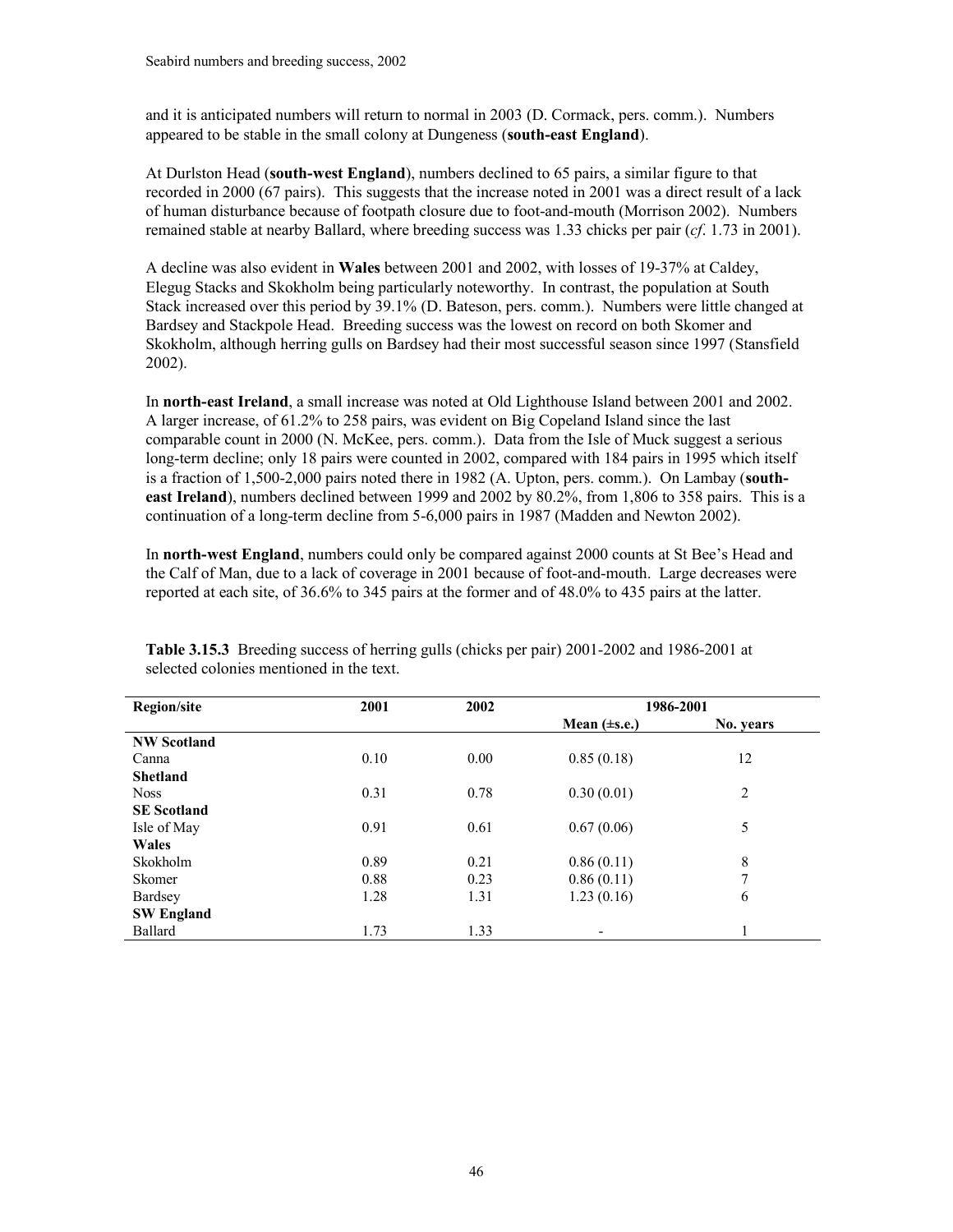## **3.16 Great black-backed gull** *Larus marinus*

*Between 2001 and 2002, increases and decreases recorded in the regions were generally of the order of + 5%. Larger changes were evident in Orkney (an increase) and north-west England (a decrease), regions with just one reporting colony each. The few productivity data received suggest that 2002 was moderately successful, with above average success at most colonies.* 

*Breeding numbers and breeding success* (Tables 3.16.1, 3.16.2 and 3.16.3)

At monitored colonies in **south-west** and **north-west Scotland**, there were decreases of 6.2% and 8.3% in breeding numbers respectively between 2001 and 2002 (Table 3.16.1), similar to the decreases recorded between 2000 and 2001 (Mavor *et al.* 2002). In the Mink-Seabird Project study area (Mallaig to Tarbert on the Kintyre peninsula), 606 pairs were found at 61 sites. At 59 sites where productivity was monitored, breeding success averaged 0.96 chicks per pair across *c.* 593 nests. Mink were active at 13 out of 58 sites where no control was carried out, with only 18 young fledging from 54 nests at mink-depredated sites (Craik 2002). Outwith this study area, a large decrease was noted on Lunga where numbers fell by 25 pairs. Little change was recorded in numbers breeding on Sanda, Eigg, Handa and Canna. However, at the last site, breeding success was the poorest on record, possibly due to a period of cool and unsettled weather from late May to July (Swann 2002a).

In **Shetland**, there was little overall change in numbers. However, on Noss numbers fell to their lowest level, with only 49 pairs recorded. Limited productivity data were available from this site, as long vegetation in the main colony hampered chick counting, but figures suggest breeding success may have been on a par with previous years (Gabb and Thomas 2002). On Mousa, 16 AON were found compared with only six in 2001. On Foula, examination of 110 pellets collected in the loafing area near the mouth of the Daal Burn revealed that  $43\%$  comprised auk eggs or chicks ( $n = 30$  and 17 respectively). This is in contrast to previous years as pellets from this area usually consist of whitefish bones and otoliths (Furness 2002). In **Orkney**, figures were available only from North Hill, Papa Westray, where numbers increased by 62.5% to 78 pairs and breeding success was estimated at 0.79 chicks per pair. Casual observation of other colonies at Swona and Mull Head suggested an average breeding season (Meek 2002).

| <b>Region</b>      | 2001 | 2002 | 2001-2002 %<br>change |
|--------------------|------|------|-----------------------|
| <b>SW</b> Scotland | 634  | 595  | $-6.2a$               |
| NW Scotland        | 228  | 209  | $-8.3b$               |
| Shetland           | 68   | 65   | $-4.4$ $\degree$      |
| Orkney             | 48   | 78   | $+62.5$ <sup>d</sup>  |
| N Scotland         | 164  | 173  | $+5.5$ <sup>e</sup>   |
| Wales              | 160  | 170  | $+6.2$ <sup>f</sup>   |
| NW England         | 55   | 37   | $-32.78$              |

**Table 3.16.1** Regional population changes at monitored great black-backed gull colonies, 2001-2002. Figures are breeding pairs or apparently occupied nests in May-June. Regional samples of < 50 pairs are excluded.

Colonies: <sup>a</sup> Sanda, Lunga, 40 islets in Argyll and Bute; <sup>b</sup> Eigg, Canna, Handa, eight islets in Lochaber; <sup>c</sup> Noss, Mousa; <sup>d</sup> North Hill; <sup>e</sup> Nigg oil terminal; <sup>f</sup> Skomer, Skokholm, Middleholm, Stackpole Head plus Elegug Stacks, South Stack, Bardsey; <sup>g</sup> Rockcliffe Marsh.

In **north Scotland**, the colony at Nigg increased to 173 pairs, having grown in every year (bar one) since its establishment in 1990 when it numbered four pairs (Swann 2002b). Productivity at this site was high at 1.95 chicks from 134 monitored nests. In **south-east Scotland**, although numbers on the Isle of May decreased by 25.9%, combined data for this site and several islands in the Firth of Forth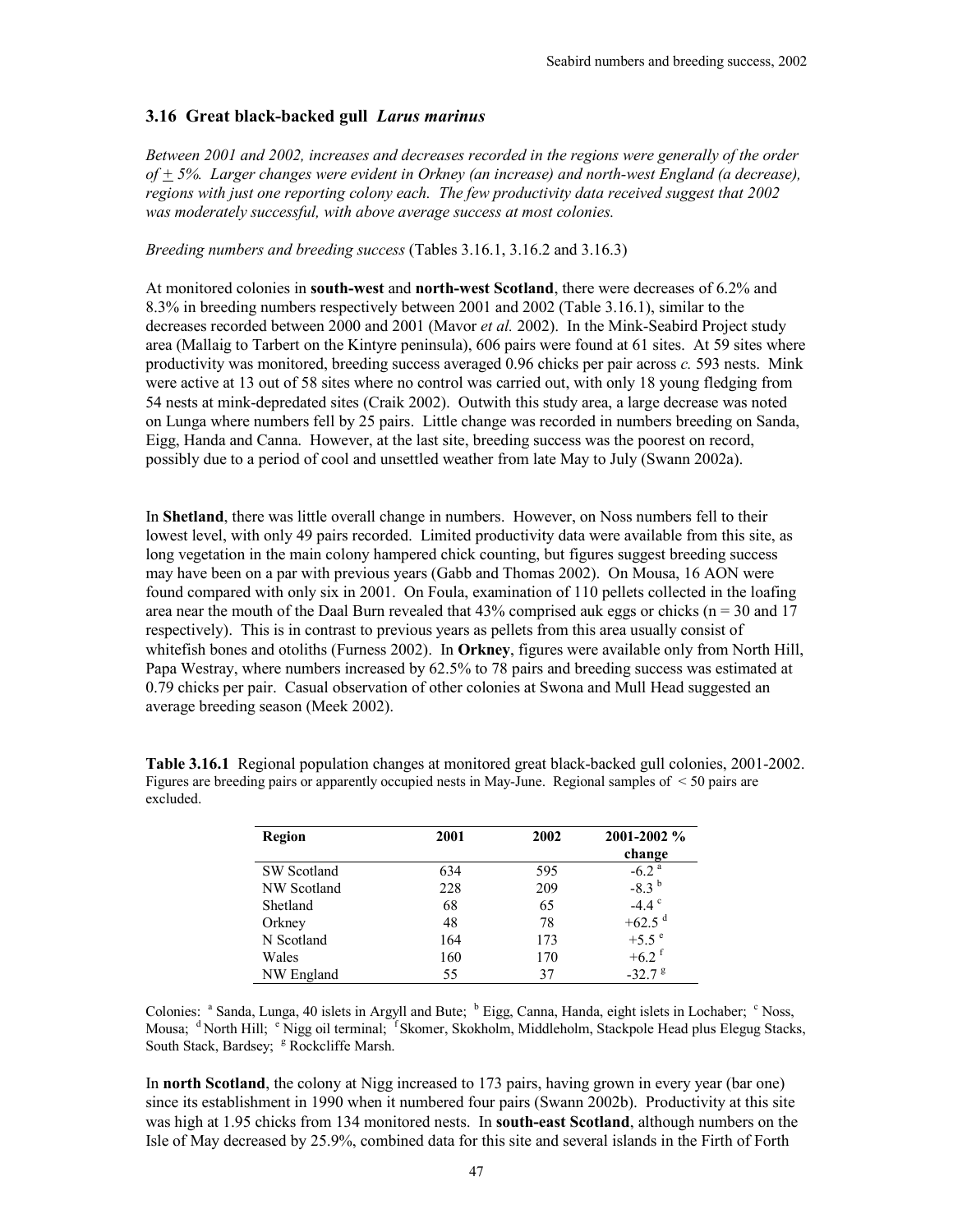revealed only a small decrease, from 35 to 32 pairs since 2001. In the small colony on the Farne Islands (**north-east England**), eight pairs were counted; the previous peak counts at this site were three pairs in both 1994 and 1999 (Walton 2002).

In **south-west England**, breeding success improved on that recorded in 2001 at the two small colonies at Ballard and south-east Purbeck (Morrison 2002). In **Wales**, overall numbers at monitored colonies increased slightly since 2001. Numbers increased on Skomer and nearby Middleholm, with the population at the former site at its highest level since 1981, although this is low compared with the early 1960s when the colony numbered almost 300 pairs (Brown and Duffield 2002). Productivity from 25 monitored nests on Skomer was close to average. A slight decline was recorded on Skokholm, where productivity was also below average. On Bardsey, no monitoring could be carried out on Ynys Gwylan Fawr due to bad weather, although three pairs nesting on the main island raised three young each (Stansfield 2002).

In **north-west England**, numbers declined by 32.7% at Rockcliffe Marsh. High tides washed out 26 nests early in the breeding season, but the remaining 11 nests fledged 23 young. Twelve pairs re-laid and fledged a further 22 young (M. Carrier, pers. comm.).

On Lambay Island (**south-east Ireland**), 110 pairs were counted, a decrease of 43% from 193 pairs in 1999. However, it is thought that grass-cutting during the first week of June 2002, prior to the survey, may have destroyed a number of nests (Madden and Newton 2002). Numbers of all three large gull species nesting on the island are in decline, so it has been recommended that grass-cutting be delayed until early July when chicks ought to be mobile enough to escape from an approaching tractor and mower.

| <b>Region/Site</b> | 2001         | 2002 | % change 2001- | 1986-2001         |                |
|--------------------|--------------|------|----------------|-------------------|----------------|
|                    |              |      | 2002           | Mean $(\pm s.d.)$ | No. of years   |
| <b>SW Scotland</b> |              |      |                |                   |                |
| Sanda              | 33           | 36   | $+9.1$         | 34.9(8.2)         | 10             |
| Lunga              | 74           | 49   | $-33.8$        | 55.4 (13.8)       | 9              |
| <b>NW Scotland</b> |              |      |                |                   |                |
| Eigg               | 14           | 11   | $-21.4$        | 17.1(5.4)         | 15             |
| Canna              | 72           | 68   | $-5.6$         | 78.6 (9.6)        | 16             |
| Handa              | 36           | 35   | $-2.8$         | 36.9(11.6)        | 14             |
| <b>Shetland</b>    |              |      |                |                   |                |
| <b>Noss</b>        | 62           | 49   | $-21.0$        | 71.1(13.2)        | 16             |
| Mousa              | 6            | 16   | $+166.7$       |                   | 1              |
| Orkney             |              |      |                |                   |                |
| North Hill         | 48           | 78   | $+62.5$        | 66.5(26.2)        | $\overline{2}$ |
| <b>N</b> Scotland  |              |      |                |                   |                |
| <b>Nigg</b>        | 164          | 173  | $+5.5$         | 88.4 (50.6)       | 12             |
| <b>SE Scotland</b> |              |      |                |                   |                |
| Isle of May        | 27           | 20   | $-25.9$        | 11.8(8.0)         | 11             |
| <b>NE England</b>  |              |      |                |                   |                |
| Farne Islands      | $\mathbf{1}$ | 8    | $+700.00$      | 2.0(0.6)          | 9              |
| <b>Wales</b>       |              |      |                |                   |                |
| Skokholm           | 53           | 49   | $-7.5$         | 35.6(12.8)        | 12             |
| <b>Skomer</b>      | 69           | 79   | $+14.5$        | 48.9 (15.2)       | 16             |
| Middleholm         | 29           | 32   | $+10.3$        | 36.9(15.8)        | 8              |
| <b>NW England</b>  |              |      |                |                   |                |
| Rockcliffe Marsh   | 55           | 37   | $-32.7$        | 19.3(22.3)        | 6              |

**Table 3.16.2** Population changes at selected great black-backed gull colonies referred to in the text. For details of numbers found in the Mink-Seabird Project study area refer to the text.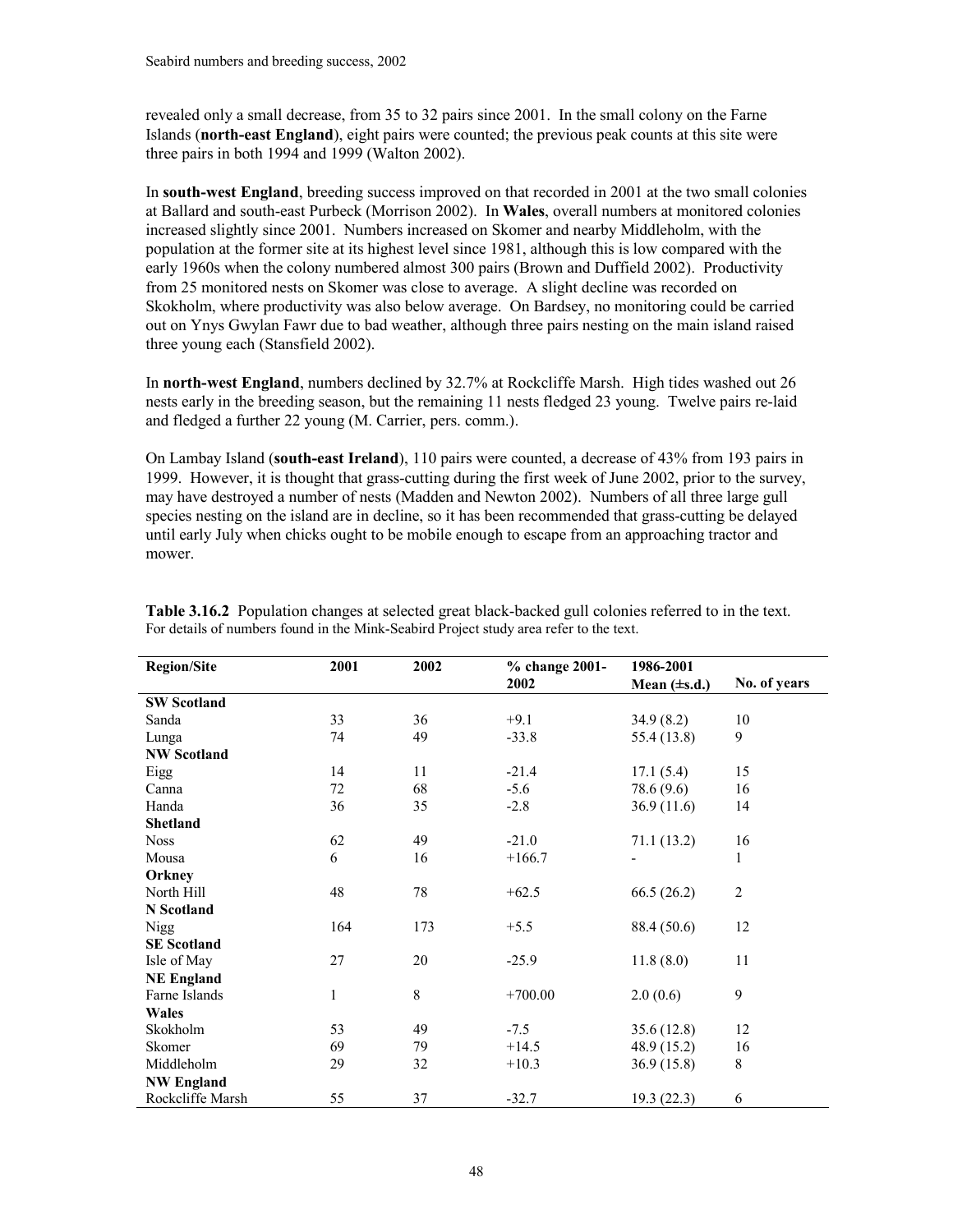| <b>Region/Site</b>       | 2001      | 2002      | 1986-2001         |              |
|--------------------------|-----------|-----------|-------------------|--------------|
|                          |           |           | mean $(\pm s.e.)$ | No. of years |
| <b>NW Scotland</b>       |           |           |                   |              |
| Canna                    | 0.34(32)  | 0.09(33)  | 1.13(0.20)        | 5            |
| <b>Shetland</b>          |           |           |                   |              |
| <b>Noss</b>              | 0.46(62)  | 0.57(7)   | 0.54(0.08)        | 2            |
| Orkney                   |           |           |                   |              |
| North Hill, Papa Westray |           | 0.79(78)  |                   |              |
| <b>N</b> Scotland        |           |           |                   |              |
| <b>Nigg</b>              | 0.77(143) | 1.95(134) | 1.69(0.15)        | 11           |
| <b>SW England</b>        |           |           |                   |              |
| <b>Ballard</b>           | 1.00(12)  | 1.83(12)  |                   | 1            |
| South-east Purbeck       | 1.00(1)   | 2.00(1)   |                   | 1            |
| Wales                    |           |           |                   |              |
| <b>Skokholm</b>          | 1.15(53)  | 1.09(49)  | 1.20(0.10)        | 10           |
| <b>Skomer</b>            | 1.36(25)  | 1.28(25)  | 1.21(0.08)        | 6            |
| Bardsey                  | 0.00(2)   | 3.00(3)   | 1.39(0.38)        | 5            |
| <b>NW England</b>        |           |           |                   |              |
| Rockcliffe Marsh         | 0.82(55)  | 1.22(37)  | 0.69(0.13)        | 2            |

**Table 3.16.3** Breeding success of great black-backed gull (chicks fledged per pair) 2001-2002 and 1986-2001 at selected colonies mentioned in the text.

## **3.17 Black-legged kittiwake** *Rissa tridactyla*

*Between 2001 and 2002, overall breeding numbers declined slightly in most regions. Increases were recorded in three regions, with a substantial increase noted in south-west Scotland. Overall productivity was higher than that recorded in 2001, averaging 0.66 chicks fledged per breeding pair at 40 colonies, although this was still below the long-term mean. In 39 colonies monitored in both 2001 and 2002, there was a non-significant increase in mean breeding success of 0.06 chicks fledged per pair.* 

*Breeding numbers* (Tables 3.17.1 and 3.17.2, Figure 3.17.1)

Black-legged kittiwakes may move between colonies and hence, year to year changes in numbers at sample colonies may not always necessarily reflect larger scale regional population changes.

The long-term decline of the **Shetland** population continues. The total population (including Fair Isle) was estimated at only 15,157 AON, a 72% decrease since 1981 (Heubeck 2003). Short-term data illustrates the size of the decline recorded in recent years. Eighteen colonies counted in 1999 and 2002 decreased by 39.6% from 4,038 to 2,437 AON over that period (Heubeck 2003). A complete count of Foula produced 1,298 AON compared to 1,934 AON in 2000, a drop of 32.9% (S. Gear, pers. comm.). Furthermore, data from productivity plots and those few colonies counted in both 2001 and 2002 suggest numbers declined by 32.3% between these years. A decrease was also recorded at North Hill, Papa Westray (**Orkney**) where numbers are now less than one-quarter of the 1994 total of 652 AON.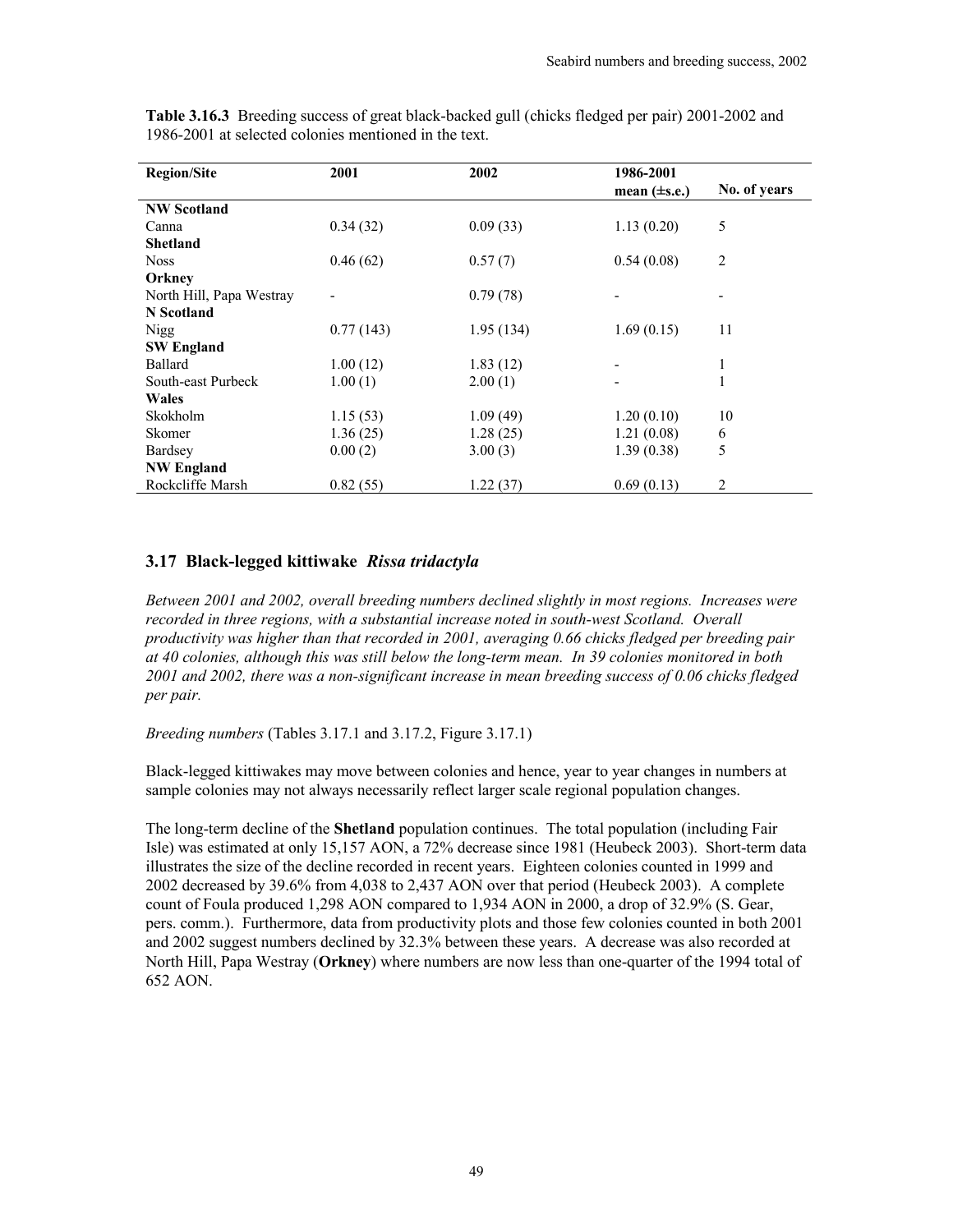| <b>Table 3.17.1</b> Regional population changes at monitored black-legged kittiwake colonies, 2001-2002               |
|-----------------------------------------------------------------------------------------------------------------------|
| (apparently occupied nests in late May or June) and 1986-2001 population trends. Trends for north-east                |
| Scotland are based on triennial monitoring at Troup\Lion's Head and Bullers of Buchan. Counts with a reported         |
| inaccuracy of $> 5\%$ and regional samples $\leq 500$ AON are excluded. Average annual rates of change for 1986-      |
| 2001 were calculated by regression of natural log of index against year (see section 1.2.2, for details). Statistical |
| significance of trends (t-test) indicated as: n.s. not significant, * $P < 0.05$ , ** $P < 0.01$ , *** $P < 0.001$ .  |

| Region                                  | 2001   | 2002   | 2001-2002 | % annual change          |
|-----------------------------------------|--------|--------|-----------|--------------------------|
| SW Scotland <sup>a</sup>                | 1,315  | 1,516  | $+15.3$   | $+3.2**$<br>1986-2001    |
| NW Scotland <sup>b</sup>                | 1,933  | 1,974  | $+2.1$    | 1986-2001<br>$-1.6*$     |
| Shetland <sup>c</sup>                   | 1,747  | 1,183  | $-32.3$   | $-9.9***$<br>1986-2002   |
| $NE$ Scotland <sup><math>d</math></sup> | 903    | 809    | $-10.4$   | $-9.0**$<br>1992-2001    |
| SE Scotland <sup>e</sup>                | 13,488 | 14,576 | $+8.1$    | 1986-2001<br>$-3.3**$    |
| $NE$ England <sup>f</sup>               | 8,522  | 8,211  | $-3.6$    | 1986-2001<br>$-1.1$ n.s. |
| $SE$ England <sup>g</sup>               | 1,229  | 1,121  | $-8.8$    | $-3.7**$<br>1986-2001    |
| Wales <sup>n</sup>                      | 3,428  | 3,240  | $-5.5$    | $-2.1***$<br>1986-2001   |
| $SE$ Ireland <sup>1</sup>               | 857    | 834    | $-2.7$    | $+0.7$ n.s. 1986-2001    |

Colonies: <sup>a</sup> Lunga, Colonsay, Mull of Galloway; <sup>b</sup> Canna, Handa (productivity plots); <sup>c</sup> Sumburgh Head, Noness, Ramna Geo, Westerwick, Hermaness, Foula, Fair Isle (all productivity plots), Eshaness, Strandburgh Ness, Troswick Ness, Boddam; <sup>d</sup> Covesea, Portknockie, Sands of Forvie NNR; <sup>e</sup> Isle of May, Inchkeith, Craigleith, The Lamb, Fidra, Inchcolm, Bass Rock, St Abb's Head; <sup>f</sup> Farne Islands, Coquet, Saltburn; <sup>g</sup> Fan Bay-West Langdon Cliffs; <sup>h</sup> Great Ormes Head, South Stack, Bardsey, Skomer, Elegug Stacks; <sup>i</sup> Dunmore East, Portally.

The pattern of decline since the early 1990s is also a common feature of east coast colonies. A new low figure was recorded from North Sutor (**north Scotland**) where numbers declined for the fifth consecutive year (Swann 2002b). In **north-east Scotland**, numbers at the Sands of Forvie were also at their lowest level and less than a third of the 1992 total (Milne 2002). Numbers at Covesea, where the decline has been less marked with the current population still *c.*68% of that recorded in 1995, were similar to 2001. In contrast, the small colony at Portknockie is one of the few where numbers have not declined over the last decade; the 2002 figure is the second highest to be recorded there.

In **south-east Scotland**, an overall increase was recorded between 2001 and 2002; however, a decline has been evident since 1989, albeit with fluctuations. Considering individual colonies, only at Craigleith (Forth Islands) did numbers decrease between 2001 and 2002, but the 2002 figures at this site and on Inchkeith, Isle of May, Bass Rock and St Abb's Head are among the lowest three counts at each.

In **north-east England**, the decline noted since numbers peaked in 1992 continued, although the rate of decline has not been as significant as that recorded in other regions. Numbers decreased on the Farne Islands, where only in 1986 and 1998 have fewer birds nested. Numbers at Coquet, where the small colony has been increasing since 1994, reached a new peak in 2002. At Boulby Cliffs, numbers had increased slightly by 4.7% to 3,350 since the last comparable survey in 1999 (M. Blick, pers. comm.). At South Foreland (**south-east England**), numbers fell for the seventh year in a row to a new low figure although the decrease was less than the average annual rate since 1995 which measures 11.2%. In other eastern and southern regions, numbers were stable in the small colonies at Lowestoft (**east England**) and Blacker's Hole (**south-west England**) between 2001 and 2002 but the general picture in these regions is also one of decline.

Decreases were also evident in most colonies to the west of Britain, although those colonies in west Scotland tended to fair better.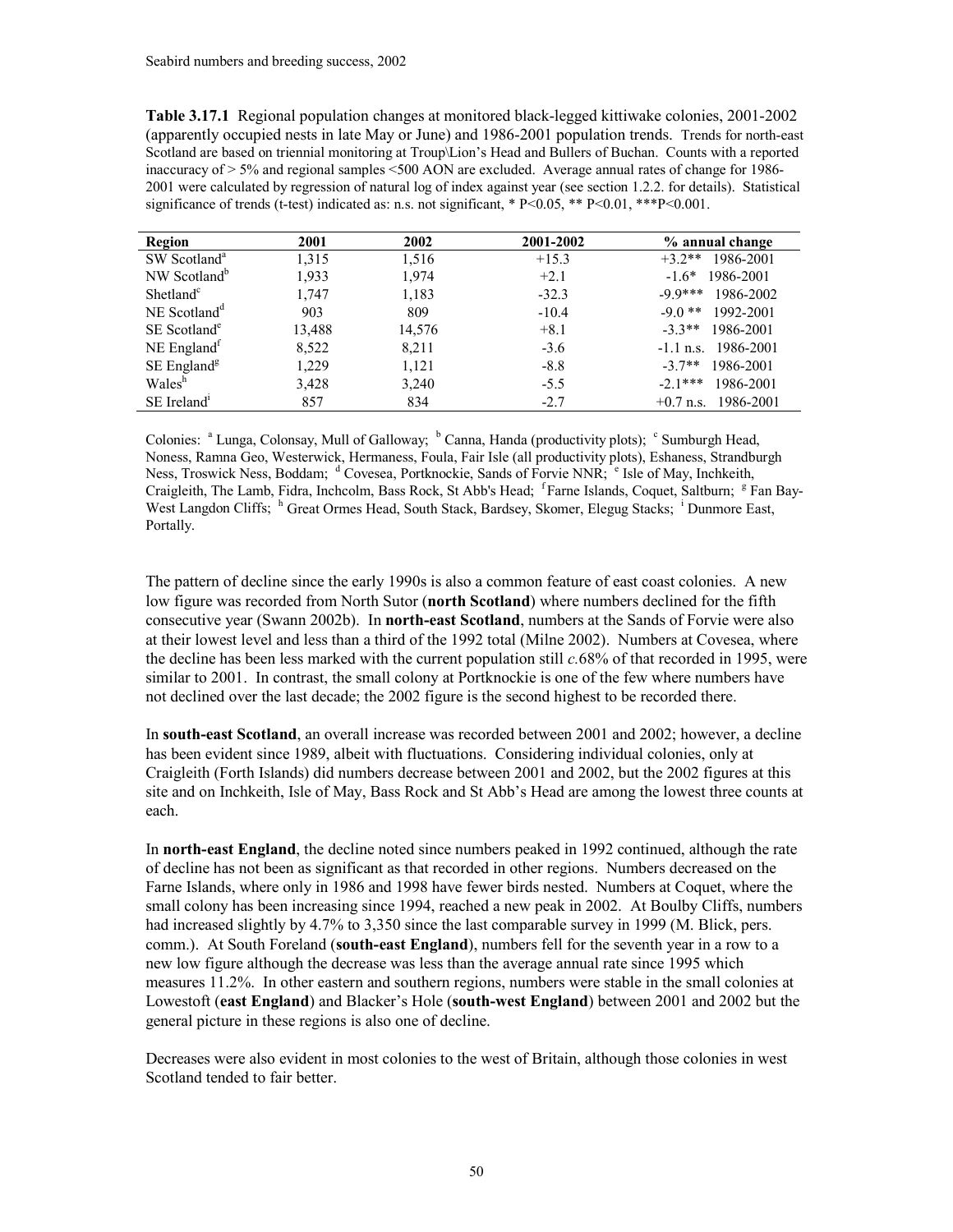

**Figure 3.17.1** Regional population indices for breeding black-legged kittiwakes, 1986-2002 (apparently occupied nests in June). Average annual rates of change were calculated by regression of natural log of index against year (see section 1.2.2. for details). Statistical significance of trends (t-test) indicated as: n.s. not significant, \* P < 0.05, \*\* P < 0.01, \*\*\* P<0.001. For Shetland, chain indices are presented for 1981, then 1985-1987, 1988-1990, 1991-1993, 1994-1996, 1997-1999 and 2000-2002 and plotted as the middle year of each three-year group.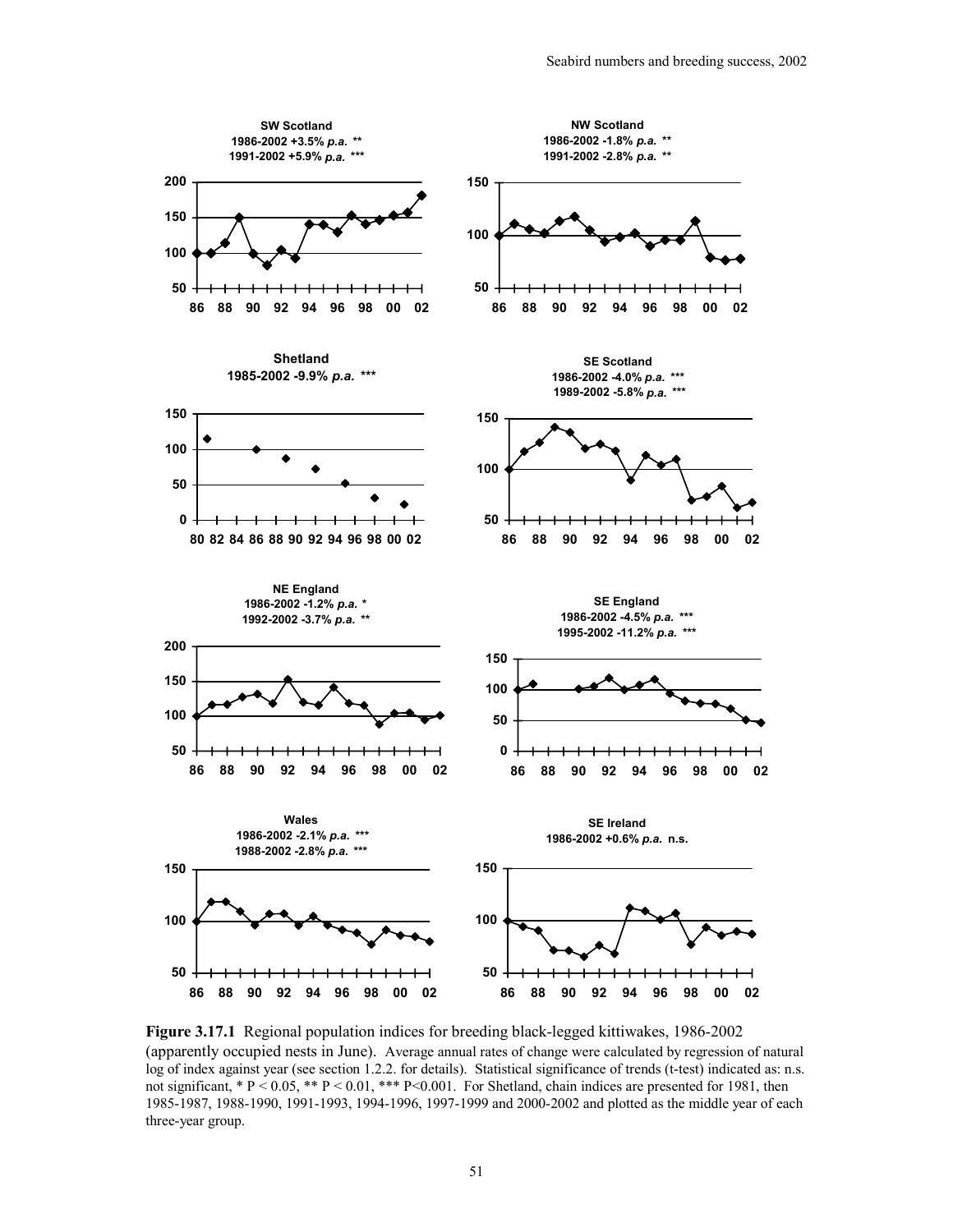In **Wales**, the decrease in numbers between 2001 and 2002 reflects the significant decline in blacklegged kittiwake numbers that has occurred in this region since 1988. Numbers at Skomer and Elegug Stacks are now at their lowest levels since 1986. After the low count of 175 nests on Bardsey in 1998, which was the lowest count there since 1986, numbers have increased and remained fairly stable over the last three seasons. Increases were also noted at Great Ormes Head since 2001, and at Little Ormes Head since 2000 where 617 nests represented an increase of 6.0%; numbers have been rather variable at both colonies since monitoring began. At St Bee's Head (**north-west England**), 997 nests was the lowest figure to be recorded there since 1989, and represented a 25.6% decrease since 2000.

S**outh-west Scotland** is one of the few regions to show a significant increasing trend in black-legged kittiwake numbers, with an average annual rate of increase of 5.9% since 1991. In 2002, a large increase was noted at the Mull of Galloway, where only in 1997 have greater numbers nested. Numbers also increased at the smaller colony on Colonsay, with a small proportional decrease noted on Lunga. In **north-west Scotland**, there was little change in overall numbers, or in the populations at Canna and Handa, although the regional total has declined significantly since 1991.

Few data were received from Ireland. On the Isle of Muck (**north-east Ireland**), the colony increased by 25.0% from 240 to 300 AON between 2000 and 2002. In **south-east Ireland**, numbers were relatively stable between 2001 and 2002 with little change in overall numbers since 1994.

| <b>Region/Site</b>       | 2001  | 2002  | % Change 2001-2002 | 1986-2001         |                  |
|--------------------------|-------|-------|--------------------|-------------------|------------------|
|                          |       |       |                    | Mean $(\pm s.d.)$ | No. of<br>vears  |
| <b>SW Scotland</b>       |       |       |                    |                   |                  |
| Mull of Galloway         | 213   | 422   | $+98.1$            | 307(66)           | 15               |
| Lunga                    | 1,010 | 986   | $-2.4$             | 740 (138)         | 9                |
| Colonsay                 | 92    | 108   | $+17.4$            | 99 (24)           | $\overline{7}$   |
| <b>NW Scotland</b>       |       |       |                    |                   |                  |
| Canna                    | 1,179 | 1,264 | $+7.2$             | 966 (188)         | 16               |
| Handa                    | 754   | 710   | $-5.8$             | 750 (48)          | $\overline{4}$   |
| Orkney                   |       |       |                    |                   |                  |
| North Hill, Papa Westray | 148   | 125   | $-15.5$            | 351 (248)         | $\overline{4}$   |
| <b>North Scotland</b>    |       |       |                    |                   |                  |
| North Sutor              | 367   | 332   | $-9.5$             | 630 (177)         | $\boldsymbol{7}$ |
| <b>NE Scotland</b>       |       |       |                    |                   |                  |
| Covesea                  | 365   | 369   | $+1.1$             | 283 (123)         | 11               |
| Portknockie              | 118   | 110   | $-6.8$             | 85 (34)           | $\overline{7}$   |
| Sands of Forvie          | 420   | 330   | $-21.4$            | 770 (187)         | 14               |
| <b>SE Scotland</b>       |       |       |                    |                   |                  |
| Isle of May              | 3,639 | 3,666 | $+0.7$             | 6,016 (1,536)     | 16               |
| Firth of Forth islands   | 1,115 | 1,246 | $+8.2$             | 1,670(424)        | $\,$ $\,$        |
| <b>Bass Rock</b>         | 670   | 774   | $+15.5$            | 1,913 (932)       | 5                |
| St Abb's Head            | 8,028 | 8,890 | $+10.7$            | 13,765 (3,244)    | 16               |
| <b>NE</b> England        |       |       |                    |                   |                  |
| Farnes                   | 5,781 | 5,055 | $-12.6$            | 5,763 (540)       | 16               |
| Coquet                   | 66    | 81    | $+22.7$            | 52 (17)           | $8\,$            |
| E England                |       |       |                    |                   |                  |
| Lowestoft                | 157   | 155   | $-1.3$             | 150(50)           | 15               |
| <b>SE England</b>        |       |       |                    |                   |                  |
| South Foreland           | 1,229 | 1,121 | $-8.8$             | 2,261 (471)       | 14               |

**Table 3.17.2** Population changes of black-legged kittiwake 2001-2002 and 1986-2001 at selected sites referred to in the text. Figures are apparently occupied nests.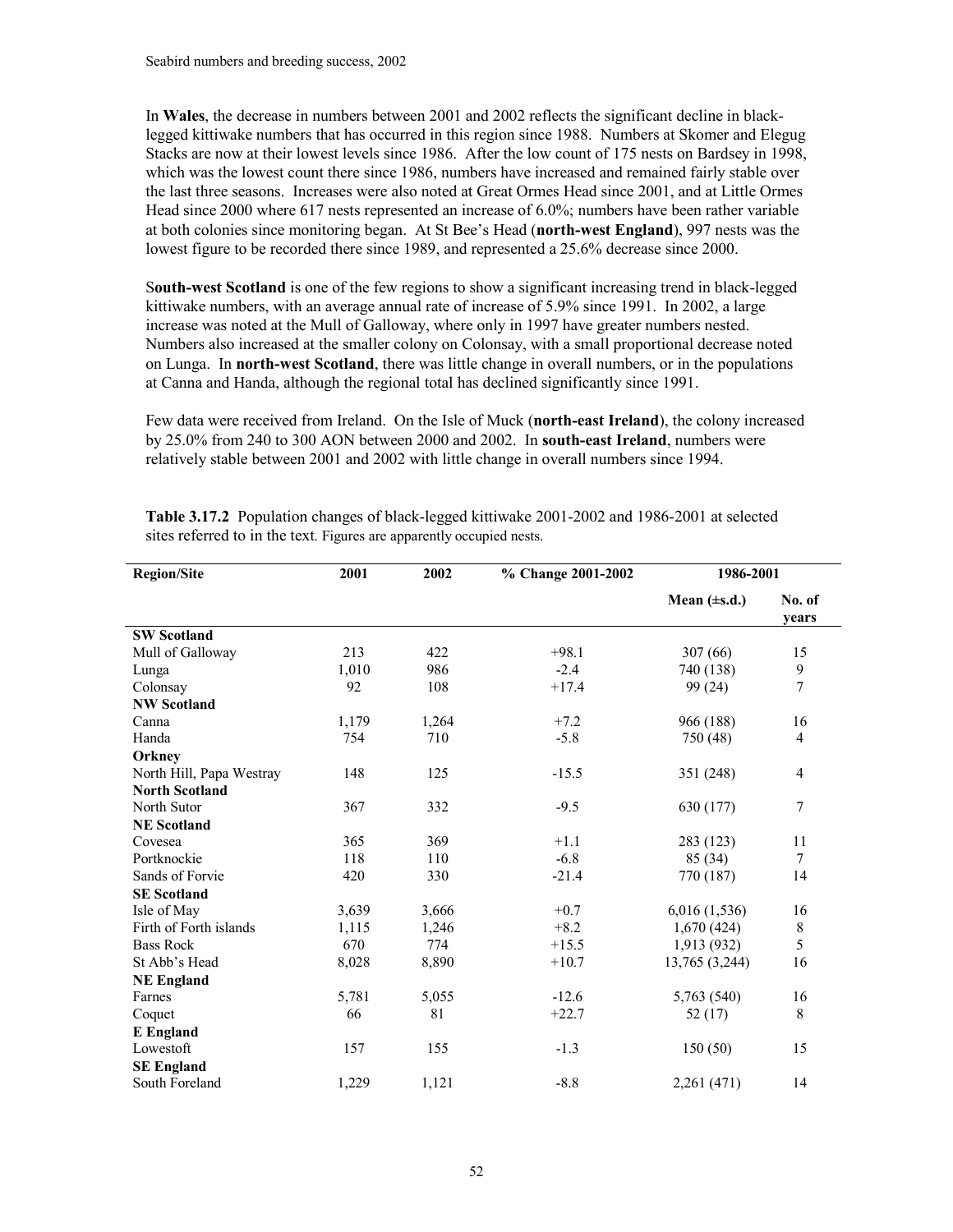| <b>Region/Site</b> | 2001  | 2002  | % Change 2001-2002 | 1986-2001         |                 |
|--------------------|-------|-------|--------------------|-------------------|-----------------|
|                    |       |       |                    | Mean $(\pm s.d.)$ | No. of<br>years |
| <b>SW England</b>  |       |       |                    |                   |                 |
| Blacker's Hole     | 55    | 54    | $-1.8$             | 60(20)            | 11              |
| <b>Wales</b>       |       |       |                    |                   |                 |
| <b>Skomer</b>      | 2,236 | 1,863 | $-16.7$            | 2,301 (176)       | 16              |
| Elegug             | 126   | 91    | $-27.8$            | 293 (139)         | 12              |
| Bardsey            | 288   | 292   | $+1.4$             | 233 (48)          | 16              |
| Great Ormes Head   | 778   | 994   | $+27.8$            | 1,133(266)        | 14              |
| <b>SE</b> Ireland  |       |       |                    |                   |                 |
| Dunmore            | 838   | 809   | $-3.5$             | 945 (128)         | 16              |
| Portally           | 19    | 25    | $+31.6$            | 66 (40)           | 16              |

#### **Table 3.17.2** (continued)

*Breeding success* (Tables 3.17.3 and 3.17.4, Figure 3.17.2)

Although the overall productivity of black-legged kittiwakes improved on that recorded in 2001 it was still generally a poor breeding season for the species. Breeding success in 2002 averaged 0.66 (s.e. + 0.07) chicks fledged per breeding pair at 40 colonies, below the mean for the period 1986-2001 of  $0.72$  (s.e.  $+0.03$ ) at 30 to 61 colonies monitored annually. In 39 colonies monitored in both 2001 and 2002, there was a non-significant increase in mean breeding success of 0.06 (s.e.  $+0.05$ ) chicks fledged per pair. However, these mean productivity estimates for the UK contain marked regional variation.

In **Shetland**, although breeding performance was not as poor as it had been in 2001, success was still low at most colonies. Of eight colonies monitored during 2002, only at Hermaness was breeding success close to average; productivity was below average at all other colonies and once again no chicks fledged at Westerwick or Sumburgh Head. Detailed study of the SOTEAG productivity monitoring plots at Sumburgh Head, Noness, Ramna Geo and Westerwick showed that the number of nests in plots was lower than normal and that the percentage of nests being incubated was also low. Unlike in 2001, when rapid breeding failure ensued after chicks hatched (perhaps due to a shortage of small sandeels at that time), in 2002 most losses occurred before hatching, suggesting a shortage of sandeels to sustain adults in the early part of the breeding season (Heubeck 2003). The number of nests in productivity plots also declined severely on Noss and Fair Isle. The return rate of colour ringed birds to the latter colony between 2002 and 2001 was also exceptionally low, with a rate of 0% recorded (but note that the 'pool' of colour ringed birds from which this figure was derived was very small) (Shaw *et al.* 2002).

Productivity was also low in many other regions bordering the northern North Sea; overall breeding success in **north**, **north-east** and **south-east Scotland** was lower than in 2001, with below average figures recorded from the majority of individual colonies in 2002. Colonies in **north-east** and **east England**, where regional values were close to that recorded in 2001, had a more successful breeding season than more northerly colonies although again breeding success was still below average at the Farne Islands, Saltburn, Bempton and Lowestoft. At Gateshead, productivity was at its highest level since 1995 (B. Little, pers. comm.).

In contrast to the low productivity recorded along much of the East Coast, black-legged kittiwakes once again fared better in **Orkney** where the overall mean was higher than that recorded in 2001. All individual colonies performed well, each fledging close to or above one chick per AON. Productivity was particularly high at Rora Head on Hoy, from where data was received for the first time, with an average of 1.46 chicks per nest fledging from 61 nests. On Rousay, breeding success was the highest recorded since 1996 (Meek 2002).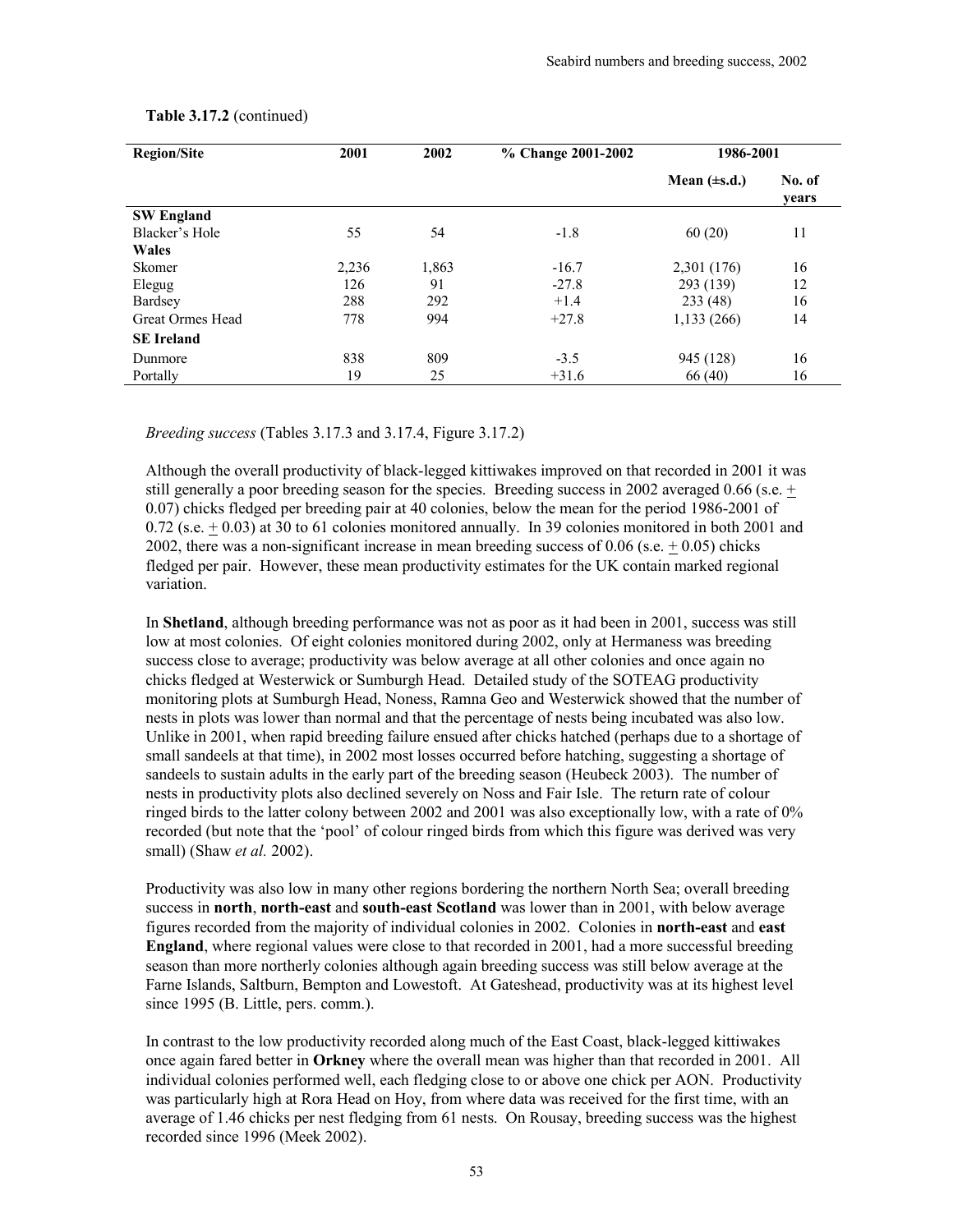| <b>Table 3.17.3</b> Black-legged kittiwake breeding success, 2001-2002, grouped regionally: estimated       |
|-------------------------------------------------------------------------------------------------------------|
| number of chicks fledged per occupied, well-built nest at sample colonies (superscript n = number of        |
| colonies). Figures are presented as the mean and standard error of the average number of chicks fledged per |
| nest for individual colonies. Changes in breeding success are indicated for colonies studied in both years  |
| (significant changes, as indicated by t-test: $*P<0.05$ ).                                                  |

| Region                    |                    | 2001 chicks fledged/nest |      |                          |                    | 2002 chicks fledged/nest |      |                          |                      | 2001-2002 change |
|---------------------------|--------------------|--------------------------|------|--------------------------|--------------------|--------------------------|------|--------------------------|----------------------|------------------|
|                           | Nests <sup>n</sup> | Range                    | Mean | $+$ s.e.                 | Nests <sup>n</sup> | Range                    | Mean | $+$ s.e.                 | Mean <sup>n</sup>    | $+$ s.e.         |
| SW Scotland <sup>a</sup>  | 191 <sup>1</sup>   |                          | 0.27 | $\blacksquare$           | $190^1$            |                          | 0.44 | $\blacksquare$           | $+0.17$ <sup>1</sup> |                  |
| NW Scotland <sup>b</sup>  | $1,309^3$          | $0.25 - 1.29$            | 0.79 | $+0.30$                  | $1,289^3$          | $0.21 - 1.28$            | 0.70 | $+0.31$                  | $-0.08^{3}$          | ±0.07            |
| Shetland <sup>c</sup>     | 1,848 <sup>8</sup> | $0.00 - 0.06$            | 0.01 | $+0.01$                  | 1,278 <sup>8</sup> | $0.00 - 0.49$            | 0.20 | $+0.06$                  | $+0.19^{8}$          | $+0.06*$         |
| Orkney <sup>d</sup>       | $1,014^7$          | $0.01 - 1.15$            | 0.74 | $+0.16$                  | $1,068^8$          | $0.97 - 1.46$            | 1.10 | $+0.05$                  | $+0.31$ <sup>7</sup> | $\pm 0.15$       |
| $N$ Scotland <sup>e</sup> | 112 <sup>1</sup>   |                          | 0.73 | $\overline{\phantom{a}}$ | 83 <sup>1</sup>    |                          | 0.43 | $\blacksquare$           | $-0.301$             |                  |
| NE Scotland <sup>t</sup>  | $647^3$            | $0.46 - 0.90$            | 0.64 | $+0.13$                  | $535^2$            | $0.21 - 0.44$            | 0.32 | $+0.12$                  | $-0.40^{2}$          | $±0.06*$         |
| SE Scotland <sup>g</sup>  | $1,257^3$          | $0.40 - 0.78$            | 0.60 | $+0.11$                  | $1,268^3$          | 0.33-0.96                | 0.59 | $+0.19$                  | $-0.013$             | $\pm 0.10$       |
| $NE$ England <sup>h</sup> | $1,316^5$          | $0.71 - 1.30$            | 0.97 | $+0.14$                  | $1,463^5$          | $0.67 - 1.24$            | 0.93 | $+0.12$                  | $-0.04^5$            | $\pm 0.11$       |
| E England <sup>1</sup>    | $157^1$            |                          | 0.93 | $\blacksquare$           | $155^1$            |                          | 0.95 | $\overline{\phantom{a}}$ | $+0.021$             |                  |
| SW England <sup>1</sup>   | $86^{2}$           | $0.58 - 0.65$            | 0.62 | $+0.04$                  | 48 <sup>1</sup>    |                          | 0.81 | ÷.                       | $+0.16$ <sup>1</sup> |                  |
| NW England /I. of $Mank$  | 45 <sup>1</sup>    |                          | 0.93 | $\blacksquare$           | 44 <sup>1</sup>    |                          | 0.18 | $\blacksquare$           | $-0.75$ <sup>1</sup> | ÷.               |
| Wales <sup>1</sup>        | 1,509 <sup>4</sup> | $0.13 - 1.13$            | 0.46 | ±0.23                    | $1,424^{4}$        | $0.00 - 1.12$            | 0.53 | $\pm 0.23$               | $+0.06^4$            | $\pm 0.12$       |
| $NE$ Ireland <sup>m</sup> | 49 <sup>1</sup>    |                          | 1.03 | $\blacksquare$           |                    |                          |      |                          |                      |                  |
| $SE$ Ireland <sup>n</sup> | $988^{3}$          | $0.53 - 0.74$            | 0.66 | $+0.06$                  | $867^2$            | $0.67 - 1.29$            | 0.98 | $+0.31$                  | $+0.26^2$            | $+0.29$          |
| Total                     | $10,528^{43}$      | $0.00 - 1.30$            | 0.58 | $+0.06$                  | 9,71240            | $0.00 - 1.46$            | 0.66 | $+0.07$                  | $+0.06^{39}$         | $+0.05$          |

Colonies: <sup>a</sup> Ailsa Craig; <sup>b</sup> Canna, Handa, St Kilda; <sup>c</sup> Noness, Hermaness, Westerwick, Foula, Noss, Ramna Geo, Sumburgh Head, Fair Isle; d Papa Westray, Rousay, Marwick Head, Row Head, Mull Head, Gultak, Costa Head, Hoy (2002 only); c North Sutor; <sup>f</sup> Bullers of Buchan, Sands of Forvie (2001 only), Fowlsheugh; <sup>g</sup> Isle of May, Dunbar, St Abb's Head; <sup>h</sup> Farne Islands, Coquet Island, Gateshead-Newcastle, Saltburn, Bempton; <sup>i</sup> Lowestoft; <sup>j</sup> Durlston Head-St Albans Head, Samson (2001 only); <sup>k</sup> Contrary Head-Traie Cronkan; <sup>1</sup> Bardsey, Elegug Stacks, Skomer, Great Orme; <sup>m</sup> Isle of Muck (2001 only); <sup>n</sup> Dunmore, Portally (2001 only), Rockabill.

In colonies situated along the west of Scotland, breeding success appeared to be more variable, although the situation was similar to that found to the east with all colonies recording below average productivity. Inter-regional variation was particularly noticeable in **north-west Scotland**, with a low productivity of 0.21 chicks fledged per nest on St Kilda (the second lowest value recorded there since 1986) contrasting with a high value of 1.28 chicks fledged per nest on Handa.

Breeding success at colonies in south-west England and those bordering the Irish Sea was also variable, although overall productivity improved on 2001 figures in most regions. Breeding success was low on the Isle of Man (**north-west England**), Great Ormes Head and Elegug Stacks (both **Wales**) with no chicks fledging at the latter site for the first time since recording started in 1991. However, other sites in **Wales** performed better with an increase in productivity on 2001 recorded at Skomer and high productivity again recorded on Bardsey. In **south-east Ireland**, breeding success at Rockabill improved greatly on 2001, where a figure of 1.29 chicks fledged per nest was well above the colony average. Elsewhere in the region, productivity at Dunmore was similar to that recorded in 2001 and close to the long-term mean for the site.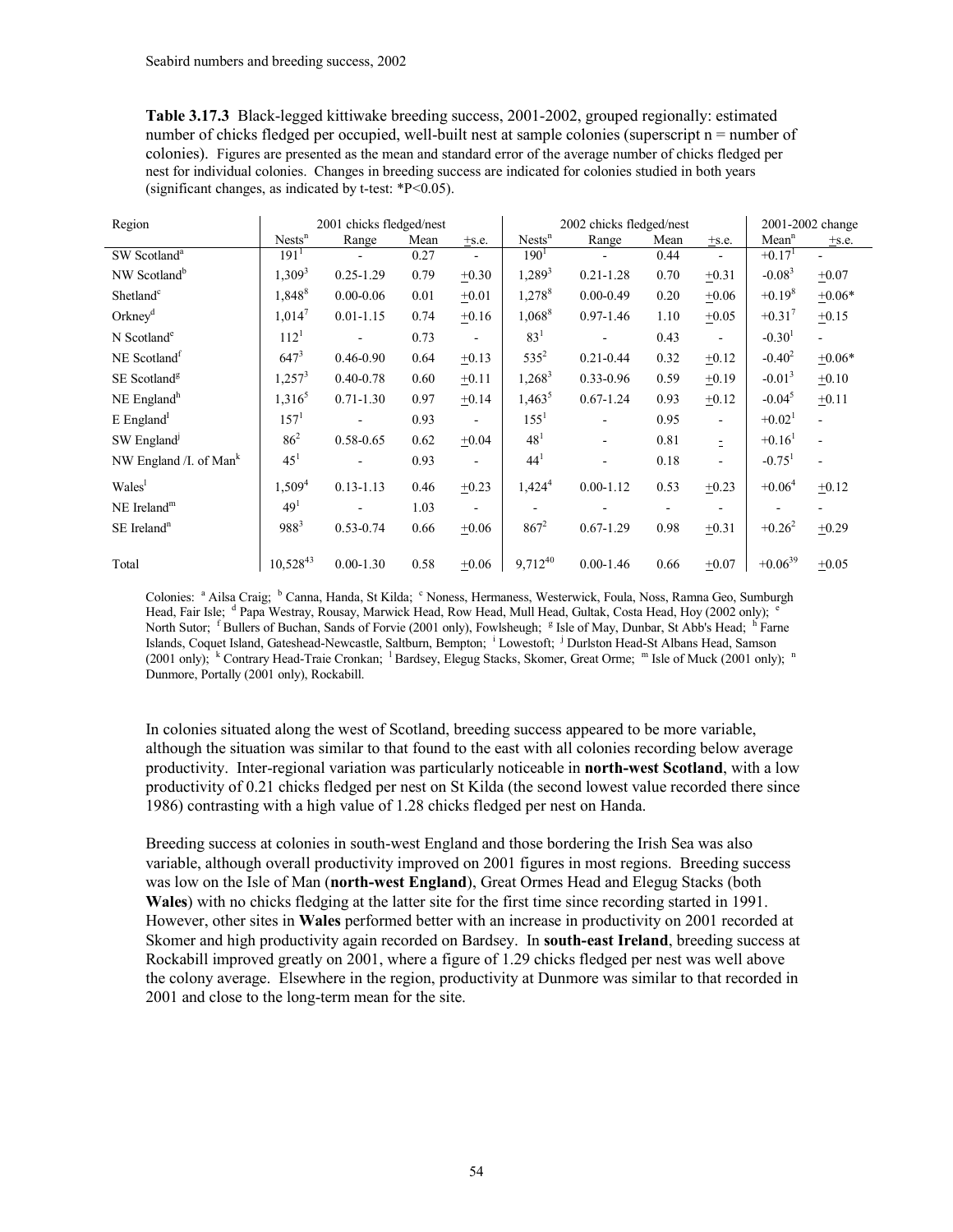**Table 3.17.4** Breeding success of black-legged kittiwake (fledglings/AON) 2001-2002 and 1986- 2001 at selected colonies mentioned in the text. Figures in parentheses under 2001 and 2002 are the number of nests from which the estimates of success were derived.

| <b>Region/site</b>            | 2001      | 2002      | 1986-2001         |        |  |
|-------------------------------|-----------|-----------|-------------------|--------|--|
|                               |           |           | mean $(\pm s.e.)$ | No. of |  |
|                               |           |           |                   | vears  |  |
| <b>SW Scotland</b>            |           |           |                   |        |  |
| Ailsa Craig                   | 0.27(191) | 0.44(190) | 0.49(0.09)        | 15     |  |
| <b>North-west Scotland</b>    |           |           |                   |        |  |
| Handa                         | 1.25(725) | 1.28(696) | 1.31(0.06)        | 15     |  |
| Canna                         | 0.82(358) | 0.60(358) | 0.67(0.06)        | 16     |  |
| St Kilda                      | 0.25(236) | 0.21(235) | 0.47(0.06)        | 15     |  |
| <b>Shetland</b>               |           |           |                   |        |  |
| <b>Noness</b>                 | 0.00(75)  | 0.08(53)  | 0.48(0.19)        | 6      |  |
| Hermaness                     | 0.00(127) | 0.44(147) | 0.43(0.10)        | 13     |  |
| Westerwick                    | 0.00(49)  | 0.00(33)  | 0.36(0.11)        | 15     |  |
| Foula                         | 0.01(145) | 0.21(131) | 0.68(0.10)        | 15     |  |
| <b>Noss</b>                   | 0.00(326) | 0.20(186) | 0.28(0.06)        | 16     |  |
| Ramna Geo                     | 0.03(148) | 0.18(110) | 0.56(0.13)        | 9      |  |
| Sumburgh Head                 | 0.00(283) | 0.00(177) | 0.54(0.12)        | 16     |  |
| Fair Isle                     | 0.06(695) | 0.48(441) | 0.77(0.12)        | 16     |  |
| Orkney                        |           |           |                   |        |  |
| Mull Head                     | 1.15(101) | 1.11(116) | 1.11(0.04)        | 16     |  |
| Papa Westray                  | 0.01(148) | 1.03(125) | 0.83(0.10)        | 13     |  |
| Rousay                        | 0.50(180) | 1.09(162) | 0.85(0.10)        | 13     |  |
| Costa Head                    | 1.08(211) | 1.07(199) | 1.14(0.06)        | 9      |  |
| Gultak                        | 0.47(30)  | 0.97(32)  | 0.88(0.06)        | 16     |  |
| Marwick Head                  | 1.02(162) | 1.02(170) | 1.11(0.04)        | 16     |  |
| Row Head                      | 0.97(182) | 1.04(203) | 1.08(0.05)        | 16     |  |
| <b>North Scotland</b>         |           |           |                   |        |  |
| North Sutor                   | 0.73(112) | 0.43(83)  | 0.74(0.07)        | 12     |  |
| <b>NE</b> Scotland            |           |           |                   |        |  |
| <b>Bullers of Buchan</b>      | 0.90(194) | 0.44(172) | 0.56(0.11)        | 12     |  |
| Sands of Forvie               | 0.46(112) |           | 0.39(0.10)        | 12     |  |
| Fowlsheugh                    | 0.56(341) | 0.21(295) | 0.71(0.10)        | 14     |  |
| <b>SE Scotland</b>            |           |           |                   |        |  |
| Isle of May                   | 0.61(459) | 0.47(477) | 0.56(0.10)        | 16     |  |
| Dunbar                        | 0.78(527) | 0.96(537) | 0.94(0.09)        | 15     |  |
| St Abb's Head                 | 0.40(271) | 0.33(254) | 0.71(0.08)        | 15     |  |
| <b>NE</b> England             |           |           |                   |        |  |
| Coquet Island                 | 1.30(66)  | 1.20(81)  | 1.03(0.08)        | 9      |  |
| Bempton                       | 1.10(161) | 0.76(277) | 1.06(0.08)        | 15     |  |
| Farnes                        | 0.71(724) | 0.79(644) | 0.93(0.07)        | 15     |  |
| Gateshead                     | 0.92(195) | 1.24(213) | 1.11(0.05)        | 13     |  |
| Saltburn                      | 0.79(170) | 0.67(243) | 0.87(0.07)        | 16     |  |
| <b>East England</b>           |           |           |                   |        |  |
| Lowestoft                     | 0.93(157) | 0.95(155) | 1.08(0.07)        | 16     |  |
|                               |           |           |                   |        |  |
| <b>SW England</b>             |           | 0.81(48)  |                   |        |  |
| Durlston Hd - St Albans<br>Hd | 0.65(55)  |           | 0.68(0.11)        | 11     |  |
| Isles of Scilly               | 0.58(31)  |           | 0.48(0.15)        | $8\,$  |  |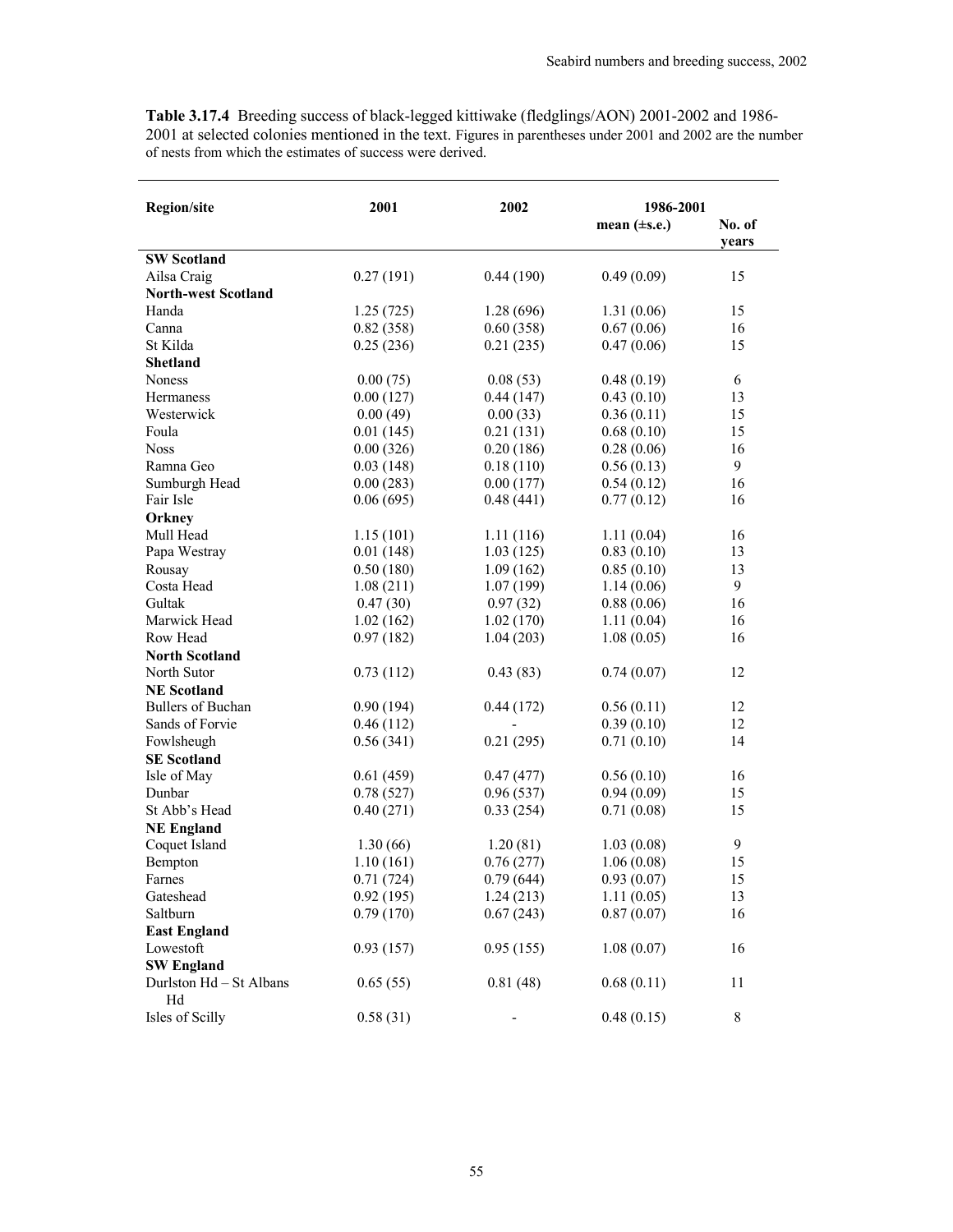# **Table 3.17.4** (continued)

| <b>Region/site</b>   | 2001        | 2002      | 1986-2001          |                 |  |
|----------------------|-------------|-----------|--------------------|-----------------|--|
|                      |             |           | mean $(\pm s.e.)$  | No. of<br>years |  |
| Wales                |             |           |                    |                 |  |
| <b>Bardsey</b>       | 1.13(288)   | 1.12(292) | 0.69(0.12)         | 14              |  |
| <b>Elegug Stacks</b> | 0.13(111)   | 0.00(87)  | 0.35(0.07)         | 11              |  |
| <b>Skomer</b>        | 0.21(825)   | 0.61(797) | 0.69(0.06)         | 16              |  |
| Great Ormes Head     | 0.38(285)   | 0.38(248) | 0.56(0.07)         | 13              |  |
| <b>NW England</b>    |             |           |                    |                 |  |
| Isle of Man          | 0.93(45)    | 0.18(44)  | 0.48(0.17)         | 5               |  |
| <b>NE</b> Ireland    |             |           |                    |                 |  |
| Muck                 | 1.03(49)    |           | First data in 2001 |                 |  |
| <b>SE</b> Ireland    |             |           |                    |                 |  |
| Rockabill            | 0.74(131)   | 1.29(58)  | 0.97(0.15)         | 6               |  |
| Dunmore              | 0.70 (8380) | 0.67(809) | 0.67(0.05)         | 16              |  |
| Portally             | 0.53(19)    |           | 0.39(0.12)         | 14              |  |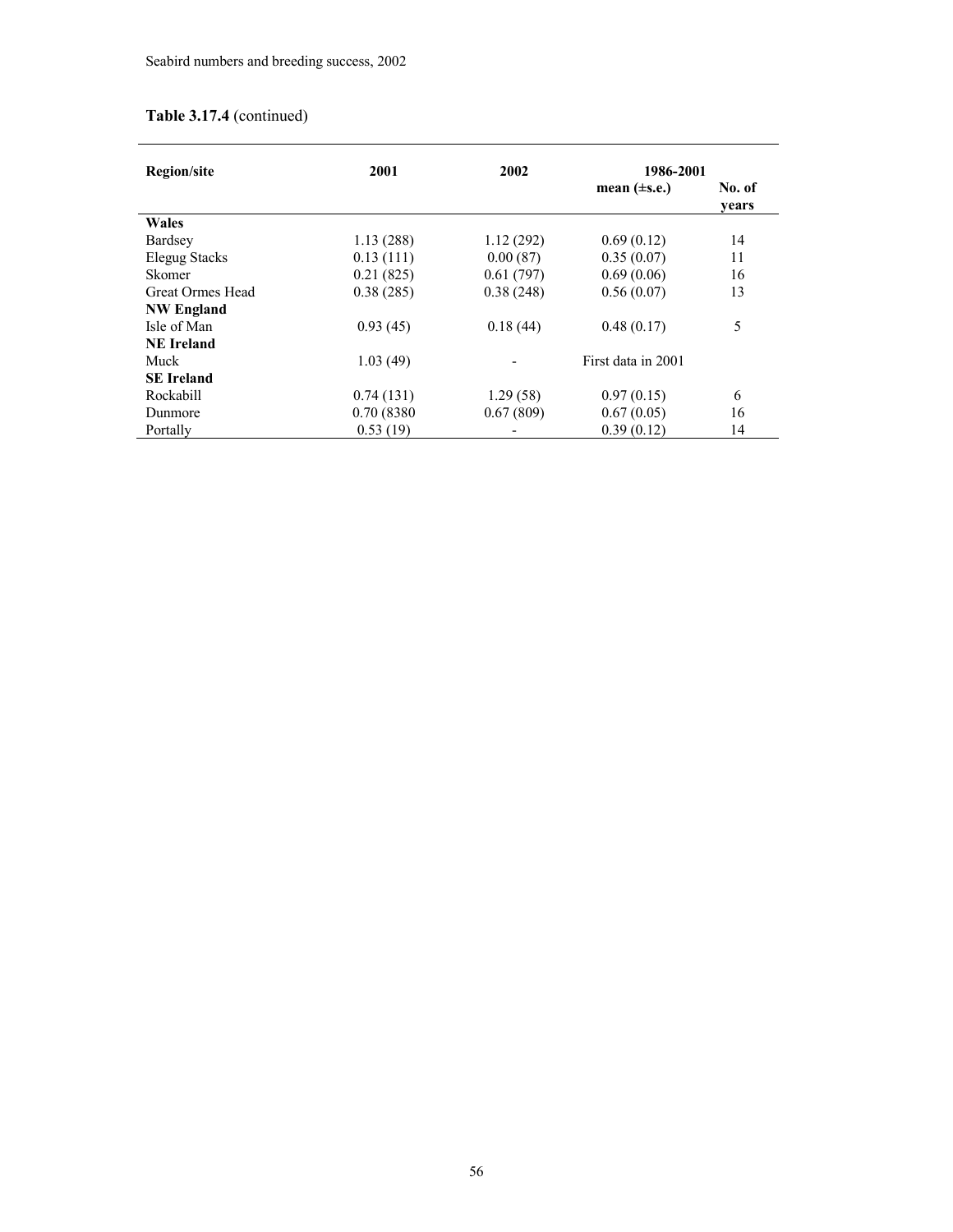

**Figure 3.17.2** Breeding productivity (chicks fledged per well-built nest) at black-legged kittiwake colonies during 1986-2002, showing regional and annual variation. Symbols on map represent 2002 data for individual colonies; histograms show annual averages (with 95% confidence limits) for the regions indicated.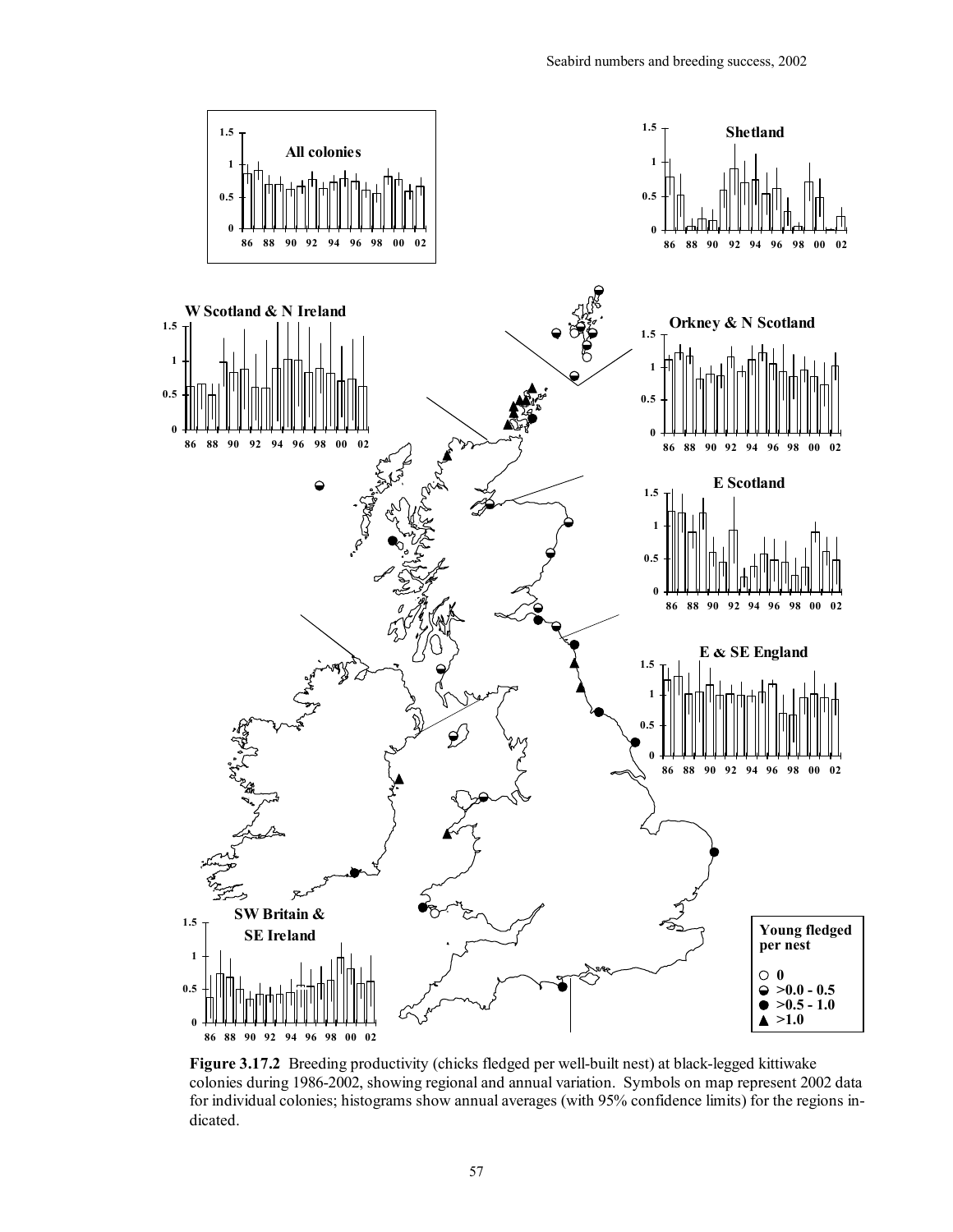## **3.18 Sandwich Tern** *Sterna sandvicensis*

*Numbers in north-east Scotland, east England, south-east England and Wales were much higher than recent years. No birds bred in south-east Scotland. However, desertions and possible movement between colonies in south-east England and also between Wales and north-west England made comparisons with 2001 difficult – some of the birds may have been double-counted. The overall productivity of 0.69 fledged per pair was lower than 2000 and 2001 levels and slightly below the long-term average. However, this figure should be considered a minimum, due to the possible doublecounting of birds. Colonies in north-east Scotland, east England and Wales continued to be productive.* 

### *Breeding numbers* (Tables 3.18.1 and 3.18.2)

In **south-west Scotland** early flooding prevented a breeding count at Loch Ryan, but fewer than 80 pairs of terns of all species were present. Continuous erosion of the shingle peninsular has resulted in fewer birds breeding at the site in more recent years (P Collins pers. comm.).

In **Orkney**, 75 pairs were recorded at Tuquoy, Westray (Meek 2002). There were no other reports from the Northern Isles. In 2001, 13 pairs bred at two other colonies.

In **north-east Scotland**, numbers increased by 21% at the Sands of Forvie to 975 pairs. This was the highest count for the site and the region since 1991, and may have been connected to events in **southeast Scotland**, where no birds were recorded breeding in 2002 (1986–2001 mean = 254, s.d.= 207). On the Isle of May, where numbers had rapidly built up since 1998, up to 50 birds were recorded at the beginning of May but these moved on before breeding.

**Table 3.18.1** Regional population changes (breeding pairs).at monitored Sandwich tern colonies, 2001-2002 and 1986-2001. Trends for 1986–2001 are average percentage annual rates of change shown by sample populations. Significance of trends indicated as: n.s. not significant, \*P<0.05, \*\*P<0.01, \*\*\* P<0.001. Further details of calculation of trends are given in section 1.2.2. Superscript = number of colonies counted in both years. Note that British and Irish totals are for the sample of monitored colonies in that year only and not the entire population.

| <b>Region</b>       | 2001     | 2002          | 2001-2002             | 1986-2001       |
|---------------------|----------|---------------|-----------------------|-----------------|
|                     |          |               | $%$ change            | % annual change |
| SW Scotland         | N/A      | $+$           |                       |                 |
| <b>NE</b> Scotland  | 804      | 975           | $+21.3$ <sup>1</sup>  | $-5.5*$         |
| <b>SE</b> Scotland  | c.500    | $\theta$      | $-100.0^2$            | $-19.1$ n.s.    |
| NE England          | 3,554    | 3,584         | $-0.8^{3}$            | $-1.9**$        |
| E England           | 4,472    | 4,602         | $+2.9^{4}$            | $+0.6$ n.s      |
| SE England          | 295      | $<$ 597       | $+102.4^{\circ}$      | $-4.0$ ***      |
| SW England          | $\Omega$ | 75            | $\mathbf{L}^{\perp}$  | $-27.1$ n.s.    |
| NW England          | 380      | 360           | $-5.61$               | $-6.1$ **       |
| Wales               | 349      | 782           | $+124.1$ <sup>1</sup> | $-3.05*$        |
| NE Ireland          | 1,369    | 1,290         | $-5.8^{2}$            | $+1.1$ n.s.     |
| NW Ireland          | 38       | 21            | $-44.7$ <sup>1</sup>  | $+0.2$ n.s.     |
| <b>SE</b> Ireland   | 1,068    | 825           | $-22.81$              | $+3.2$ n.s.     |
| Britain and Ireland | 12,829   | $\leq$ 13,111 | $+2.2^{22}$           | $-0.7$ n.s.     |

Numbers were similar to 2001 in **north-east England**, but slightly below the 11-year mean for the region (3,786, s.d.= 416). Numbers on the Farnes fell 20% to the lowest level for four years, but there was a corresponding 42% increase on Coquet, to 1,689 pairs.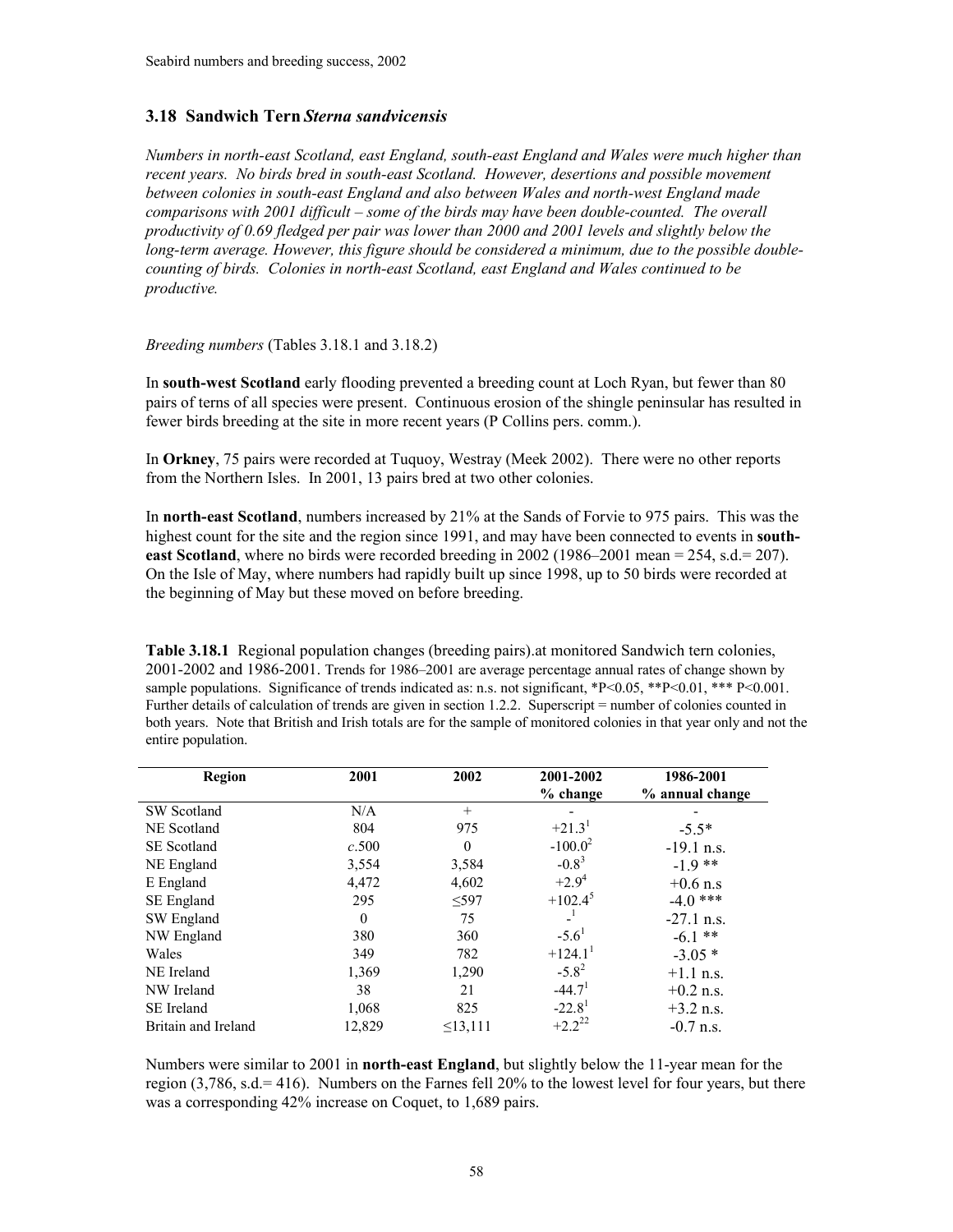The population in **east England** was the second highest since 1986 (1986–2001 mean =  $3,927$ , s.d. = 501.4). At Blakeney numbers trebled between 2001 and 2002, to 750 pairs. Nearby Holkham, a new colony in 2001, also saw a large increase, to 800 pairs. Elsewhere in north Norfolk, the region's largest colony at Scolt Head declined by 24% to 3,050 pairs, although it remained well above its 16 year mean (1,590, s.d.= 1389).

The apparent increase in numbers in **south-east England** should be treated with caution. The firstrecorded breeding at Pitts Deep to Hurst, Hants since 1996 may have included re-lays from North Solent NR, where birds had deserted by mid-season. In addition, an incomplete count of Burntwick Island (65 birds) meant that no comparison could be made with 2001 (*c*.240 pairs) for this site. Elsewhere, 33 pairs bred at Chichester Harbour (breeding last recorded there in 1994), possibly the result of a storm-induced reduction in suitable breeding area at nearby Langstone. There was also an approximate seven-fold increase in numbers at Rye Harbour to 125–200 pairs.

**Table 3.18.2** Numbers of Sandwich tern breeding pairs at regularly counted colonies in Britain and Ireland,  $1991-2002$ . (- indicates that no data were available, + indicates birds were present but no quantitative data available). \*Please note that British and Irish totals are for the sample of monitored colonies in that year only and not the entire population.

| Colony                  | 1991             | 1992                     | 1993                     | 1994                     | 1995           | 1996           | 1997                     | 1998                     | 1999             | 2000         | 2001                     | 2002                    |
|-------------------------|------------------|--------------------------|--------------------------|--------------------------|----------------|----------------|--------------------------|--------------------------|------------------|--------------|--------------------------|-------------------------|
| Loch Ryan               | 14               | 13                       | 35                       | 60                       | 80             | 19             | $\mathbf{0}$             | 120                      | 70               | 70           |                          | $^{+}$                  |
| Loch of Strathbeg       | 283              | 304                      | 515                      | 923                      | 481            | 375            | 355                      | 523                      | 473              | $\mathbf{0}$ | $\Omega$                 | $\mathbf{0}$            |
| Sands of Forvie         | 1115             | 29                       | $\mathbf{0}$             | $\bf{0}$                 | 20             | $\bf{0}$       | 4                        | 22                       | 247              | 524          | 804                      | 975                     |
| Isle of May             |                  | $\theta$                 | $\theta$                 | $\mathbf{0}$             | $\Omega$       | $\mathbf{0}$   | $\mathbf{0}$             | $\overline{2}$           | 110              | c300         | c500                     | $\Omega$                |
| Long Craig              | $\mathbf{1}$     | 40                       | 200                      | 31                       | 4              | $\overline{2}$ | $\mathbf{0}$             | $\mathbf{0}$             | 16               | $\mathbf{0}$ | $\mathbf{0}$             | $\mathbf{0}$            |
| Inchmickery             | 473              | 112                      | 9                        | 98                       | $\mathbf{1}$   | $\mathbf{0}$   | $\theta$                 | $\theta$                 | $\mathbf{0}$     | $\mathbf{0}$ | $\theta$                 | $\mathbf{0}$            |
| Coquet Island           | 1736             | 2131                     | 1469                     | 1611                     | 1543           | 1511           | 1659                     | 1897                     | 1676             | 1726         | c1190                    | 1689                    |
| Farne Islands           | 2126             | 2730                     | 2349                     | c1750                    | 1837           | 2179           | 2484                     | 1785                     | 1946             | 1950         | 2364                     | 1881                    |
| Scolt Head              | 320              | 280                      | 853                      | 2406                     | 1588           | 450            | 220                      | 650                      | 1000             | 4200         | 4000                     | 3050                    |
| Holkham NNR             | $\mathbf{0}$     | $\mathbf{0}$             | $\mathbf{0}$             | $\mathbf{0}$             | $\mathbf{0}$   | $\mathbf{0}$   | $\mathbf{0}$             | $\mathbf{0}$             | $\mathbf{0}$     | $\mathbf{0}$ | 221                      | 800                     |
| <b>Blakeney Point</b>   | 3000             | 4000                     | 3000                     | 1000                     | 1450           | 3500           | 3000                     | 3000                     | 3200             | c100         | 250                      | 750                     |
| Minsmere                | 20               | $\theta$                 | $\mathbf{0}$             | $\mathbf{0}$             | 23             | $\theta$       | $\theta$                 | $\Omega$                 | $\mathbf{0}$     | $\theta$     | $\mathbf{0}$             | $\bf{0}$                |
| Havergate               | 84               | 70                       | 125                      | 300                      | 250            | 104            | $\mathbf{0}$             | $\boldsymbol{0}$         | $\mathbf{0}$     | 6            | 1                        | $\overline{\mathbf{c}}$ |
| Foulness/Maplin         | 280              | 548                      | 275                      | 405                      | 330            | 53             | 36                       | $\mathbf{0}$             | $\mathbf{0}$     | $\mathbf{0}$ |                          | $\boldsymbol{0}$        |
| <b>Burntwick Island</b> | $\overline{a}$   | $\overline{\phantom{a}}$ | $\overline{\phantom{a}}$ | $\overline{\phantom{a}}$ |                |                | $\overline{\phantom{a}}$ | 15                       | 155              | 333          | c240                     | $^{+}$                  |
| Dungeness               | 250              | 250                      | 40                       | $\mathbf{0}$             | $\theta$       | 120            | 110                      | $\Omega$                 | $\mathbf{0}$     | $\mathbf{0}$ | $\mathbf{0}$             | $\mathbf{0}$            |
| Rye Harbour             | 2                | $\theta$                 | 90                       | c125                     | c100           | 12             | c30                      | 13                       | 26               | $\theta$     | 24                       | c162                    |
| Pagham Harbour          | $\overline{c}$   | $\theta$                 | $\theta$                 | $\Omega$                 | $\theta$       | $\mathbf{0}$   | $\Omega$                 | $\Omega$                 | $\mathbf{0}$     | $\theta$     | $\theta$                 | $\mathbf{0}$            |
| Chichester Harbour      | 5                | 27                       | 45                       | 9                        | $\theta$       | $\mathbf{0}$   | $\Omega$                 | $\theta$                 | $\mathbf{0}$     | $\theta$     | $\theta$                 | 33                      |
| Langstone Harbour       | $\mathbf{0}$     | $\theta$                 | $\mathbf{0}$             | $\theta$                 | $\theta$       | 12             | 91                       | 158                      | 59               | 88           | 61                       | 29                      |
| North West Solent       | 151              | 150                      | 85                       | 148                      | 233            | 173            | 155                      | 92                       | 275              | 268          | 210                      | 226                     |
| Pitts Deep - Hurst      | $\boldsymbol{0}$ | 90                       | 103                      | 150                      | $\overline{2}$ | 25             | $\mathbf{0}$             | $\overline{\phantom{a}}$ | $\theta$         | $\theta$     | $\theta$                 | 147                     |
| Brownsea Island         | 75               | 82                       | 120                      | 70                       | 107            | 140            | 165                      | c155                     | 174              | $\theta$     | $\theta$                 | 75                      |
| Anglesey                | 601              | 500                      | 564                      | 400                      | 650            | 650            | 450                      | 460                      | 604              | 450          | 349                      | 782                     |
| South Walney            | $\mathbf{0}$     | 450                      | $\mathbf{0}$             | $\mathbf{0}$             | $\Omega$       | $\Omega$       | $\theta$                 | $\theta$                 | $\mathbf{0}$     | $\Omega$     | $\theta$                 | $\mathbf{0}$            |
| Foulney                 | 332              | $\mathbf{0}$             | 253                      | 380                      | 343            | $\mathbf{0}$   | $\mathbf{0}$             | $\mathbf{0}$             | $\mathbf{0}$     | $\mathbf{0}$ | $\Omega$                 | $\mathbf{0}$            |
| Hodbarrow               | 520              | 360                      | 100                      | $\mathbf{0}$             | 59             | 360            | 230                      | 320                      | 380              | 340          | 380                      | 360                     |
| Larne Lough             | 135              | 132                      | c64                      | 152                      | 234            | 255            | 253                      | 178                      | 450              | 348          | 531                      | 373                     |
| Green Is., Carlingford  | 172              | 108                      | c721                     | 449                      | 270            | 502            | 935                      | c1200                    | 582              | 650          | 838                      | 917                     |
| Strangford Lough        | 879              | 657                      | 587                      | 346                      | 532            | 711            | 789                      | 389                      | 782              | 893          | $\overline{\phantom{a}}$ |                         |
| Lady's Island Lake      | 1469             | 1129                     | 1254                     | 1447                     | 1130           | 1358           | 1050                     | 1015                     | 1048             | 1005         | 1068                     | 825                     |
| Lough Swilly            | 99               | 116                      | 119                      | 220                      | 222            | 240            | 149                      | 176                      | 259              | 286          | 258                      |                         |
| Mulroy Bay              | 76               | 107                      | 117                      | 23                       | $\mathbf{0}$   | $\mathbf{0}$   | $\mathbf{0}$             | $\mathbf{0}$             | $\boldsymbol{0}$ | $\mathbf{0}$ | $\mathbf{0}$             |                         |
| Lower Lough Erne        | 42               | 42                       | 51                       | 40                       | 61             | 56             | 39                       | 16                       | 21               | 51           | 38                       | 21                      |
| Total*                  | 14262            | 14457                    | 13143                    | 12543                    | 11550          | 12807          | 12203                    | 12186                    | 13553            | 13588        | 13327                    | 13097                   |

Birds returned to Brownsea, **south-west England** for the first time in three years. The 75 pairs was, however, below the 1986–1999 mean for the colony  $(103, s.d. = 42)$ .

Numbers in **Wales** increased by 124% to 782 pairs, the highest level since 1988. It is possible that birds deserting from Hodbarrow re-laid at the Anglesey colony, although no count dates were given to support this.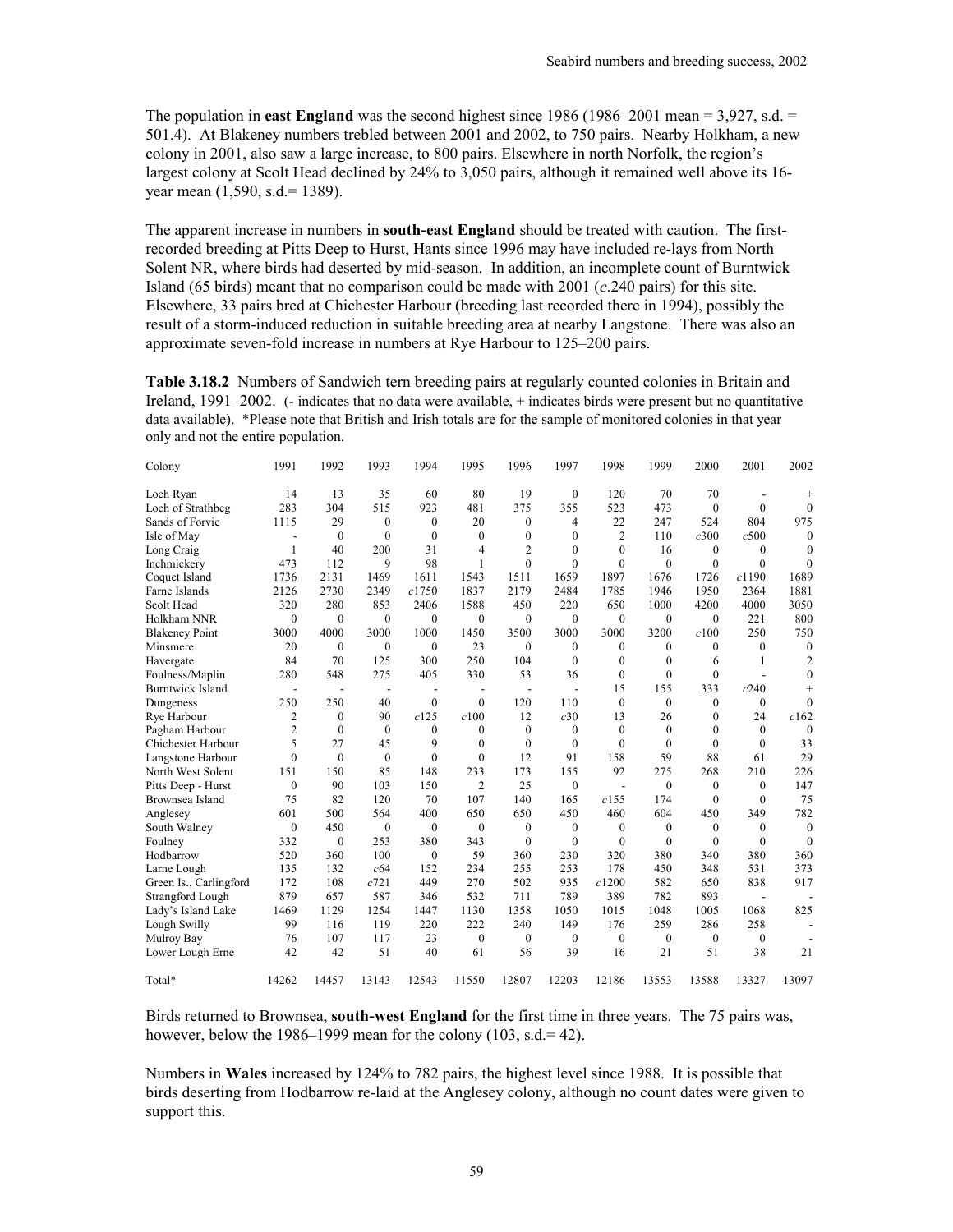Although the number at Hodbarrow, **north-west England**, fell slightly, to 360 pairs, they remained well above the 1986–2001 mean for the site  $(201, s.d = 177)$ .

The population at Carlingford and Larne Loughs **north-east Ireland** remained above average although it was below 2001 levels due to numbers at Larne Lough falling 30% from the 2001 high. A 9% increase at Carlingford Lough to 917 pairs partially compensated for this. Data were only received from one small colony in **north-west Ireland**: numbers fell 45% at Lower Lough Erne to 21 pairs (1986–2001 mean = 51, s.d.= 20). In **south-east Ireland**, numbers at Lady's Island Lake Co. Wexford fell to 825 pairs, their lowest level since 1988.

*Breeding success* (Tables 3.18.3 and 3.18.4)

In 2002, the overall productivity at 16 colonies in Britain and Ireland was lower than 2000 and 2001 levels, averaging 0.69 chicks per pair. This was marginally below the  $1986-2001$  mean of 0.71 (s.e.  $=$ 0.04). However, the 2002 figure should be considered a minimum due to probable inter-colony movements during the season.

The colony at Loch Ryan, **south-west Scotland**, failed completely due to flooding. This site was not monitored in 2001, but is regularly flooded due to erosion of the shingle peninsular.

No productivity figures were available for **Orkney**, but 28 chicks were ringed from 75 pairs at Tuquoy, Westray (Meek 2002).

Despite being lower than 2000 and 2001, productivity at the Sands of Forvie, **north-east Scotland**, was high - 975 pairs fledged about 0.95 chicks per pair, well above the long-term mean for the colony.

Breeding success in **north-east England** was well below the long-term mean for the region (0.61, s.e.= 0.08), with 1,703 pairs fledging just 0.29 per pair. It was the least productive season since 1998 on Coquet, and all 14 nests on Lindisfarne were lost to oystercatcher predation. Productivity was not monitored on the Farnes – however, there were reports of high numbers of fledged young (Walton 2002).

Although productivity fell below 2001 levels in **east England**, it remained moderate to high at all colonies. The overall fledging rate of 0.88 chicks per pair was above the 1986–2001 mean (0.75, s.e.= 0.07).

Most colonies in **south-east England** were unproductive, although overall success was higher than in 2001 due to a good season at Rye Harbour (*c*.162 pairs fledged *c*.0.93/pair). All 226 pairs deserted North Solent NR at the end of June for unknown reasons and 147 pairs at Pitts Deep to Hurst did poorly. However, if the region's breeding total was inflated due to double-counting, as may have been the case, then breeding success would be higher than shown in table 3.18.4.

In **south-west England**, 75 pairs on Brownsea suffered heavy predation, resulting in a below-average productivity of 0.33 per pair for the site.

Productivity of 782 pairs on Anglesey, **Wales,** was 0.79 chicks per pair, slightly below the long-term average.

In **north-west England**, Hodbarrow had the lowest fledging rate for seven years, with birds deserting during the season; only six chicks fledged from 360 pairs. Some of these birds, however, may have re-laid on Anglesey and been successful second time around.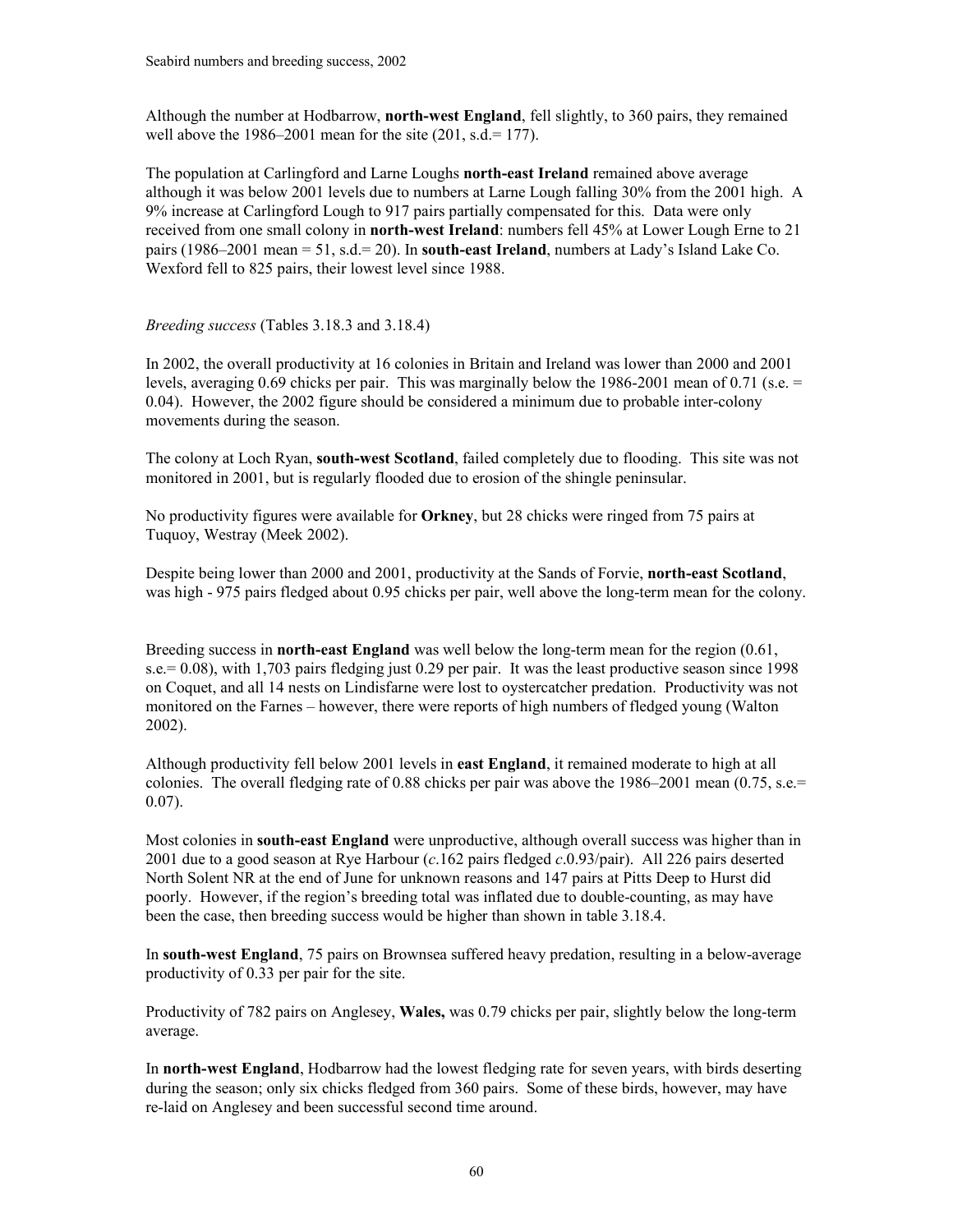At Lower Lough Erne, **north-west Ireland**, a minimum of ten chicks fledged from 21 pairs. Productivity was lower than 2000 and 2001 levels, but above average for the site. In **south-east Ireland**, 232 pulli were ringed from 825 pairs at Lady's Island Lake, indicating it had been a relatively poor season (Daly *et al*. 2002).

| <b>Region/site</b> | 2001                         | 2002   | 1986-2001         |              |
|--------------------|------------------------------|--------|-------------------|--------------|
|                    |                              |        | mean $(\pm s.e.)$ | No. of years |
| <b>SW Scotland</b> |                              |        |                   |              |
| Loch Ryan          |                              | 0.00   |                   |              |
| N Scotland         |                              |        |                   |              |
| Sands of Forvie    | 1.25                         | 0.95   | 0.58(0.14)        | 12           |
| <b>NE</b> England  |                              |        |                   |              |
| Coquet             | $\qquad \qquad \blacksquare$ | 0.30   | 0.71(0.06)        | 10           |
| Lindisfarne        |                              | 0.00   | N/A               |              |
| <b>SE England</b>  |                              |        |                   |              |
| Rye Harbour        | 0.13                         | c.0.93 | 0.33(0.15)        | 11           |
| North Solent NR    | <1.11                        | 0.00   | 1.35(0.38)        | 4            |
| Pitts Deep - Hurst | N/A                          | 0.11   |                   |              |
| <b>SW England</b>  |                              |        |                   |              |
| <b>Brownsea</b>    | N/A                          | 0.33   | 0.68(0.11)        | 11           |
| <b>Wales</b>       |                              |        |                   |              |
| Anglesey           | 0.97                         | 0.79   | 0.82(0.09)        | 11           |
| <b>NW England</b>  |                              |        |                   |              |
| Hodbarrow          | >0.53                        | 0.02   | 0.44(0.15)        | 12           |
| <b>NW Ireland</b>  |                              |        |                   |              |
| Lower Lough Erne   | >0.55                        | >0.48  | 0.35(0.09)        | 6            |
| SE Ireland         |                              |        |                   |              |
| Lady's Island Lake | < 0.89                       | < 0.28 | 0.68(0.13)        | 4            |

**Table 3.18.3**. Productivity of Sandwich terns expressed as chicks per pair 2001–2002 and 1986-2001 at selected sites referred to in the text. (- indicates no data available)

**Table 3.18.4** Sandwich tern productivity, 2001–2002, grouped regionally: expressed as number of chicks fledged per breeding pair at sample colonies (superscript  $n =$  number of colonies). When more than one colony was sampled in a given region, the overall figure given is the total number of fledglings divided by the total number of breeding pairs across all colonies. Note that the same colonies have not necessarily been monitored in each region each year and that the numbers of pairs given here are sample sizes (and do not necessarily indicate population changes between years). (- indicates no data were available).

| Region             |                    | 2001 chicks fledged/pair |         | 2002 chicks fledged/pair |               |                              |  |
|--------------------|--------------------|--------------------------|---------|--------------------------|---------------|------------------------------|--|
|                    | Pairs <sup>n</sup> | Range                    | Overall | Pairs <sup>n</sup>       | Range         | Overall                      |  |
| <b>SW</b> Scotland |                    |                          |         |                          |               | 0.00                         |  |
| NE Scotland        | $804^1$            |                          | c.1.25  | $975^1$                  |               | c.0.95                       |  |
| <b>SE</b> Scotland | c.500 <sup>1</sup> |                          | >0.50   | $\mathbf{0}$             |               | $\qquad \qquad \blacksquare$ |  |
| NE England         |                    |                          |         | $1,703^2$                | $0.00 - 0.30$ | 0.29                         |  |
| E England          | 4,472 <sup>4</sup> | $1.00 - 2.00$            | 1.00    | 4.602 <sup>4</sup>       | $0.73 - 1.00$ | 0.88                         |  |
| SE England         | $85^{2}$           | $0.13 - 0.16$            | 0.15    | $597^5$                  | $0.00 - 0.93$ | >0.29                        |  |
| SW England         | 0 <sup>1</sup>     |                          | 0.00    | $75^1$                   |               | 0.33                         |  |
| Wales              | 349 <sup>1</sup>   |                          | 0.97    | $782^1$                  |               | 0.79                         |  |
| NW England         | $380^1$            |                          | >0.53   | $360^1$                  |               | 0.02                         |  |
| NW Ireland         | $38^{1}$           |                          | >0.55   | 21 <sup>1</sup>          |               | >0.48                        |  |
| Total              | $6.628^{12}$       | $0.13 - 2.00$            | 0.95    | $9,115^{16}$             | $0.00 - 1.00$ | >0.69                        |  |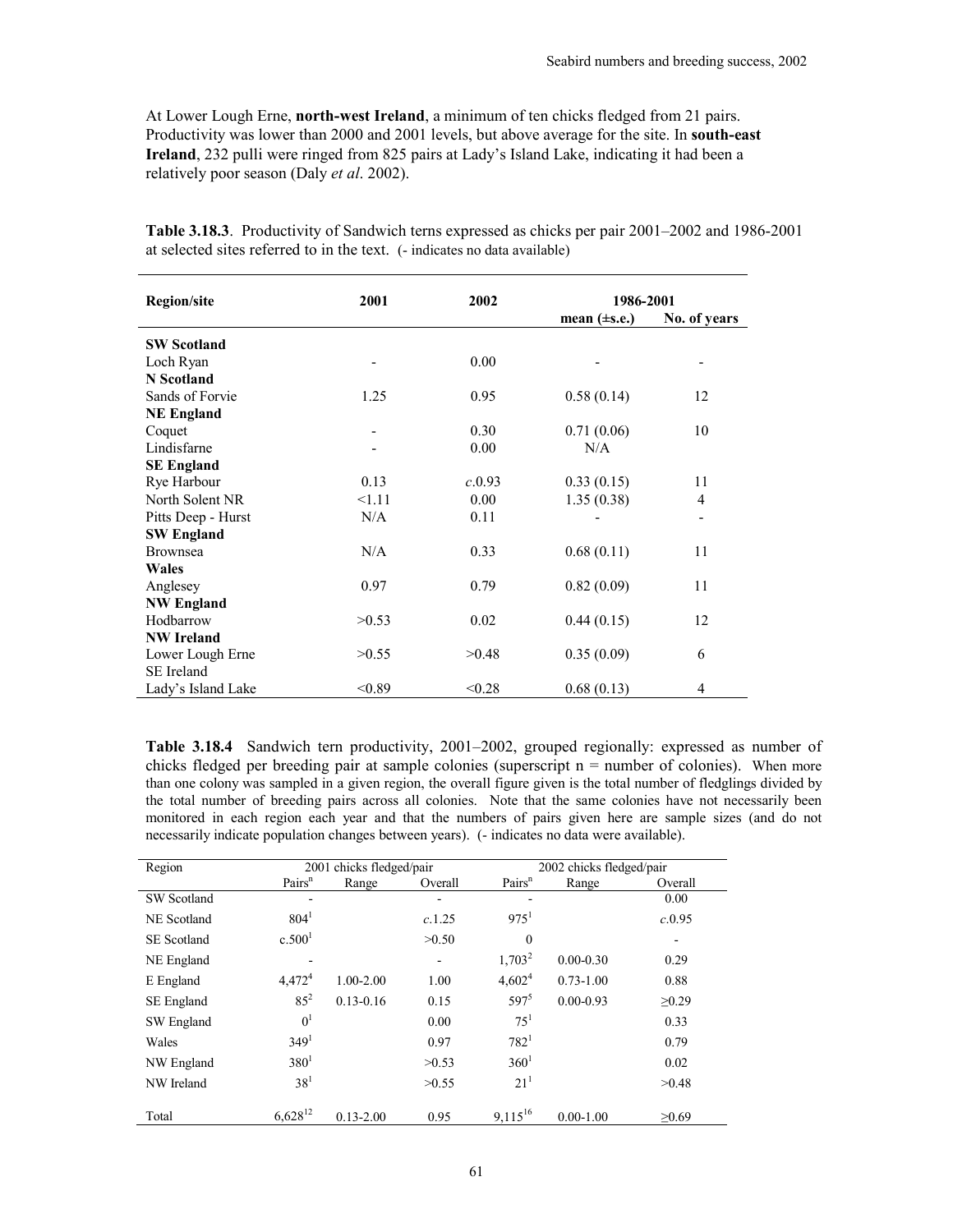## **3.19 Roseate Tern** *Sterna dougallii*

*Numbers of roseate terns recovered from 2001 levels, with 756 pairs recorded from nine sites in 2002. Some birds possibly moved from the largest colony on Rockabill in south-east Ireland to other colonies in Britain and Ireland. The Coquet and Lady's Island Lake colonies showed the largest increase, whereas Scottish colonies reached an all-time low. Productivity was slightly below that of recent years, but was still high, with 1.32 fledged per pair overall. Once again, birds at the largest colony - Rockabill - had the highest breeding success, but most other colonies fledged at least one chick per pair.* 

### *Breeding numbers* (Table 3.19.1)

There were signs that the 2001 drop in the breeding population was only temporary, with numbers in Britain and Ireland in 2002 returning to 2000 levels. The total population increased by 6.6%, to 756 pairs in 2002, the second highest in over 25 years. The increase was attributed to events at Coquet, Northumberland and at Lady's Island Lake, Co. Wexford.

In all, 74 pairs bred within seven sites in the UK, the highest number since 1990. Numbers remained low in **east Scotland**, where breeding was recorded from only one site. Although two nests were located, it is thought there was only one breeding pair with a single female. This would make numbers in the region in 2002 the lowest on record. However, sightings of additional birds in the Firth of Forth suggest more birds were present (Jones 2003).

Numbers continued to increase in **north-east England**, with breeding confirmed at three sites, including one new site. Numbers increased for the second successive year on Coquet, up 36% to 57 pairs, the highest since 1975. The colony on the Farnes continued to keep a foothold; a new nesting terrace there should encourage more birds to breed in the future.

| <b>Region:</b><br>Colony | 1991                     | 1992                     | 1993             | 1994                     | 1995                    | 1996                    | 1997                    | 1998             | 1999             | 2000                                  | 2001             | 2002             | 2001-2002<br>% change |
|--------------------------|--------------------------|--------------------------|------------------|--------------------------|-------------------------|-------------------------|-------------------------|------------------|------------------|---------------------------------------|------------------|------------------|-----------------------|
| E Scotland:              |                          |                          |                  |                          |                         |                         |                         |                  |                  |                                       |                  |                  |                       |
| Inchmickery              | $\boldsymbol{0}$         | $\boldsymbol{0}$         | $\mathbf{0}$     | $\boldsymbol{2}$         | $\boldsymbol{0}$        | $\boldsymbol{0}$        | $\boldsymbol{0}$        | $\boldsymbol{0}$ | $\boldsymbol{0}$ | $\boldsymbol{0}$                      | $\boldsymbol{0}$ | $\mathbf{0}$     |                       |
| Forth B                  | 23                       | 17                       | 17               | $\overline{7}$           | 11                      | $\overline{7}$          | 8                       | 8                | 9                | $10 - 11$                             |                  | $\overline{c}$   | $+100.0$              |
| Forth C                  | $\overline{\phantom{a}}$ | $\overline{\phantom{a}}$ |                  | $\overline{\phantom{a}}$ | $\mathbf{1}$            | $\mathbf{1}$            | $\mathbf{0}$            | $\mathbf{0}$     | $\mathbf{0}$     | 1                                     | 1                | $\mathbf{0}$     | $-100.0$              |
| New colony               | $\boldsymbol{0}$         | $\boldsymbol{0}$         | $\boldsymbol{0}$ | $\boldsymbol{0}$         | $\boldsymbol{0}$        | $\boldsymbol{0}$        | $\overline{0}$          | $\boldsymbol{0}$ | $\boldsymbol{0}$ | 1                                     | $\mathbf{0}$     | $\mathbf{0}$     |                       |
| <b>NE England:</b>       |                          |                          |                  |                          |                         |                         |                         |                  |                  |                                       |                  |                  |                       |
| Farne Islands            | 3                        | 4                        | 3                | $2 - 3$                  | $\overline{\mathbf{c}}$ | $\overline{\mathbf{c}}$ | 3                       | 3                | 4                | 1                                     | 1                | -1               | 0.00                  |
| Coquet Island            | 20                       | 29                       | c30              | c38                      | 38                      | 24                      | 25                      | 29               | 34               | 34                                    | 42               | 57               | $+35.7$               |
| New colony A             | $\boldsymbol{0}$         | $\boldsymbol{0}$         | $\mathbf{0}$     | $\boldsymbol{0}$         | 1                       | 14                      | $\overline{c}$          | 3                | $\mathbf{0}$     | $\mathbf{0}$                          | $\mathbf{0}$     | $\mathbf{0}$     |                       |
| New colony B             | $\boldsymbol{0}$         | $\boldsymbol{0}$         | $\mathbf{0}$     | $\boldsymbol{0}$         | $\mathbf{0}$            | $\boldsymbol{0}$        | $\overline{0}$          | $\mathbf{0}$     | $\mathbf{0}$     | $\mathbf{0}$                          | $\mathbf{0}$     | 1                |                       |
| Wales:                   |                          |                          |                  |                          |                         |                         |                         |                  |                  |                                       |                  |                  |                       |
| Anglesey A               | 1                        | $\boldsymbol{0}$         | 16               | 18                       | 10                      | $\mathbf{1}$            | $\overline{\mathbf{c}}$ | 3                | 3                |                                       | $\overline{7}$   | $\overline{7}$   | 0.00                  |
| Anglesey B               | $\boldsymbol{0}$         | $\boldsymbol{0}$         | $\boldsymbol{0}$ | $\boldsymbol{0}$         | $\boldsymbol{0}$        | $\boldsymbol{0}$        | $\mathbf{1}$            | $\boldsymbol{0}$ | $\boldsymbol{0}$ | $\begin{array}{c} 2 \\ 0 \end{array}$ | $\boldsymbol{0}$ | $\boldsymbol{0}$ |                       |
| Anglesey C               | $\overline{4}$           | $\overline{7}$           | 5                | $\overline{2}$           | $\mathbf{0}$            | $\mathbf{0}$            | $\mathbf{0}$            | $2 - 3$          | $\theta$         | $\mathbf{0}$                          | $\theta$         | $\mathbf{0}$     |                       |
| <b>NE</b> Ireland:       |                          |                          |                  |                          |                         |                         |                         |                  |                  |                                       |                  |                  |                       |
| Larne Lough              | 4                        | 3                        | $\boldsymbol{0}$ | 4                        | 7                       | 13                      | 7                       | 3                | 10               | 4                                     | 6                | 4                | $-33.3$               |
| Carlingford L.           | $\overline{0}$           | $\mathbf{0}$             | $\mathbf{0}$     | $\mathbf{0}$             | $\mathbf{0}$            | $\mathbf{0}$            | $\overline{2}$          | $\mathbf{0}$     | $\mathbf{0}$     | $\mathbf{0}$                          | $\mathbf{0}$     | $\mathbf{0}$     |                       |
| <b>SE</b> Ireland:       |                          |                          |                  |                          |                         |                         |                         |                  |                  |                                       |                  |                  |                       |
| Rockabill                | 366                      | 378                      | 427              | 394                      | 554                     | 557                     | 602                     | 578              | 611              | 618                                   | 605              | 588              | $-2.8$                |
| Lady's Island            | 56                       | 76                       | 76               | 140                      | 60                      | 120                     | 48                      | 80               | 116              | >78                                   | 46               | 96               | $+108.7$              |
| Total*                   | 450                      | 520                      | 578              | 614                      | 686                     | 744                     | 703                     | 712              | 788              | >750                                  | 709              | 756              | $+6.6$                |

**Table 3.19.1** Roseate tern numbers (breeding pairs) at most colonies in Britain and Ireland 1991– 2002. (- indicates that no data were available)

(\* includes pairs noted at other sites in the UK and Republic of Ireland.)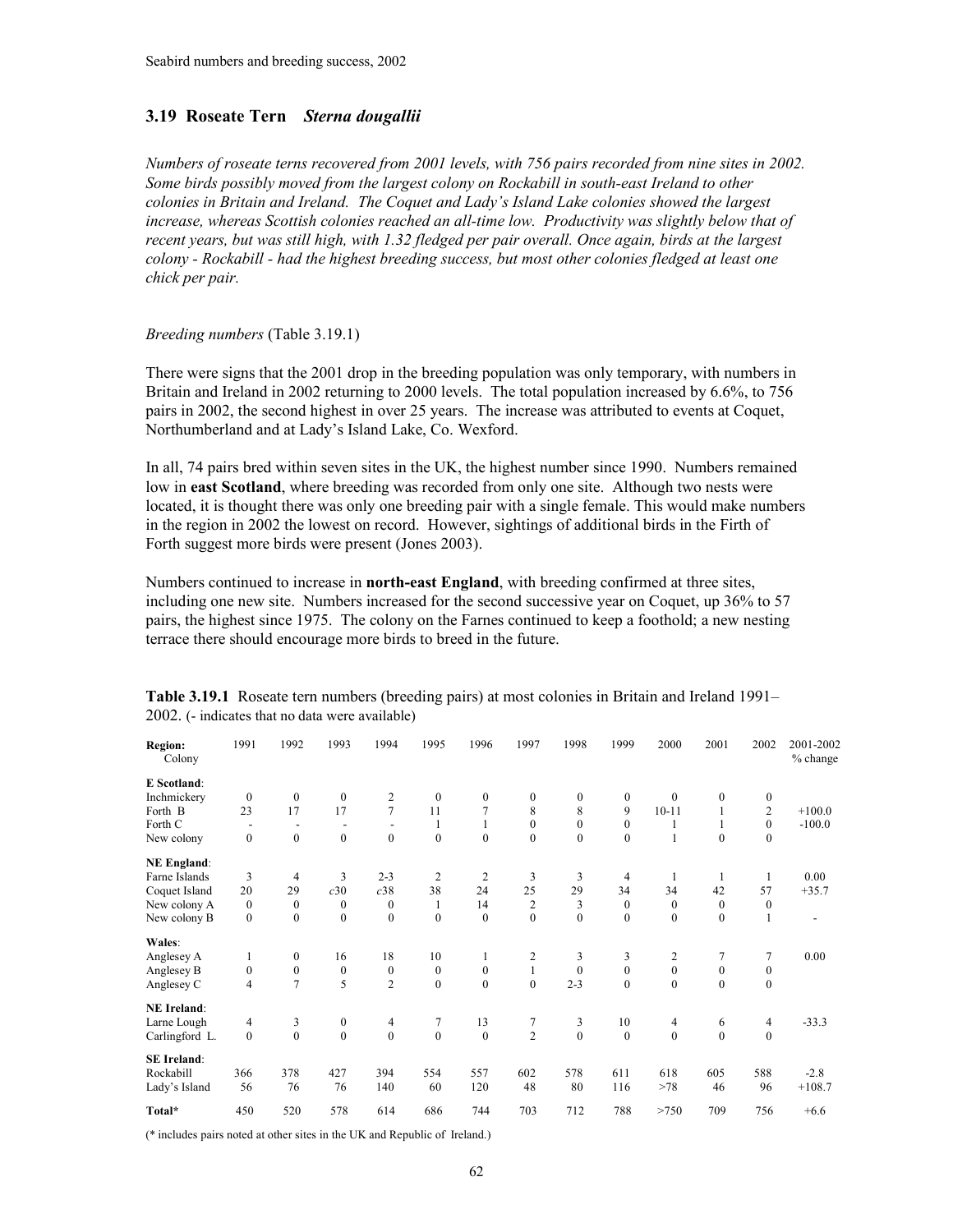In **Wales**, seven pairs again bred on Anglesey, but only four pairs were recorded in **north-east Ireland**, two fewer than in 2001. The only other region where breeding was reported was **south-east England**, the first for four years: one site held two pairs.

Numbers fell almost 3% at the largest colony on Rockabill, **south-east Ireland**, the gradual decline here probably due to birds moving to other colonies in Britain and Ireland. Ringing revealed 92% of ringed birds were recruited from Rockabill, 3 and 4-year-olds forming the largest components (22% and 16%, respectively) (Patrick *et al*. 2002). Elsewhere, the number at Lady's Island Lake recovered, to a level similar to the 1994-99 mean  $(94, s.d. = 37)$ .

### *Breeding success* (Table 3.19.2)

Productivity was high at most colonies in 2002. The overall breeding success for Britain and Ireland was slightly higher than the 10-year mean  $(1.29, s.e. = 0.07)$ , with 1.32 chicks fledged per pair.

In **Scotland**, at Forth B two chicks (presumably near-fledged) were ringed towards the end of August.

The colony on Coquet, **north-east England**, was successful for the second successive year, productivity remaining above the 12-year mean  $(1.00, s.e. = 0.06)$ . The single pair on the Farnes fledged two chicks and the pair breeding at the third site in the region was also successful, fledging one or two chicks.

| <b>Region/Site</b> | <b>Pairs</b> | 2001<br>fledged/pair | Pairs          | 2002<br>fledged/pair |
|--------------------|--------------|----------------------|----------------|----------------------|
| <b>E</b> Scotland  |              |                      |                |                      |
| Forth B            | 1            | 1.00                 | $\overline{2}$ | < 1.00               |
| Forth C            | 1            | 0.00                 |                |                      |
| <b>NE England</b>  |              |                      |                |                      |
| Farnes             | 1            | 1.00                 | 1              | 2.00                 |
| Coquet             | 42           | 1.29                 | 57             | 1.25                 |
| New colony B       |              |                      | 1              | $1.00 - 2.00$        |
| <b>SE England</b>  |              |                      |                |                      |
| Colony A           |              |                      | 2              | 0.00                 |
| <b>Wales</b>       |              |                      |                |                      |
| Anglesey A         | 7            | 0.57                 | $\overline{7}$ | 1.00                 |
| <b>NE</b> Ireland  |              |                      |                |                      |
| Larne Lough        | 6            | 0.83                 | $\overline{4}$ | $\leq 0.75$          |
| <b>SE</b> Ireland  |              |                      |                |                      |
| Rockabill          | 605          | 1.50                 | 588            | 1.39                 |
| Lady's Island Lake | 46           | 0.00                 | 96             | c.1.00               |
| Total              | 709          | 1.37                 | 758            | 1.32                 |

**Table 3.19.2** Breeding success of roseate terns in Britain and Ireland 2001–2002.

The two pairs in **south-east England** failed to raise any young, but birds in **Wales** had their most productive season since 1997: seven pairs fledged seven young – a higher than average productivity for the region  $(1989-2001 \text{ mean} = 0.78, \text{ s.e.} = 0.17)$ .

In **north-east Ireland**, three near-fledged chicks were ringed at Larne Lough – a maximum productivity of 0.75 per pair.

Although poor weather at the beginning of the season delayed nesting on Rockabill, **south-east Ireland**, breeding success was high. Overall, 1.39 chicks fledged per nest (n=100), slightly lower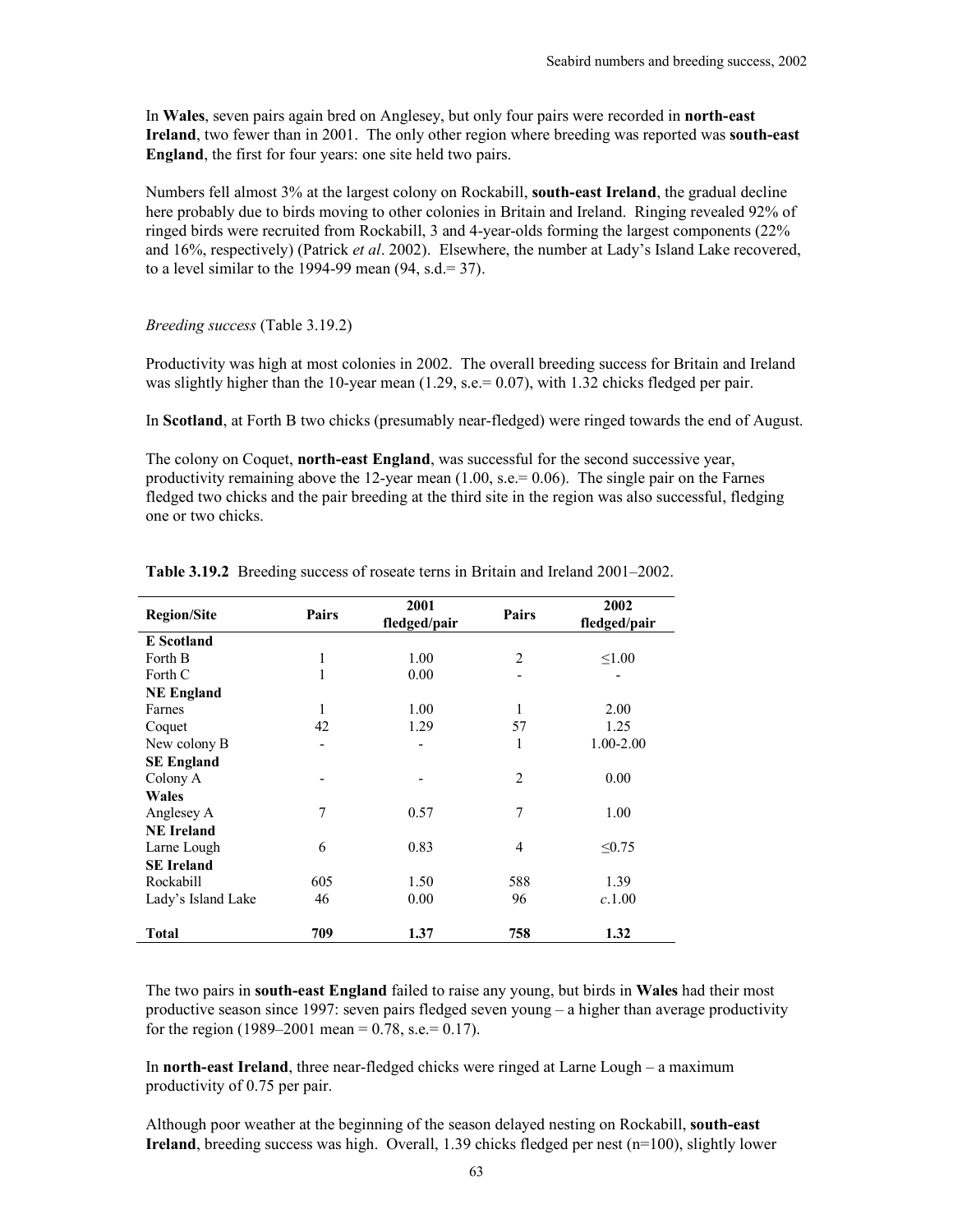than the previous three years. Relatively short lay- and hatch intervals and high chick growth rates and fledging weights indicated good food availability. Almost exclusively, sandeels (*Ammodytes* sp.) and clupeids were the main prey items (Patrick *et al*. 2002). Extensive pre-season rat baiting meant the predation problems of 2001 were not repeated at Lady's Island Lake in 2002: 101 chicks were ringed and productivity was estimated as about one chick per nest. The mean clutch size of nests built under some sort of cover was higher than for exposed nests (1.70 and 1.35, respectively) (Daly *et al*. 2002).

## **3.20 Common Tern** *Sterna hirundo*

*With the exception of south-east Scotland – where birds failed to return to the Isle of May – numbers of common terns in Scotland recovered from 2001 declines. Most regions in the rest of Britain and Ireland were stable or continued to increase, with the largest increases reported from south-east Ireland. Productivity at monitored colonies was below 2001 levels in most regions in 2002. Bad weather was the most-frequently cited cause, but colonies in Scotland also suffered from an apparent lack of available food, disturbance and predation.* 

## *Breeding numbers* (Tables 3.20.1 and 3.20.2)

Numbers increased in **west Scotland** by more than 40%, recovering from 2001 declines. A total of 1,217 pairs bred at 25 colonies monitored as part of the Mink-Seabird Project in 2002. This compared to a minimum of 886 pairs at 20 colonies in 2001 and 1,269 pairs at 19 sites in 2000. Again the largest colony was on Sgeir na Caillich, Loch Melfort, considered mink-free at the beginning of the season. Following heavy otter *Lutra lutra* predation and the early desertion of the site in 2001, the traditionally largest colony - in the Sound of Mull - supported fewer birds than average in 2002 (Craik 2002). Elsewhere in south-west Scotland, 85 pairs were reported from three other sites, compared to 18 pairs in 2001. Thirteen pairs bred at two further sites in north-west Scotland, compared to 32 pairs in 2001. In addition, 414 pairs were counted in a complete census of south Harris to north South Uist for the first of a five-year project looking at the effects of mink eradication on tern and gull populations in the Outer Hebrides (Evans & Allan 2003).

Ten pairs were recorded from five sites in **Shetland**, compared to 14 pairs at the same sites in 2001. Numbers in **north Scotland** returned to 2000 levels, increasing by 11% to 568 pairs. The most notable increases occurred at Alness Point (where the population fell over 95% between 2000 and 2001) and at Barmac's. However, the population at Nigg fell 52% to a below-average 139 pairs.

Overall numbers in **north-east Scotland** also reversed the decline of the previous two years, although there was variation between colonies. The largest increase occurred at 'Site X', a relatively recent rooftop site. In contrast, the Loch of Strathbeg colony continued to decrease, down 61% to 22 pairs, well below average. There was also an 80% decline at Kirkhill.

Only four occupied colonies were counted in **south-east Scotland** in 2002. Overall numbers fell, due to a 98% decline on the Isle of May, to the lowest level since 1980. Although the large colony at Leith Docks was not counted in 2002, there was thought to be 500–600 pairs, similar to 2001.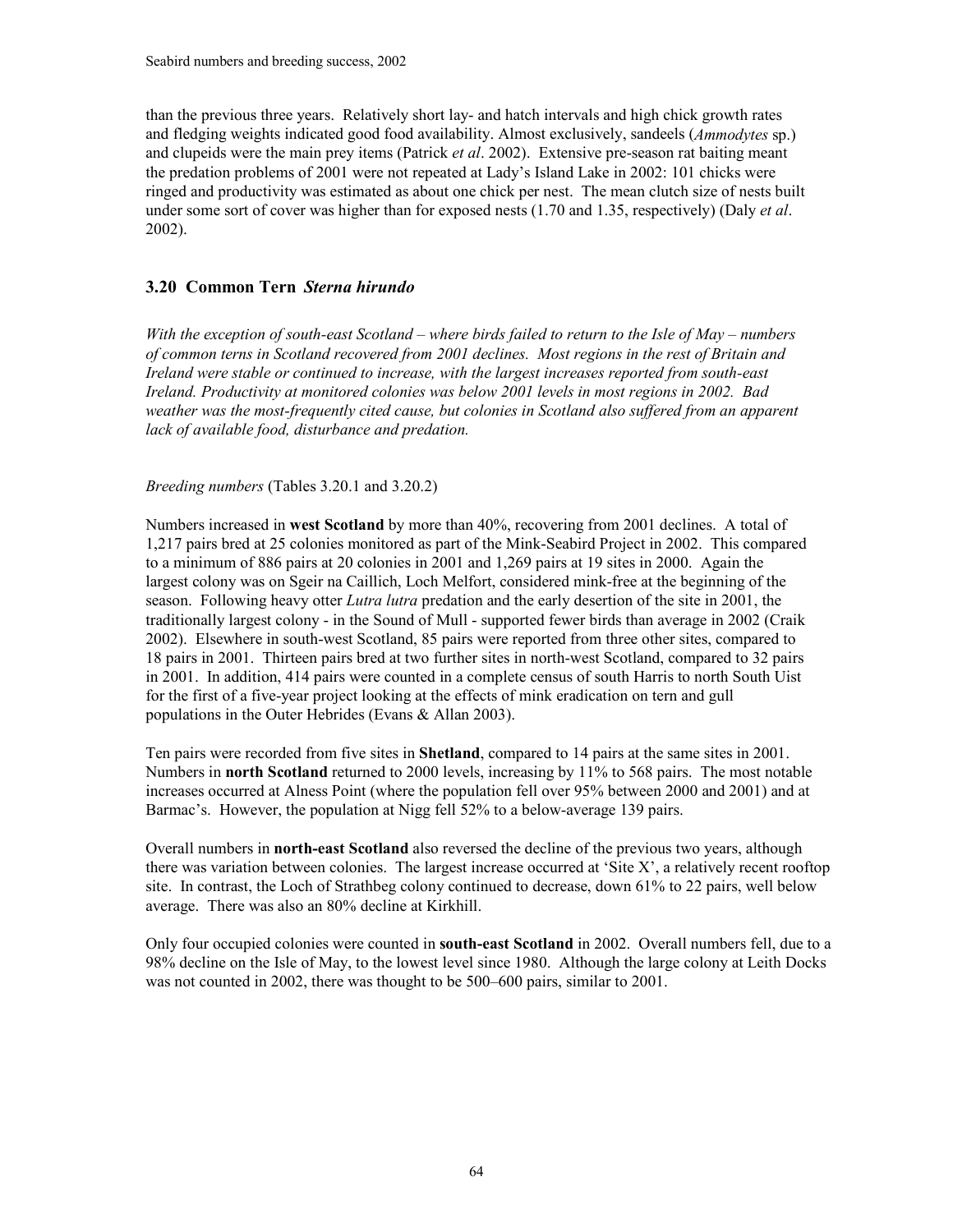| <b>Region</b>       | 2001  | 2002  | 2001-2002               |
|---------------------|-------|-------|-------------------------|
| SW & NW Scotland    | 920   | 1,315 | $+42.9^{3\overline{4}}$ |
| N Scotland          | 511   | < 568 | $+11.2^8$               |
| <b>NE</b> Scotland  | 333   | 389   | $+16.8^{7}$             |
| <b>SE</b> Scotland  | 239   | 169   | $-29.3^4$               |
| NE England          | 1,606 | 1,741 | $+8.4^9$                |
| E England           | 1,082 | 1,128 | $+4.8^{16}$             |
| SE England          | 592   | 601   | $+1.5^{8}$              |
| SW England          | 276   | 235   | $-14.9^{3}$             |
| Wales               | 838   | 844   | $+0.7^{5}$              |
| NW England          | 230   | 196   | $-14.8^{4}$             |
| NE Ireland          | 1,015 | 1,016 | $+0.1^3$                |
| <b>SE</b> Ireland   | 1,238 | 1,477 | $+19.3^3$               |
| Britain and Ireland | 8,880 | 9,679 | $+9.0^{104}$            |

**Table 3.20.1** Regional population changes at monitored common tern colonies, 2001–2002 (breeding pairs). Superscript = number of colonies counted in both years. Regional samples <100 pairs not included.

In **north-east England**, total numbers increased by over 8% for the second successive year. Numbers on Coquet increased by 11% to 1,083 pairs, the highest for twenty years, but the colony on the Farnes declined further and reached its lowest level since 1976. The other large colony in the region, at Teesmouth, continued to increase in size, up 7% to a record 420 pairs.

Comparable data were only received from one colony in **central England** in 2002: numbers remained stable at Rye Meads, Herts. The region holds nearly 8% of the British total (N. Ratcliffe *in litt*.) so it is hoped more counts will be forthcoming in future years.

**East England's** population increased slightly at monitored colonies, largely due to a doubling of numbers at Blackwater Estuary, Essex to over 110 pairs. There were no significant changes at other colonies in the region.

Overall numbers at eight colonies in **south-east England** remained stable in 2002 although there was some variation at individual colonies. No birds bred at the usually occupied North Solent NNR. Instead, these may have made up the additional 78% of numbers that bred farther along the coast at Pitts Deep to Hurst. Langstone Harbour experienced a 40% reduction in breeding birds, following four years with relatively high numbers. Nearby Chichester Harbour was the probable recipient, recording 40 pairs; birds have bred here only intermittently since 1993. The relatively large colonies in the Medway Estuary, Kent were not counted in 2002.

Numbers fell at all three **south-west England** sites monitored in both 2001 and 2002. However, populations at the two largest colonies – Brownsea and Lodmoor – remained above their long-term mean. On the Scillies, comparable data were only available for Samson, although a count of 145 individuals was also made on Green Island and Annet.

The two largest colonies in **Wales** – Shotton and Ynys Feurig – increased further in size in 2002, whilst the smaller two – Cemlyn and Inland Sea – continued to decline. However, the increases occurring in the region as a whole over the last 10 years appeared to have tailed off in 2002, with overall numbers remaining stable (1992–2001 mean = 579, s.d. = 130).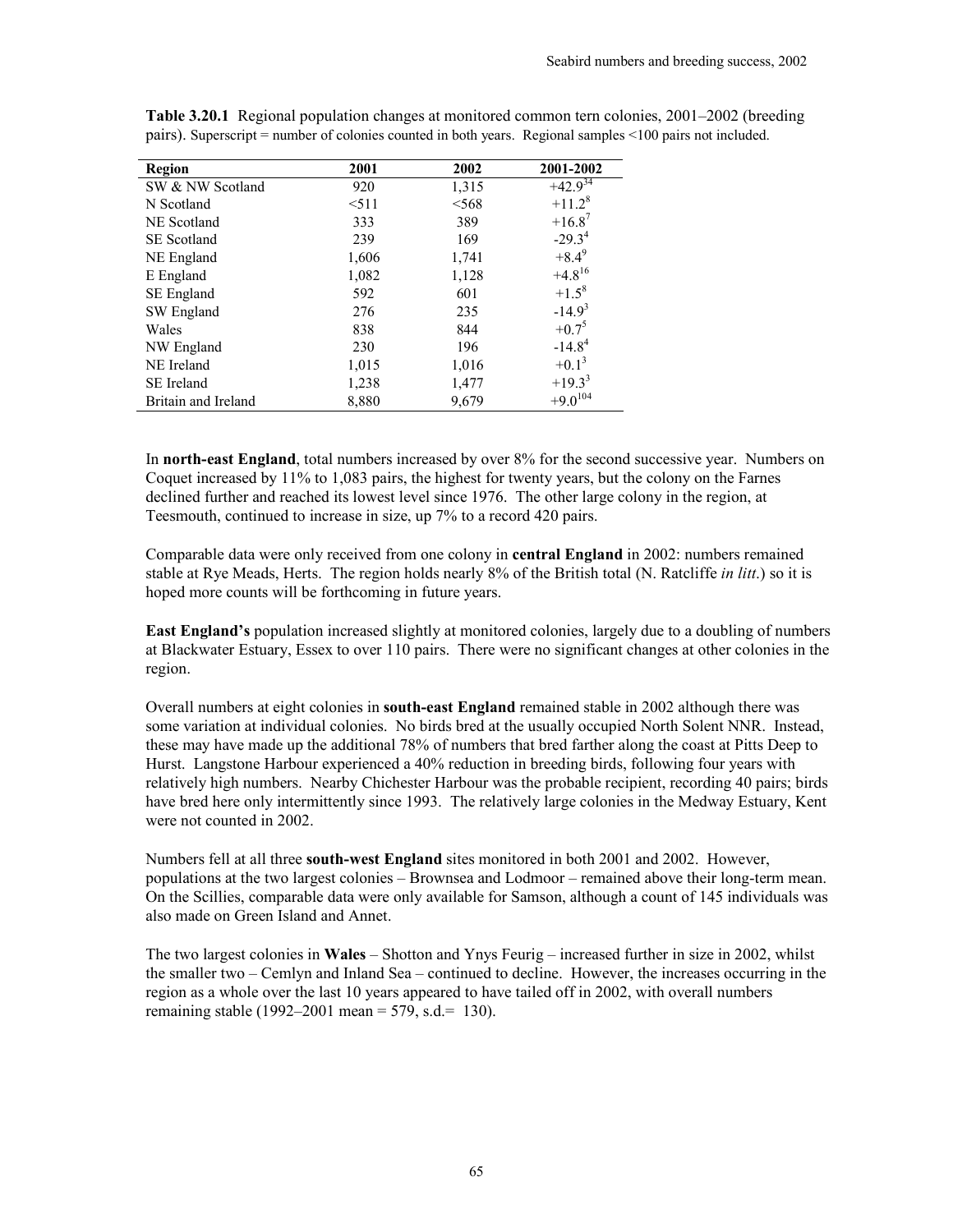**Table 3.20.2** Population changes of common terns 2001–2002 and 1986-2001 at selected sites referred to in the text.  $(P = pairs; I = individuals)$ .

| <b>Region/Site</b>                   |              | 2001         | 2002             | % Change<br>2001-2002        | 1986-2001<br>Mean $(\pm s.d.)$<br>No. years |                          |
|--------------------------------------|--------------|--------------|------------------|------------------------------|---------------------------------------------|--------------------------|
| <b>SW Scotland</b>                   |              |              |                  |                              |                                             |                          |
| Sgeir na Caillich                    | P            | 442          | 421              | $-4.8$                       | 187 (106)                                   | 12                       |
| G.Eileanan, Sd Mull                  | P            | $\mathbf{0}$ | 229              | $\blacksquare$               | 569 (195)                                   | 16                       |
| N Scotland                           |              |              |                  |                              |                                             |                          |
| Alness Point                         | P            | 10           | 110              | $+1000.0$                    | 122(74.1)                                   | 14                       |
| Barmac's                             | ${\bf P}$    | 125          | 210              | $+68.0$                      | 147(153)                                    | 13                       |
| Nigg                                 | P            | 295          | 139              | $-52.9$                      | 173 (114)                                   | 13                       |
| <b>NE</b> Scotland                   |              |              |                  |                              |                                             |                          |
| 'Site X'                             | P            | c.45         | c.134            | $+197.8$                     | 31(30.0)                                    | 5                        |
| Loch of Strathbeg                    | P            | 57           | 22               | $-61.4$                      | 97(32.1)                                    | 15                       |
| Kirkhill                             | P            | 55           | $10 - 12$        | $-80.0$                      | 26(21.8)                                    | 6                        |
| <b>SE Scotland</b>                   |              |              |                  |                              |                                             |                          |
| Isle of May                          | ${\bf P}$    | 132          | $\overline{2}$   | $-98.5$                      | 170 (110)                                   | 16                       |
| Leith Docks                          | P            | 507          | $\ddot{}$        | $\overline{\phantom{0}}$     | 449 (158)                                   | 14                       |
| <b>NE England</b>                    |              |              |                  |                              |                                             |                          |
| Coquet                               | P            | 977          | 1,083            | $+10.8$                      | 750 (166)                                   | 16                       |
| Farnes                               | P            | 114          | 91               | $-20.2$                      | 236 (74.4)                                  | 16                       |
| Teesmouth                            | P            | 394          | 420              | $+6.6$                       | 195 (138)                                   | 6                        |
| <b>C</b> England                     |              |              |                  |                              |                                             |                          |
| Rye Meads                            | ${\bf P}$    | 45           | 47               | $+4.4$                       | 41 $(3.6)$                                  | 11                       |
| <b>E</b> England                     |              |              |                  |                              |                                             |                          |
| Blackwater                           | ${\bf P}$    | 54           | >110             | $+103.7$                     | 38 (20.6)                                   | 6                        |
| <b>SE England</b>                    |              |              |                  |                              |                                             |                          |
| North Solent NNR                     | P            | 137          | $\boldsymbol{0}$ | $-100.0$                     | 181 (94.4)                                  | 16                       |
| Pitts Deep - Hurst                   | P            | 211          | c.375            | $+77.7$                      | 126(77.5)                                   | 15                       |
| Langstone Harbour                    | ${\bf P}$    | 148          | 88               | $-40.5$                      | 66(46.0)                                    | 16                       |
| Chichester Harbour                   | P            | $\mathbf{0}$ | 40               |                              | 19.7(27.2)                                  | 16                       |
|                                      |              |              |                  | $\qquad \qquad \blacksquare$ |                                             |                          |
| <b>SW England</b><br><b>Brownsea</b> | P            | 203          | 179              | $-11.8$                      |                                             | 16                       |
|                                      | P            |              | 36               |                              | 145(35.2)                                   |                          |
| Lodmoor                              | ${\bf P}$    | c.43<br>c.30 | c.20             | $-16.3$<br>$-33.3$           | 26(17.0)                                    | $\overline{4}$           |
| Samson, Scillies<br><b>Wales</b>     |              |              |                  |                              |                                             | $\overline{\phantom{0}}$ |
| <b>Shotton Pools</b>                 | P            | 545          | 555              | $+1.8$                       |                                             | 16                       |
|                                      | ${\bf P}$    | c.120        |                  |                              | 302 (122)                                   |                          |
| Ynys Feurig                          | P            | 57           | c.150<br>46      | $+25.0$<br>$-19.3$           | 74 (24.8)                                   | 16<br>14                 |
| Cemlyn                               | P            |              |                  |                              | 66 (27.7)                                   |                          |
| Inland Sea                           |              | 26           | $\mathbf{1}$     | $-96.2$                      | 17(10.7)                                    | 12                       |
| <b>NW England</b>                    |              |              |                  |                              |                                             |                          |
| Seaforth                             | ${\bf P}$    | 172          | 143              | $-16.7$                      | 61(63.6)                                    | 16                       |
| <b>NE</b> Ireland                    |              |              |                  |                              |                                             |                          |
| Larne Lough                          | ${\bf P}$    | 542          | 482              | $-11.1$                      | 296 (157)                                   | 14                       |
| Carlingford Lough                    | ${\bf P}$    | 448          | 459              | $+2.5$                       | 351 (30.7)                                  | 13                       |
| <b>SE</b> Ireland                    |              |              |                  |                              |                                             |                          |
| Rockabill                            | $\mathbf{P}$ | 693          | 774              | $+11.7$                      | 319 (209)                                   | 16                       |
| Lady's Island Lake                   | ${\bf P}$    | c.322        | c.461            | $+43.2$                      | 295 (89.4)                                  | 13                       |
| Dublin Port                          | $\mathbf{P}$ | 223          | 242              | $+8.5$                       | 114 (79.4)                                  | $\boldsymbol{7}$         |

The apparent decline observed in **north-west England** was largely due to fewer birds breeding at Seaforth in 2002, although the colony remained above its 16-year mean. However, only six artificial breeding rafts were launched there in 2002, compared to eight in 2001.

The total number at three colonies in **north-east Ireland** remained remarkably stable in 2002. The populations in Larne and Carlingford Loughs remained well above average, but on the whole were at a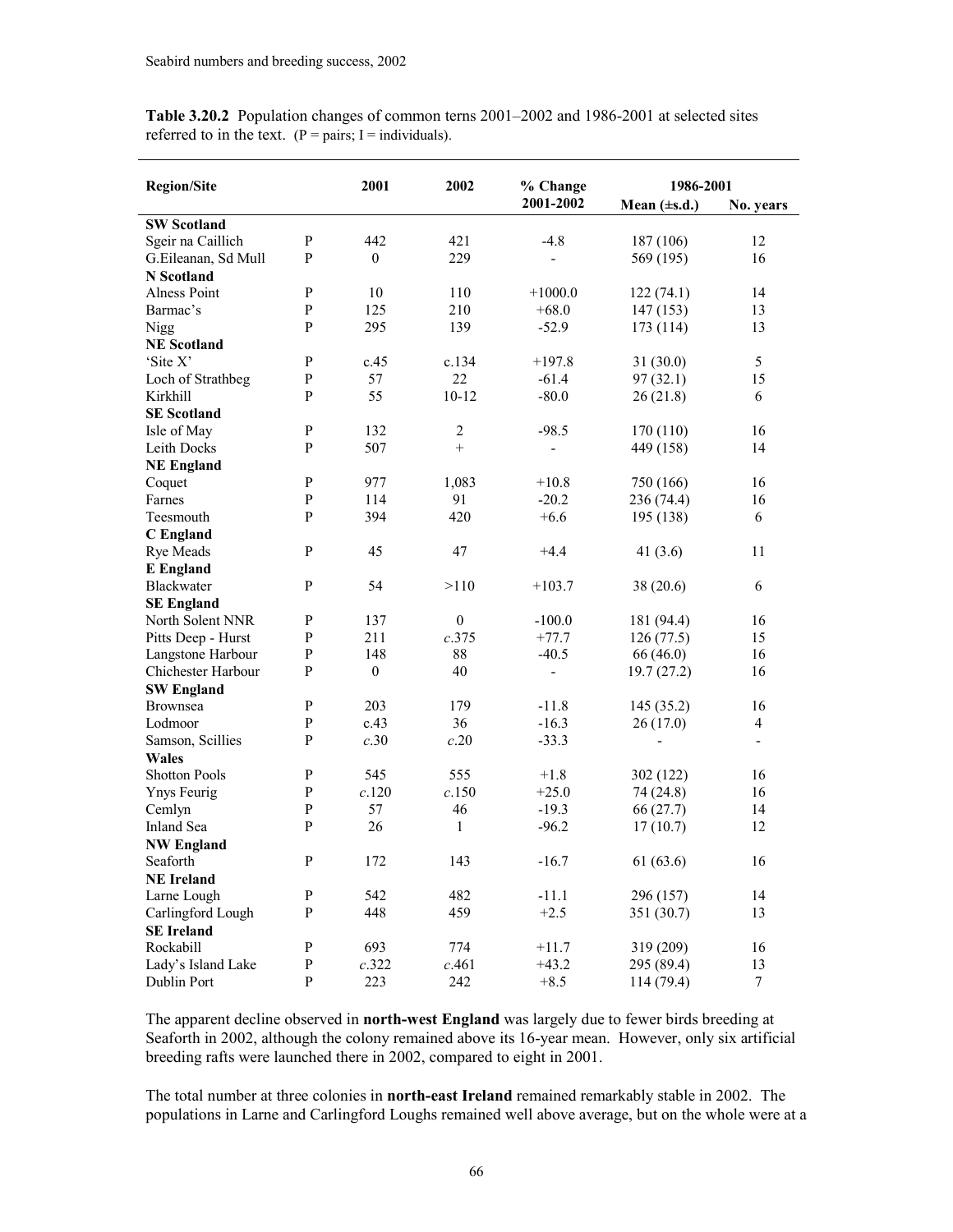lower level than two to three years ago. No data were available for the largest colony in the region at Strangford Lough.

Rockabill, Lady's Island Lake and Dublin Port, **south-east Ireland**, reported increases in 2002, the colonies on Rockabill and at Dublin Port reaching their highest ever number. The above-average count for Lady's Island Lake was an estimate based on a common to Arctic tern ratio of 5:2 for a 'commic' count of 649 pairs.

#### *Breeding success* (Tables 3.20.3 and 3.20.4)

Overall productivity was below 2001 levels in most regions in 2002. Colonies in Scotland again were least successful, fledging a below-average minimum of 0.36 chicks per pair (1989–2001 mean = 0.48,  $s.e. = 0.05$ ). Productivity of English colonies, although above the long-term mean, was moderate  $(1989–2001 \text{ mean} = 0.81, s.e. = 0.08)$ , whilst productivity in Wales and south-east Ireland remained high, with 1.20 chicks per pair (1990–2001 mean = 1.18, s.e= 0.13) and 1.32 chicks per pair (1991–  $2001$  mean = 1.50, s.e. = 0.15) respectively.

In the Mink-Seabird Project in **west Scotland**, productivity was below 2000 and 2001 levels, with around 656 young fledged from 1,217 pairs. Sites where birds bred successfully had had all mink removed or were naturally free of mink. Seven pairs at Loch Feochan had the highest productivity, with 2.29 chicks per pair. However, otter predation again made it difficult to assess the benefit of mink control. One otter in particular had a huge impact on Glas Eileanan, Sound of Mull, causing the failure of all 229 pairs (Craik 2002). The largest colony, in Loch Melfort, again incurred predation by peregrine *Falco peregrinus* on large chicks late in the season.

Only one chick fledged from eight colonies monitored in **north Scotland**. The main reason cited for the failure was a lack of food, but inclement weather early in the season, disturbance by people and otter predation also contributed to the worst season on record  $(1989-2001 \text{ mean} = 0.49, \text{s.e.} = 0.09)$ (Butterfield 2002).

The low fledging rate of 0.30 chicks per pair in **north-east Scotland** was about average for the region  $(1986–2001 \text{ mean} = 0.33, \text{s.e.} = 0.07)$ . The highest productivity was at a sub-colony of the rooftop 'Site X' (34 pairs), but the largest colony, at St Fergus (147 pairs), incurred heavy predation by carrion crows *Corvus corone*.

Overall productivity in **south-east Scotland** was higher than in 2001, but remained well below the 1986–2001 mean (0.62, s.e.= 0.10). However, breeding success was probably higher than indicated by these figures as many fledged young went unrecorded at the largest colony at Grangemouth (106 pairs).

A third consecutive productive year for common terns in **north-east England** was again biased by the success of the largest colony, on Coquet. A productivity of 1.97 per pair  $(n=32)$  was the second highest on record for the colony. Birds on the nearby Farnes, however, had an even less productive season than in 2001 (n=30). In addition, 235 pulli were ringed at the Teesmouth colony (420 pairs), similar to 2001 (394 pairs; 213 pulli).

Only one colony in **central England** yielded information on breeding success in 2002; birds had a fairly good season at Rye Meads, Herts.

Productivity in **east England** was the lowest for four years. The smallest monitored colony, at Hoveton Great Broad (23 pairs), had the highest productivity in the region and was the only site to record an increase in productivity compared with 2001. The north Norfolk colonies at Snettisham (85 pairs), Holkham (110 pairs) and Blakeney (165 pairs) were especially unsuccessful, the latter due to gull predation.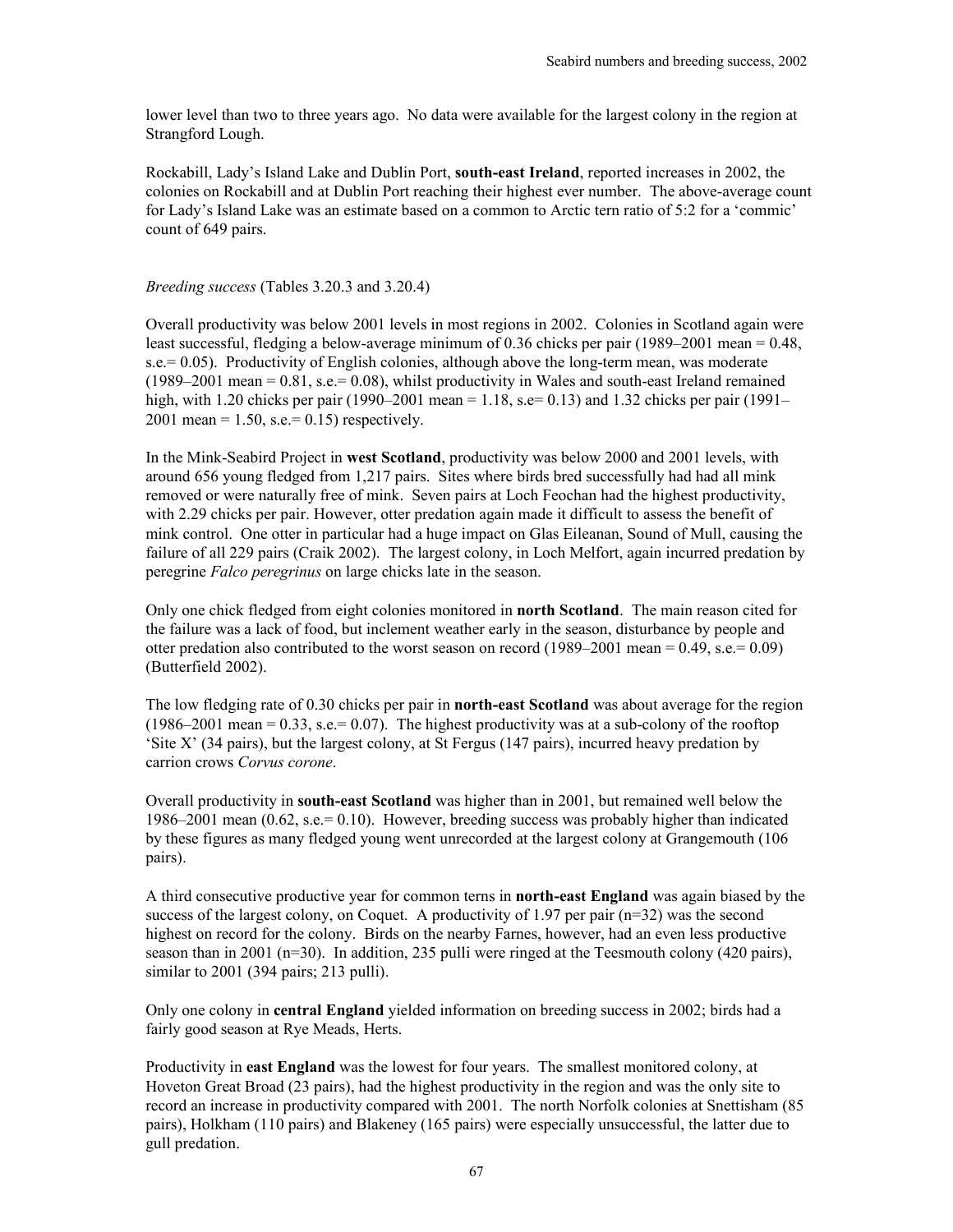**South-east England** colonies experienced their lowest overall productivity since 1990. The largest colony at Pitts Deep to Hurst (350–400 pairs) fledged a minimum 15 young. Flooding and severe weather may have been to blame for low fledging rates at Langstone Harbour (88 pairs) and Hayling Island (7 pairs).

The largest colony in **south-west England**, on Brownsea (179 pairs), suffered its lowest productivity on record due to predation/flooding. The Lodmoor colony (36 pairs) also had a below-average season.

| <b>Region/site</b>            | 2001                     | 2002     | 1986-2001         |                          |  |
|-------------------------------|--------------------------|----------|-------------------|--------------------------|--|
|                               |                          |          | mean $(\pm s.e.)$ | No. of                   |  |
|                               |                          |          |                   | years                    |  |
| <b>SW Scotland</b>            |                          |          |                   |                          |  |
| E an Ruisg, L Feochan         | 2.33                     | 2.29     | 2.29(0.31)        | $\overline{4}$           |  |
| Sgeir nan Caillich, L Melfort | 0.68                     | 0.71     | 0.80(0.45)        | $\overline{4}$           |  |
| G. Eileanan, Sd Mull          | N/A                      | 0.00     | 0.50(0.17)        | 3                        |  |
| <b>NE</b> Scotland            |                          |          |                   |                          |  |
| St Fergus                     | >0.21                    | 0.07     | 0.17(0.06)        | 9                        |  |
| Site X                        | 0.51                     | 1.00     | 0.66(0.10)        | $\overline{4}$           |  |
| <b>SE Scotland</b>            |                          |          |                   |                          |  |
| Grangemouth                   | c.0.41                   | >0.16    | 0.44(0.07)        | $\tau$                   |  |
| <b>NE England</b>             |                          |          |                   |                          |  |
| Coquet                        | 1.83                     | 1.97     | 1.03(0.15)        | 16                       |  |
| Farnes                        | 0.30                     | 0.23     | 0.74(0.21)        | 6                        |  |
| <b>C</b> England              |                          |          |                   |                          |  |
| <b>Rye Meads</b>              | 1.38                     | 1.32     | 1.59(0.21)        | 6                        |  |
| <b>E</b> England              |                          |          |                   |                          |  |
| <b>Hoveton Great Broad</b>    | 1.04                     | 1.48     |                   | $\overline{\phantom{a}}$ |  |
| Snettisham                    | 0.59                     | 0.09     | 0.38(0.13)        | 10                       |  |
| Holkham                       | 0.44                     | 0.04     | 0.55(0.15)        | 11                       |  |
| Blakeney                      | 1.07                     | 0.27     | 0.56(0.17)        | 10                       |  |
| <b>SE England</b>             |                          |          |                   |                          |  |
| Pitts Deep - Hurst            |                          | >0.04    | 0.47(0.12)        | 7                        |  |
| Langstone Harbour             | 0.35                     | 0.08     | 0.64(0.15)        | 14                       |  |
| Hayling Island                | N/A                      | 0.29     | N/A               |                          |  |
| <b>SW England</b>             |                          |          |                   |                          |  |
| Brownsea Is                   | 0.66                     | 0.06     | 0.65(0.07)        | 13                       |  |
| Lodmoor                       | 1.88                     | $c.1.00$ | 1.84(0.23)        | $\overline{4}$           |  |
| Wales                         |                          |          |                   |                          |  |
| Shotton                       | 1.45                     | 1.05     | 1.36(0.16)        | 13                       |  |
| <b>Ynys Feurig</b>            | 2.08                     | 2.17     | 1.09(0.22)        | 14                       |  |
| Cemlyn                        | $\overline{\phantom{0}}$ | 0.07     | 0.45(0.18)        | $\boldsymbol{7}$         |  |
| <b>NW England</b>             |                          |          |                   |                          |  |
| Seaforth                      | 0.35                     | 0.67     | 0.63(0.08)        | 16                       |  |
| Rockcliffe                    | 0.17                     | 0.71     | 0.08(0.03)        | 9                        |  |
| <b>NE</b> Ireland             |                          |          |                   |                          |  |
| <b>Belfast Lough</b>          | 1.80                     | 1.47     | 1.52(0.27)        | $\overline{2}$           |  |
| <b>SE</b> Ireland             |                          |          |                   |                          |  |
| Rockabill                     | 1.05                     | 1.35     | 1.66(0.16)        | 11                       |  |
| Dublin Port                   | 1.48                     | 1.24     | 1.54(0.10)        | $\overline{4}$           |  |

**Table 3.20.3** Productivity of common terns expressed as chicks per pair 2001–2002 and 1986-2001 at selected sites referred to in the text. (- indicates no data available)

Overall breeding success at **Welsh** colonies, although the lowest since 1997, remained high, with 1.20 chicks fledged per pair. However, constituent colonies experienced mixed fortunes; birds at Ynys Feurig (*c*.150 pairs) had their second highest productivity on record, whilst the smaller Cemlyn colony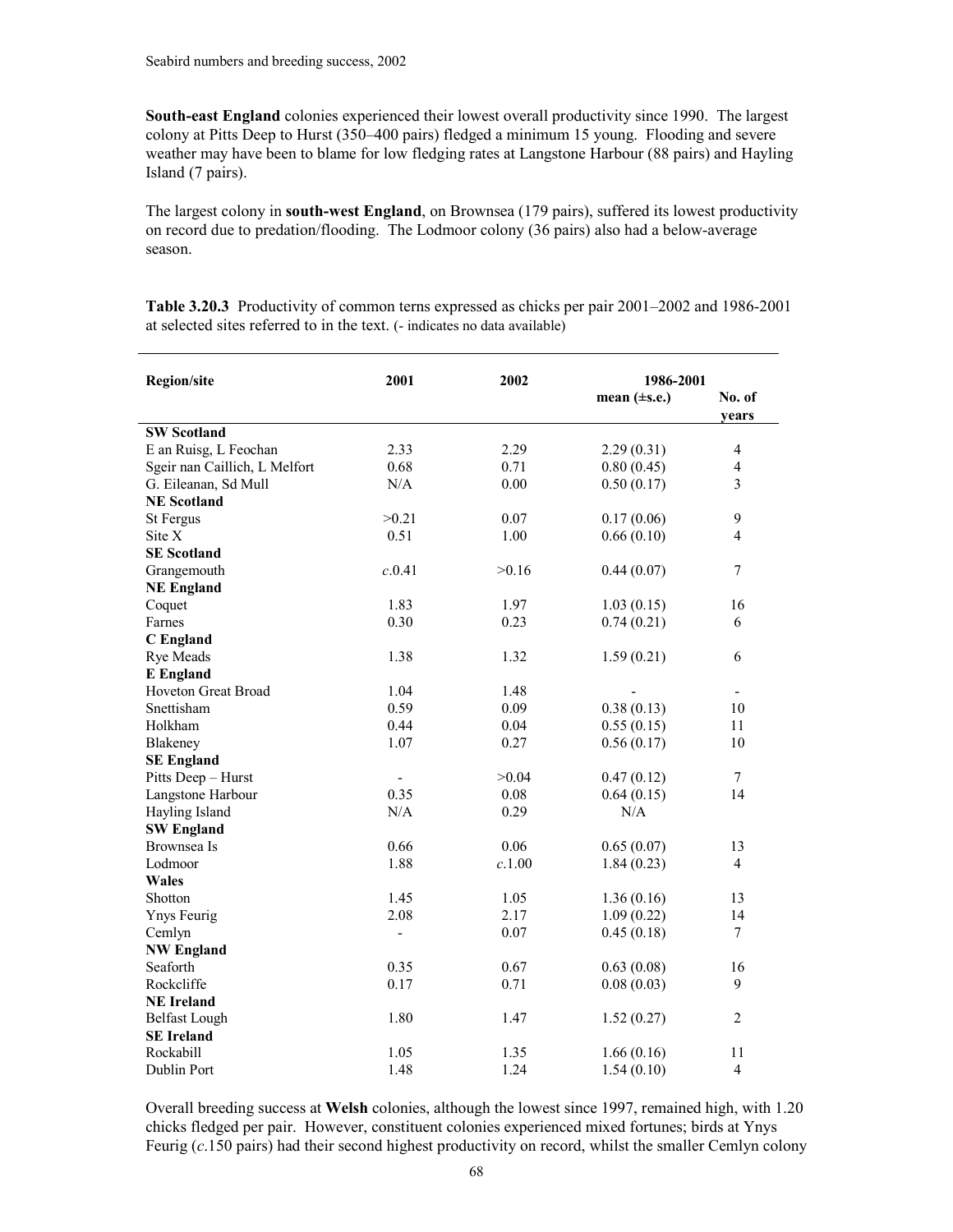(46 pairs) had a very unproductive season. Heavy rain during the critical hatching period reduced productivity at the largest colony at Shotton (555 pairs).

**North-west England** was one of the few regions to have a more successful year in 2002 than 2001. Although the weather was not good for the chicks at Seaforth – resulting in a moderate productivity for the 143 pairs – there was no repeat of the strong winds that severely affected the colony in 2001. In addition, the small Rockcliffe colony (17 pairs) has its most successful year on record.

The Belfast Lough colony, **north-east Ireland**, experienced another very productive year; 75 pairs fledged 110 young. In **south-east Ireland**, birds on Rockabill and at Dublin Port had a fairly successful – although below-average – year. In contrast, only 111 chicks were ringed from 461 pairs (167 pulli ringed; 322 pairs in 2001) at Lady's Island Lake, indicating it had been a less successful season there than in 2001.

**Table 3.20.4** Common tern productivity, grouped regionally, 2001–2002: expressed as number of chicks fledged per breeding pair at sample colonies (superscript  $n =$  number of colonies). When more than one colony was sampled in a given region, the overall figure given is the total number of fledglings divided by the total number of breeding pairs across all colonies. Note that the same colonies have not necessarily been monitored in each region each year and that the number of pairs given here are sample sizes (and do not necessarily indicate population changes between years). (- indicates no data were available).

| Region                | 2001 chicks fledged/pair |               |         | 2002 chicks fledged/pair |               |         |  |
|-----------------------|--------------------------|---------------|---------|--------------------------|---------------|---------|--|
|                       | Pairs <sup>n</sup>       | Range         | Overall | Pairs <sup>n</sup>       | Range         | Overall |  |
| SW Scotland           | $>797^{10}$              | $0.00 - 2.33$ | c.0.60  | $1,033^{13}$             | $0.00 - 2.29$ | 0.59    |  |
| NW Scotland           | $95^{8}$                 | $0.00 - 3.00$ | 0.72    | $177^{11}$               | $0.00 - 1.50$ | 0.32    |  |
| N Scotland            | $511^5$                  | $0.00 - 0.95$ | 0.71    | $< 568^8$                | $0.00 - 0.01$ | 0.00    |  |
| NE Scotland           | $323^{6}$                | $0.16 - 0.64$ | 0.38    | $285^{6}$                | $0.00 - 1.00$ | 0.30    |  |
| <b>SE</b> Scotland    | $143^2$                  | $0.21 - 0.41$ | >0.33   | $163^3$                  | $0.00 - 0.82$ | >0.38   |  |
| <b>Total Scotland</b> | $1,869^{31}$             | $0.00 - 3.00$ | 0.58    | $2,226^{41}$             | $0.00 - 2.29$ | >0.36   |  |
| NE England            | $1,128^5$                | $0.20 - 1.83$ | 1.64    | $1,206^4$                | $0.23 - 1.97$ | 1.81    |  |
| C England             | 45 <sup>1</sup>          |               | 1.38    | 47 <sup>1</sup>          |               | 1.32    |  |
| E England             | $1,050^{11}$             | $0.44 - 1.26$ | 0.85    | $1,018^9$                | $0.04 - 1.48$ | 0.56    |  |
| SE England            | $191^3$                  | $0.00 - 1.44$ | 0.54    | 601'                     | $0.04 - 1.46$ | 0.19    |  |
| SW England            | $216^2$                  | $0.66 - 1.88$ | c.0.88  | $215^2$                  | $0.06 - 1.00$ | 0.21    |  |
| NW England            | $230^3$                  | $0.00 - 0.35$ | 0.27    | $196^{4}$                | $0.00 - 0.71$ | 0.56    |  |
| <b>Total England</b>  | $2,860^{25}$             | $0.00 - 1.88$ | 1.11    | $3,283^{27}$             | $0.00 - 1.97$ | 0.94    |  |
| <b>Wales</b>          | $755^3$                  | 1.45-2.08     | 1.60    | $843^4$                  | $0.07 - 2.17$ | 1.20    |  |
| NE Ireland            | $25^{1}$                 |               | 1.80    | $75^1$                   |               | 1.47    |  |
| SE Ireland            | $916^2$                  | 1.05-1.48     | 1.16    | $1,016^2$                | 1.24-1.35     | 1.32    |  |

## **3.21 Arctic Tern** *Sterna paradisaea*

*Regions showed considerable variation in changes in breeding numbers between 2001 and 2002. Of particular note were the large declines observed at some Shetland sites and on the Isle of May in south-east Scotland. However, numbers in west Scotland and north-east England were the highest for several years and the Welsh population reached a record high. Major breeding failures were experienced at colonies in Shetland and north Scotland due to an apparent shortage of sandeels and inclement weather. However, overall success at five sites on Orkney was the highest on record and Welsh colonies continued to be very productive.*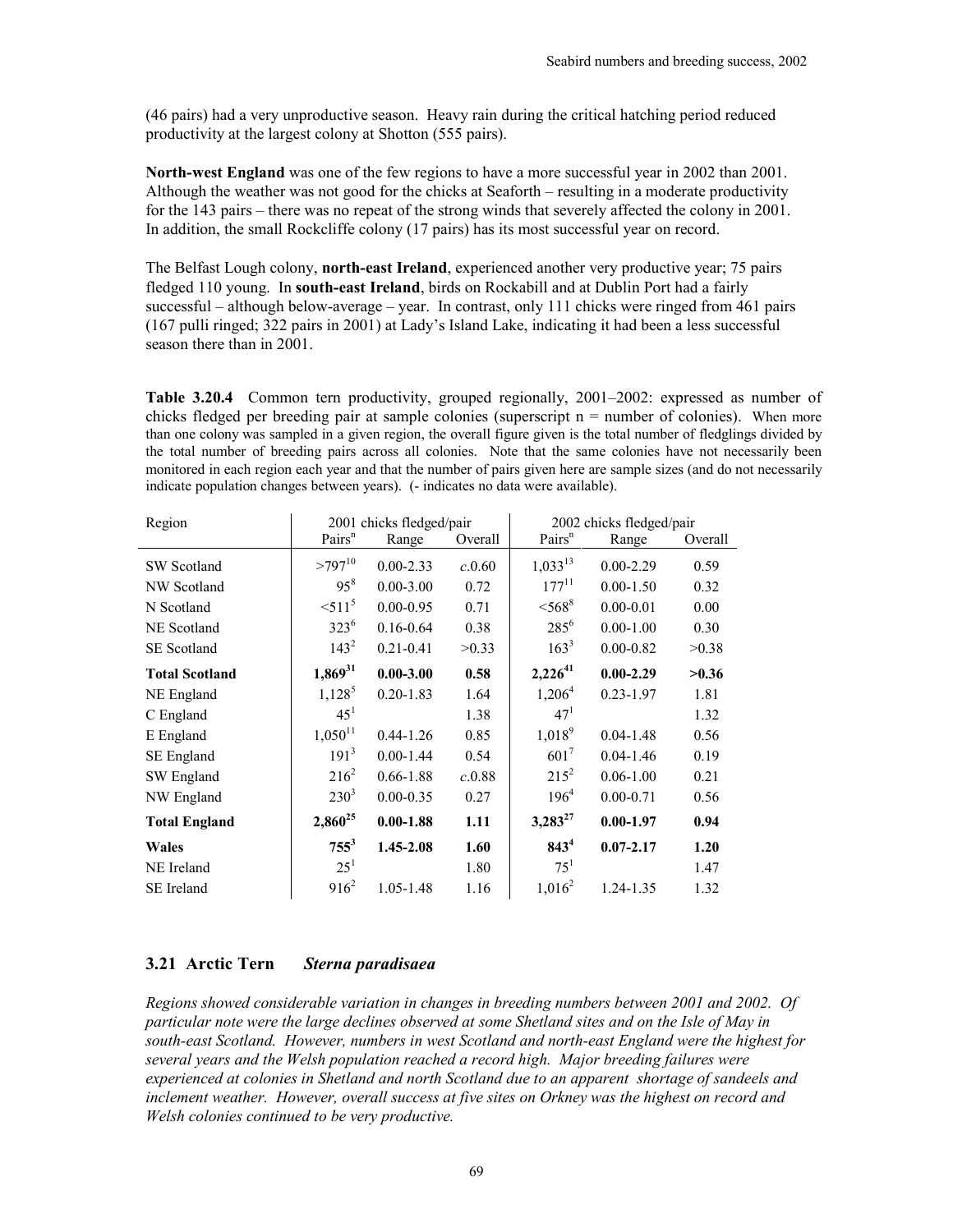## *Breeding numbers* (Tables 3.21.1 and 3.21.2)

An estimated 484 pairs bred at 14 colonies in **west Scotland** monitored as part of the Mink-Seabird Project, the highest since the project started in 1987 (the minimum number was 204 pairs, in 2001). Unusually, a large colony (1,350 pairs) established itself on Fladda, Sound of Luing (Craik 2002). Three other small south-west Scotland colonies had similar numbers to 2001 but total numbers at four further colonies in the north-west increased by 55% due to record numbers on the Isle of Eigg. In addition, a total census of colonies from north South Uist to south Harris, monitored as part of a mink removal programme, recorded 1,604 pairs (Evans & Allan 2003).

| <b>Table 3.21.1</b> Population changes at monitored Arctic tern colonies, 2001–2002 (breeding pairs).           |
|-----------------------------------------------------------------------------------------------------------------|
| Superscript $=$ number of colonies/sites counted in both years. Regional samples $\leq 100$ pairs not included. |

| Region             | 2001  | 2002  | 2001-2002    |
|--------------------|-------|-------|--------------|
| SW & NW Scotland   | 408   | 812   | $+99.0^{29}$ |
| Shetland           | 4,530 | 1,311 | $-71.1'$     |
| Orkney             | 2,440 | 2,916 | $+19.5^4$    |
| N Scotland         | 263   | 238   | $-9.5^8$     |
| NE Scotland        | 570   | 621   | $+8.9^{7}$   |
| <b>SE</b> Scotland | 917   | 238   | $-74.0^{5}$  |
| NE England         | 3,563 | 3,955 | $+11.0^3$    |
| Wales              | 1,763 | 2,000 | $+13.4^4$    |
| SE Ireland         | 180   | c.275 | $+52.8^{2}$  |

Trends observed from a relatively small proportion of the population monitored in Shetland and Orkney may not be representative of the regions as a whole. There was an overall decrease of 71% in breeding numbers at the seven sites monitored in **Shetland** in both 2000-2001 and 2001-2002. Numbers fell dramatically on Fair Isle following the record high population in 2001, to the lowest count for at least 15 years (Shaw *et al*. 2002) and there was a 50% decline on Foula (Furness 2002), to the lowest level since 1990. However, on Fetlar, numbers reached their highest for four years (Smith & Bellamy 2002). Counts from three additional sites could be compared with 1999 data (Croft  $\&$ Marks 1999): 500–700 birds at Dalsetter, Mainland represented a 70% decline since then. Colonies did not form at Noss Hill and Mossy Hill in 1999, so 2002 counts (300–400 birds and 250–300 birds respectively) represented increases there.

In **Orkney**, the situation was different from in Shetland, with four sites – Papa Westray, Rousay, North Ronaldsay and Onziebust, Egilsay – showing an almost 20% increase between 2001 and 2002. The largest increases occurred at North Hill, Papa Westray and on North Ronaldsay. In addition, a complete census of Egilsay recorded 200 birds.

Overall numbers declined for the second consecutive year in **north Scotland**, the largest decline occurred at the largest colony, Nigg, where numbers had increased between 2000 and 2001. Numbers in **north-east Scotland**, however, recovered from the drop in 2001; the Sands of Forvie colony reached a record high and the number increased by 47% at St Fergus, although it was well below the long-term mean for the site. The large decline in **south-east Scotland** was attributed to events on the Isle of May, which recorded its lowest breeding population since 1988; severe weather at the beginning of the season may have contributed to this (Wilson *et al*. 2002).

Numbers increased at all monitored sites in **north-east England** – Coquet, the Farnes and Long Nanny – and the region's total was the highest since 1995. In addition, 60 common/Arctic terns were recorded at Lindisfarne, compared with 30–35 in 2001. In **east England** two sites held a total of seven pairs in 2002, compared with 24 pairs at four sites in 2001. In **north-west England**, numbers on Foulney increased for the first time since 1995.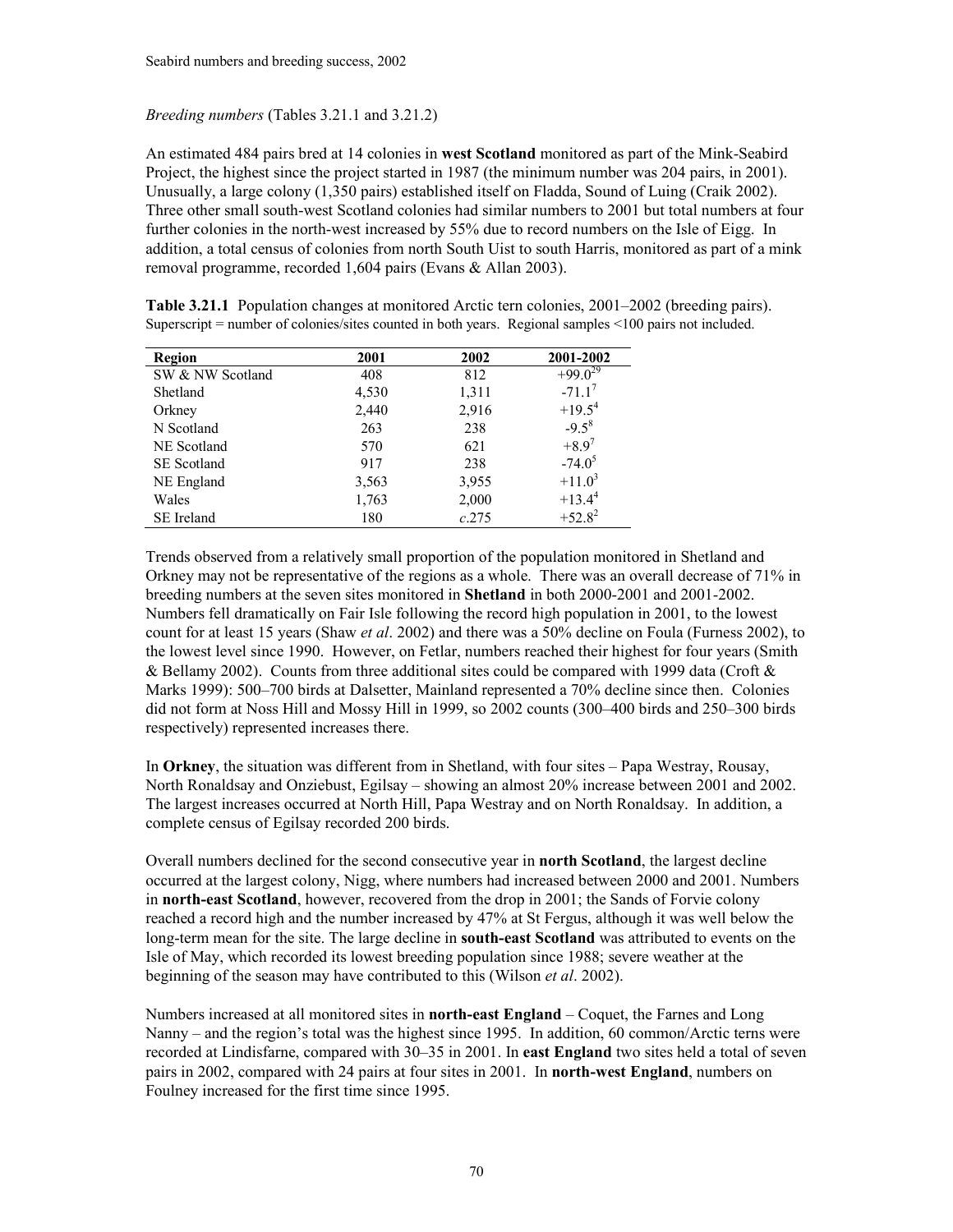|                     |              |         | 2002  |                |                   |                |
|---------------------|--------------|---------|-------|----------------|-------------------|----------------|
| <b>Region/Site</b>  |              | 2001    |       | % Change       | 1986-2001         |                |
|                     |              |         |       | 2001-2002      | Mean $(\pm s.d.)$ | No. years      |
| <b>SW Scotland</b>  |              |         |       |                |                   |                |
| Fladda, Sd Luing    | ${\bf P}$    | c.50    | c.350 | $+600.0$       | 49.4 (56.9)       | 8              |
| <b>NW Scotland</b>  |              |         |       |                |                   |                |
| Isle of Eigg        | $\mathbf{p}$ | 71      | c.190 | $+167.6$       | 45(32.1)          | 15             |
| <b>Shetland</b>     |              |         |       |                |                   |                |
| Fair Isle           | P            | 2,836   | 115   | $-95.9$        | 966 (684)         | 15             |
| Foula               | P            | 800     | 400   | $-50.0$        | 751 (414)         | 15             |
| Fetlar              | ${\bf P}$    | 350     | 480   | $+37.1$        | 541 (359)         | 12             |
| Orkney              |              |         |       |                |                   |                |
| North Hill          | ${\bf P}$    | 1,076   | 1,506 | $+40.0$        | 2,386 (1,122)     | 14             |
| North Ronaldsay     | I            | 413     | 1,111 | $+169.0$       |                   |                |
| Rousay              | T            | 920     | 300   | $-67.4$        |                   | $\blacksquare$ |
| Onziebust           | P            | 16      | 5     | $-68.7$        |                   | ÷,             |
| <b>N</b> Scotland   |              |         |       |                |                   |                |
| <b>Nigg</b>         | $\mathbf{P}$ | 169     | 113   | $-33.1$        | 95 (64.4)         | 12             |
| <b>NE</b> Scotland  |              |         |       |                |                   |                |
| Sands of Forvie     | $\mathbf{P}$ | 212     | 257   | $+21.2$        | 78 (53.0)         | 13             |
| St Fergus           | P            | 120     | 176   | $+46.7$        | 333 (155)         | 15             |
| <b>SE Scotland</b>  |              |         |       |                |                   |                |
| Isle of May         | P            | 916     | 228   | $-75.1$        | 484 (248)         | 16             |
| <b>NE England</b>   |              |         |       |                |                   |                |
| Coquet              | P            | 752     | 874   | $+16.2$        | 638 (156)         | 16             |
| Farnes              | ${\bf P}$    | 1,088   | 1,301 | $+19.6$        | 2,696 (954)       | 16             |
| Long Nanny          | $\, {\bf p}$ | 1,723   | 1,780 | $+3.3$         | 432 (518)         | 14             |
| <b>Wales</b>        |              |         |       |                |                   |                |
| Ynys Feurig         | $\mathbf{P}$ | c.307   | c.436 | $+42.0$        | 225(64.4)         | 16             |
| <b>Skerries</b>     | $\mathbf{P}$ | c.1,440 | 1,555 | $+8.0$         | 779 (385)         | 16             |
| <b>NW England</b>   |              |         |       |                |                   |                |
| Foulney             | ${\bf P}$    | c34     | 43    | $+26.5$        | 42 (12.8)         | 15             |
| <b>NE</b> Ireland   |              |         |       |                |                   |                |
| Carlingford Lough   | $\mathbf P$  | 35      | 27    | $-22.9$        | 17(14.8)          | 16             |
| <b>Big Copeland</b> | P            | L.      | 542   | $\blacksquare$ | 318 (197)         | 10             |
| <b>SE</b> Ireland   |              |         |       |                |                   |                |
| Rockabill           | ${\bf P}$    | 20      | 87    | $+335.0$       | 30(34)            | 16             |
| Lady's Island Lake  | P            | 160     | c.188 | $+17.5$        | 160 (160)         | 12             |

**Table 3.21.2** Population changes of Arctic terns 2001–2002 and 1986-2001 at selected sites referred to in the text.  $(P = pairs; I = individuals)$ .

The population of Arctic terns in **Wales** increased by 13% between 2001 and 2002, reaching its highest on record. The two largest colonies – Ynys Feurig and the Skerries – continued to expand, following several years of high productivity.

In **north-east Ireland** comparison with 2001 was only possible for one small colony; at Carlingford Lough numbers fell 23%, but remained above average, in 2002. The 542 pairs recorded on Big Copeland was 17% lower than in 1999 and 2000. In **south-east Ireland** the number on Rockabill returned to 1999–2000 levels, following the low number in 2001 that was due to gull predation. The number increased 18% at Lady's Island Lake, to an estimated 188 pairs.

*Breeding success* (Tables 3.21.3 and 3.21.4)

South-west Scotland, Orkney and Wales were the only regions to experience above-average productivity in 2002. There were major breeding failures in Shetland, north and north-east Scotland, due, it is thought, to a severe shortage of sandeels and to bad weather.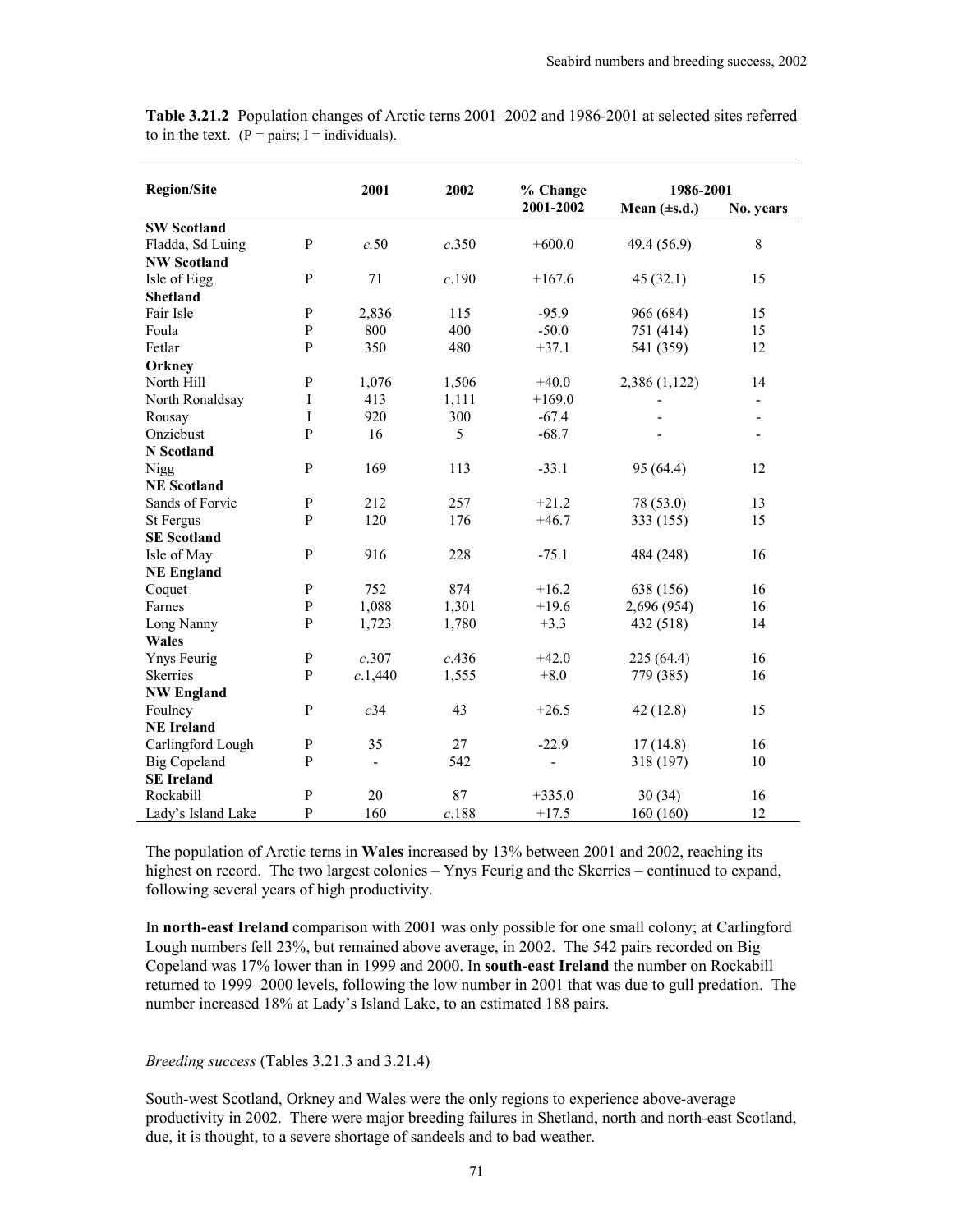The 481 pairs monitored in **south-west Scotland** for the Mink-Seabird Project fledged, on average, 0.73 per pair, the highest since 1995, due to the success at the large naturally mink-free colony on Fladda (350 pairs). Other colonies in the project suffered from severe predation by otters (Craik 2002). Two further colonies in the region (total 60 pairs) failed completely. In **north-west Scotland** productivity was monitored at only two sites. On the Isle of Eigg many 1–3 day-old chicks were found dead in early July resulting in the lowest productivity on record for the region.

Overall, birds in **Shetland** were more successful than in 2001, although productivity remained below the already low average (1986–2001 mean  $= 0.24$ , s.e.  $= 0.06$ ). The majority of monitored sites fledged at most a handful of young. Reports from Foula, Fair Isle, Mousa and Mainland sites (total *c*.625 pairs) indicated that there was a severe lack of available sandeels at the beginning of the season, and the weather was inclement. However, on Fetlar, food was apparently abundant and the 480 pairs there had their most productive season since 1991.

Birds in **Orkney** in 2002 had the highest overall productivity on record for the region (1989–2001 mean = 0.27, s.e.= 0.06), although data were only available from five sites. The majority of the birds bred on Papa Westray with the large North Hill colony (1,506 pairs) being especially successful. Rousay (*c*.200 pairs) and a small Egilsay colony (5 pairs) provided additional data.

All eight colonies monitored in **north Scotland** failed completely, the least productive year on record for the region. A lack of food, followed by inclement weather and human disturbance were cited as the main reasons for failure (Butterfield 2002).

Colonies in **north-east Scotland** colonies had a below-average season in 2002. Birds at the largest colony, Forvie (257 pairs), experienced near average productivity, with 0.39 chicks per pair. However, at the two other sizeable colonies in the region an apparent lack of food led to desertion of 120 pairs at Kinloss, and there was severe predation by crows at St Fergus (176 pairs).

There was also total breeding failure at five colonies in **south-east Scotland**. The reason for this remained uncertain at the largest colony, on the Isle of May (228 pairs). Gull predation, exacerbated by the reduced size of the colony in 2002, were thought to be contributory factors but there were also several incidences of adults abandoning breeding attempt (Wilson *et al.* 2002).

Despite birds on the Farnes having a more successful year than 2001 (from a sample of 341 nests), overall productivity in **north-east England** was below average (1990–2001 mean =  $0.67$ , s.e.  $= 0.08$ ). Coquet (n=250) recorded its lowest productivity for four years. The largest colony in the region - Long Nanny (1,780 pairs) - was also less successful than in 2000 and 2001 – predation and poor weather led to an estimated 0.45–0.90 chicks fledged per pair (Cottam & Wakefield 2002). Low productivity recorded at the one small **east England** colony was similar to the 1998 level. Birds on Foulney in **north-west England** had their most successful year since 1992, with 43 pairs fledging 0.81 chicks per pair.

Productivity at the two major colonies in **Wales**, the Skerries (1,555 pairs) and Ynys Feurig (*c*.436 pairs), continued to be extremely high. Since 1997, overall productivity for the region has averaged 1.47 chicks per pair (s.e.  $= 0.05$ ).

No definite productivity figures were available for Big Copeland, **north-east Ireland**, but up to 400 chicks were thought to have fledged from 542 pairs (650 pairs fledged at least one chick per pair in 1999).

Birds at Rockabill **south-east Ireland** had a relatively unproductive year in 2002 with 0.66 chicks per pair from 87 pairs; nevertheless they were more productive than in 2001. Ringing totals from the Lady's Island Lake colony indicated that it had been another unsuccessful year - only 38 chicks were ringed from an estimated 188 pairs.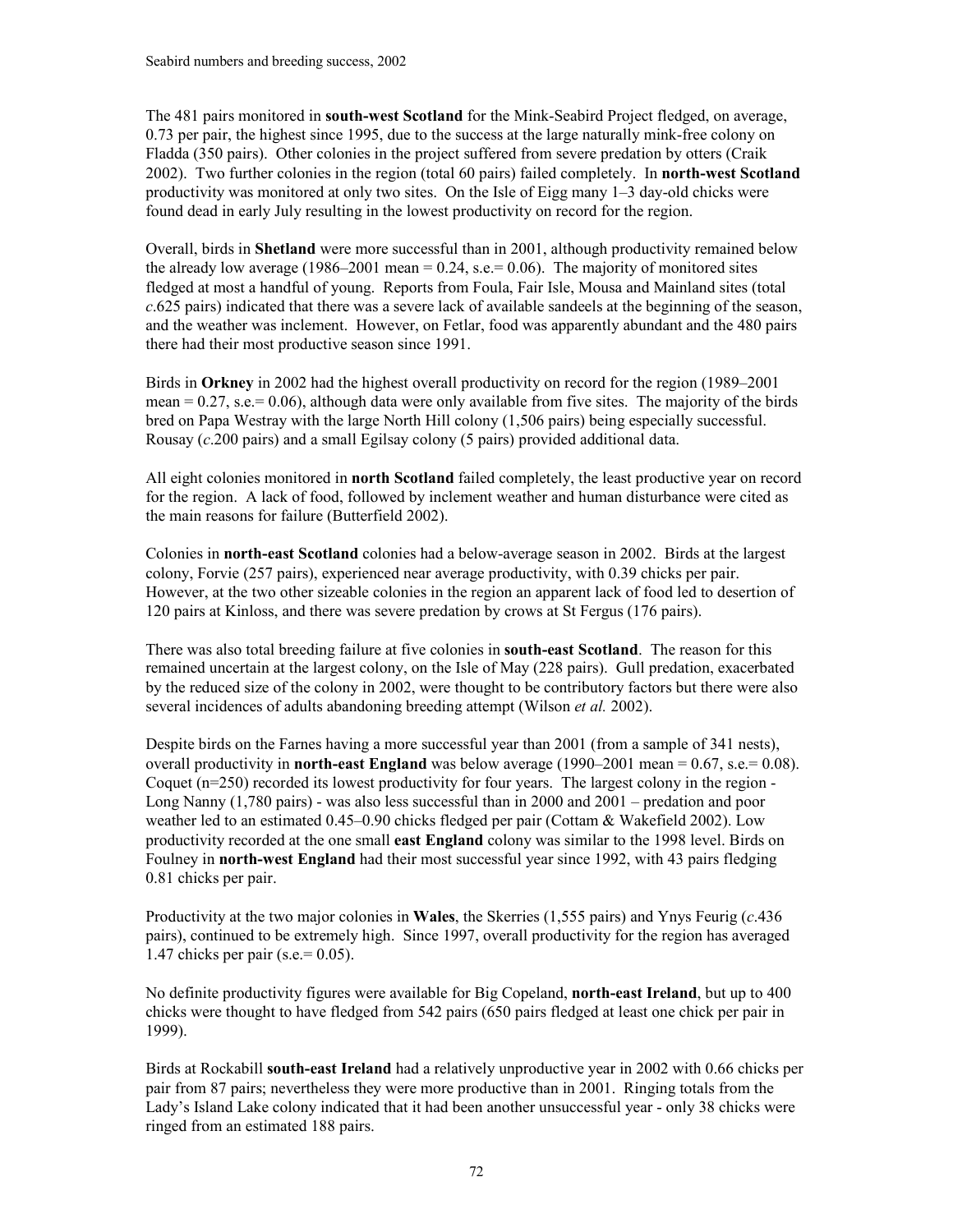| <b>Region/site</b>       | 2001      | 2002          | 1986-2001         |                 |  |
|--------------------------|-----------|---------------|-------------------|-----------------|--|
|                          |           |               | mean $(\pm s.e.)$ | No. of<br>years |  |
| SW & NW Scotland         |           |               |                   |                 |  |
| Fladda                   | 0.00      | 0.90          |                   |                 |  |
| Isle of Eigg             | 0.42      | 0.02          | 0.18(0.09)        | 5               |  |
| <b>Shetland</b>          |           |               |                   |                 |  |
| Foula                    | 0.00      | 0.01          | 0.17(0.06)        | 14              |  |
| Fair Isle                | 0.00      | 0.00          | 0.30(0.09)        | 13              |  |
| Mousa                    | 0.00      | 0.01          |                   |                 |  |
| Fetlar                   | 0.01      | 0.46          | 0.12(0.06)        | 11              |  |
| Orkney                   |           |               |                   |                 |  |
| North Hill, Papa Westray | 0.00      | 1.05          | 0.11(0.06)        | 8               |  |
| <b>NE</b> Scotland       |           |               |                   |                 |  |
| Sands of Forvie          | 0.74      | 0.39          | 0.31(0.11)        | 11              |  |
| <b>Kinloss</b>           |           | 0.00          | 0.21(0.09)        | 8               |  |
| St Fergus                | 0.00      | 0.03          | 0.10(0.04)        | 10              |  |
| <b>SE Scotland</b>       |           |               |                   |                 |  |
| Isle of May              | >0.12     | 0.00          | 0.36(0.08)        | 10              |  |
|                          | 'commics' |               |                   |                 |  |
| <b>NE</b> England        |           |               |                   |                 |  |
| Farnes                   | 0.28      | 0.64          | 0.54(0.16)        | 6               |  |
| Coquet                   | 1.08      | 0.53          | 0.77(0.09)        | 12              |  |
| Long Nanny               | 1.13      | $0.45 - 0.90$ | 0.69(0.15)        | 12              |  |
| <b>Wales</b>             |           |               |                   |                 |  |
| <b>Skerries</b>          | 1.70      | 1.41          | 1.06(0.12)        | 12              |  |
| Ynys Feurig              | 1.63      | 1.43          | 0.88(0.16)        | 13              |  |
| <b>NW England</b>        |           |               |                   |                 |  |
| Foulney                  | 0.29      | 0.81          | 0.31(0.06)        | 16              |  |
| <b>SE</b> Ireland        |           |               |                   |                 |  |
| Rockabill                | 0.50      | 0.66          | 1.07(0.15)        | 6               |  |

**Table 3.21.3** Productivity of Arctic terns expressed as chicks per pair during 2001–2002 and 1986- 2001 at selected sites referred to in the text.

**Table 3.21.4** Arctic tern productivity, 2001–2002, grouped regionally: expressed as number of chicks fledged per breeding pair at sample colonies (superscript  $n =$  number of colonies). When more than one colony was sampled in a given region, the overall figure given is the total number of fledglings divided by the total number of breeding pairs across all colonies. Note that the same colonies have not necessarily been monitored in each region each year and that the number of pairs given here are sample sizes (and do not necessarily indicate population changes between years). (- indicates no data were available).

| Region             | 2001 chicks fledged/pair |               |         |                    | 2002 chicks fledged/pair |         |
|--------------------|--------------------------|---------------|---------|--------------------|--------------------------|---------|
|                    | Pairs <sup>n</sup>       | Range         | Overall | Pairs <sup>n</sup> | Range                    | Overall |
|                    |                          |               |         |                    |                          |         |
| <b>SW</b> Scotland | $199^{7}$                | $0.00 - 0.69$ | < 0.43  | $541^{15}$         | $0.00 - 2.00$            | 0.66    |
| NW Scotland        | $101^5$                  | $0.00 - 1.50$ | 0.33    | $194^2$            | $0.00 - 0.02$            | 0.02    |
| Shetland           | $4,200^6$                | $0.00 - 0.02$ | 0.00    | $2,722^{14}$       | $0.00 - 0.46$            | 0.11    |
| Orkney             | $2,181^6$                | $0.00 - 0.50$ | 0.01    | $2,395^5$          | $0.00 - 1.05$            | 0.86    |
| N Scotland         | $276^7$                  | $0.00 - 1.70$ | 0.68    | $238^{8}$          |                          | 0.00    |
| NE Scotland        | $365^{4}$                | $0.00 - 0.74$ | c.0.44  | $583^{5}$          | $0.00 - 0.39$            | 0.19    |
| <b>SE</b> Scotland |                          |               | 0.00    | $238^{5}$          |                          | 0.00    |
| NE England         | $3,563^3$                | $0.28 - 1.13$ | 0.86    | $2,175^2$          | $0.53 - 0.64$            | 0.59    |
| E England          | $24^{4}$                 | $0.67 - 1.50$ | 1.00    | $6^1$              |                          | 0.17    |
| Wales              | $1,748^3$                | $0.00 - 1.70$ | c.1.69  | $1,994^3$          | $0.00 - 1.43$            | c.1.42  |
| NW England         | 34 <sup>1</sup>          |               | c.0.29  | 43 <sup>1</sup>    |                          | 0.81    |
| <b>SE</b> Ireland  | $20^{1}$                 |               | < 0.50  | $87^{1}$           |                          | 0.66    |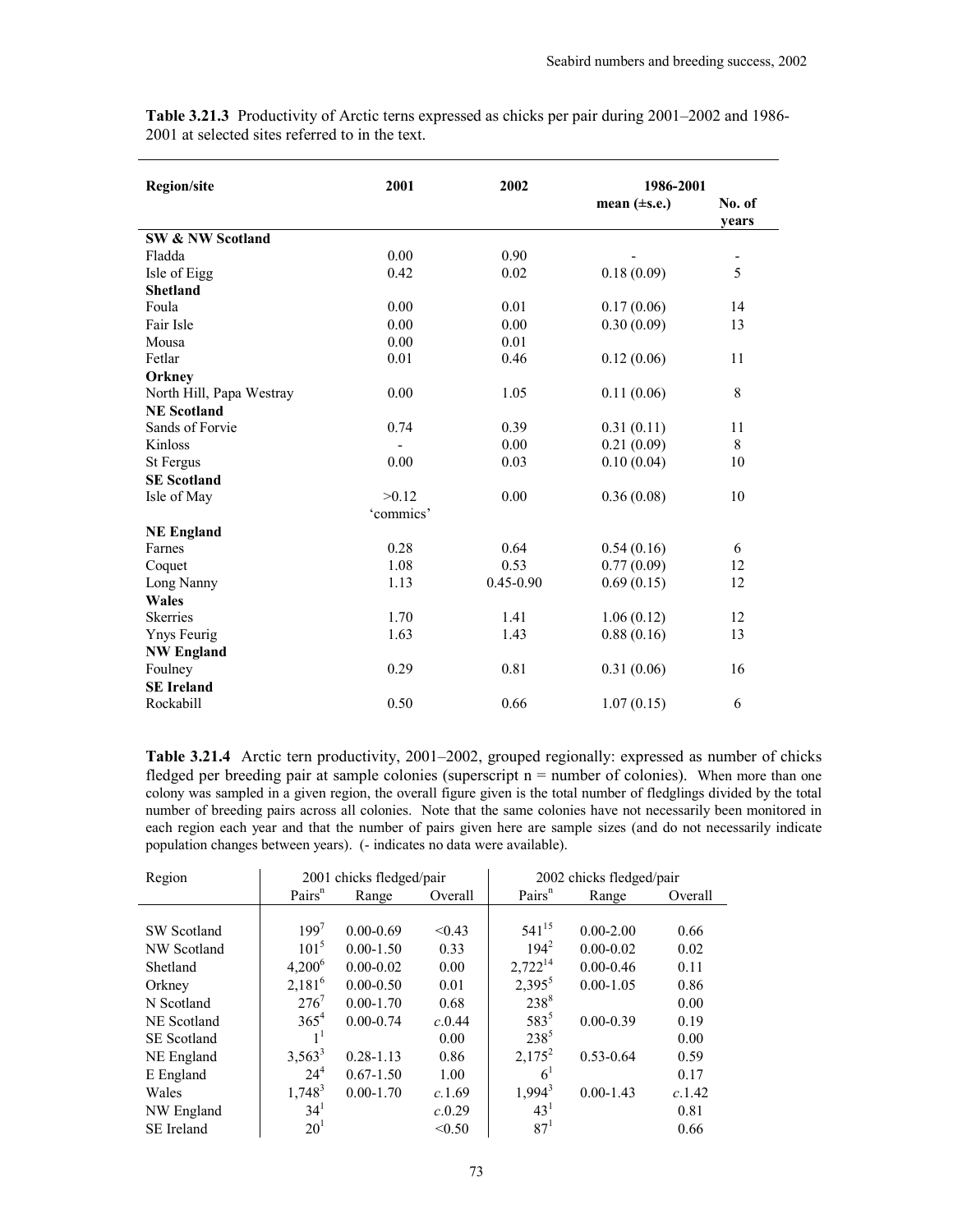# **3.22 Little tern** *Sterna albifrons*

*Breeding numbers in east Scotland and north-east England were high, but in east England, the normally large colony at Great Yarmouth was much reduced.. In south-east England, Wales and south-east Ireland, although birds were present early in the season, they delayed breeding or did not nest at all. All regions except Wales had a below-average breeding season; birds in Scotland were particularly unproductive. Poor weather, high tides and predation were the main causes.* 

### *Breeding numbers* (Tables 3.22.1 and 3.22.2)

Foot and mouth restrictions in 2001 meant there were only two sites in **west Scotland** where comparison with 2002 data could be made – numbers fell by 21% to 15 pairs on the Coll reserve, and fell by just one pair at Balranald. However, a minimum of 63 pairs bred on Tiree in 2002, compared to 53 in 2000 and 59 in 1999. In the first of a five-year project investigating the effect of mink control in the Western Isles, 128 pairs were counted in a full census between north South Uist and south Harris (Evans & Allan 2003).

The small **Orkney** population remained stable with 2–3 pairs breeding at two sites. Numbers at two sites in **north Scotland** fell 92% to one pair in 2002; for the first time since 1985 no birds bred at Dalchalm, Sutherland.

In **east Scotland**, the Sands of Forvie colony continued the upward trend of the previous three years, reaching a record high of 76 pairs. However, in the south of the region there was no reversal of the recent decline, with just three pairs breeding at one site.

The overall number in **north-east England** reached its highest level since 1995 although there was variation between individual colonies. The 59 pairs at Saltfleetby were disturbed by humans and most moved elsewhere. This probably accounted for the increases seen at Gibraltar Point and Tetney. The Cleveland population strengthened in 2002, with 45 pairs at Crimden Dene, approaching the highs of the late 1990s. Long Nanny (Northumberland) had the highest numbers for ten years whereas following two unsuccessful years, the Easington colony (Humberside) was at its lowest for ten years.

The overall number in **east England** fell for the third year in succession due to events at the Great Yarmouth colony; by the end of May only 98 nests had been recorded there, which has held over 200 pairs in most years since 1988. Thereafter, vandals destroyed most of the colony so that only eight nests remained. Birds probably re-laid at nearby Winterton Dunes, where 240 individuals were reported, a 490% increase on 2001. Overall numbers at 18 other colonies where comparisons with 2001 were possible actually increased by 10% between 2001 and 2002. The largest increase occurred at Benacre, Suffolk, with a record 80 pairs.

Only four pairs at one colony were recorded in Kent, **south-east England** compared with at least 33 pairs at three colonies in 2001. This was the lowest total on record for the county. Additional birds had been present early in the season, but moved on before breeding. Furthermore, 19 pairs recorded at Rye Harbour, Sussex ,continued the long-term decline of this colony. Only colonies within the Langstone Harbour area, Hants, showed an overall increase – up 7% to 138 pairs; most birds again nesting on the recently created Hayling Island.

Numbers remained stable at Chesil Bank, **south-west England** with 65 pairs. This was lower than numbers breeding during 1994–2000 but equal to the long-term mean for the colony.

Following several above-average years, the colony at Gronant, **Wales**, declined by a third between 2001 and 2002.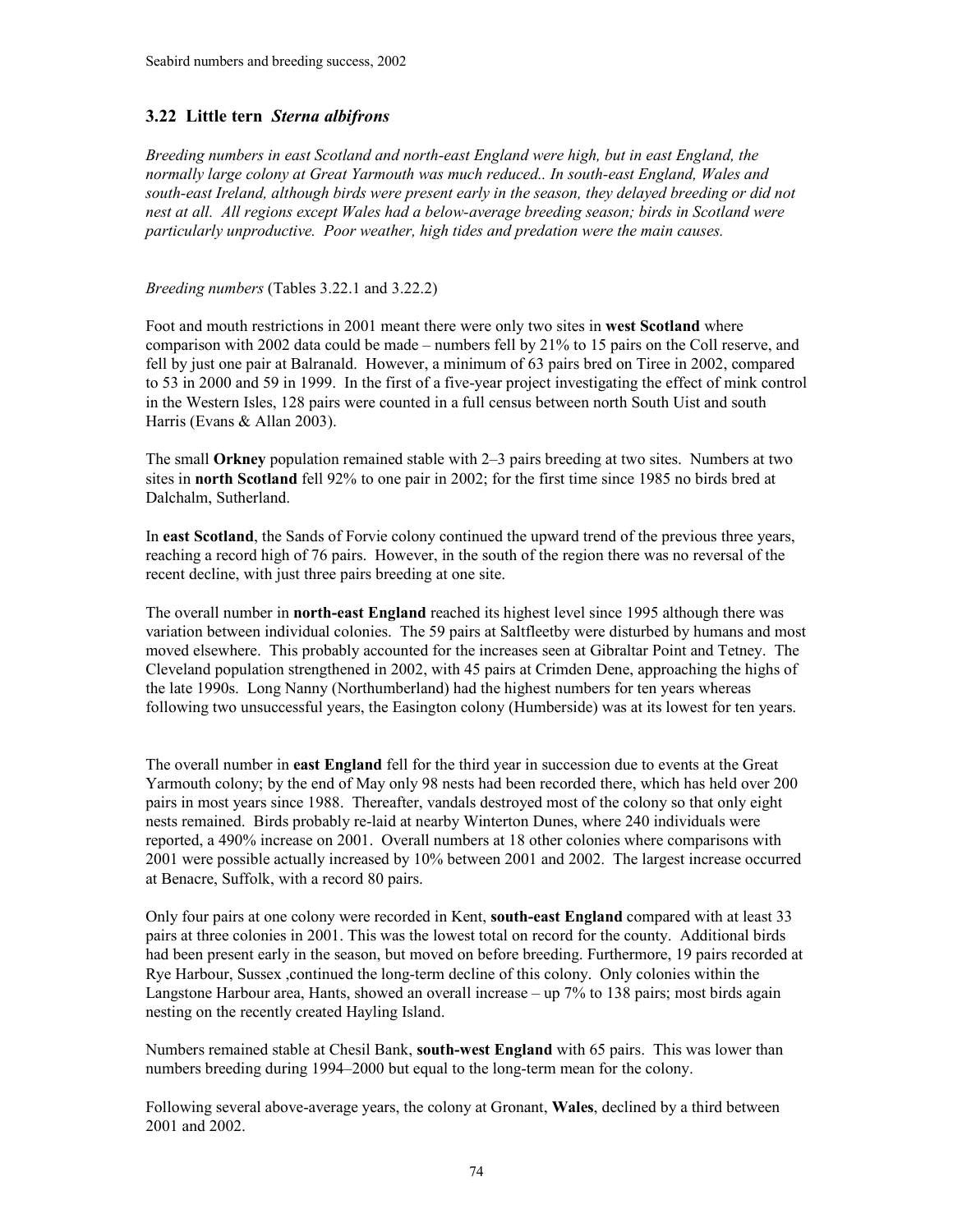**Table 3.22.1** Population changes at monitored little tern colonies, 2001–2002 (breeding pairs). Regional samples < 40 pairs are excluded. Superscript = number of occupied colonies counted in both years. (\*The Great Britain total is for monitored colonies only and is not a population estimate for the whole country).

| Region         | 2001  | 2002  | 2001-2002         |
|----------------|-------|-------|-------------------|
| E Scotland     | 82    | 85    | $+3.7^{4}$        |
| NE England     | 176   | 215   | $+22.2^{11}$      |
| E England      | 788   | c.721 | $-8.5^{20}$       |
| SE England     | 238   | 201   | $-15.5^{7}$       |
| SW England     | 65    | 65    | 0.00 <sup>1</sup> |
| Wales          | 85    | c.57  | $-32.91$          |
| Great Britain* | 1,434 | 1,344 | $-6.3^{44}$       |
| SE Ireland     | 40    | 40    | $0.00^{1}$        |

**Table 3.22.2** Population changes of little terns 2001–2002 and 1986-2001 at selected sites referred to in the text.

| <b>Region/Site</b>     | 2001         | 2002        | % Change       | 1986-2001         |                |
|------------------------|--------------|-------------|----------------|-------------------|----------------|
|                        |              |             | 2001-2002      | Mean $(\pm s.d.)$ | No. years      |
| N Scotland             |              |             |                |                   |                |
| Dalchalm               | c.11         | $\theta$    | $-100.0$       | 12(13.2)          | 12             |
| <b>E</b> Scotland      |              |             |                |                   |                |
| Sands of Forvie        | 72           | 76          | $+5.6$         | 30(20.0)          | 16             |
| <b>NE</b> England      |              |             |                |                   |                |
| Saltfleetby            | 10           | 3           | $-70.0$        | 6(7.6)            | 16             |
| Gibraltar Point        | 34           | 49          | $+44.1$        | 24 (15.2)         | 16             |
| Tetney                 | $\mathbf{0}$ | 16          | $\blacksquare$ | 32(33.2)          | 16             |
| Crimden Dene           | 22           | 45          | $+104.5$       | 15(22.8)          | 16             |
| Long Nanny             | 43           | 50          | $+16.3$        | 36(13.2)          | 16             |
| Easington Lagoon       | 44           | 34          | $-22.7$        | 39(20.0)          | 16             |
| <b>E</b> England       |              |             |                |                   |                |
| <b>Great Yarmouth</b>  | 245          | 98          | $-60.0$        | 194(62.0)         | 16             |
| <b>Winterton Dunes</b> | 24           | $124 - 160$ | $+491.7$       | 22(3.5)           | $\overline{2}$ |
| <b>Benacre</b>         | 20           | 80          | $+300.0$       | 11(15.7)          | 14             |
| <b>SE England</b>      |              |             |                |                   |                |
| Rye Harbour            | 26           | 19          | $-26.9$        | 37(16.0)          | 16             |
| Hayling Oysterbeds     | 115          | 122         | $+6.1$         | 56 (58.8)         | 5              |
| <b>SW England</b>      |              |             |                |                   |                |
| Chesil Bank            | 65           | 65          | 0.0            | 64(23.2)          | 16             |
| <b>Wales</b>           |              |             |                |                   |                |
| Gronant                | 85           | c.57        | $-32.9$        | 61(70.4)          | 16             |
| <b>NW England</b>      |              |             |                |                   |                |
| Hodbarrow              | 20           | 24          | $+20.0$        | 18(8.0)           | 16             |
| Foulney Is             | $\theta$     | 1           |                | 11(11.2)          | 16             |
| <b>SE</b> Ireland      |              |             |                |                   |                |
| Kilcoole               | 40           | 40          | 0.0            | 32(10.8)          | 15             |

Breeding counts were received only from two colonies in **north-west England**. Numbers increased at Hodbarrow by 20%, between 2001 and 2002, to an above-average 24 pairs. However, no count was available for the nearby colony at Haverigg. Elsewhere in Cumbria, a pair was recorded on Foulney the first to breed there since 1997.

In **south-east Ireland**, the number at Kilcoole, Co. Wicklow, was stable, at 40 pairs. Most eggs there were laid later than usual, perhaps due to inclement weather (Kerr *et al*. 2002).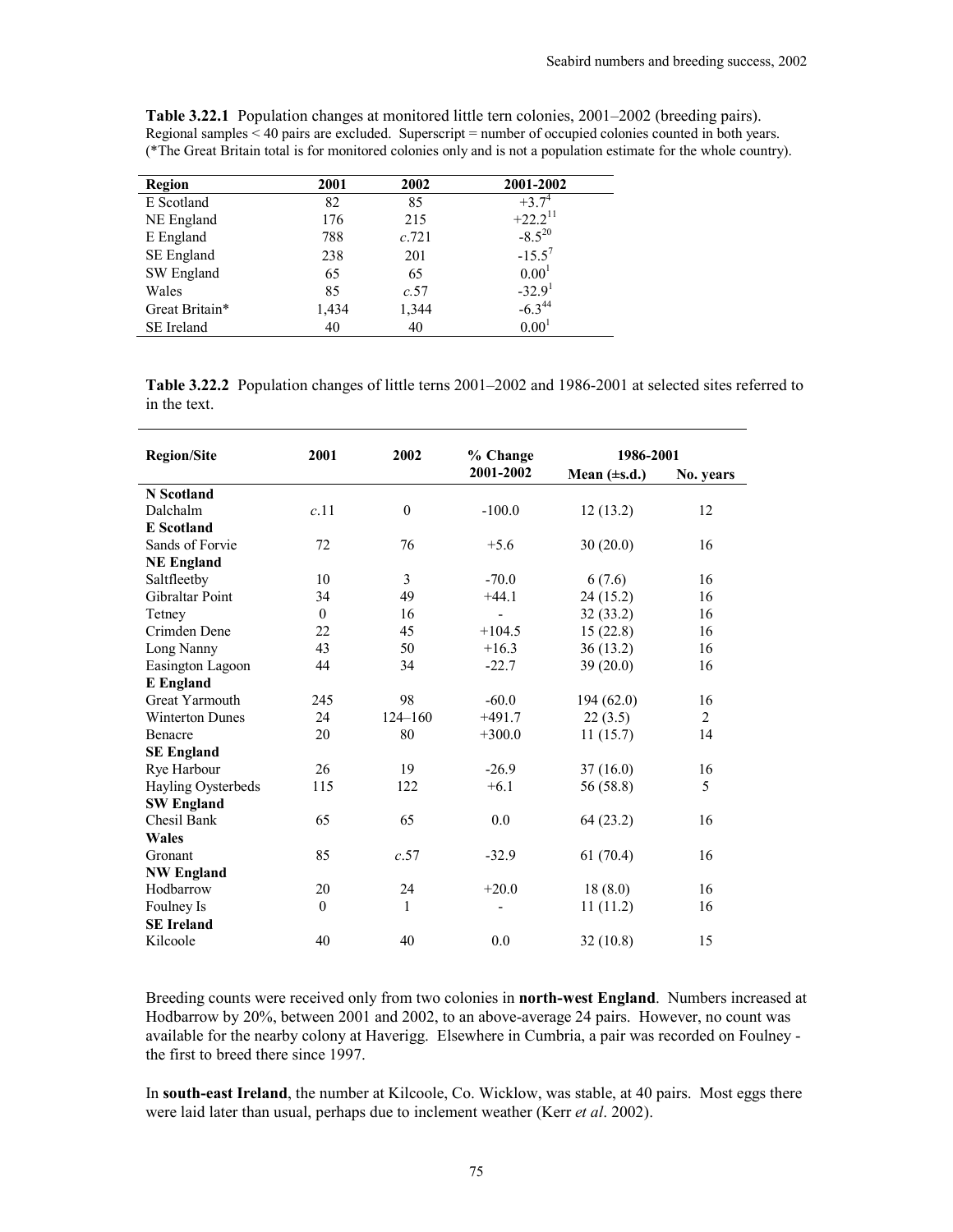*Breeding success* (Table 3.22.3, Table 3.22.4)

With the exception of Wales, all regions had a below-average season with productivity generally similar to or lower than 2001. Overall breeding success at 12 colonies in Scotland was very low, at 0.08 chicks per pair – the lowest recorded since 1991 (1986–2001 mean =  $0.38$ , s.e. =  $0.06$ ). Despite a successful year in Wales, overall English and Welsh productivity was below-average (1986–2001 mean  $= 0.50$ , s.e.  $= 0.04$ ). Birds at the south-east Ireland colony experienced their least productive year since 1994.

Breeding success in **south-west Scotland** was the lowest since 1994. On Coll and Tiree, bad weather in June was blamed for failures at the egg stage for many of the 78 pairs. The only colony to have anything like a productive season – seven pairs on an islet off Tiree – fledged five chicks in a second attempt.

In **Orkney** two to three pairs together fledged one chick, similar to the previous four years. The only productivity data available for **north Scotland** was for one pair at Loch Fleet, which failed.

Birds in **north-east Scotland** had an extremely unproductive season in 2002 – not one chick fledged from 82 pairs, the least successful year since 1994 (as was 2001). Reasons for failure at the Forvie colony were unknown, but at Lossiemouth disturbance probably caused the losses of six pairs (Butterfield 2002). The three pairs in **south-east Scotland** were washed out by high tides.

Predation reduced productivity at the three largest colonies in **north-east England**. The most severely affected was Long Nanny (50 pairs fledged one chick), where fox *Vulpes vulpes* and carrion crow *Corvus corone* predation of eggs was severe and where a single kestrel *Falco tinnunculus* took 66 chicks. Fox and increasing kestrel predation depressed productivity at Gibraltar Point, although 49 pairs fledged an above-average 0.51 chicks per pair. Mustelids were suspected of taking chicks at Crimden Dene (45 pairs fledged 25). The 34 pairs at Easington Lagoons, however, fledged 0.94 chicks per pair – the third highest since 1998 – due to benign weather and the absence of fox predation (Stoyle 2002). Fine weather, electrified netting and chick shelters on Lindisfarne helped the eight pairs there to have their most successful year since 1988.

In **east England**, productivity of the 98 pairs that bred at Great Yarmouth before the colony was vandalised was 0.05 chicks per pair; the eight pairs remaining fledged five young. The birds that relocated to Winterton Dunes had some success, however – 240 birds fledged 58 chicks. High tides and predation led to an unproductive year for the three large north Norfolk colonies – 297 pairs fledged 0.18 chicks per pair, overall, compared with 0.38 per pair in 2001. However, there were two successful colonies in 2002: 80 pairs at Benacre, Suffolk, fledged 100 young and productivity of 49 pairs at Hamford Water was 1.18 chicks per pair.

With the exception of two pairs at Chichester Harbour that fledged two chicks, no colony in **southeast England** had a productive year. Bad weather during the chick stage caused productivity at the large Hayling Island colony (122 pairs) to be well below usual levels, whilst flooding caused 14 pairs at Langstone Harbour to fail completely. Fox and kestrel predation were prevalent at Rye Harbour (19 pairs fledged six young).

Chesil, the only colony in **south-west England,** had another unsuccessful year in 2002 – 65 pairs fledged six young. Again clutches there failed to hatch (data loggers in nests showed low levels of incubation at night), but fox predation was the major cause of loss.

In **Wales**, the colony at Gronant had an above-average year, with a mean productivity of 1.09 chicks per pair. Nests were protected from high tides and night patrols were successful in reducing fox predation.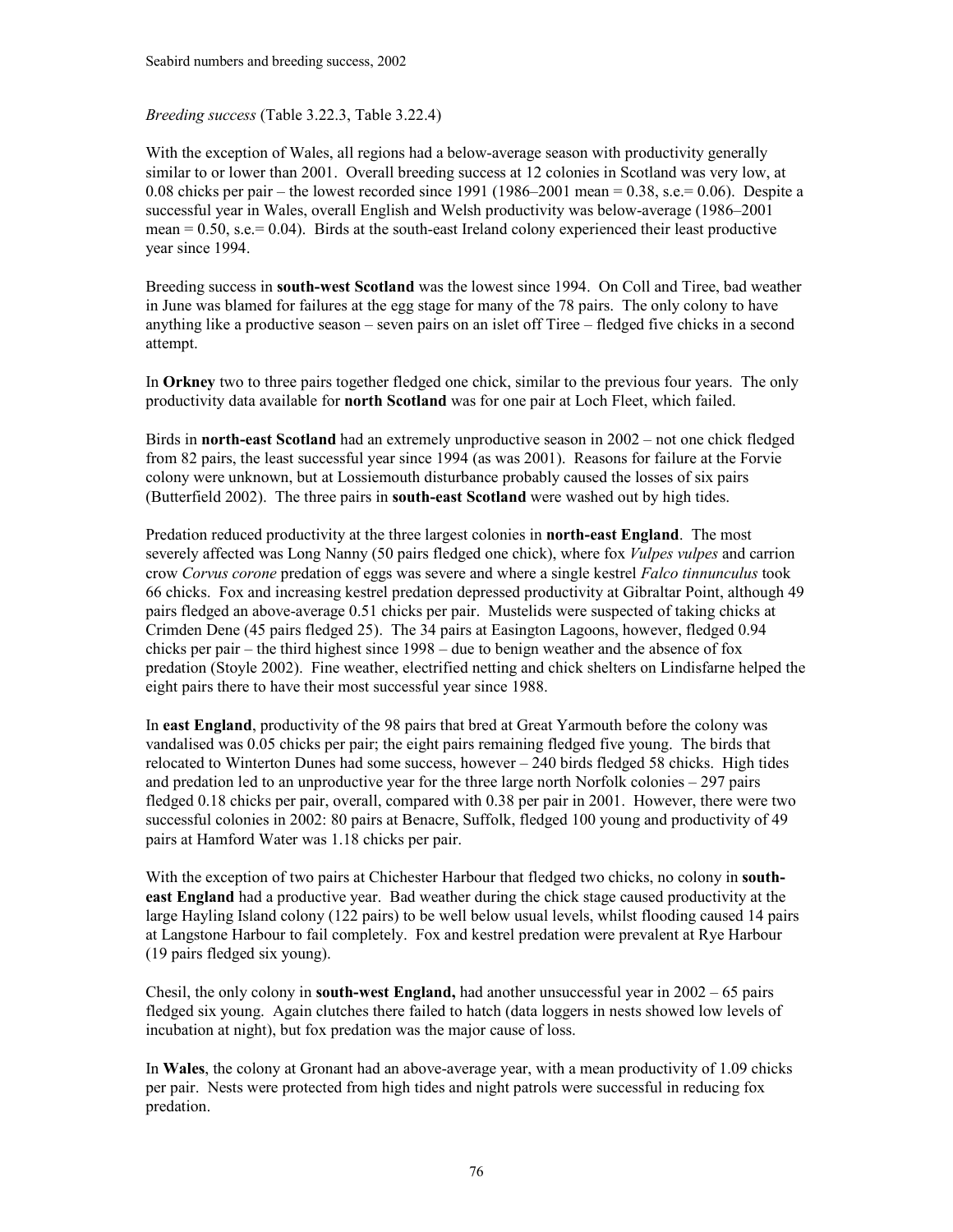**North-west England** was one of the only regions in 2002 to have had a more successful year than 2001. The 24 pairs at Hodbarrow fledged at least four young, the highest productivity since 1998. The pair on Foulney fledged two chicks.

Following three highly productive years, the Kilcoole colony, **south-east Ireland** had in 2002 its least productive season since 1994. Foxes entered the colony after the electric fence broke down and only 12 chicks fledged from 40 pairs.

**Table 3.22.3** Breeding success (chicks fledged per pair) of little terns 2001–2002 and 1986-2001 at selected sites referred to in the text.

| <b>Region/site</b>        | 2001 | 2002  | 1986-2001         |                |
|---------------------------|------|-------|-------------------|----------------|
|                           |      |       | mean $(\pm s.e.)$ | No. of         |
|                           |      |       |                   | years          |
| N Scotland                |      |       |                   |                |
| Loch Fleet                | 1.00 | 0.00  |                   |                |
| <b>NE Scotland</b>        |      |       |                   |                |
| Sands of Forvie           | 0.15 | 0.00  | 0.34(0.09)        | 15             |
| Lossiemouth               |      | 0.00  | 1.00(0.58)        | 3              |
| <b>NE</b> England         |      |       |                   |                |
| Long Nanny                | 0.28 | 0.02  | 0.60(0.13)        | 16             |
| Gibraltar Point           | 0.47 | 0.51  | 0.29(0.07)        | 16             |
| Crimden Dene              | 1.45 | 0.56  | 0.67(0.28)        | 7              |
| Easington Lagoons         | 0.07 | 0.94  | 0.41(0.11)        | 16             |
| Lindisfarne               | 0.00 | 1.00  | 0.60(0.20)        | 14             |
| <b>E</b> England          |      |       |                   |                |
| Great Yarmouth            | 0.42 | 0.05  | 0.76(0.15)        | 16             |
| <b>Winterton Dunes</b>    |      |       |                   |                |
| Benacre                   | 1.15 | 1.25  | 0.36(0.23)        | 6              |
| Hamford Water             | 2.00 | 1.18  | 0.87(0.23)        | 7              |
| <b>SE England</b>         |      |       |                   |                |
| Chichester Harbour        | N/A  | 1.00  | 0.16(0.09)        | 12             |
| Hayling Island, Langstone | 1.56 | 0.24  | 1.63(0.31)        | $\overline{4}$ |
| Langstone Harbour         | 0.93 | 0.00  | 0.41(0.11)        | 16             |
| Rye Harbour               | 0.77 | 0.30  | 0.32(0.09)        | 15             |
| <b>SW England</b>         |      |       |                   |                |
| Chesil Bank               | 0.08 | 0.09  | 0.31(0.05)        | 16             |
| <b>Wales</b>              |      |       |                   |                |
| Gronant                   | 0.01 | 1.09  | 0.87(0.16)        | 16             |
| NW England                |      |       |                   |                |
| Hodbarrow                 | 0.00 | >0.17 | 0.31(0.09)        | 16             |
| <b>SE</b> Ireland         |      |       |                   |                |
| Kilcoole                  | 2.00 | 0.30  | 0.90(0.19)        | 15             |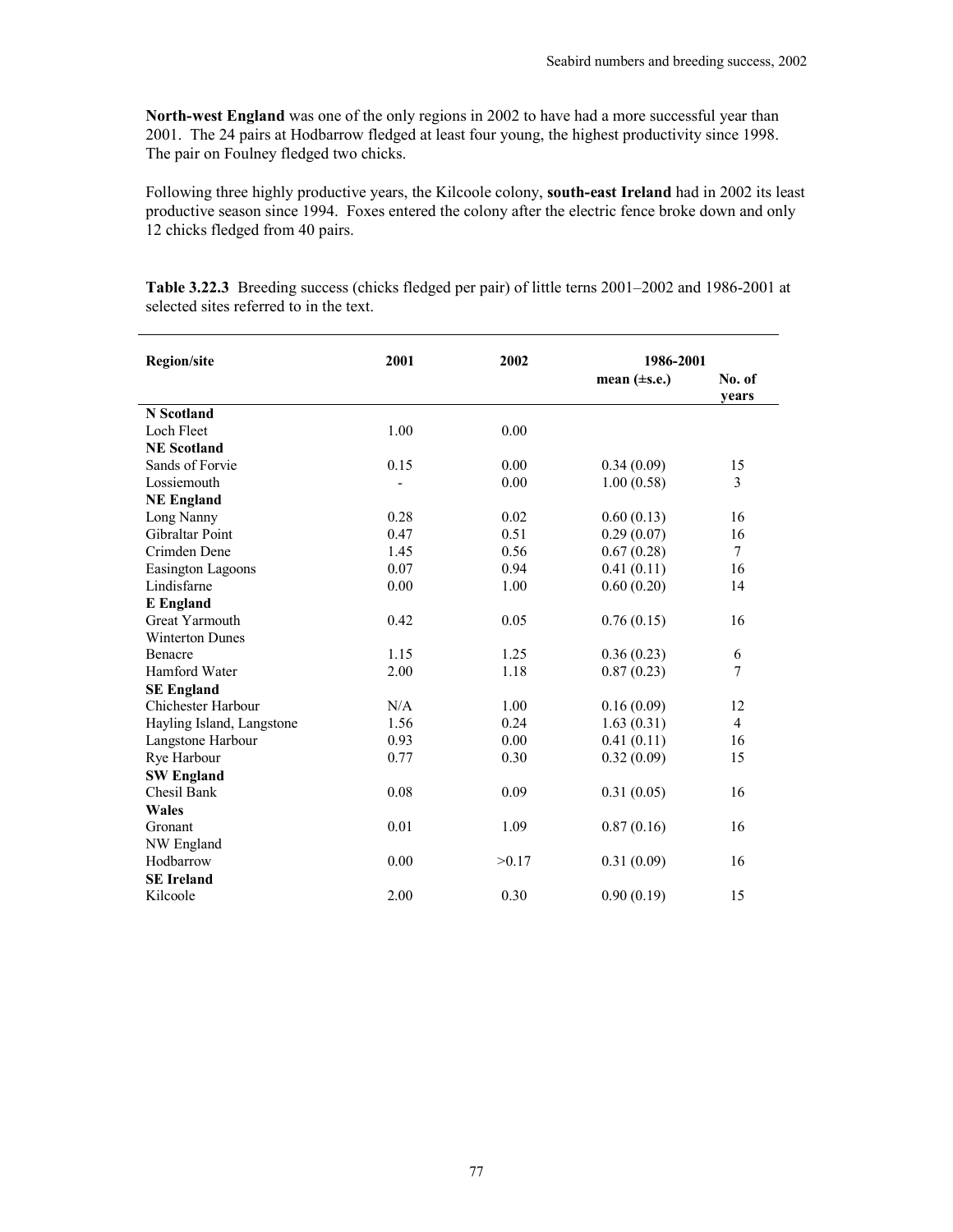**Table 3.22.4** Little tern breeding success, 2001–2002, grouped regionally: estimated number of chicks fledged per breeding pair at sample colonies. Superscript n = number of colonies. When more than one colony was sampled in a given region, the overall figure given is the total number of fledglings divided by the total number of breeding pairs across all colonies. Note that the same colonies may not necessarily have been counted in each region each year and that numbers of pairs given here are sample sizes (and do not necessarily indicate population changes between years).

| Region                   |                    | 2001 chicks fledged/pair |         | 2002 chicks fledged/pair |               |         |  |
|--------------------------|--------------------|--------------------------|---------|--------------------------|---------------|---------|--|
|                          | pairs <sup>n</sup> | range                    | overall | pairs <sup>n</sup>       | range         | overall |  |
| <b>SW</b> Scotland       |                    |                          |         | 78 <sup>6</sup>          | $0.00 - 0.71$ | 0.17    |  |
| Orkney                   | $2^2$              |                          | 0.00    | $2^2$                    | $0.00 - 1.00$ | 0.50    |  |
| N Scotland               | $12^{2}$           | $0.55 - 1.00$            | 0.58    | 1 <sup>1</sup>           |               | 0.00    |  |
| NE Scotland              | $72^{1}$           |                          | 0.15    | $82^{2}$                 |               | 0.00    |  |
| <b>SE</b> Scotland       | 3 <sup>1</sup>     |                          | 0.00    | 3 <sup>1</sup>           |               | 0.00    |  |
| Scotland total           | $89^{6}$           | $0.00 - 1.00$            | 0.20    | $166^{12}$               | $0.00 - 1.00$ | 0.08    |  |
| NE England               | $176^9$            | $0.00 - 1.45$            | 0.40    | $221^{12}$               | $0.00 - 1.00$ | 0.42    |  |
| E England                | $720^{17}$         | $0.00 - 2.00$            | 0.47    | $610^{12}$               | $0.00 - 1.25$ | >0.46   |  |
| SE England               | 238 <sup>6</sup>   | $0.00 - 1.56$            | 1.03    | $201^6$                  | $0.00 - 1.00$ | 0.24    |  |
| SW England               | $65^1$             |                          | 0.08    | $65^1$                   |               | 0.09    |  |
| Wales                    | 85 <sup>1</sup>    |                          | 0.01    | 57 <sup>1</sup>          |               | 1.09    |  |
| NW England               | $20^{1}$           |                          | 0.00    | $25^{2}$                 | $0.17 - 2.00$ | >0.24   |  |
| <b>England and Wales</b> | $1,304^{35}$       | $0.00 - 2.00$            | 0.51    | $1,179^{34}$             | $0.00 - 2.00$ | >0.42   |  |
| total                    |                    |                          |         |                          |               |         |  |
| SE Ireland               | 40 <sup>1</sup>    |                          | 2.00    | 40 <sup>1</sup>          |               | 0.30    |  |

# **3.23 Common guillemot** *Uria aalge*

*Between 2001 and 2002, numbers of adult common guillemots in study plots and at whole colonies showed slight increases in most regions, with many colonies in the vicinity of the Irish Sea recording their highest counts since monitoring began. However, large declines were noted in study plots in Shetland and at whole colonies in south-east Scotland. Average breeding performance across 11 monitored colonies was 0.75 chicks fledged per breeding pair, higher than that recorded in 2001 and close to the long-term mean.* 

*Breeding numbers* (Tables 3.23.1 and 3.23.2, Figure 3.23.1)

In **Shetland**, large declines noted in study plots at several colonies were attributed to low attendance of adults on breeding ledges, a phenomenon reported to have been prevalent throughout the region. Significant decreases were thus noted at Hermaness ( $24.3\%$ ,  $t=6.068$ , d.f. $=6$ , P<0.001) and Noss  $(22.8\%, t=7.245, d.f.=8, P<0.001)$ , and in the SOTEAG monitoring plots at Burravoe  $(31.4\%$ , t=5.206, d.f.=8, P<0.001), Troswick Ness (15.7%, t=2.493, d.f.=8, P<0.05) and Sumburgh Head (25.2%, t=5.555, d.f.=8, P<0.001), with a non-significant decrease at Eshaness. However, an increase was recorded in study plots on Fair Isle, although the change was non-significant (Shaw *et al.* 2002). The population index for the region is currently equal to that of 1990, the lowest values recorded in the history of the Seabird Monitoring Programme.

In **south-west Scotland**, there appeared to be a large increase between 2001 and 2002 at the Mull of Galloway, where numbers have generally been increasing since 1986 (P. Collin, pers. comm.). On Handa (**north-west Scotland**), a significant decrease (6.6%, t=4.531, d.f.=8, P<0.01) was noted in study plots since 2001, although the index for this region has generally shown an increasing trend since 1989. The population index for **south-east Scotland** has also been increasing since the late 1980s, although there has been much variation since 1995, with a more or less level trend in recent years. Between 2001 and 2002, a non-significant increase was recorded in study plots at St Abb's Head, but combined whole-colony counts fell over the same period. The proportional decreases on the Lamb, Craigleith, Bass Rock and Isle of May were noteworthy, with those at the two former sites being particularly large (Jones 2002; Moeller-Holtkamp 2002). Adjacent to this region, in **north-east**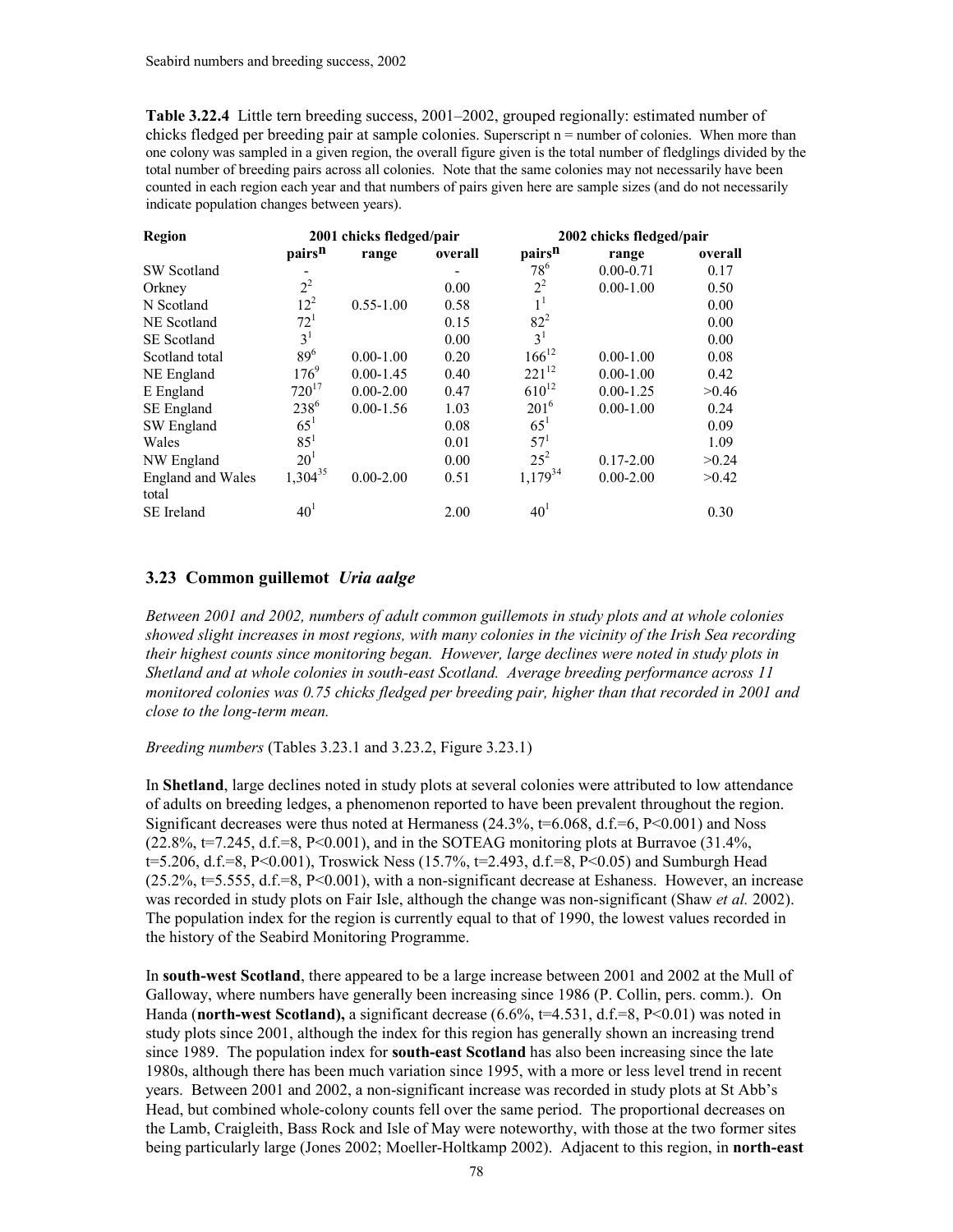**England**, where the trend has been one of increase for over a decade, a whole-colony count of the Farne Islands reached a new peak (Walton 2002).

**Table 3.23.1** Regional population changes at monitored common guillemot colonies, 2001-2002 (adults attending colony in first three weeks of June). Trends for 1986-2001 are average annual rates of change observed in sample populations. Significance of trends is indicated as: n.s. not significant, \*\*  $P < 0.01$ , \*\*\*  $P < 0.001$ ). Further details of the calculation of trends are given in section 1.2.2.

**3.23.1a** Counts of adult guillemots in study plots. Figures are summed means of 5-10 replicate counts of each of the study plots.

| Region                   | 2001   | 2002   | $2001 - 2002 \%$<br>change | % annual change        |
|--------------------------|--------|--------|----------------------------|------------------------|
| NW Scotland <sup>a</sup> | 3,654  | 3.414  | $-6.6$                     | $+1.2$ ** 1986-2001    |
| Shetland <sup>b</sup>    | 10,245 | 8,499  | $-17.0$                    | $+0.0$ n.s. 1986-2001  |
| SE Scotland <sup>c</sup> | 1,886  | 1.921  | $+1.9$                     | 1986-2001<br>$+3.6***$ |
| Wales <sup>d</sup>       | 10.946 | 11,626 | $+6.2$                     | 1986-2001<br>$+5.6***$ |

Colonies: <sup>a</sup> Handa; <sup>b</sup> Hermaness, Burravoe, Eshaness, Noss, Troswick Ness, Sumburgh Head, Fair Isle; ° St Abb's Head; <sup>d</sup> South Stack, Skomer, Skokholm, Stackpole Head NNR, Elegug Stacks.

**3.23.1b** Whole-colony counts of common guillemots, grouped regionally. Note that whole-colony counts should be treated with some caution as the numbers of birds attending colonies may vary markedly from day to day. Replicate study plot counts are better indicators of population change. Trends given for south-east Scotland are derived from whole-colony counts on the Isle of May only, those for north-east England are from whole-colony counts on the Farne Islands only; those for Wales are from whole-colony counts at Skomer, Skokholm, Stackpole and Elegug Stacks.

| Region                    | 2001   | 2002   | 2001-2002 % | % annual change        |
|---------------------------|--------|--------|-------------|------------------------|
|                           |        |        | change      |                        |
| SE Scotland <sup>a</sup>  | 37,876 | 30,515 | $-19.4$     | $+36***$<br>1986-2001  |
| $NE$ England <sup>b</sup> | 35,436 | 38,056 | $+7.4$      | $+5.3***$<br>1986-2001 |
| Wales <sup>c</sup>        | 26,633 | 28,339 | $+6.4$      | 1986-2001<br>$+54***$  |
| $SW$ England <sup>d</sup> | .570   | 1.649  | $+5.0$      | ۰                      |

Colonies: <sup>a</sup> Isle of May, Inchkeith, Craigleith, Fidra, The Lamb, Bass Rock; <sup>b</sup> Farne Islands; <sup>c</sup> Stackpole Head NNR, Elegug Stacks and nearby coast, Skokholm, Skomer, Bardsey; <sup>d</sup> St Aldhelm's - Durlston, Berry Head (peak June count).

In **Wales**, the overall increase in the number of birds in study plots mirrored the increase noted from whole-colony counts, continuing the steady climb in the regional population trend. In study plots, increases were recorded at four of five monitored colonies between 2001 and 2002, although only at Elegug Stacks was this increase significant  $(28.0\%$ , t=5.566, d.f.=8, P<0.001). A significant decrease was noted in study plots at Stackpole Head NNR  $(14.0\% , t=2.577, d.f.=8, P<0.05)$ , where a slight increase was noted in the whole-colony count since 2001. Over the same period, whole-colony counts increased at Elegug Stacks, Skokholm, Skomer and Bardsey, with the numbers recorded the highest on record at each colony. Two other colonies bordering the Irish Sea also reported record high counts; numbers at St Bee's Head (**north-west England**) totalled 8,080 birds (an increase of 10.1% since 2000) and on the Isle of Muck (**north-east Ireland**) the population doubled to 1,321 birds (also since 2000). The population index for north-west England has now been increasing steadily since 1996 after a decade when the trend was more or less level. At present, there has been no detectable decrease in the numbers of guillemots in western colonies, which had been anticipated after the *Erika*  oil spill in December 1999; in fact the trends for most western regions is upward.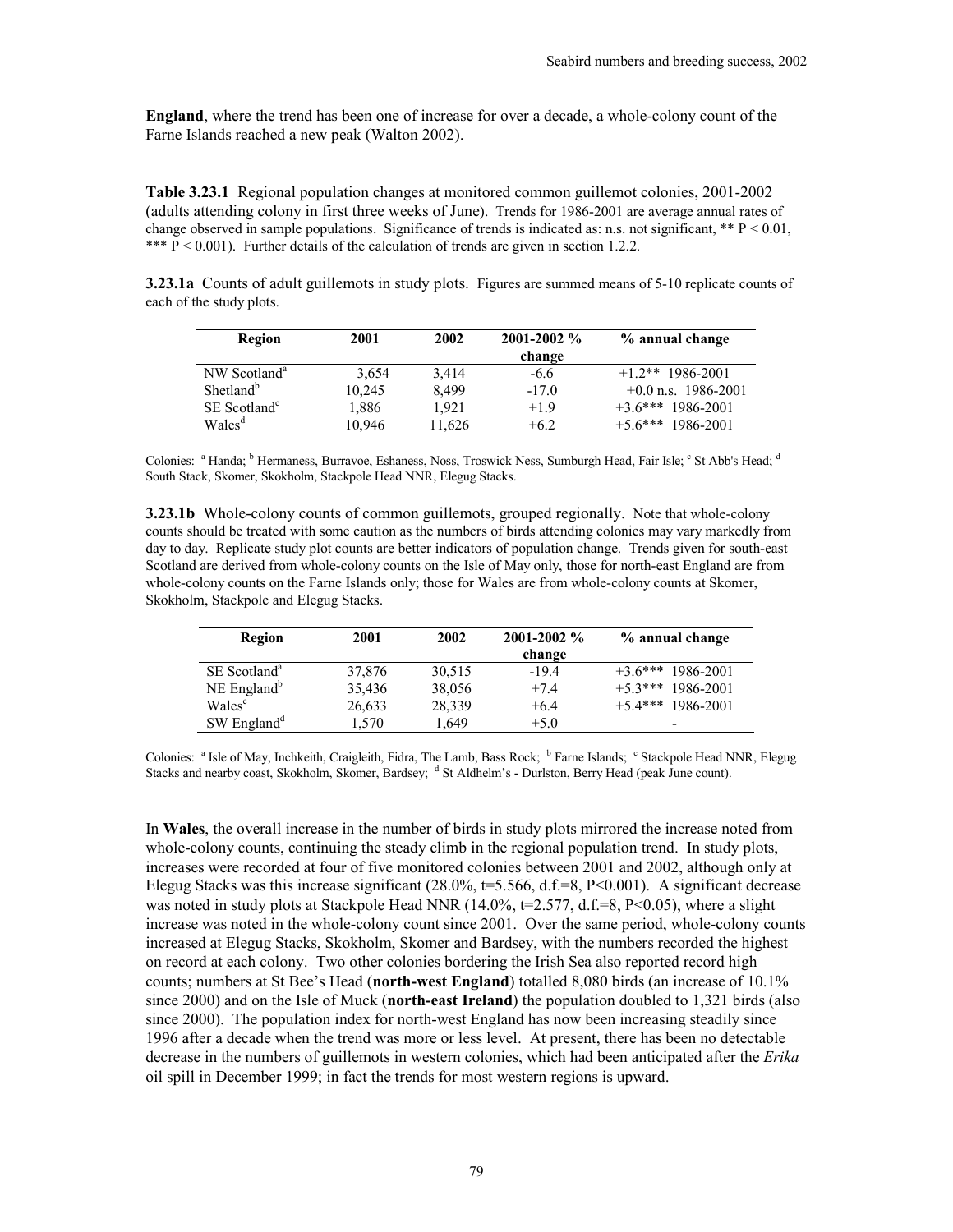

**Figure 3.23.1** Regional population indices for breeding common guillemots, 1986-2002 (counts of adults in June). Average annual rates of change were calculated by regression of natural log of index against year (see section 1.2.2. for details). Statistical significance of trends (t-test) indicated as: n.s. not significant, \*\* P  $< 0.01$ , \*\*\* P  $< 0.001$ .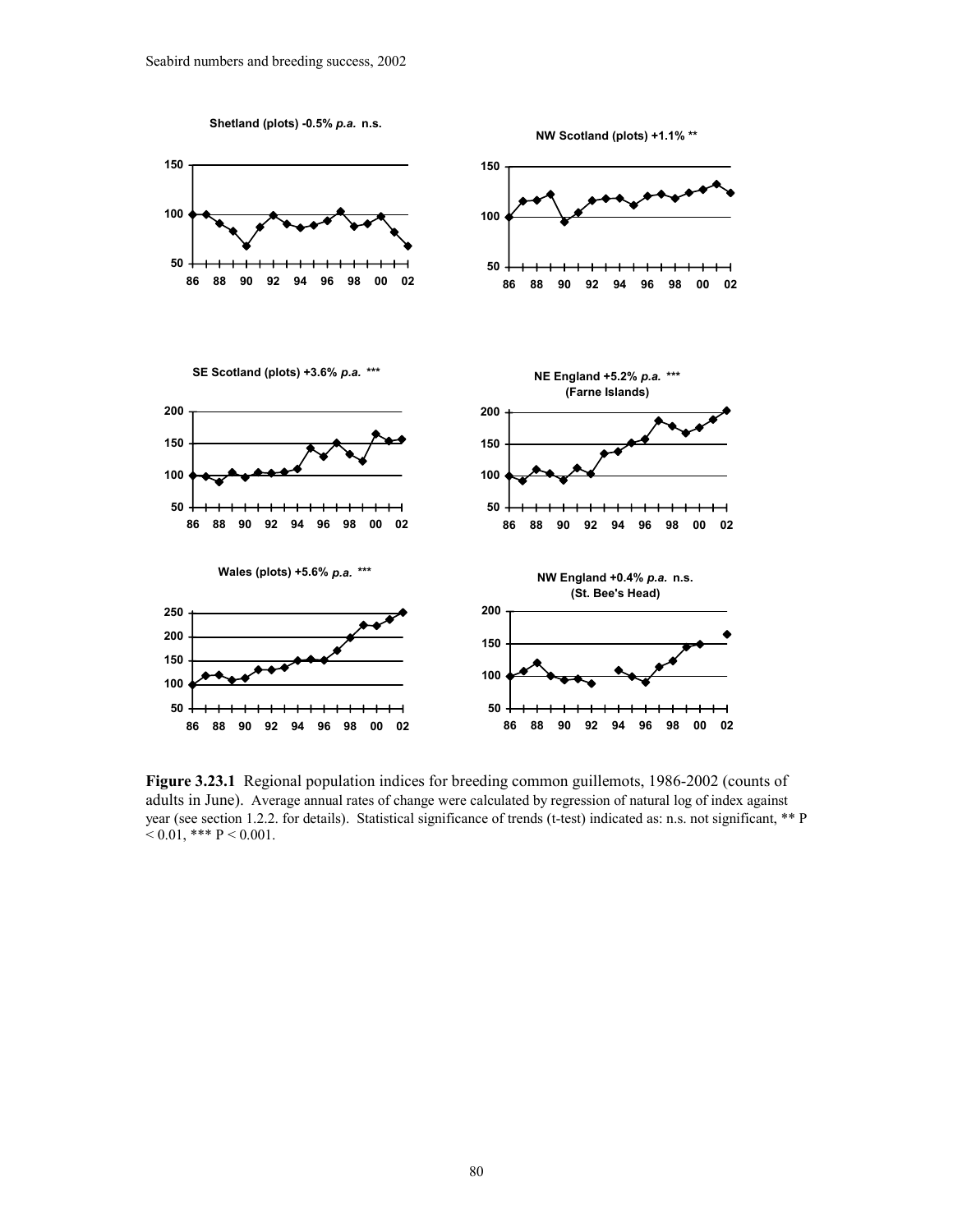| <b>Region/Site</b>    |              | 2001   | 2002   | % change  | 1986-2001         |                          |
|-----------------------|--------------|--------|--------|-----------|-------------------|--------------------------|
|                       |              |        |        | 2001-2002 | Mean $(\pm s.d.)$ | No. years                |
| <b>SW Scotland</b>    |              |        |        |           |                   |                          |
| Mull of Galloway      | W            | 1,746  | 3,117  | $+78.5$   | 1,574(481)        | 16                       |
| <b>NW Scotland</b>    |              |        |        |           |                   |                          |
| Handa                 | $\mathbf{P}$ | 3,653  | 3,413  | $-6.6$    | 3,458 (164)       | $\overline{4}$           |
| <b>Shetland</b>       |              |        |        |           |                   |                          |
| <b>Noss</b>           | $\mathbf{P}$ | 2,576  | 1,987  | $-22.8$   | 2,684 (220)       | 16                       |
| Hermaness             | $\mathbf{P}$ | 2,586  | 1,958  | $-24.3$   | 3,132 (428)       | $\tau$                   |
| Eshaness              | $\mathbf{P}$ | 360    | 297    | $-17.5$   | 383 (52)          | 16                       |
| <b>Troswick Ness</b>  | P            | 351    | 296    | $-15.7$   | 346 (28)          | 13                       |
| Sumburgh Head         | $\mathbf{P}$ | 1,809  | 1,353  | $-25.2$   | 1,596 (304)       | 16                       |
| Burravoe              | $\mathbf{P}$ | 194    | 133    | $-31.4$   | 202(31)           | 14                       |
| Fair Isle             | $\mathbf{P}$ | 2,369  | 2,475  | $+4.5$    | 2,727 (442)       | 12                       |
| <b>SE Scotland</b>    |              |        |        |           |                   |                          |
| Forth Islands total   | W            | 6,123  | 3,186  | $-47.7$   |                   | $\overline{\phantom{a}}$ |
| Craigleith            | W            | 3,180  | 1,558  | $-51.0$   | 1,798 (692)       | 12                       |
| The Lamb              | W            | 2,180  | 990    | $-55.6$   | 3,079 (629)       | 15                       |
| Isle of May           | W            | 28,103 | 24,369 | $-13.3$   | 21,274 (4,412)    | 16                       |
| <b>Bass Rock</b>      | W            | 3,650  | 2,960  | $-18.9$   | 3,408 (647)       | 5                        |
| St Abb's Head         | P            | 1,886  | 1,921  | $+1.9$    | 1,512 (297)       | 13                       |
| <b>NE</b> England     |              |        |        |           |                   |                          |
| Farne Islands         | W            | 35,436 | 38,056 | $+7.4$    | 25,738 (6,661)    | 16                       |
| <b>SW England</b>     |              |        |        |           |                   |                          |
| St Aldhelm's-Durlston | W            | 617    | 791    | $+28.2$   | 515 (67)          | 14                       |
| Berry Head            | W            | 953    | 858    | $-10.0$   | 854 (139)         | 8                        |
| Wales                 |              |        |        |           |                   |                          |
| <b>Elegug Stacks</b>  | ${\bf P}$    | 2,510  | 3,212  | $+28.0$   | 1,788 (456)       | 14                       |
|                       | W            | 8,023  | 8,771  | $+9.3$    | 6,169(1,423)      | 9                        |
| Stackpole Head        | ${\bf P}$    | 455    | 391    | $-14.0$   | 390 (71)          | 6                        |
|                       | W            | 1,074  | 1,103  | $+2.7$    | 954 (115)         | 12                       |
| Skokholm              | ${\bf P}$    | 351    | 359    | $+2.3$    | 301(46)           | $8\,$                    |
|                       | W            | 981    | 1,157  | $+17.9$   | 683 (214)         | 11                       |
| Skomer                | ${\bf P}$    | 4,101  | 4,128  | $+0.6$    | 2,419 (946)       | 16                       |
|                       | W            | 14,281 | 14,434 | $+1.1$    | 8,933 (2,762)     | 16                       |
| South Stack           | $\mathbf{P}$ | 3,527  | 3,535  | $+0.2$    | 3,059 (270)       | 16                       |
| Bardsey               | W            | 609    | 754    | $+23.8$   | 365 (180)         | 13                       |

**Table 3.23.2** Population changes of common guillemots 2001-2002 and 1986-2001 at selected sites referred to in the text. P\W indicates plot or whole-colony counts.

A small increase was noted in whole-colony counts in **south-west England**, where numbers between St Aldhelm's and Durlston increased by 28.2% to 791 individuals (Morrison 2002), although elsewhere in the region a decline was recorded at Berry Head.

### *Breeding success* (Table 3.23.3)

The intensity of monitoring at the colonies listed in Table 3.23.3 varies and this may affect estimates of breeding performance (Walsh *et al*. 1995). Direct comparisons between colonies are therefore inadvisable without prior consultation with the authors. In 2002, average breeding performance across 11 monitored colonies was 0.75 (s.e.  $\pm$  0.02) chicks fledged per breeding pair, higher than that recorded in 2001 (0.66, s.e. 0.04) and close to the long-term mean of 0.73 (s.e.  $\pm$  0.01) from between three and 15 colonies monitored annually during 1986-2001.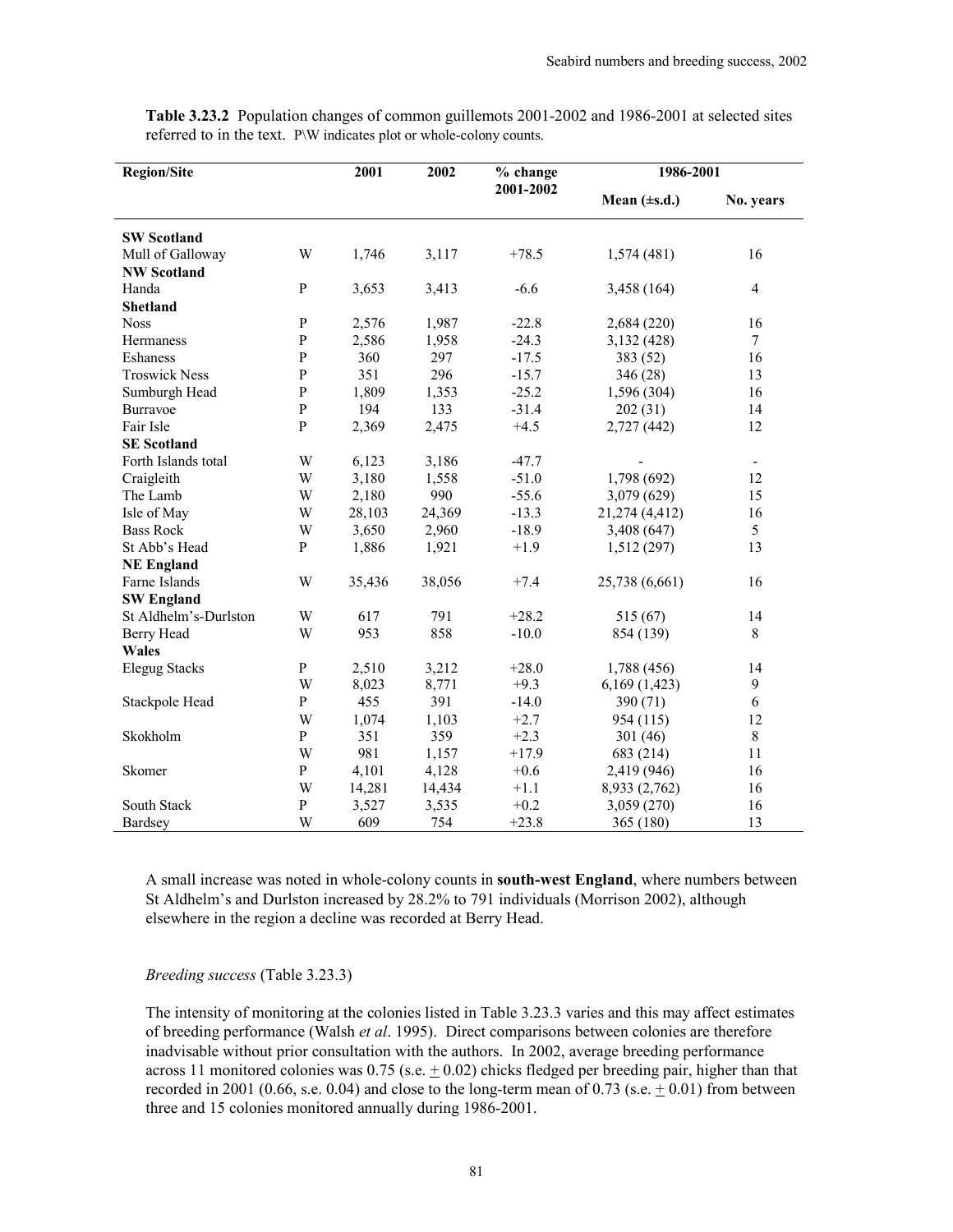| Colony                      | Colony average 1986-<br>2001 |      | 2001 chicks fledged/pair |                  | 2002 chicks fledged/pair |                |                  | 2001-2002<br>change |                          |              |                          |
|-----------------------------|------------------------------|------|--------------------------|------------------|--------------------------|----------------|------------------|---------------------|--------------------------|--------------|--------------------------|
|                             | Years                        | Mean | $+$ s.e.                 | $\text{Sites}^n$ | Mean                     | $+$ s.e.       | $\text{Sites}^n$ | Mean                | $+$ s.e.                 | Mean         | $\pm$ s.e.               |
| Handa                       | 14                           | 0.70 | $+0.02$                  | $207^3$          | 0.69                     | $+0.04$        | $241^3$          | 0.70                | $+0.05$                  | $+0.01$      |                          |
| Sumburgh Head               | 13                           | 0.67 | $+0.02$                  | $144^1$          | 0.66                     |                | 134 <sup>1</sup> | 0.64                | $\overline{a}$           | $-0.02$      |                          |
| Fair Isle                   | 15                           | 0.74 | $+0.02$                  | $174^2$          | 0.62                     | $+0.10$        | $169^2$          | 0.72                | $+0.06$                  | $+0.10$      | $\overline{\phantom{a}}$ |
| Papa Westray                | 12                           | 0.68 | $+0.04$                  | 111 <sup>1</sup> | 0.42                     |                | 119 <sup>1</sup> | 0.73                | $\blacksquare$           | $+0.31$      |                          |
| Marwick Head                | 15                           | 0.72 | $+0.01$                  | $78^{1}$         | 0.69                     | $\blacksquare$ | 89 <sup>1</sup>  | 0.73                | -                        | $+0.04$      |                          |
| Mull Head                   | 12                           | 0.72 | $+0.02$                  | $95^1$           | 0.72                     |                | 94 <sup>1</sup>  | 0.74                | $\overline{\phantom{0}}$ | $+0.02$      |                          |
| North Sutor                 | 8                            | 0.68 | ±0.04                    | $114^{2}$        | 0.52                     | $\pm 0.03$     | $24^{1}$         | 0.83                | ÷,                       | $+0.31$      |                          |
| Isle of May                 | 16                           | 0.78 | $+0.02$                  | $975^5$          | 0.63                     | $+0.01$        | $955^5$          | 0.68                | $+0.02$                  | $+0.05$      |                          |
| Durlston                    | 6                            | 0.84 | $+0.02$                  |                  |                          |                | $64^{1}$         | 0.83                | $\overline{\phantom{a}}$ |              |                          |
| Skokholm                    | 6                            | 0.88 | $+0.03$                  | $110^{1}$        | 0.97                     |                | 113 <sup>1</sup> | 0.88                |                          | $-0.09$      |                          |
| Skomer                      | 13                           | 0.73 | $+0.02$                  | $259^{5}$        | 0.65                     | $+0.08$        | $244^{5}$        | 0.72                | $+0.05$                  | $+0.07$      |                          |
|                             |                              |      |                          |                  |                          |                |                  |                     |                          |              |                          |
| no colonies<br><b>Total</b> |                              |      |                          | $2,267^{10}$     | 0.66                     | $+0.04$        | $2,246^{11}$     | 0.75                | $+0.02$                  | $+0.08^{10}$ | $+0.04$                  |

**Table 3.23.3** Breeding success of common guillemot, 2001-2002 and colony averages 1986-2001: estimated number of chicks fledged per site regularly occupied by a pair or per pair laying. Superscript figures for individual colonies are numbers of study plots, figures are mean and standard error across all plots.

Compared with 2001, productivity was higher at eight colonies, with breeding success at most individual colonies close to their respective long-term means. Productivity at both Papa Westray (**Orkney**) and North Sutor (**north Scotland**) was higher than in 2001, and was the highest yet recorded at the latter site (Swann 2002b). After the very successful breeding season on Skokholm (**Wales**) in 2001 breeding success returned to more normal levels in 2002.

On the Isle of May (**south-east Scotland**), breeding success was the third lowest recorded since monitoring began with losses occurring at the egg and chick stages found to be higher than normal (Wilson 2002). At Sumburgh Head (**Shetland**) productivity was slightly below that in 2001 (itself a lowish figure), and attendance of chicks by adults was noted to be very low (Heubeck 2003), suggesting that parents had to forage for longer or from more distant areas. Furthermore, chick weights in 2002 were markedly lower than a sample taken in 1999, for chicks of similar age, suggesting that their weight at fledging would be low (Heubeck 2003).

# **3.24 Razorbill** *Alca torda*

*Between 2001 and 2002, changes in the number of birds in sample plots were non-significant in all regions, with minimal decreases noted in northern regions compared with slight increases in southern regions. Whole-colony counts revealed larger proportional changes; the number of razorbill sites increased in south-east Scotland and north-east England, but a large decrease was evident in the number of birds on the Isle of May (also south-east Scotland). At six colonies where breeding success was monitored in 2001 and 2002, productivity decreased at four and increased at two. Mean productivity, at 0.64 chicks fledged per pair, was less than in 2001 and below the long-term mean.* 

*Breeding numbers* (Tables 3.24.1 and 3.24.2, Figure 3.24.1)

Tables 3.24.1a and 3.24.1b show overall regional changes in razorbill numbers at sample plots and whole colonies between 2001 and 2002. Generally, multiple plot counts are preferred for monitoring annual population changes in razorbills as they smooth out day-to-day fluctuations in numbers of birds attending breeding colonies. It should also be noted that razorbills are difficult to census, due to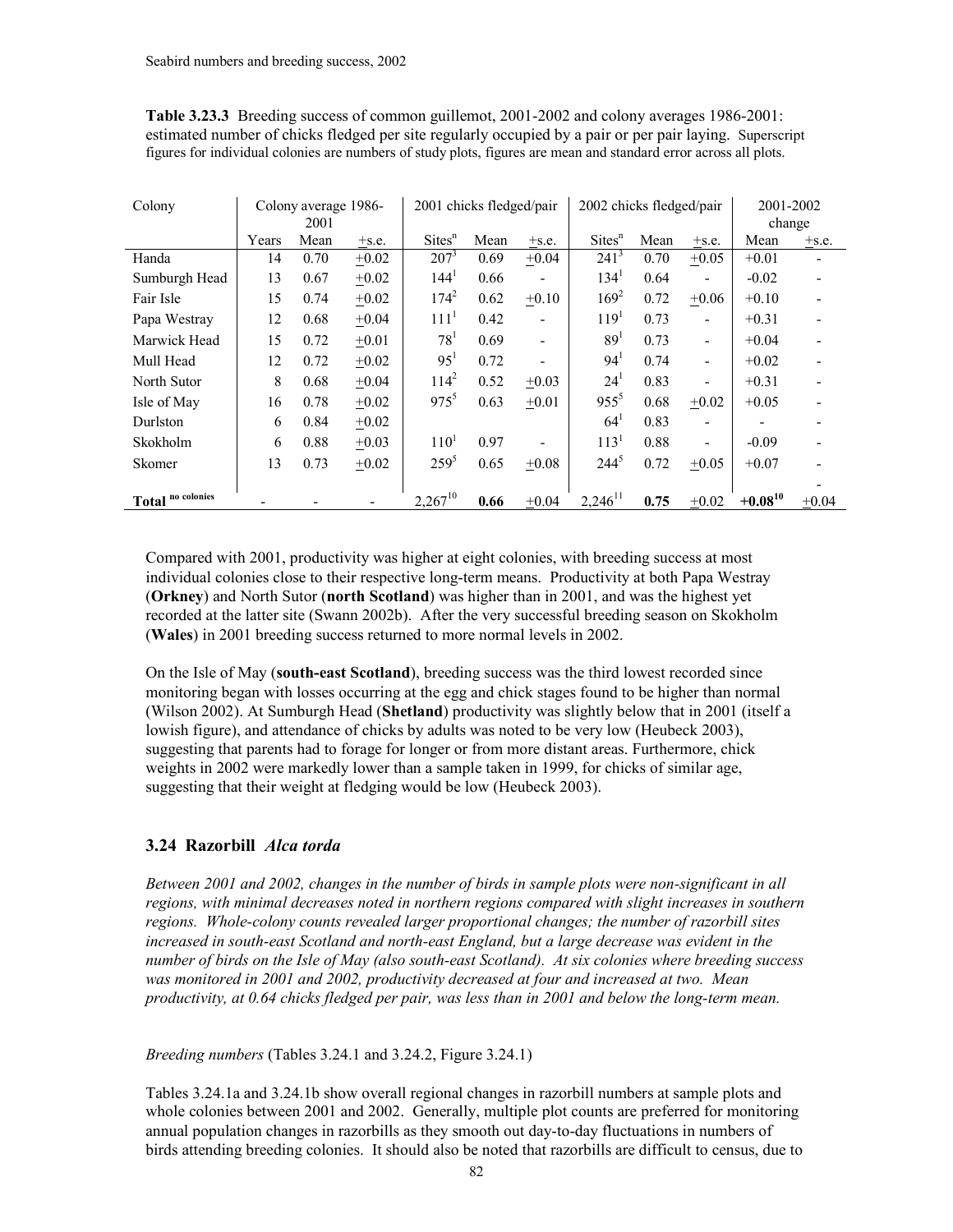their habit of often nesting in crevices and under boulders, and that consequently there may be considerable variation in counts between individual observers.

**Table 3.24.1** Population changes at monitored razorbill colonies, 2001-2002 (adults attending colony in first three weeks of June unless otherwise indicated). Regional totals of fewer than 50 birds are excluded. Trends for 1986-2001 are average annual rates of change shown by sample populations. Significance of trends is indicated as: n.s. \*  $P < 0.05$ , \*\*\*  $P < 0.001$ . Further details of the calculation of trends are given in section 1.2.2.

**3.24.1a** Counts of adult razorbills in study plots, grouped regionally. Figures are summed means of 5-10 replicate counts of each of the study plots.

| Region                                  | 2001  | 2002  | $2001 - 2002$ % | % annual change         |
|-----------------------------------------|-------|-------|-----------------|-------------------------|
|                                         |       |       | change          |                         |
| NW Scotland <sup>a</sup>                | 596   | 567   | $-4.9$          | -                       |
| Shetland <sup>b</sup>                   | 513   | 480   | $-6.4$          | $+1.7*$ 1986-2001       |
| $SE$ Scotland <sup><math>c</math></sup> | 160   | 170   | $+6.2$          | 1986-2001<br>$+4.5***$  |
| Wales <sup>d</sup>                      | 2.512 | 2.514 | $+0.1$          | 1986-2001<br>$+3.8$ *** |

Colonies: <sup>a</sup> Handa; <sup>b</sup> Hermaness, Eshaness, Burravoe, Noss, Troswick Ness, Sumburgh Head, Fair Isle; <sup>c</sup> St Abb's Head; <sup>d</sup> Skomer, Skokholm, Elegug Stacks, Stackpole Head NNR, South Stack.

**3.24.1b** Whole-colony counts of razorbills, grouped regionally. Trends given for Wales are from wholecolony counts at Skomer, Skokholm, Stackpole and Elegug Stacks.

| Region                  | 2001  | 2002  | 2001-2002 % | % annual change        |
|-------------------------|-------|-------|-------------|------------------------|
|                         |       |       | change      |                        |
| SE Scotland $(birds)^a$ | 4.114 | 3,050 | $-25.9$     | 1986-2001<br>$+6.0***$ |
| SE Scotland $(sites)^b$ | 529   | 610   | $+15.3$     | -                      |
| NE England $(sites)^c$  | 173   | 209   | $+20.8$     | ۰                      |
| Wales <sup>d</sup>      | 7,011 | 7,087 | $+1.1$      | $+2.6***$<br>1986-2001 |

Colonies: <sup>a</sup> Isle of May; <sup>b</sup> Inchkeith, Craigleith, Fidra, The Lamb, Bass Rock; <sup>c</sup> Farne Islands; <sup>d</sup> Stackpole Head NNR, Elegug Stacks plus nearby coast, Skokholm, Skomer.

In **Shetland**, numbers of birds in study plots decreased compared with 2001, with non-significant decreases occurring in plots at Eshaness, Noss and Sumburgh Head, and non-significant increases recorded in plots at Hermaness, Troswick Ness, Burravoe and Fair Isle. The regional population index has generally shown an increasing trend since 1990, with low values in 1998, 2001 and 2002 attributed to low colony attendance of adults rather than genuine decreases. At North Hill, Papa Westray (**Orkney**), the number of birds in study plots increased by 20.4% from 54 to 65 individuals since 1999, although this too was a non-significant change.

In **south-east Scotland**, the trend has been for a general increase in population index value (with occasional dips) since monitoring began. In 2002, a non-significant increase was recorded in plots at St Abb's Head since 2001. Changes in whole-colony counts, carried out at the Isle of May, the Bass Rock and at several islands in the Firth of Forth (Inchkieth, Craiglieth, Fidra and Lamb), were generally larger. At the first site, numbers decreased by 25.9% since 2001 to of 3,050 birds, the lowest count recorded there (Moeller-Holtkamp 2002). At the latter two sites, numbers increased since 2001, with the count from the Bass Rock being the highest figure recorded there (Jones 2002). In **north-east England**, the population on the Farne Islands increased by 20.8% to 209 individuals, the highest count since 1995.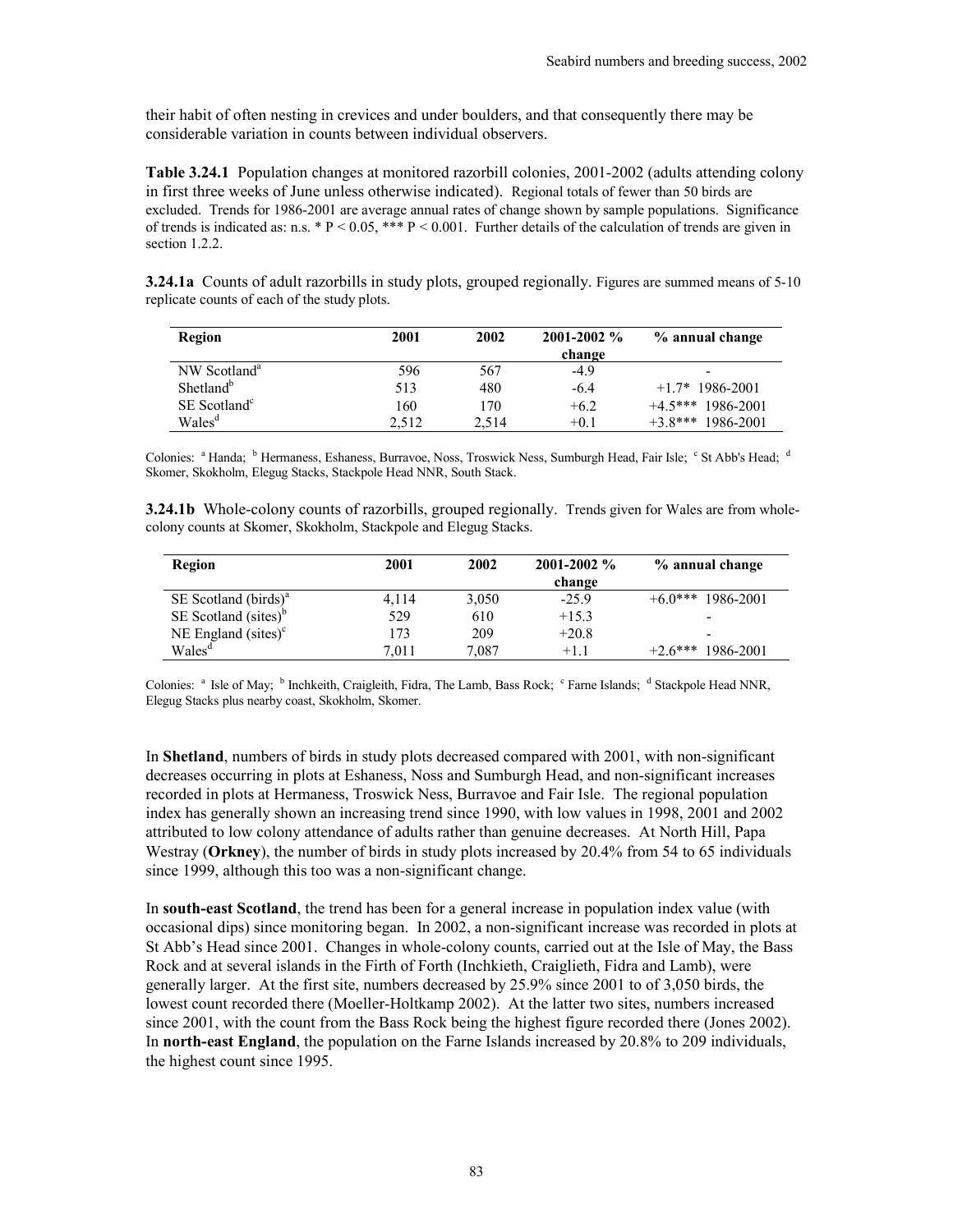| <b>Region/Site</b>   |             | 2001  | 2002  | % change  | 1986-2001        |                |  |  |
|----------------------|-------------|-------|-------|-----------|------------------|----------------|--|--|
|                      |             |       |       | 2001-2002 | Mean $(\pm s.d)$ | No. years      |  |  |
| <b>SW Scotland</b>   |             |       |       |           |                  |                |  |  |
| Lunga                | W           | 980   | 1,138 | $+16.2$   | 948 (339)        | 9              |  |  |
| <b>NW Scotland</b>   |             |       |       |           |                  |                |  |  |
| Handa                | ${\bf P}$   | 596   | 567   | $-4.9$    | 526 (53.2)       | $\overline{4}$ |  |  |
| <b>Shetland</b>      |             |       |       |           |                  |                |  |  |
| <b>Noss</b>          | $\mathbf P$ | 94    | 86    | $-8.5$    | 70 (14.2)        | 14             |  |  |
| Hermaness            | P           | 48    | 59    | $+22.9$   | 61(15.7)         | 14             |  |  |
| Eshaness             | P           | 68    | 54    | $-20.3$   | 52(16.8)         | 16             |  |  |
| <b>Troswick Ness</b> | P           | 11    | 18    | $+63.6$   | 18(4.4)          | 16             |  |  |
| Sumburgh Head        | $\mathbf P$ | 219   | 182   | $-16.9$   | 216(34.0)        | 16             |  |  |
| Burravoe             | P           | 11    | 13    | $+18.2$   | 12(4.0)          | 11             |  |  |
| Fair Isle            | ${\bf P}$   | 62    | 68    | $+9.7$    | 67(4.5)          | 3              |  |  |
| <b>SE Scotland</b>   |             |       |       |           |                  |                |  |  |
| Forth Islands        | W           | 392   | 417   | $+6.4$    | 324(81.8)        | 6              |  |  |
| Isle of May          | W           | 4,114 | 3,050 | $-25.9$   | 2,999 (870)      | 16             |  |  |
| <b>Bass Rock</b>     | W           | 137   | 193   | $+40.9$   | 133(61.5)        | 6              |  |  |
| St Abb's Head        | P           | 160   | 170   | $+6.2$    | 168(22.0)        | 13             |  |  |
| <b>NE</b> England    |             |       |       |           |                  |                |  |  |
| Farne Islands        | W           | 173   | 209   | $+20.8$   | 165(25.7)        | 7              |  |  |
| <b>Wales</b>         |             |       |       |           |                  |                |  |  |
| <b>Elegug Stacks</b> | P           | 375   | 345   | $-8.0$    | 291 (76.7)       | 14             |  |  |
|                      | W           | 685   | 614   | $-10.4$   | 596 (122)        | 9              |  |  |
| Stackpole Head       | P           | 71    | 62    | $-12.7$   | 68 (9.8)         | 6              |  |  |
| Skokholm             | P           | 178   | 192   | $+7.9$    | 135(24.0)        | 8              |  |  |
|                      | W           | 1,218 | 1,011 | $-17.0$   | 991 (184)        | 10             |  |  |
| Skomer               | P           | 1,184 | 1,224 | $+3.4$    | 786 (184)        | 15             |  |  |
|                      | W           | 4,772 | 5,095 | $+6.8$    | 3,210 (514)      | 16             |  |  |
| South Stack          | P           | 704   | 691   | $-1.8$    | 500 (83.6)       | 16             |  |  |

**Table 3.24.2** Population changes of razorbills 2001-2002 and 1986-2001 at selected sites referred to in the text. P\W indicates plot or whole-colony counts.

In **Wales**, where the population index has also shown a general increase since 1986, there was little overall change in the number of birds at study plots between 2001 and 2002. Considering individual colonies, decreases were noted at Elegug Stacks, Stackpole Head and South Stack with increases recorded at Skokholm and Skomer, although all changes were non-significant. Whole-colony counts revealed declines at Elegug Stacks and Skokholm, with 1,011 birds at the latter site being the lowest figure recorded there since 1988. However, razorbill numbers on Skomer reached a new high (Brown and Duffield 2002).

In **north-west England**, a slight increase of 4.8% was recorded at St Bee's Head since 2000 although the count of 263 birds was the highest at this site since 1992.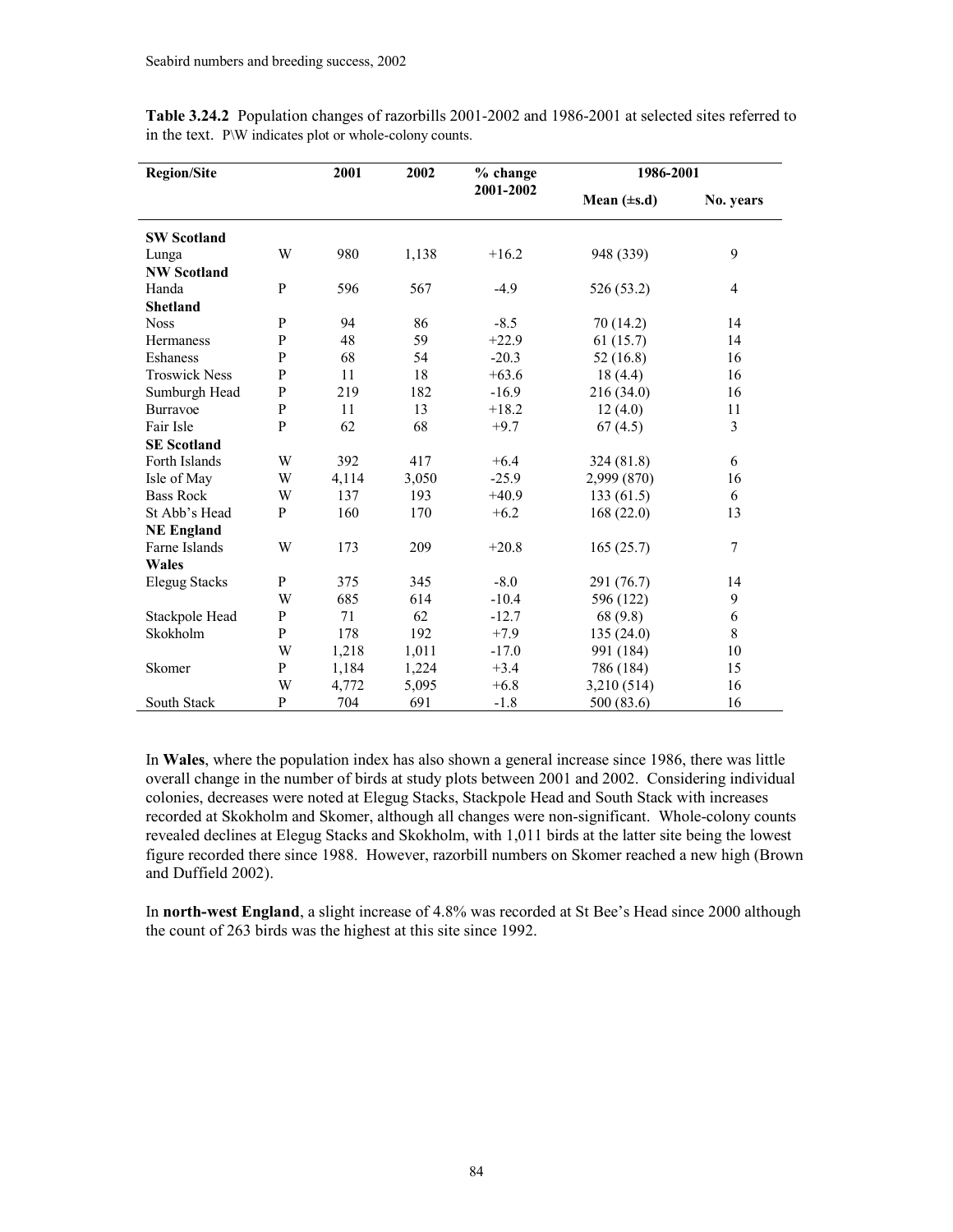

**Figure 3.24.1** Regional population indices for breeding razorbills in various regions, 1986-2002 (counts of adults in June). Average annual rates of change were calculated by regression of natural log of index against year (see section 1.2.2. for details). Statistical significance of trends indicated as: \* P<0.05, \*\* P<0.01, \*\*\* P<0.001.

In **north-west Scotland**, a non-significant decrease occurred in study plots on Handa between 2001 and 2002 (Stoneman and Williams 2002). Whole-colony counts in **south-west Scotland** revealed an increase on Lunga (Treshnish Isles) over the same period (Ward 2002), and at the Mull of Galloway numbers increased by 81.4% from 328 to 595 birds since 2000.

In **north-east Ireland**, 746 birds were counted on the Isle of Muck, which represented an increase of 113.8% since 2000. This is the highest figure recorded at this site, when the previous peak count was of 447 birds in 1995.

*Breeding success* (Table 3.24.3)

It should be noted that the intensity of monitoring at the colonies listed in Table 3.24.2 varies and that this may affect estimates of breeding performance (Walsh *et al*. 1995). Direct comparisons between colonies are therefore inadvisable without prior consultation with the authors.

Of six colonies monitored in 2002, breeding success had decreased at four and increased at two since 2001. Mean productivity was  $0.64$  (s.e.  $\pm$  0.08) chicks fledged per breeding pair, less than that recorded from the same six colonies in 2001 (0.70, s.e. +0.06) and also lower than the long-term mean of 0.69 (s.e.  $+$  0.01) recorded from between one and six colonies monitored annually during 1986-2001.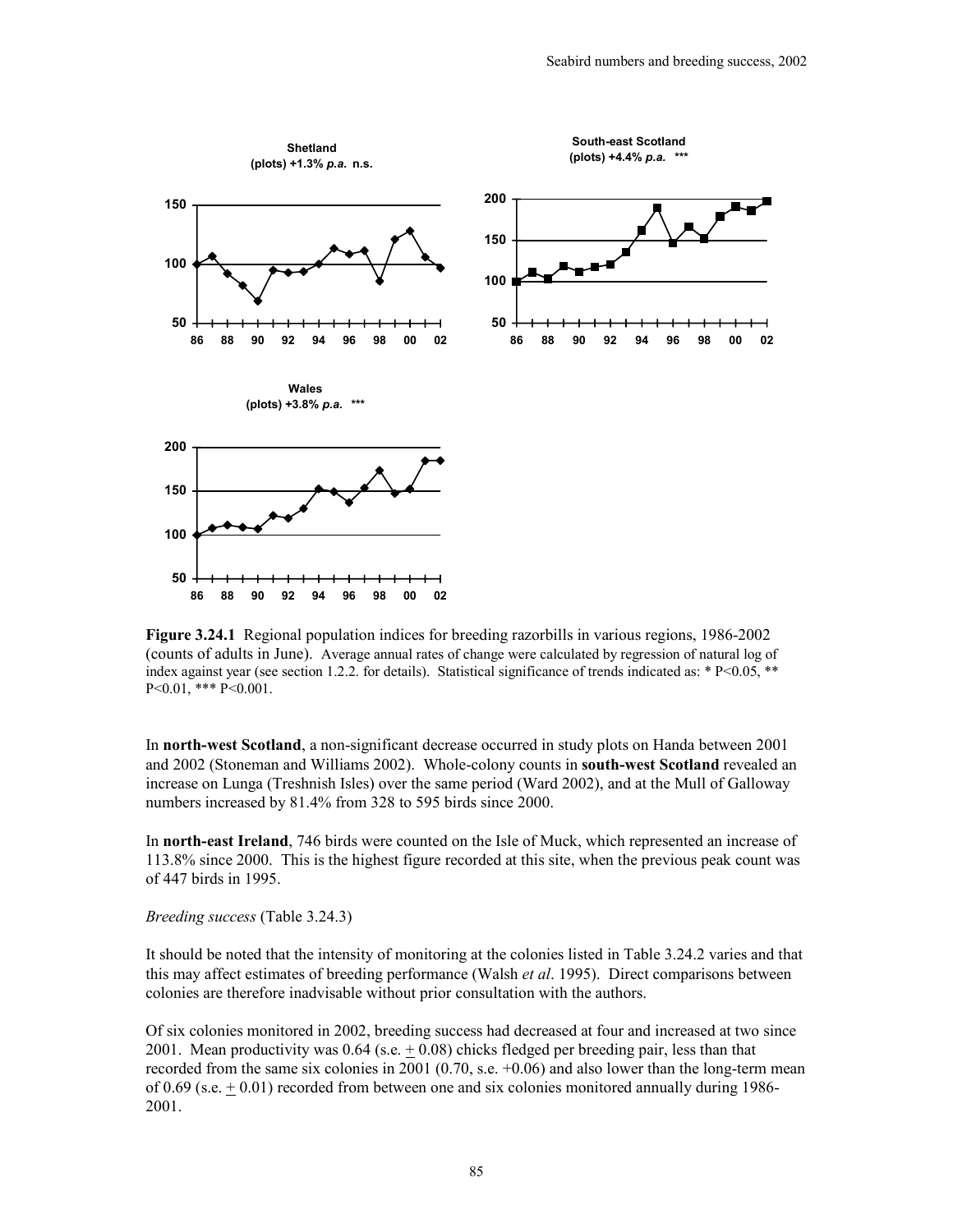The most successful colony in 2002 was North Sutor (**north Scotland**), where breeding success was close to the highest figure recorded at this site and consequently above the long-term average for the colony (Swann 2002b). Productivity at the Isle of May (**south-east Scotland**), although higher than in 2001, remained below the colony average; most losses occurred at the egg stage with chick survival to fledging noted as being particularly high at 94% (Wilson 2002).

**Table 3.24.3** Razorbill breeding success, 2001-2002 and colony averages: estimated number of chicks fledged per site regularly occupied by a pair or per pair laying. Superscript figures for individual colonies are numbers of study plots. Where three or more study plots are monitored, colony figures are mean and standard error across all plots.

| Colony                | Colony average 1986-<br>2001 |      | 2001 chicks fledged/pair |                  |      | 2002 chicks fledged/pair |                  |      | 2001-2002<br>change      |           |            |
|-----------------------|------------------------------|------|--------------------------|------------------|------|--------------------------|------------------|------|--------------------------|-----------|------------|
|                       | Years                        | Mean | $+$ s.e.                 | $\text{Sites}^n$ | Mean | $+$ s.e.                 | $\text{Sites}^n$ | Mean | $+$ s.e.                 | Mean      | $\pm$ s.e. |
|                       |                              |      |                          |                  |      |                          |                  |      |                          |           |            |
| Fair Isle             | 11                           | 0.62 | $+0.03$                  | 93 <sup>1</sup>  | 0.65 |                          | 90 <sup>1</sup>  | 0.63 | $\qquad \qquad -$        | $-0.02$   |            |
| North Sutor           | 5                            | 0.74 | $+0.05$                  | $15^{1}$         | 0.60 |                          | $15^{1}$         | 0.87 | $\qquad \qquad -$        | $+0.13$   |            |
| Isle of May           | 16                           | 0.68 | $+0.02$                  | $167^{4}$        | 0.60 | $+0.09$                  | $167^4$          | 0.65 | $+0.08$                  | $+0.05$   |            |
| Farnes                | 6                            | 0.72 | $+0.06$                  | 14 <sup>1</sup>  | 0.93 | ۰.                       | 21 <sup>1</sup>  | 0.52 | $\overline{\phantom{0}}$ | $-0.41$   |            |
| Skokholm              | 6                            | 0.85 | $+0.03$                  | 87 <sup>1</sup>  | 0.87 |                          | 89 <sup>1</sup>  | 0.80 | $\qquad \qquad -$        | $-0.07$   |            |
| Skomer                | 9                            | 0.61 | $+0.03$                  | $299^{5}$        | 0.58 | $+0.05$                  | $297^5$          | 0.36 | ±0.07                    | $-0.22$   |            |
| Total no.<br>colonies |                              |      |                          | 675 <sup>6</sup> | 0.70 | $+0.06$                  | 679 <sup>6</sup> | 0.64 | $+0.08$                  | $-0.09^6$ | $+0.08$    |

Of the four colonies where breeding success decreased between 2001 and 2002, the least successful was Skomer (**Wales**), where productivity was the lowest on record although the reasons for the low value are not clear (Brown and Duffield 2002). Elsewhere in this region, breeding success at Skokholm, although lower than that recorded in 2001, was still reasonably high and close to the longterm mean for the colony. Low breeding success was also observed at the Farne Islands (**north-east England**), where productivity had been the highest on record in 2001, but was now at its lowest in 2002. In **Shetland**, breeding success declined only slightly on Fair Isle between 2001 and 2002 and was close to the long-term mean for the colony.

# **3.25 Black guillemot** *Cepphus grylle*

*Survey work in Yell Sound (Shetland), found that the population has increased since 1985 but has probably been relatively stable since 1993. Elsewhere in Shetland, despite some fluctuations, numbers have been relatively stable over that period. At the Monach Isles (north-west Scotland), numbers also appear to have been stable since 1988. In contrast, the populations of Fair Isle and Orkney appear to be undergoing significant long-term declines, although an increase was noted in Orkney between 2001 and 2002. Productivity data from four sites suggest it was an average breeding season.* 

## *Breeding numbers* (Table 3.25.1, Figure 3.25.1)

Unless otherwise stated, all population figures refer to early morning spring counts of individuals in adult plumage (Walsh *et al*. 1995).

In **Shetland**, a re-count of Yell Sound in the spring of 2002 found a total of 1,311 birds, representing a 7.4% decrease since 1998 (*cf.* 1,416 birds). It is now believed that the apparent decline recorded in 2001 (a decrease of 28.5% to 1,013 birds since 1998) was probably an aberration due to low tides during the survey period, with birds choosing to feed offshore rather than attend colonies on those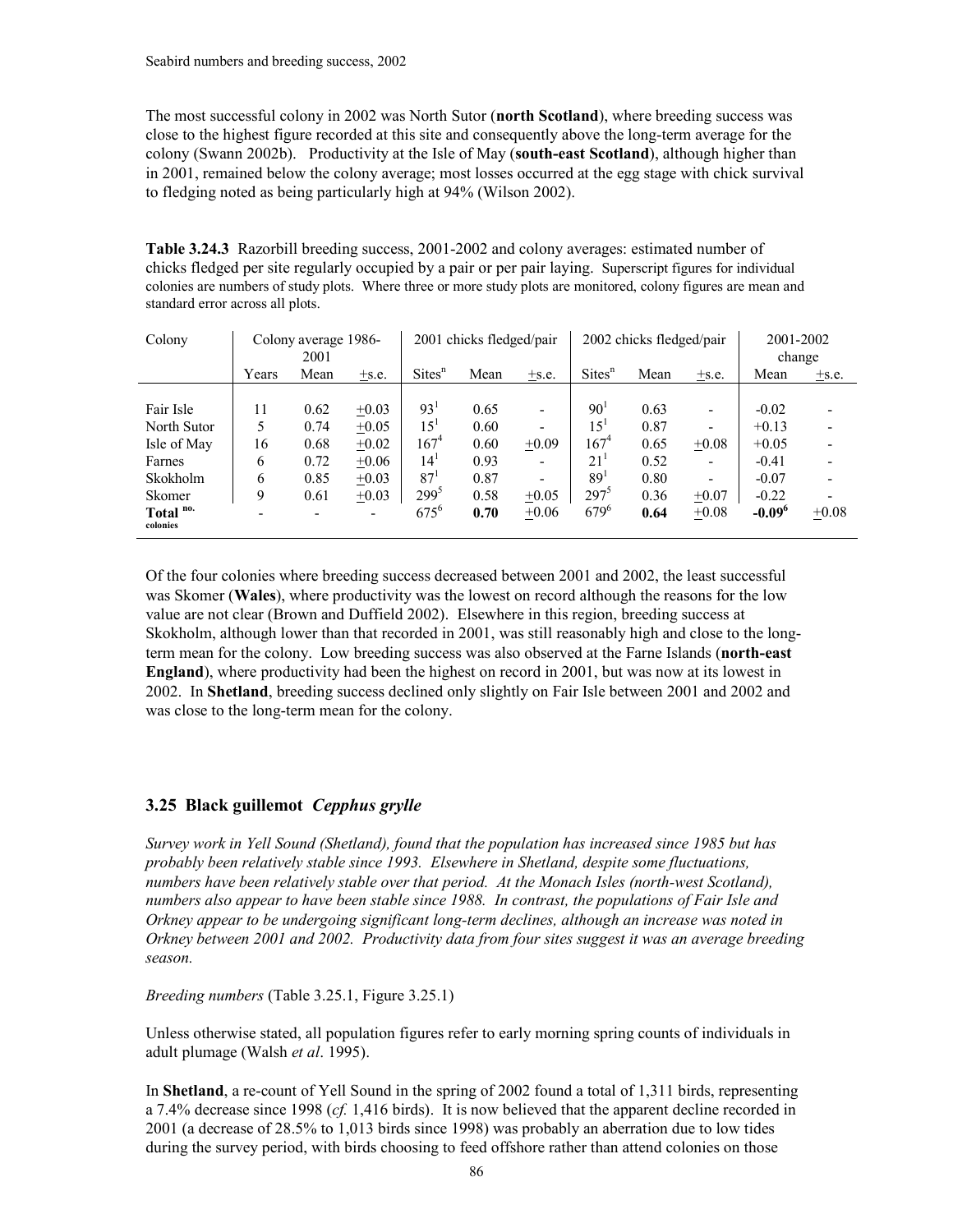days (Heubeck 2003). Since 1993 the Yell Sound population has been stable at around 1,300-1,400 birds. Elsewhere in the region, an overall decrease of 13.3% was noted between 2000 and 2002 (few colonies were surveyed in 2001 due to foot and mouth disease access restrictions). At three colonies that were counted in 2001 and 2002, increases were noted in study areas on Noss (+25.4% to 79 birds) and Foula (+17.2% to 136 birds) with a decrease recorded on Fair Isle (-10.8% to 124 birds). Annual rates of change suggest that the black guillemot population has increased significantly since 1985 in Yell Sound, while numbers have remained stable around the rest of Shetland over the same period.



**Figure 3.25.1** Regional population indices for breeding black guillemots in Shetland, 1985-2002 Based on counts of adults in breeding habitat late March-early May. Average annual rates of change were calculated by regression of natural log of index against year (see section 1.2.2. for details). Statistical significance of trends indicated as: n.s, not significant; \* P<0.05.

In **Orkney**, numbers increased by 6.6% at three colonies monitored in 2001 and 2002. Of particular note was an increase on North Ronaldsay of 24.8%, from 400 to 499 birds, the highest figure ever counted there. However, on Papa Westray, after the large increase recorded at North Hill between 2000 and 2001, numbers declined by 37.9% to 128 birds (Meek 2002). The annual rate of change for Orkney colonies suggests there has been a significant decline in numbers since 1983.

| <b>Table 3.25.1</b> Population changes at monitored black guillemot colonies, 2001-2002, with additional                     |
|------------------------------------------------------------------------------------------------------------------------------|
| 2000 data for those colonies that could not be visited in 2001. Units are adults in breeding habitat in early                |
| morning, late March-early May. Trends for periods indicated are average annual rates of change shown by                      |
| sample populations. Significance of trends indicated as: n.s. not significant, * $P \le 0.05$ , * $P \le 0.01$ , *** $P \le$ |
| $0.001$ . For further details of the calculation of these trends see section 1.2.2.                                          |

| <b>Region/site</b>          | 2000                     | 2001    | 2002<br>2001-2002<br>$%$ change |                          | % annual change         |  |  |
|-----------------------------|--------------------------|---------|---------------------------------|--------------------------|-------------------------|--|--|
| <b>Shetland</b>             |                          |         |                                 |                          |                         |  |  |
| Yell Sound (see text)       | $\overline{\phantom{0}}$ | (1,013) | 1.311                           | $(+29.4)$                | $+5.5**$ 1985-1998      |  |  |
| Other Shetland <sup>a</sup> | 1.833                    | ۰       | 1.590                           | $\overline{\phantom{0}}$ | $-0.4$ n.s. 1985-2001   |  |  |
| Orknev <sup>b</sup>         | 736                      | 712     | 755                             | $+6.0$                   | 1983-2001<br>$-4.4$ *** |  |  |

Colonies: <sup>a</sup> Fetlar (east coast), Lunning, Levaneap, Noss (north coast), Kirkabister, Aithsetter, West Burra, Kettla Ness, Boddam-Virkie, Tingon (east), Foula (east coast), Fair Isle (east coast); <sup>b</sup> North Hill, Holm of Papa Westray, North Ronaldsay.

In **north-west Scotland**, a re-count of the Monach Isles totalled 819 individuals (A. Stevenson, pers. comm.), suggesting that the 2001 survey which recorded 585 birds had been an underestimate as originally thought (Mavor *et al.* 2001). Thus, numbers have been relatively stable since 1988, when 849 individuals were recorded at this site. Elsewhere, the black guillemot population of Eigg increased from 220 to 242 birds. At the Mull of Galloway (**south-west Scotland**), 46 birds were counted compared to 37 birds in 1999.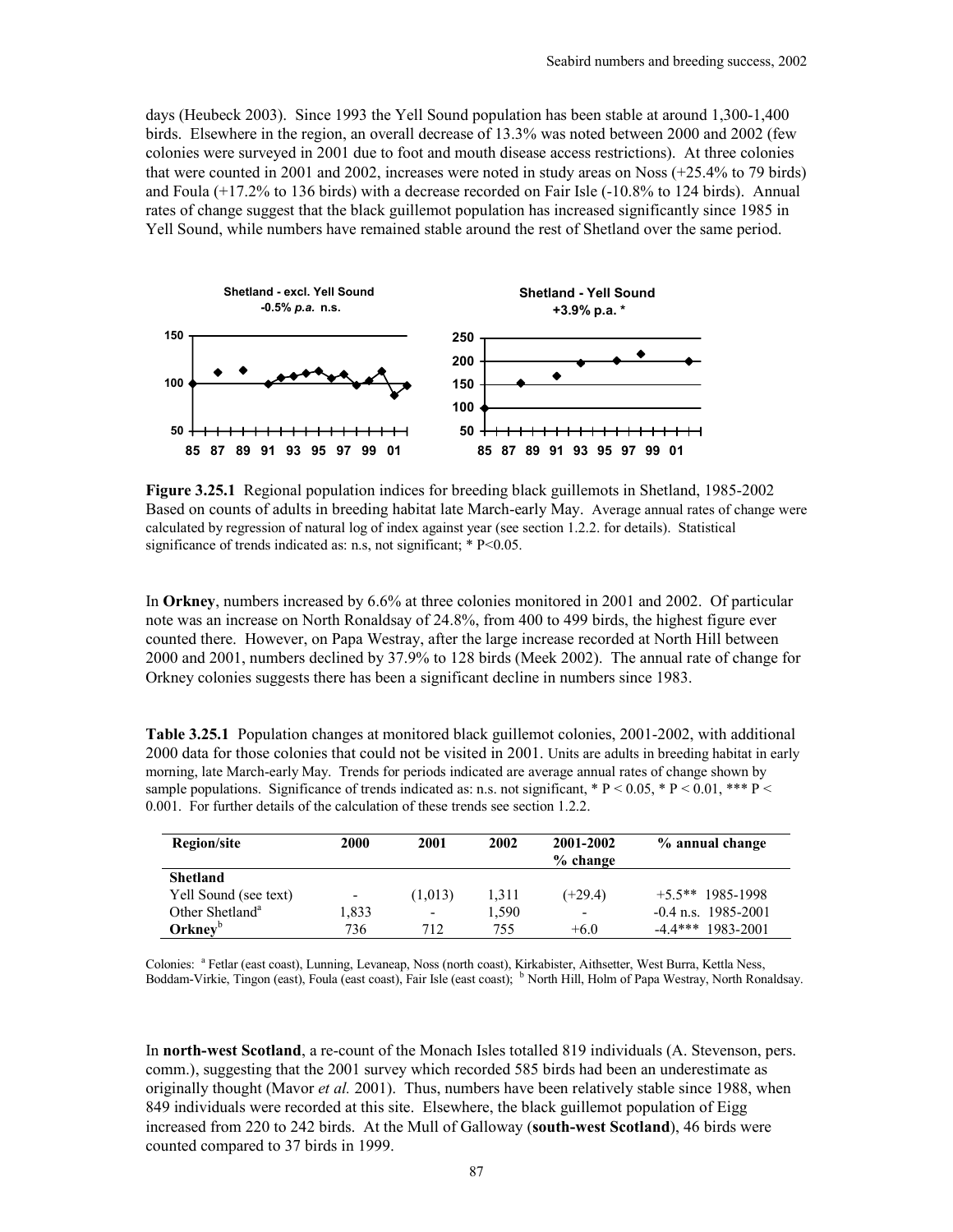#### *Breeding success* (Table 3.25.2)

Few data were collected in 2001. In **Orkney**, the average clutch/brood size of 36 nests checked on Auskerry in mid July was below average at 1.21. Data was also received from Swona for the second successive year, where productivity from eight nests was 1.75 chicks fledged per nest. In a study area stretching from Mallaig to Tarbert (**north-west** and **south-west Scotland)**, of 29 sites checked which held a total of *c.*100-110 breeding adults, mink were found to be active at four sites. At two of these sites, four former black guillemot nest crevices were now mink dens (Craik 2002). Breeding success was high on Old Lighthouse Island (**north-east Ireland**), where 1.41 chicks fledged per nest (n=17); the highest figure recorded there. In **south-east Ireland**, breeding success on Rockabill was close to the long-term average.

**Table 3.25.2** Breeding success of black guillemots, 2001-2002 and 1986-201. Figures are the number of chicks fledged per active site where an egg or apparent incubation has been recorded. Figures in parentheses are the number of active sites from which the breeding success estimates were derived.

| <b>Region/site</b>    | 2001     | 2002     | 1986-2001 mean |              |  |  |
|-----------------------|----------|----------|----------------|--------------|--|--|
|                       |          |          | Mean $(+s.e.)$ | No. of years |  |  |
| Orkney                |          |          |                |              |  |  |
| Swona                 | 1.67(6)  | 1.75(8)  | -              | -            |  |  |
| Auskerry              | 1.66(35) | 1.21(36) | 1.35(0.08)     |              |  |  |
| <b>NE</b> Ireland     |          |          |                |              |  |  |
| Old Lighthouse Island | 1.14(21) | 1.41(17) | 0.98(0.08)     | 12           |  |  |
| <b>SE</b> Ireland     |          |          |                |              |  |  |
| Rockabill             | 1.11(38) | 1.17(35) | 1.16(0.05)     | 4            |  |  |

## **3.26 Atlantic puffin** *Fratercula arctica*

*Surveys of several large colonies were undertaken in 2002. Numbers declined at Hermaness (Shetland), increased on Coquet (north-east England) and remained stable on North Rona (northwest Scotland) and Lunga (south-west Scotland). Successful breeding was confirmed on Ailsa Craig for the first time in decades following the eradication of rats there in the early 1990s. Productivity data suggest that overall 2002 was an average breeding season, although breeding performance decreased at three colonies compared with 2001.* 

## *Breeding numbers*

Relatively little information was collected on Atlantic puffin numbers in 2002. At Hermaness (**Shetland**), a series of permanent monitoring transects was surveyed for the first time in five years. The number of occupied burrows was found to be marginally higher than during the mid-90s but still low compared with the previous two decades. This suggests that the decline of the colony may have stopped although data from subsequent years will verify if this apparent trend is real or simply an artefact of sampling error (Martin 2002). An estimate was also made of the total number of occupied burrows in the colony. This was based on dusk counts of loafing adults throughout the colony with simultaneous counts of adults in a sample plot holding a known number of occupied burrows, from which time-specific correction factors were obtained. From these data it was estimated that the colony numbered 23,661 breeding pairs, some 16% lower than the previous best estimate, in 1997. However, given the uncertain biases introduced by the count method used, this result should not be taken as being necessarily indicative of any real change in numbers over this period (Martin 2002).

On North Rona (**north-west Scotland**), a complete survey found a total of 5,265 AOB, including an estimated 655 pairs situated in areas of boulder scree (Murray *et al.* 2003). In all, 31 sub-colonies were identified, with the largest on the Toa North Rona cliffs holding a minimum of 3,276 AOB, *c.*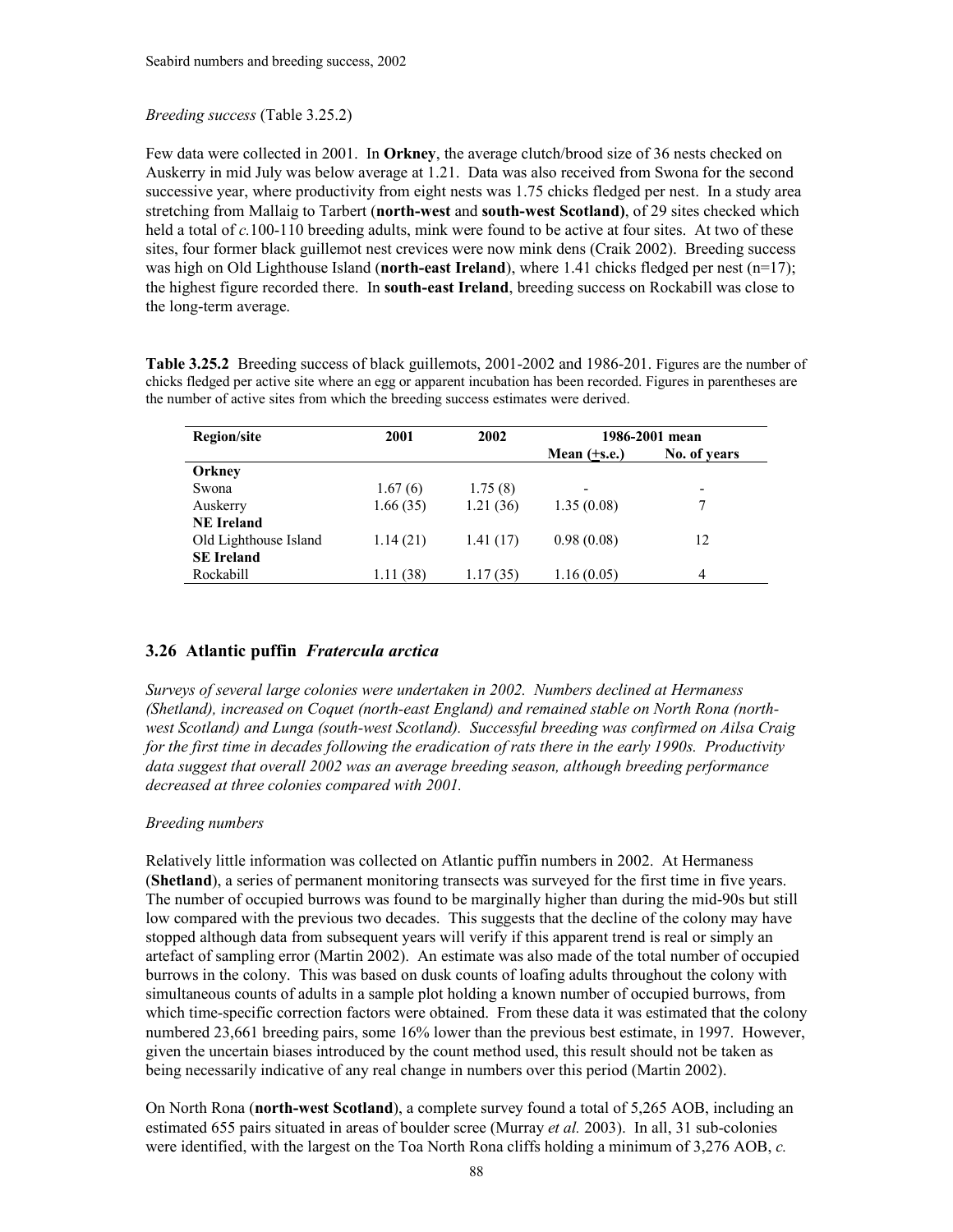62% of the island total. However, within this sub-colony, in the area from Sròn na Caorach to Leac Iain Taillear, steep cliffs together with unstable terrain and thick vegetation hampered accurate counting of burrows. As a result, the total of 1,054 AOB in this area is viewed as a minimum figure which could be as much as 50% higher (S. Murray, in prep.). Seven of the 31 sub-colonies were located in boulder fields that made burrow counts impossible. These were estimated by counting individual birds ashore two hours before sunset over several evenings. Only two boulder field colonies, in Geodha Lèis and Geodha Mairi, held 200+ pairs with the remaining five together holding fewer than 200 pairs. Comparisons with 1993 counts (when the colony was estimated to hold 4,000- 7,000 pairs), sample densities and sub-colony locations indicate no change in overall numbers or distribution of burrows since then (S. Murray, in prep.).

On Lunga in the Treshnish Isles (**south-west Scotland**), 1,793 AOB plus 343 individuals were counted (Ward 2002). Combining units, allowing for 1-2 birds per 'pair' (Lloyd *et al.* 1991), would indicate a population of 2,136-3,929 individuals for this island, similar to the figures reported in 2001 (2,146-3,688 individuals). On Ailsa Craig, a peak count of 21 individuals was noted on the island during July. Subsequently, two adults were seen carrying fish ashore in early August indicating successful breeding (Zonfrillo 2002). This is the first time that breeding has been confirmed on the island since the successful rat eradication programme carried out in the early 1990s. On Handa (**north-west Scotland**), the peak spring count totalled 584 individuals. There was no further increase in the area that had been recolonised after successful rat eradication (Stoneman and Williams 2002).

On Coquet Island, **north-east England**, 18,729 AOB represented a 8.8% increase on 2001 figures (17,208 AOB) which in turn was noted as a 50.2% increase since the previous survey in 1998 (P. Morrison, pers. comm.). In **Wales**, the peak spring count on Skomer totalled 10,338 birds (1989- 2001 mean, 9,350, s.d.  $\pm$  992) (Brown and Duffield 2002).

#### *Breeding success* (Table 3.26.1)

Productivity data suggests that Atlantic puffins had a reasonable breeding season overall in 2002, although breeding performance at three colonies decreased compared to 2001. In **Shetland**, productivity on Fair Isle was the highest recorded since 1997 and above the long-term average (0.69, s.e.  $+ 0.04$ ). However, the figure is thought to be a slight overestimate as delayed access to the monitoring site meant that early failures would have been missed (Shaw *et al.* 2002). On the Isle of May (**south-east Scotland**), breeding success was slightly lower than in 2001 when it had been close to the long-term average  $(0.76, s.e. + 0.03)$  (Wilson *et al.* 2002).

Productivity on the Farnes (**north-east England**) in 2002 was at its lowest value since 1999 and below the average of 0.73 (s.e.  $\pm$  0.06) measured over 1994-2001. High rainfall in all months during the breeding season flooded many burrows, especially in the Outer Group of islands (Brownsman and Staple) where only 18 chicks fledged from 50 monitored burrows compared to 47 chicks fledging from 50 burrows on Inner Farne (Walton 2002).

In **Wales**, breeding success on Skomer averaged 0.69 chicks fledged per occupied burrow – marginally less than that in 2001 and below the long-term mean  $(0.77, s.e. \pm 0.02)$  for the fourth year in succession (Perrins 2003).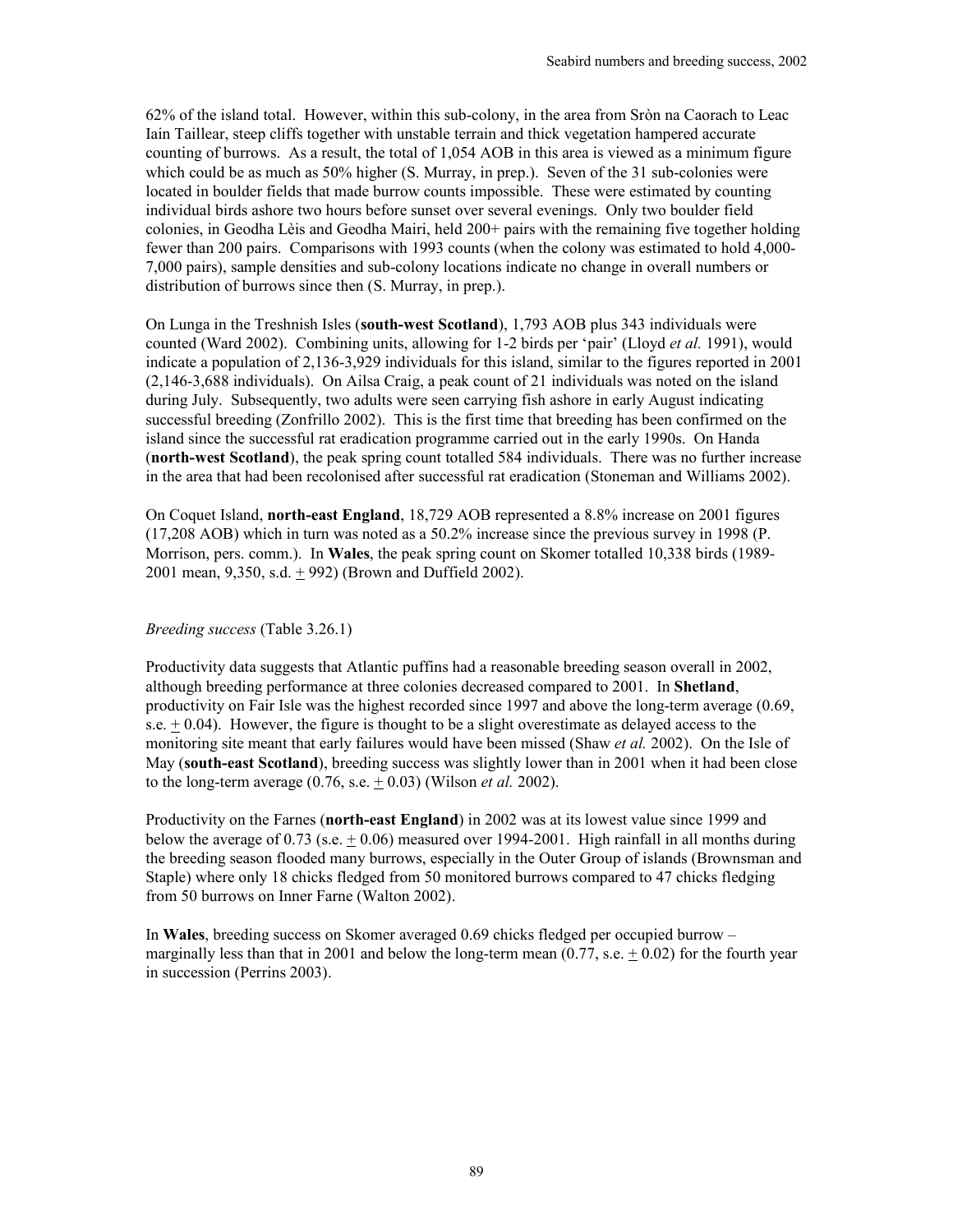| Colony        | 2001 chicks fledged/pair |                          |      |                          | 2002 chicks fledged/pair |                              |      |                          | 2001-2002<br>change |                          |
|---------------|--------------------------|--------------------------|------|--------------------------|--------------------------|------------------------------|------|--------------------------|---------------------|--------------------------|
|               | <b>Burrow</b>            | Range                    | Mean | $+$ s.e.                 | <b>Burrow</b>            | Range                        | Mean | $+$ s.e.                 | Mean                | $+$ s.e.                 |
|               | s                        |                          |      |                          | s                        |                              |      |                          |                     |                          |
| Fair Isle     | 87                       | $\overline{\phantom{0}}$ | 0.31 | $\overline{\phantom{0}}$ | 62                       |                              | 0.74 | $\overline{\phantom{0}}$ | $+0.43$             | ۰                        |
| Isle of May   | 185                      | ۰                        | 0.77 | $\overline{\phantom{0}}$ | 174                      | ٠                            | 0.72 | $\overline{\phantom{0}}$ | $-0.05$             | $\overline{\phantom{0}}$ |
| Farne Islands | 100                      | -                        | 0.85 | $\overline{\phantom{0}}$ | 100                      | $\overline{\phantom{0}}$     | 0.65 | $\qquad \qquad -$        | $-0.20$             | $\overline{\phantom{0}}$ |
| Skomer        | 90                       | $\overline{\phantom{0}}$ | 0.71 | $\overline{\phantom{a}}$ | 78                       | $\qquad \qquad \blacksquare$ | 0.69 | $\qquad \qquad -$        | $-0.02$             | $\overline{\phantom{0}}$ |
| Total         | $462^{4}$                | 0.31-0.85                | 0.66 | 0.12                     | $414^{4}$                | $0.65 - 0.74$                | 0.70 | 0.02                     | $+0.04^4$           | $+0.14$                  |

**Table 3.26.1** Atlantic puffin breeding success, 2001-2002. Estimated number of chicks fledged per egg or occupied burrow (Welsh colonies). Superscript indicates number of colonies.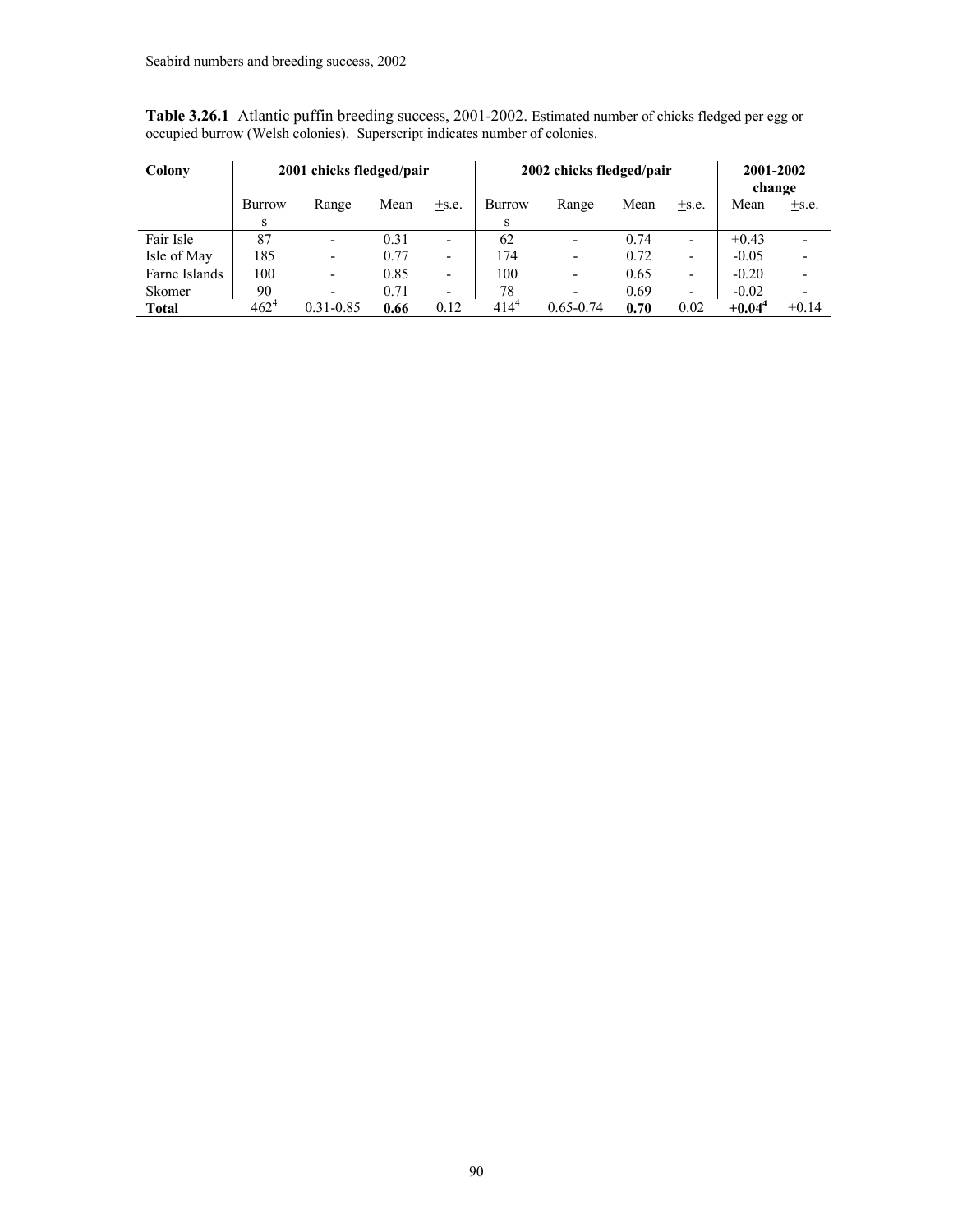#### **4 Acknowledgements**

We are very grateful to the following for their assistance with the monitoring of seabirds in Britain and Ireland in 2002 and to Jim Reid, Clive Craik, and Mike Harris for their helpful comments on earlier drafts of this report. Sincere apologies to any observers inadvertently omitted.

B. Adam, P. Akers, D. Allan, B. Allen, G. Allison, J. Alsop, S. Ayres, K. Ballard, Bardsey Bird and Field Observatory, D. Bateson, S. Beaumont, A.J. Bellamy, BirdWatch Ireland, M.A. Blick, P. Bone, P. Bloor, H. Booker, C.J. Booth, S.P. Botham, J. Bowler, S. Bridge, I. Brockway, J. Brown, M. Brown, S. Brown, T.M. Brown, W. Bruce, V. Buckel, A.J. Bull, T. Burns, A. Burrows, D. Butterfield, J. Cameron, M. Carrier, A. Carter, Centre for Ecology and Hydrology, T. Charlton, P. Charlton, J. Chester, C. Cockburn, P.N. Collin, S. Colombé, Conwy County Borough Council, M. Cook Copeland Bird Observatory, M. Copleston, D. Cormack, S. Cottam, Countryside Council for Wales, J.C.A. Craik, J. Crane, A. Crawford, J. Crook, O. Crowe, Cumbria Wildlife Trust, S.R.D. da Prato, T. Daish, F. Daunt, P. Davey, J.Davies, N. Davies, S. Davis, A. de Potier, P. Detheridge, A. Dewdney, T. Dewdney, I. Dillon, S. Dobigny, Dorset County Council, S. Duffield, A. Duncan, Durlston Country Park, East of Scotland Tern Conservation Group, Edward Grey Institute, P. Ellis, M. Ellison, English Nature, Environment Agency, B. Etheridge, G. Evans, J. Evans, Fair Isle Bird Observatory Trust, K. Fairclough, K. Ferry, G. Figg, S. Finney, D. Fletcher, A. Flynn, P. Forrest, Forth Seabird Group, S. Foster, B. Fox, D. Fox, R. Fraser, I. Francis, M. Freeman, P.R. French, R.W. Furness, O. Gabb, S. Gear, Glasgow University Applied Ornithology Unit, R. Gomes, P.R. Gordon, J. Gorman, K. Graham, R. Graham, I. Greenwood, M. Gurney, M. Hall, K. Hamer, Hampshire County Council Western Sites Ranger Team, R. Harold, M.P. Harris, J. Harrison, R. Harvey, L. Hatton, Havant Borough Council, J. Hay, R.J. Haycock, Highland Ringing Group, C. Hill, T. Hodge, N. Holton, A. Howe, Industry Nature Conservation Association, D. Jardine, H. Jessop, A. Johnson, D. Jones, Kent Wildlife Trust, A. Knight, N. Lambert, Lancashire Wildlife Trust, L. Lawson, A. Leitch, S. Lewis, A. Little, B. Little, K. Little, R.M. Lord, Lothian Ringing Group, J. Lumb, D. McGinn, D. McGrath, N. McKee, R. Macklin, T. Mainwood, I. Manderson, A.R. Martin, A. Mathieson, P. Mead, E.R. Meek, M. Mellor, O.J. Merne, A. Miller, K. Milligan, L. Milne, J. Milner, A. Mitchell, M. Moeller-Holtkamp, S. Money, A.S. Moore, A. Moralee, R. Morris, S. Morris, P. Morrison, S.J. Morrison, R.A. Morton, M. Moss, D. Moxom, A. Murray, National Parks and Wildlife Service (Ireland), National Trust, National Trust for Scotland, B. Nelson, M. Newell, S. Newton, North Ronaldsay Bird Observatory, J.D. Okill, M. Oksien, S. Oswald, D. Paice, A. Parfitt, I. Paradine, I. Parkinson, D. Patrick, S. Paterson, S. Patton, M. Peacock, S. Pidcock, S.J. Pinder, A.D.K. Ramsay, B. Ramsay, S. Redpath, J. Reed, R. Riddington, K.J. Rideout, A. Robinson, M. Robinson, P. Robinson, C. Rodgers, M. Rooney, J. Rowe, A. Rowlands, D. Russell, S. Russell, Sanda Ringing Group, Scottish Natural Heritage, Scottish Wildlife Trust, The Seabird Group, R.J. Seago, R.M. Sellers, D.N. Shaw, B. Shakey and Crazy Horse, Shetland Ringing Group, A. Shreeve, L. Shields, M. Smart, C. Smith, K. Smith, M. Smith, R. Smith, S. Smith, R. Southwood, D.J. Sowter, T. Spiller, Spurn Bird Observatory, S. Stansfield, D. Steele, M. Stephenson, J. Stoneman, M. Stoyle, Suffolk Wildlife Trust, K. Sutcliffe, J. Swale, T. Swandale, R.L. Swann, T. Sykes, Tain Royal Academy Bird Group, Talisman Energy, Tees Ringing Group, C. Temple, B. Teunis, C. Thain, S. Thomas, G. Thompson, J. Thompson, R. Thorpe, M. Tickner, H. Towll, Treshnish Isles Auk Ringing Group, P. Triggs, P. Troake, A.J. Upton, S. Votier, M. Venters, E. Wakefield, S. Walker, J. Walton, S. Wanless, R.M. Ward, S. Wellock, S.J. White, The Wildlife Trust West Wales, C. Williams, J. Williams, L. Williams, S. Williams, K. Wilson, L.J. Wilson, R. Wilson, D. Wood, K. Woodbridge, L. Woodrow, A. Wight, M. Wright, A. Young, S. Young and B. Zonfrillo.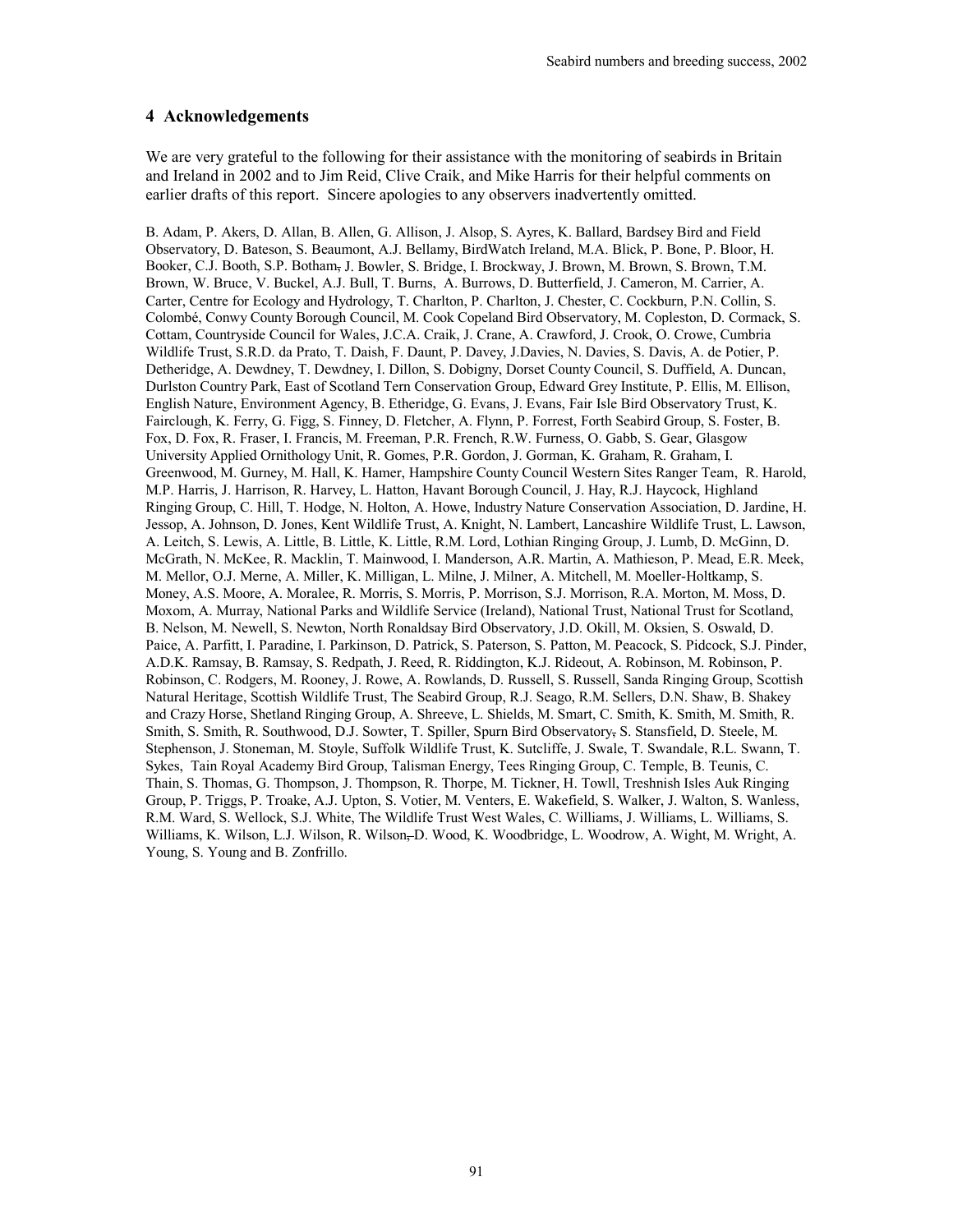### **5. Bibliography**

5.1 References used in this report.

Avery, MI, Burges, D, Dymond, NJ, Mellor, M and Ellis, PM (1993) The status of Arctic terns *Sterna paradisaea* in Orkney and Shetland in 1989. *Seabird,* 15: 17-23.*.*

British Ornithologists Union (1992) Checklist of the Birds of Britain and Ireland. BOU.

Brown, JG and Duffield, S (2002) *Seabird monitoring on Skomer Island in 2002.* Unpublished report to JNCC by The Wildlife Trust of South and West Wales.

Butterfield, D (2002) *Moray Firth Monitoring: Summer 2002*. Unpublished report, RSPB.

Cottam, S & Wakefield, E (2002) *Long Nanny Tern Colony Report 2002.* Unpublished report.

Craik, JCA (2002) *Results of the mink-seabird project in 2002.* Unpublished report.

Cramp, S, Bourne, WRP and Saunders, D (1974) *The seabirds of Britain and Ireland.* Collins, London.

Cramp, S and Simmons, KEL (Eds.) (1983) *Handbook of the birds of Europe, the Middle East and North Africa: the birds of the Western Palearctic Vol. 3.* Oxford University Press, Oxford.

Croft, S & Marks, C (1999) *The Breeding Performance of Arctic Terns, Arctic Skuas and Great Skuas in Shetland and Orkney, 1999*. Unpublished report, RSPB, Sandy.

Daly, D, White, Y & Newton, S (2002) *Lady's Island Lake Report 2002.* BirdWatch Ireland Conservation Report.

Donald, P and Bekhuis, J (1993) In *The new atlas of breeding birds in Britain and Ireland: 1988- 1991* (Eds. D.W. Gibbons, J.B. Reid and R.A. Chapman). Poyser, London.

Dobigny, S (2002) *Hermaness and Keen of Hamar NNRs: annual report 2002.* Unpublished report, Scottish Natural Heritage.

Eden, P (2002a) Weather log April 2002. Supplement to *Weather,* 57(4)*.* 

Eden, P (2002b) Weather log May 2002. Supplement to *Weather*, 57(5).

Eden, P (2002c) Weather log June 2002. Supplement to *Weather*, 57(6).

Eden, P (2002d) Weather log July 2002. Supplement to *Weather,* 57(7).

Evans, G & Allan, D (2003) *Tern and gull survey 2002 of the Outer Hebrides in relation to the mink control programme.* Unpublished report, RSPB, Inverness.

Furness, RW (1997) *Skua survey in Hoy, June 1996.* (Contractor: Applied Ornithology Unit, University of Glasgow.) Unpublished report to Scottish Natural Heritage.

Furness, RW (2002) *Seabird studies on Foula, 2002.* Unpublished report, Applied Ornithology Unit, University of Glasgow.

Gabb, O and Thomas, S (2002) *Noss NNR: 2002 annual report.* Unpublished report, Scottish Natural Heritage.

Gilbert, G, Gibbons, DW and Evans, J (1998a) *Bird monitoring methods – a manual of techniques for key UK species*. RSPB, BTO, WWT, JNCC, ITE and The Seabird Group. RSPB, Sandy.

Gilbert G, Hemsley, D and Shepherd, M (1998b) A survey of Storm Petrels on the Treshnish Isles in 1996. *Scottish Birds,* 19: 145-153.

Heubeck, M (2003) *SOTEAG ornithological monitoring programme 2002:summary report.* Unpublished report, University of Aberdeen.

James, PC and Robertson, HA (1985) The use of playback recordings to detect and census nocturnal burrowing seabirds. *Seabird*, 8: 18-20.

Jones, D (2003) *Forth Islands bird report 2002.*  Unpublished report, Forth Seabird Group.

Kerr, J, Loncle, N, Walsh, E and Newton, S (2002) Kilcoole Little Tern Report, 2002. *BirdWatch Ireland Conservation Report No. 02/03.* 

Lloyd, C, Tasker, ML and Partridge, K (1991) *The status of seabirds in Britain and Ireland*. T. and A.D. Poyser, London.

Madden, B and Newton, S (2002) *Lambay Ornithological Survey*. Unpublished Report, No. 18. Birdwatch Ireland.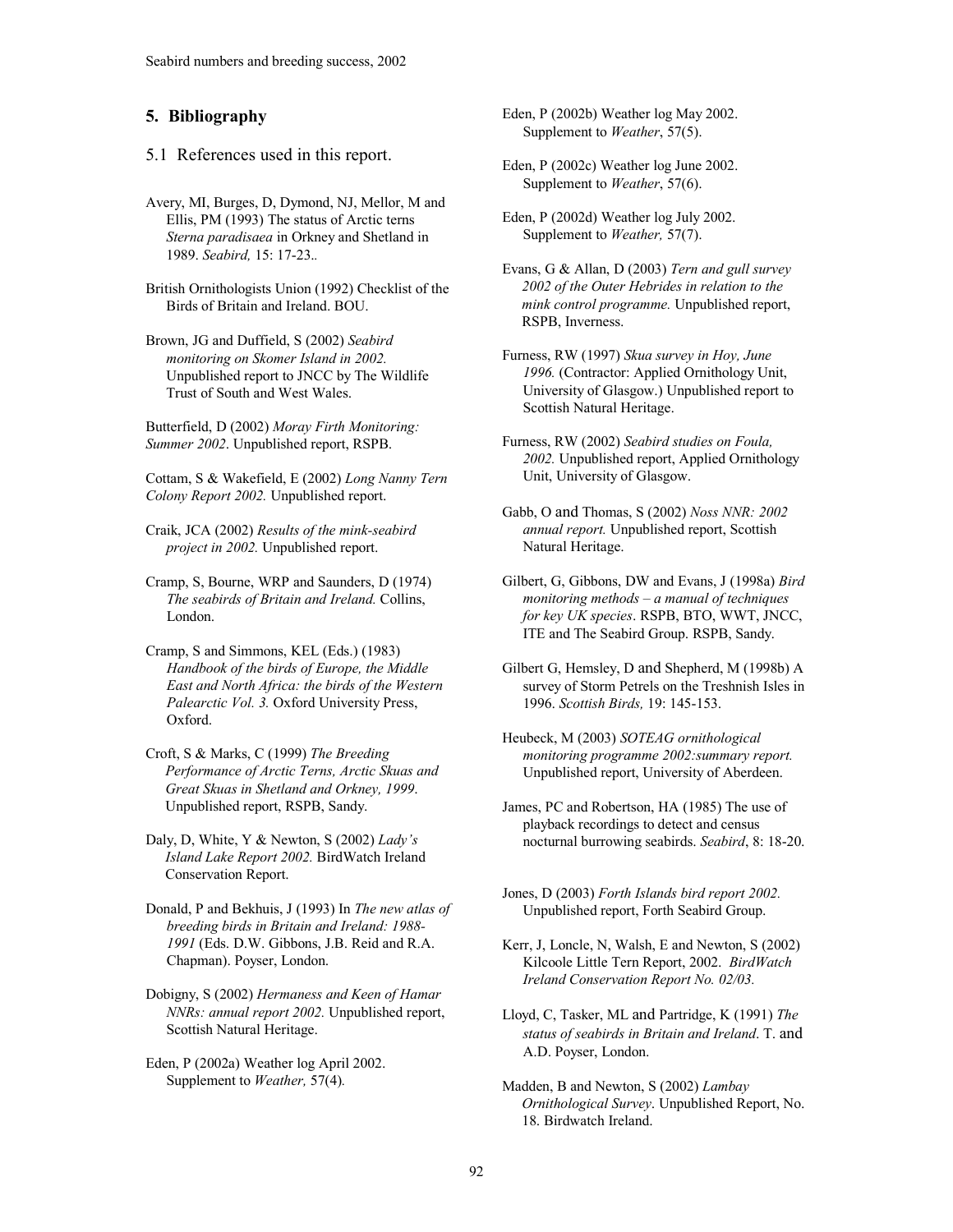Mainwood, AR (1975) Leach's petrel breeding on Foula. *Scottish Birds* 8: 321-323.

Martin, AR (2002) *Ornithological fieldwork on Hermaness NNR, Shetland conducted by the Cambridge Group, June/July 2002.* Unpublished report.

- Mavor, RA, Pickerell, G, Heubeck, M and Thompson, KR (2001) *Seabird numbers and breeding success in Britain and Ireland, 2000.*  Joint Nature Conservation Committee, Peterborough*.* (UK Nature Conservation, No. 25.).
- Mavor, RA, Pickerell, G, Heubeck, M and Mitchell, PI (2002) *Seabird numbers and breeding success in Britain and Ireland, 2001.*  Joint Nature Conservation Committee, Peterborough*.* (UK Nature Conservation, No. 26.).
- Meek, E (2002) *Orkney Seabird Monitoring 2002.* Unpublished report, RSPB
- Meek, ER, Sim, IMW and Ribbands, B (1994) Breeding skuas in Orkney: the results of the 1992 census. *Seabird,* 16: 34-40.
- Milne, L (2002) *Seabird survey report 2002 Forvie National Nature Reserve.* Unpublished report, Scottish Natural Heritage.
- Moeller-Holtkamp, M (2002) *Studies of breeding birds and other biological recording on the Isle of May in 2002.* Unpublished report, Scottish Natural Heritage.
- Morrison, SJ (2002) *Breeding seabirds of southeast Dorset, 2002: Ecological field report No. 5.* E.F.R & E.M. for Durlston Marine Project.
- Morton, R (2002) *The breeding seabirds of Sanda.* Unpublished report.
- Murray, S (in prep.) Increases in the number of puffins at Eilean Mor and North Rona, Outer Hebrides.
- Murray, S and Wanless, S (1997) The status of the gannet in Scotland in 1994-95*. Scottish Birds,* 19: 10-27.
- Ogilvie, M and the Rare Breeding Birds Panel (2000) Rare breeding birds in the UK in 1998. *British Birds,* 93: 358-393.
- Okill, JD (2002a) *Report to SOTEAG on redthroated divers in Shetland 2001*. Unpublished report, Shetland Ringing Group.
- Okill, JD (2002b) *Report on seabirds in Shetland 2001.* Unpublished report, Shetland Ringing Group.
- Paice, D (2002) *Breeding success of cliff-nesting seabirds in Orkney, 2002.* Unpublished report to JNCC.
- Patrick, D, Robinson, M, Crowe, O & Newton, SF (2002) *Rockabill Tern report 2002.* BirdWatch Ireland Conservation Report No. 02/5.
- Perrins, CM (2003) *Skomer Island 2002 seabird survival studies.* (Contractor: Edward Grey Institute of Field Ornithology). Unpublished report to JNCC, Countryside Council for Wales and Wildlife Trust West Wales.
- Price, D (2002) Lundy Island Storm petrels Survey of potential breeding habitat. Unpublished report.
- Ramsay, ADK (2003) *Rum Manx shearwater report 2002.* Unpublished report.
- Ratcliffe N, Vaughan, D, Whyte, C and Shepherd, M (1998) Development of playback census methods for storm petrels *Hydrobates pelagicus. Bird Study,* 45: 302-312.
- Rideout, KJ and Beaumont, S (2002) *St. Abbs Head NNR seabird report 2002.* Unpublished report, National Trust for Scotland.
- Robinson, P and Colombé, S (2002) *Roseate Tern: Species recovery programme, Isles of Scilly, 2002.* Unpublished report to English Nature.
- Sears, J, Ellis, PM, Suddaby, D and Harrop, HR (1995) The status of breeding Arctic skuas *stercorarius parasiticus* and great skuas *S. skua* in Shetland in 1992. *Seabird,* 17: 21-31.
- Sellars, RM (2002). *Cormorant breeding colony survey 2002*. Report No. CBCS-R-020. Unpublished report.
- Shaw, DN, Pinder, SJ, French, PR and Bull, AJ (2002) *Fair Isle seabird studies 2002.* Unpublished report to JNCC.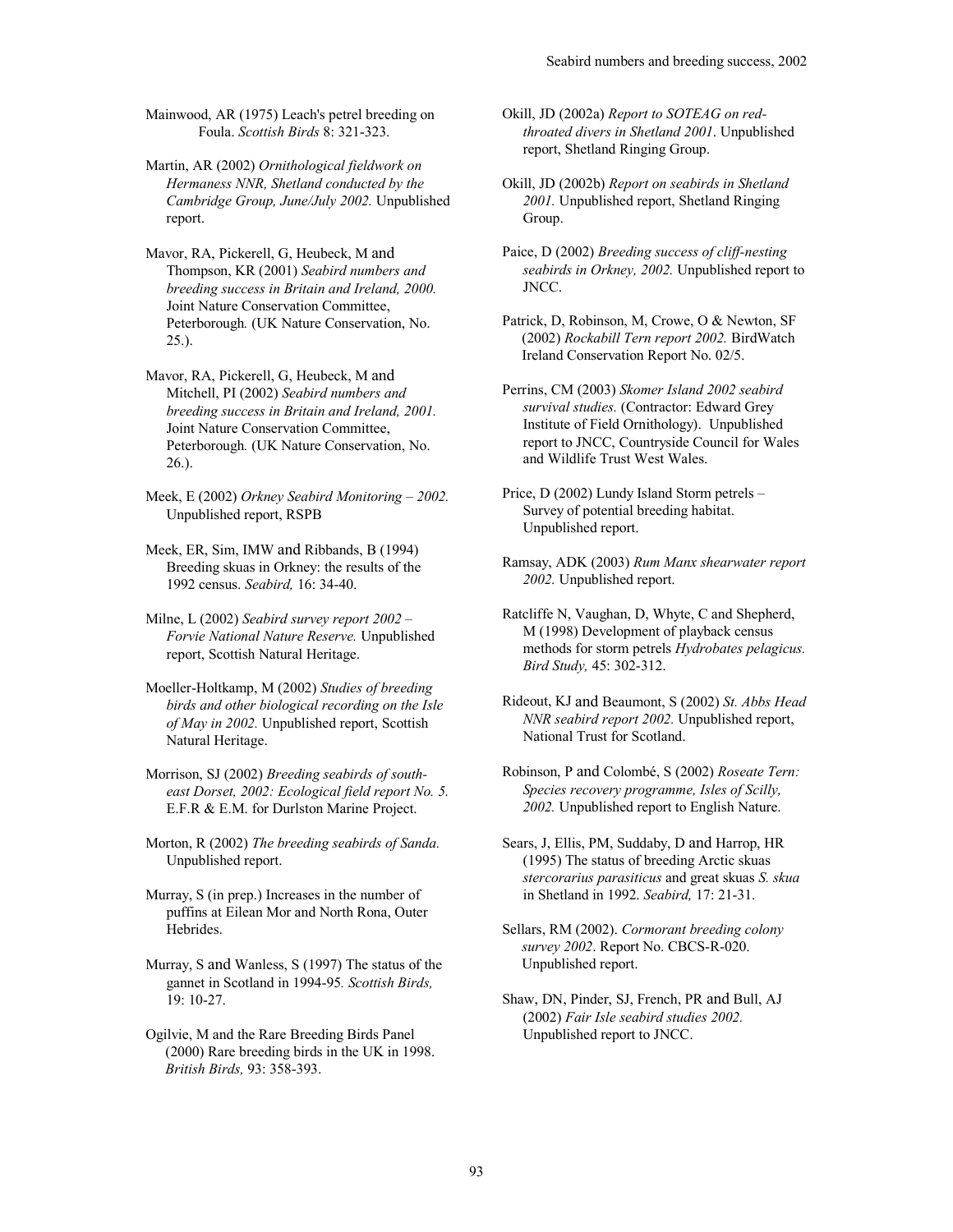- Siokhin, V, Chernichko, I and Ardamatskaya, T (1988) *Colonial-nesting waterbirds of the Ukraine.* Akademia Nauk Ukrainiskoj SSR, Kiev.
- Smith, M and Bellamy, AJ (2002) *Seabird studies in Fetlar, Shetland 2002.* Unpublished report, RSPB.
- Sowter, DJ (2002) *The Tarnbrook Fell gullery report 2002.* Unpublished report.
- Stansfield, SD (2002) *Report to CCW on breeding seabirds on Ynys Enlli and Ynysoedd Gwylan in 2002.* Unpublished report, Bardsey Bird and Field Observatory.
- Stone, BH, Sears, J, Cranswick, PA, Gregory, RD, Gibbons, DW, Rehfisch, MM, Aebischer, NJ and Reid, JB (1997) Population estimates of birds in Britain and in the United Kingdom. *British Birds,* 90: 1-22.
- Stoneman, J and Williams, L (2002) *Handa Island summer warden's report 2002*. Unpublished report, Scottish Wildlife Trust.
- Stoyle, MG (2002*) A report on the 2002 breeding season at the little tern colony, Beacon Lagoons NR, Easington, E Yorks.* Unpublished report.
- Swann, RL (2002a) *Canna seabird studies 2002.*  (Contractor: Highland Ringing Group.) Unpublished report to JNCC.
- Swann, RL (2002b) *Easter Ross seabird monitoring 2002*. Unpublished report, Highland Ringing Group.
- Thompson, KR, Brindley, E and Heubeck, M (1997) *Seabird numbers and breeding success in Britain and Ireland, 1996.* Joint Nature Conservation Committee, Peterborough*.* (UK Nature Conservation, No. 21.)
- Walsh, PM, Avery, M and Heubeck, M (1990) Seabird numbers and breeding success in 1989. *Nature Conservancy Council, CSD Report,* No. 1071.
- Walsh, PM, Halley, DJ, Harris, MP, del Nevo, A, Sim, IMW and Tasker, ML (1995) *Seabird monitoring handbook for Britain and Ireland*. JNCC, RSPB, ITE, Seabird Group, Peterborough.
- Walton, J (2002) *Breeding birds of the Farne Islands 2002.* Unpublished report, The National Trust.
- Ward, RM (2002). *Treshnish Isles Auk Ringing Group Report for 2002*. Unpublished report.
- Wilson, LJ, Wanless, S, Harris, MP and Russell, D. (2002) *Isle of May seabird studies in 2002.* (Contractor: Centre for Ecology and Hydrology) Unpublished report to JNCC.
- Wilkinson, L (1990) SYSTAT: The system for statistics. SYSTAT Inc., Evanston.